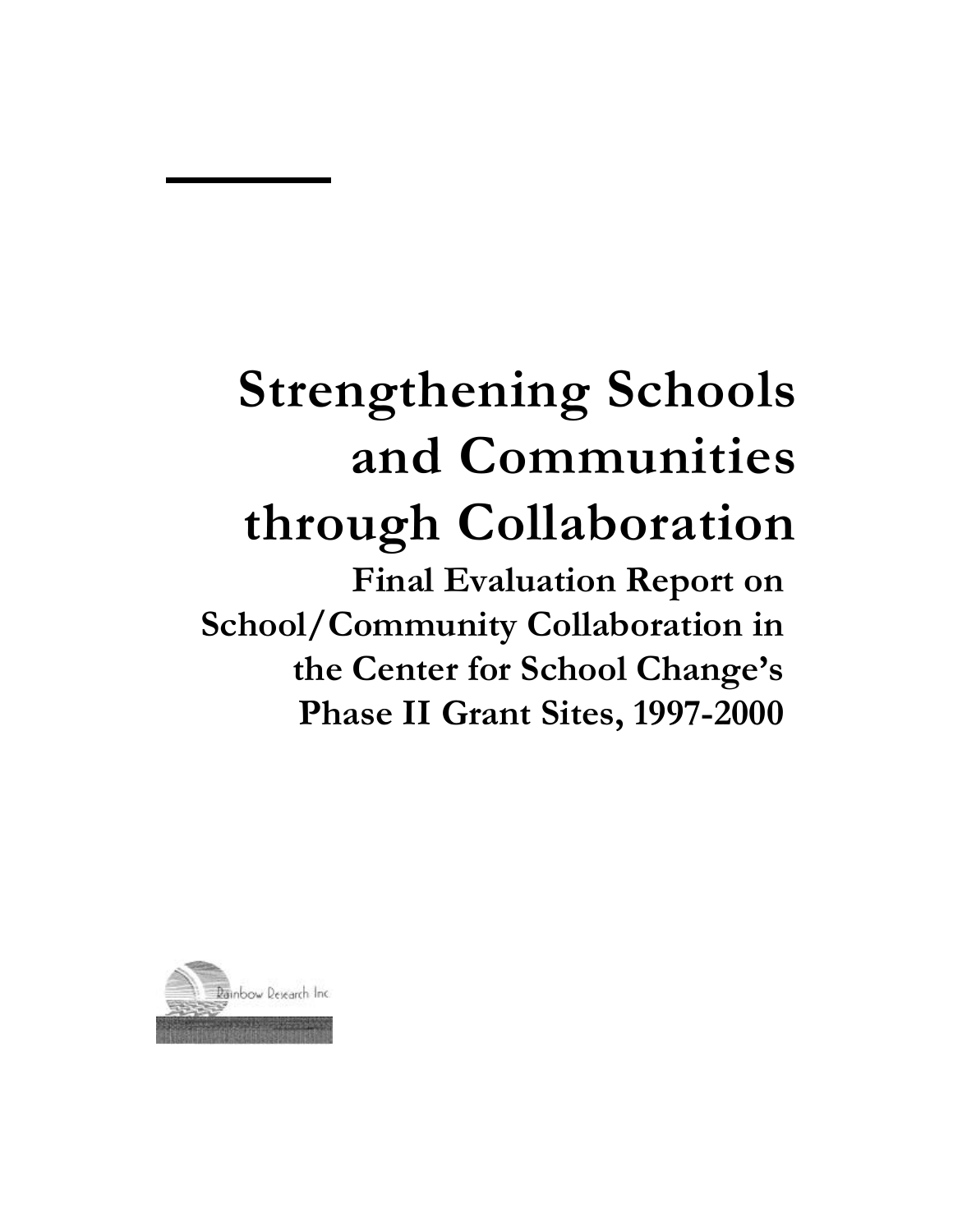# **Strengthening Schools and Communities through Collaboration**

*Final Evaluation Report on School/Community Collaboration in the Center for School Change's Phase II Grant Sites, 1997-2000*

*Prepared for*

#### **Center for School Change**

*by:* David M. Scheie with T. Williams

*Rainbow Research, Inc. February 27, 2001 621 West Lake Street Minneapolis, Minnesota 55408 612.824.0724*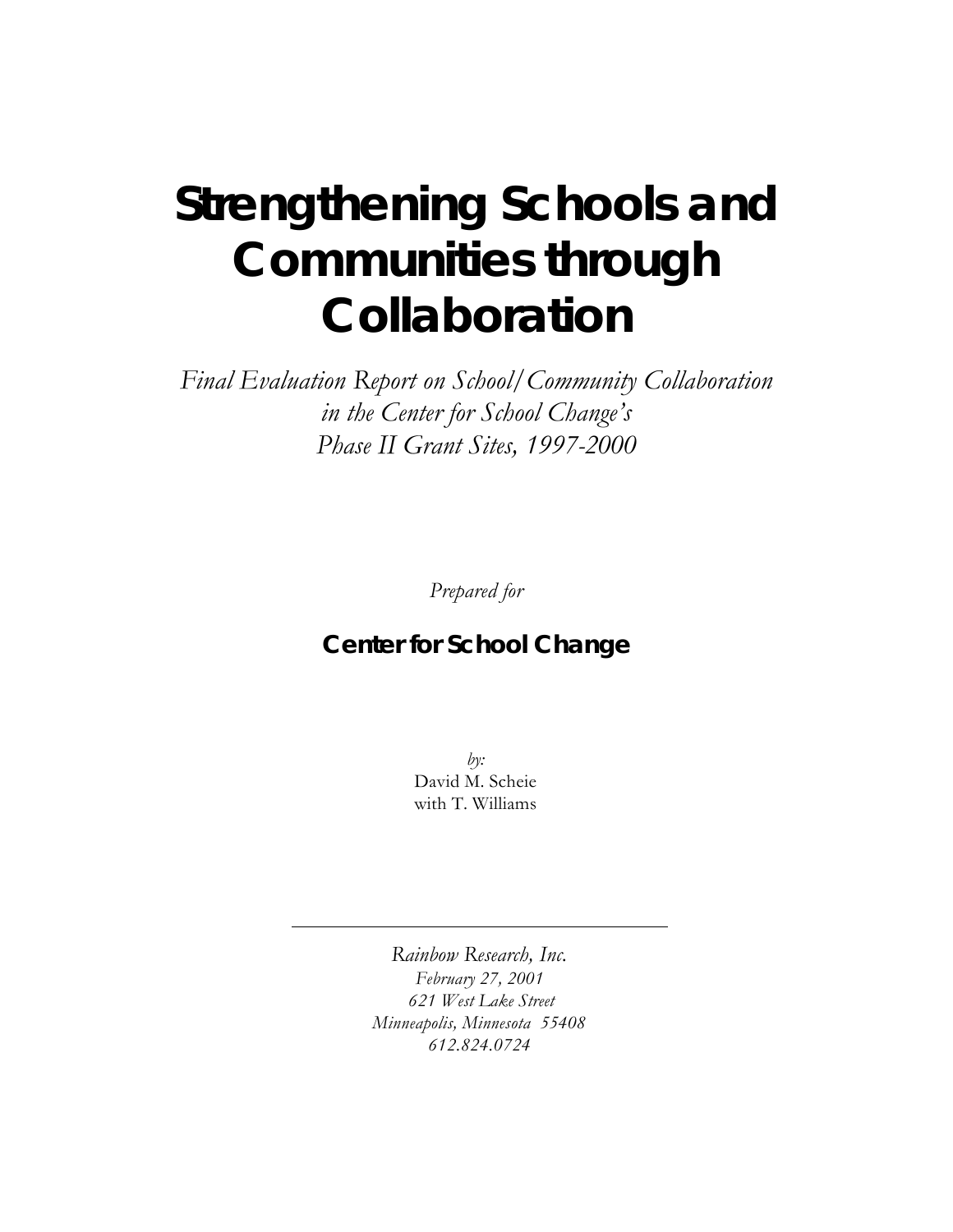# **Strengthening Schools and Communities Through Collaboration**

## **Table of Contents**

.

| STRENGTHENING SCHOOLS AND COMMUNITIES THROUGH        |  |
|------------------------------------------------------|--|
|                                                      |  |
| <b>CENTER FOR SCHOOL CHANGE SUMMARY OF 1999-2000</b> |  |
|                                                      |  |
|                                                      |  |
|                                                      |  |
|                                                      |  |
| II. THE SHAPE OF SCHOOL/COMMUNITY COLLABORATION 13   |  |
|                                                      |  |
|                                                      |  |
|                                                      |  |
|                                                      |  |
| III. OUTCOMES OF SCHOOL/COMMUNITY COLLABORATION24    |  |
|                                                      |  |
|                                                      |  |
|                                                      |  |
|                                                      |  |
|                                                      |  |
| APPENDIX B: STUDENT WRITING ASSESSMENTS43            |  |
|                                                      |  |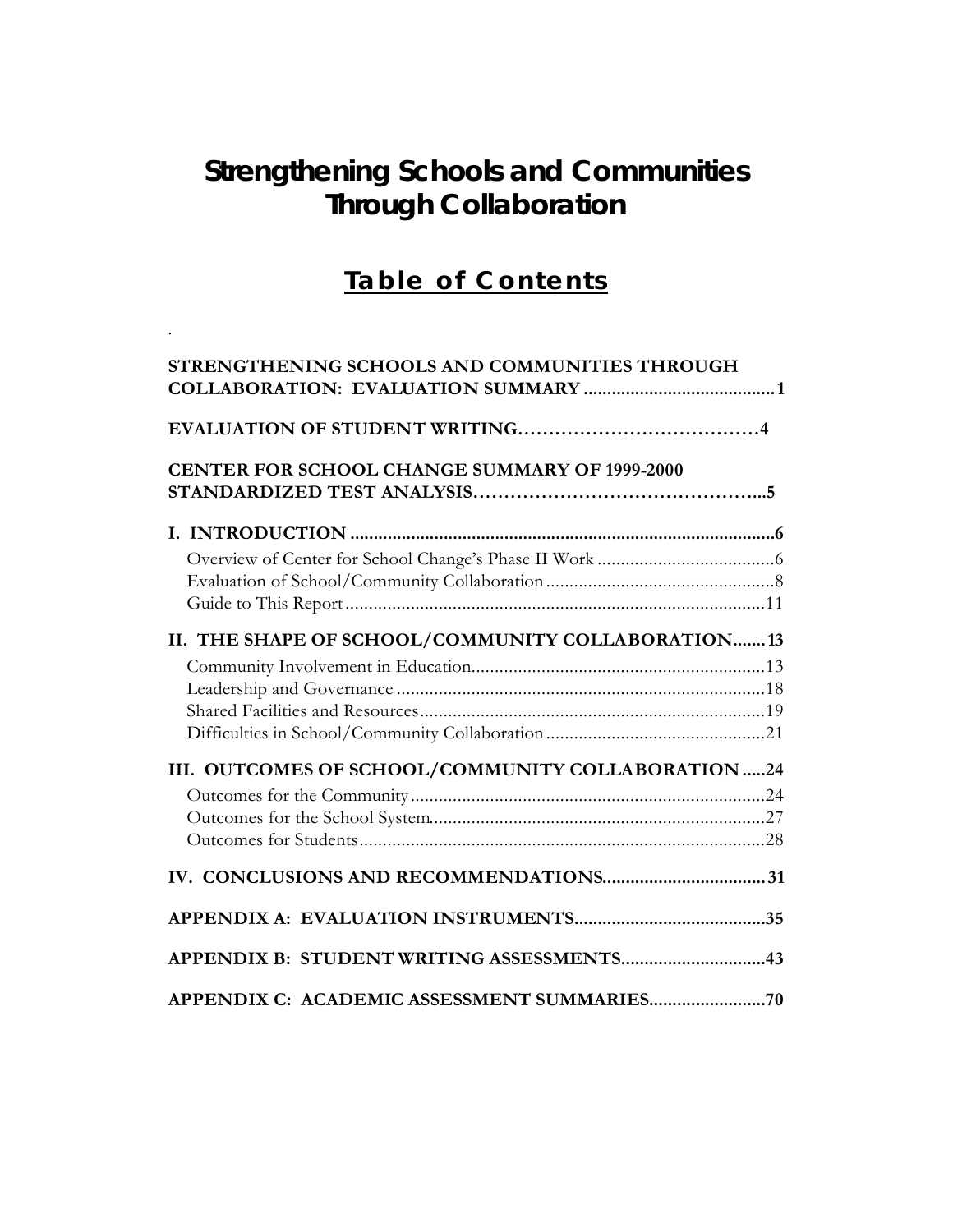# **STRENGTHENING SCHOOLS AND COMMUNITIES THROUGH COLLABORATION: EVALUATION SUMMARY**

Rainbow Research evaluated the community engagement and community impact dimensions of 20 rural school/community collaborative projects supported by the Center for School Change(CSC) between 1997 and 2000. The CSC work was supported by major grants from the Annenberg and Blandin Foundations. We conducted site visits to 10 sites, including multiple visits to five sites, and analyzed survey data from parents, teachers, students and administrators at multiple sites.

We found these to be an inspiring network of innovative projects. Our core conclusion is that carefully developed collaborative efforts can achieve meaningful benefits for students, schools and the broader community. These projects are:

- bringing community resources into schools,
- connecting students and schools to their communities,
- building community pride in students and communities alike,
- making school facilities more accessible to community use, and
- pooling resources to create facilities and programs that benefit both schools and community.

Many community leaders interviewed believe these projects are helping to build the pool of future civic leaders, business operators and workers for their communities. Students' civic leadership skills are developed through project-based learning that exercises teamwork, goal-setting, project planning and follow-through, listening and interpersonal communication, and public speaking.

In some communities, benefits were further enhanced by partnership with the Center for Reducing Rural Violence.

Most of these projects operate against a backdrop of decades-long population decline or below-average growth, and economic disparities between metropolitan and Greater Minnesota. These school/community partnerships are fighting the widespread assumption that the best way to get ahead is to get out, that you can't get up unless you get away from your small town origins. In addition to this fundamental challenge, we found ma ny barriers to this kind of educational innovation:

- These projects involved numerous players with diverse interests and temperaments. Generating a shared vision was not easy.
- Conflicting schedules for diverse participants and logistical difficulties of offcampus learning added practical difficulties.
- Many school staff, busy or satisfied with their current approach, did not want to change, a view shared by many community adults comfortable with traditional school routines. Engaging in innovation, especially with community-based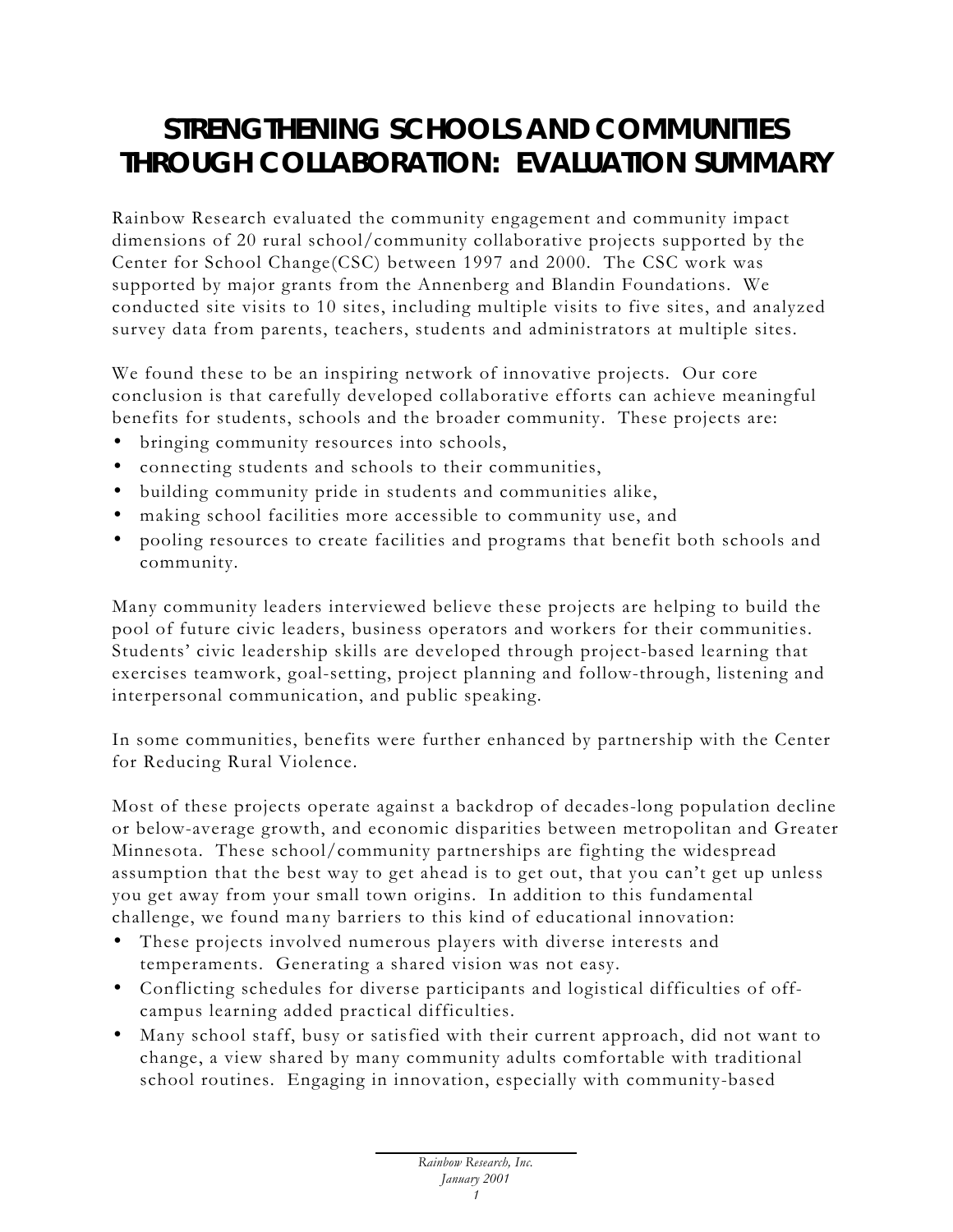approaches, sometimes triggered resistance from professional colleagues and community traditionalists.

• In projects with a context of shrinking population, economic base and school enrollment, innovations had to persevere through widespread grief and scarcity.

In the face of these obstacles, most teachers, principals, and community members playing leading roles in these projects were visionary, resourceful and tenacious. They solved myriad practical problems to put their ideas of community-based education into operation. We found that leaders of successful school/community collaborative projects had these characteristics:

- Skilled at dealing with ambiguity and complexity.
- Flexible in the face of unforeseen obstacles and opportunities.
- Skilled at working with adults as well as children, and in teams as well as independently.
- Possessing a rich network of community contacts which they actively nurtured.

Fortunately, we saw that once the basics of a collaborative system were established, the approach became easier as informal networks attracted more participants and existing roles and projects became models for further collaboration.

We recommend that future efforts at school/community collaboration bear in mind the following lessons:

- 1) **Time and patience are required to build the relationships necessary for strong school/community collaboration.** Projects typically underestimated the amount of time and attention required to build strong ownership, trust and participation by diverse stakeholders.
- 2) **Innovation and collaboration live in creative tension in these projects**. The best projects allowed creative innovators to put new ideas into action quickly and built broader ownership and stability through appropriate oversight, governance, and ongoing information sharing. Typically this meant forming a broad-based steering committee and giving core teachers freedom to innovate.
- 3) **Strong, supportive leadership by principals and superintendents contributes to success.** Determined teachers and citizens made progress without supportive school administrators in some sites, but had more difficulty. The most effective administrators viewed their role as far more than simply getting out of the way of innovation. Principals and superintendents can make valuable contributions by running interference with resistant individuals and policies within the school system, brokering connections and boosting understanding of the new approach in the community, and providing professional validation to the front-line innovative teachers.
- 4) **Starting small, with a single school or "school-within-a-school," may be best for generating momentum for school/community collaboration.** Focusing on one or a few do-able collaborative projects can make the most of limited initial energy. The working examples generated then become powerful teaching tools for moving the public dialogue on this topic, both in the community and within the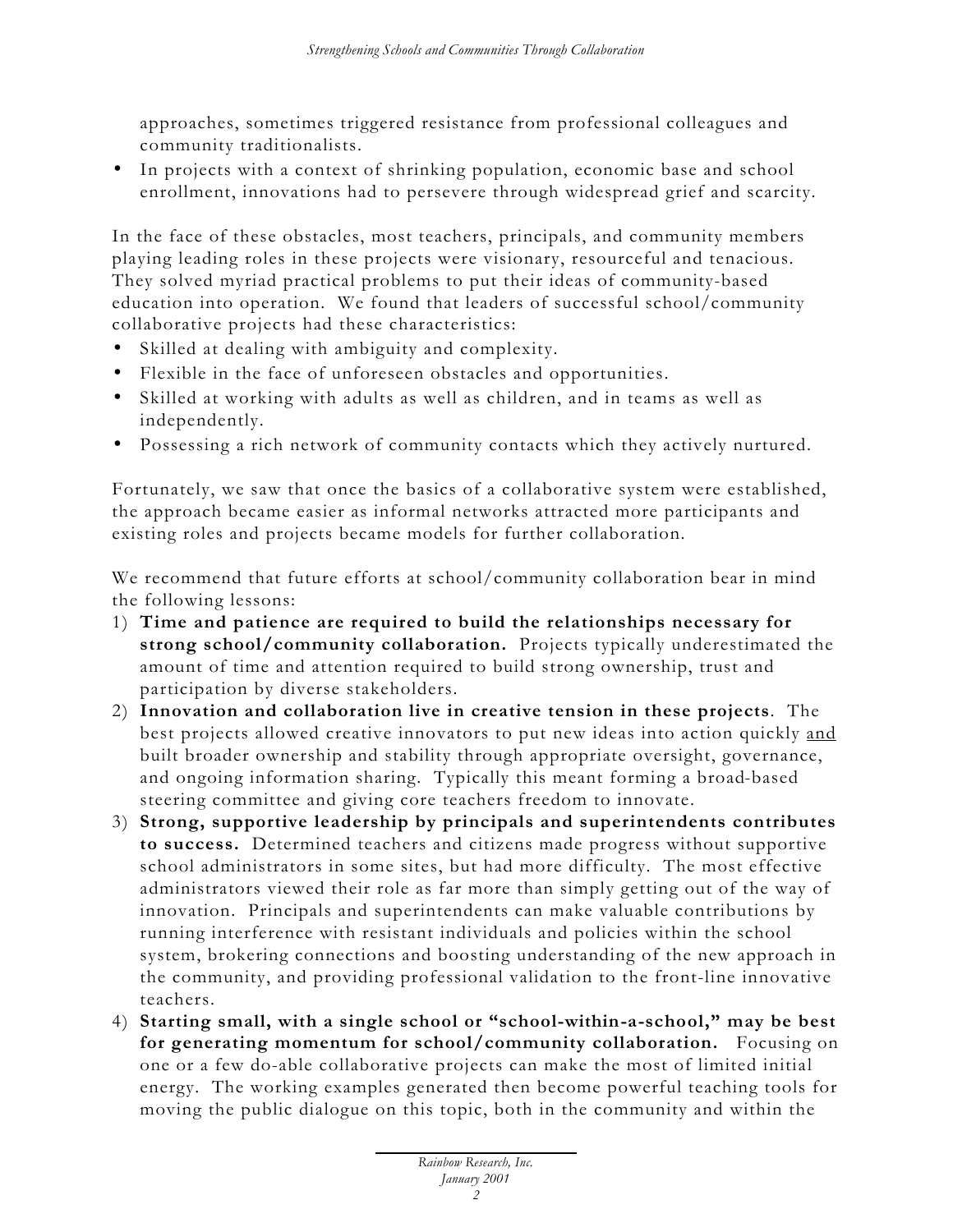school system. Some of the strongest projects had a single school, or a program within a school that involved a handful of teachers, at their core. Even successful K-12 ventures had a few "flagship" community partnership projects.

5) **Communities possess deep resources for leadership and teaching; the challenge is on educators to connect with these.** Projects thrived when they had active community leadership that provided vision to persevere through the practical and bureaucratic difficulties, and when they enlivened students' learning experiences through involvement of knowledgeable community members and topics. Teachers and administrators, as the people with day-to-day responsibility for guiding student learning, have the most power to tap or block these community resources.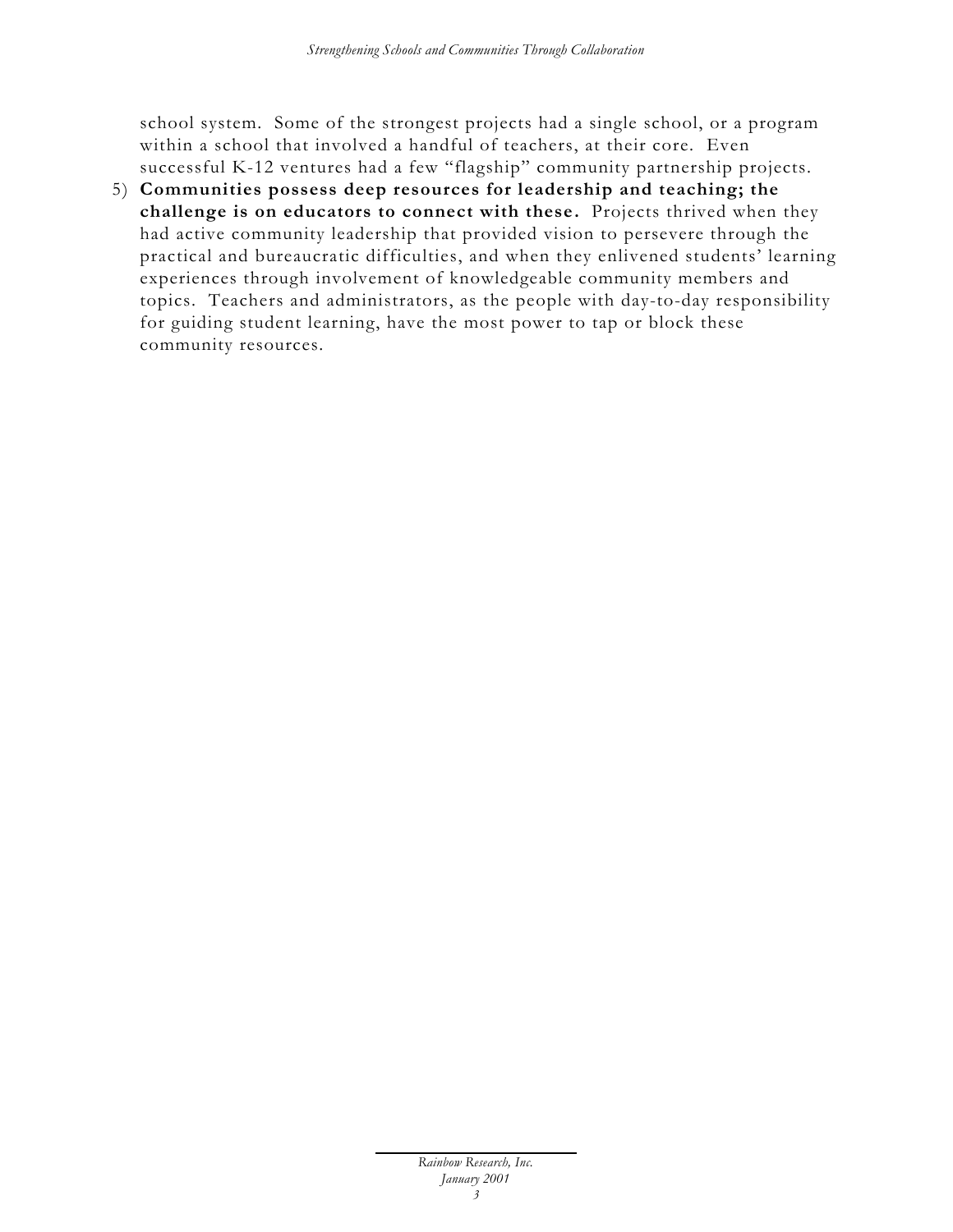#### **EVALUATION OF STUDENT WRITING**

By David Evertz

Strong evidence of positive student writing outcomes was shown in an independent evaluation of student writing samples from the Fertile-Beltrami, Warren-Alvarado-Oslo, and Perham schools for the 1999-2000 school year. The question addressed in the evaluation was: is there evidence of improvement in the student writing? A spring and fall writing sample was collected from each student included in the study from Fertile-Beltrami (536 samples), and Warren-Alvarado-Oslo (46 samples), while fall, winter and spring samples were collected from Perham students (120 samples). Each sample was read a minimum of two times and scored using the Writing Rubric in use at each school. This use of the rubric was to ensure student outcomes were measured against stated teaching objectives.

Significant improvement between the fall and later writing samples is evident in all three sample sets. The student writing samples display increasing complexity and comprehension in mechanics; content; organization, language selection, and overall effectiveness. In a high number of cases this change goes beyond expected levels of growth for one year of instruction. In addition, this growth and improvement in the student writing samples match up well with the teaching objectives detailed in the Writing Rubrics.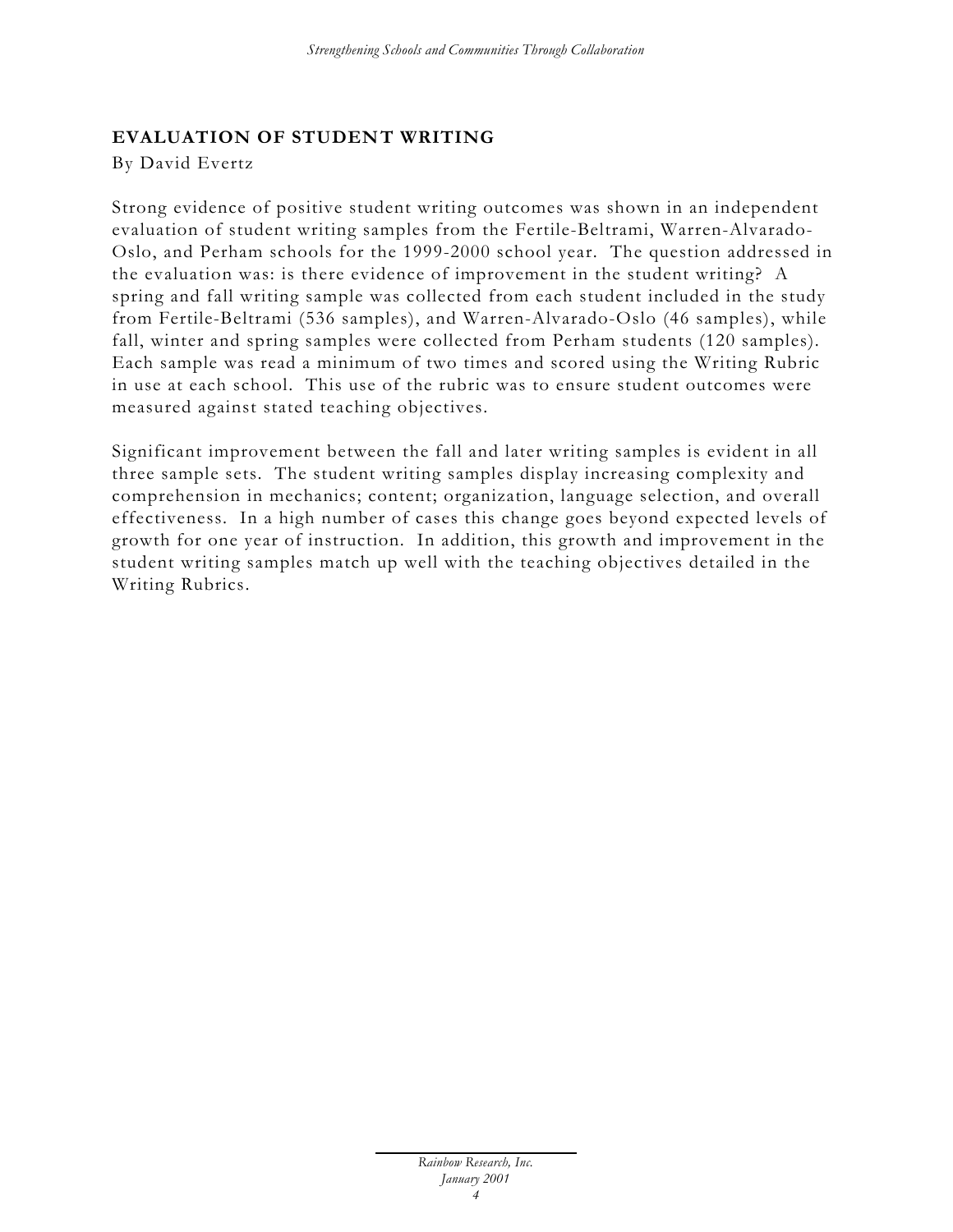#### **CENTER FOR SCHOOL CHANGE SUMMARY OF 1999-2000 STANDARDIZED TEST ANALYSES**

By Ron Newell

#### The Studies

All of the Center for School Change sites used the Minnesota Comprehensive Achievement Tests to measure reading, mathematics and writing at the appropriate grade levels (i.e., 3, 5, 8, 10) as per Minnesota state law. Other widely used tests included the Iowa Tests of Basic Skills, the California Achievement Test and the Stanford 9 Test. All used some sort of nationally recognized standardized test, usually in a pre -post situation. All children were tested on reading, language usage, writing and math. Some schools chose batteries that reflected the design of the programs they had developed.

#### Limitations

The primary limitation in the studies was one of small sample size. Most schools in CSC programs are small rural high schools or elementary programs that included one or two classes or only where certain grade levels were tested. Consequently, aggregate scores may be skewed where outliers exist. The only cases where the limitation was overcome was where there was longitudinal data on the same grouping of children who took the same age-appropriate batteries in more than one year. Many of the sites have not had their program in operation long enough to have adequate longitudinal data.

#### Summary of the Data and Analyses

The full report will give the actual data for each of the sites. This summary is of the analyses of that data.

One, using the fall pre -test, spring post-test method of data collection made it clear that a large number of fluctuations in scores on the part of students rendered any analysis difficult as to whether programs had much affect in that one year. Where there was adequate data over two to three years, CSC sites generally showed a positive growth of students in the basic skills batteries chosen.

Two, where there was an attempt to determine growth of students abilities in particular subject areas (i.e., social studies, science, etc.), test results generally were inconclusive. However, in many cases, the programs were one or two years old, having different students each year, making growth patterns very difficult to determine.

Three, where there is longitudinal data, CSC sites showed better than average growth in basic skills for the most part. Some schools showed exemplary growth (Mississippi Horizons, Brainerd; Falls Elementary, International Falls; Discovery Elementary, Buffalo) and ought to be scrutinized for reasons for such success.

Four, the standardized test data is only a small part of the total evaluation of the sites. Most programs call for affective growth, more community involvement and such things as service learning. By keeping basic skills on an even growth pattern, or in some cases showing better than average gains, these schools have contributed to student growth in more ways than standardized tests can evaluate.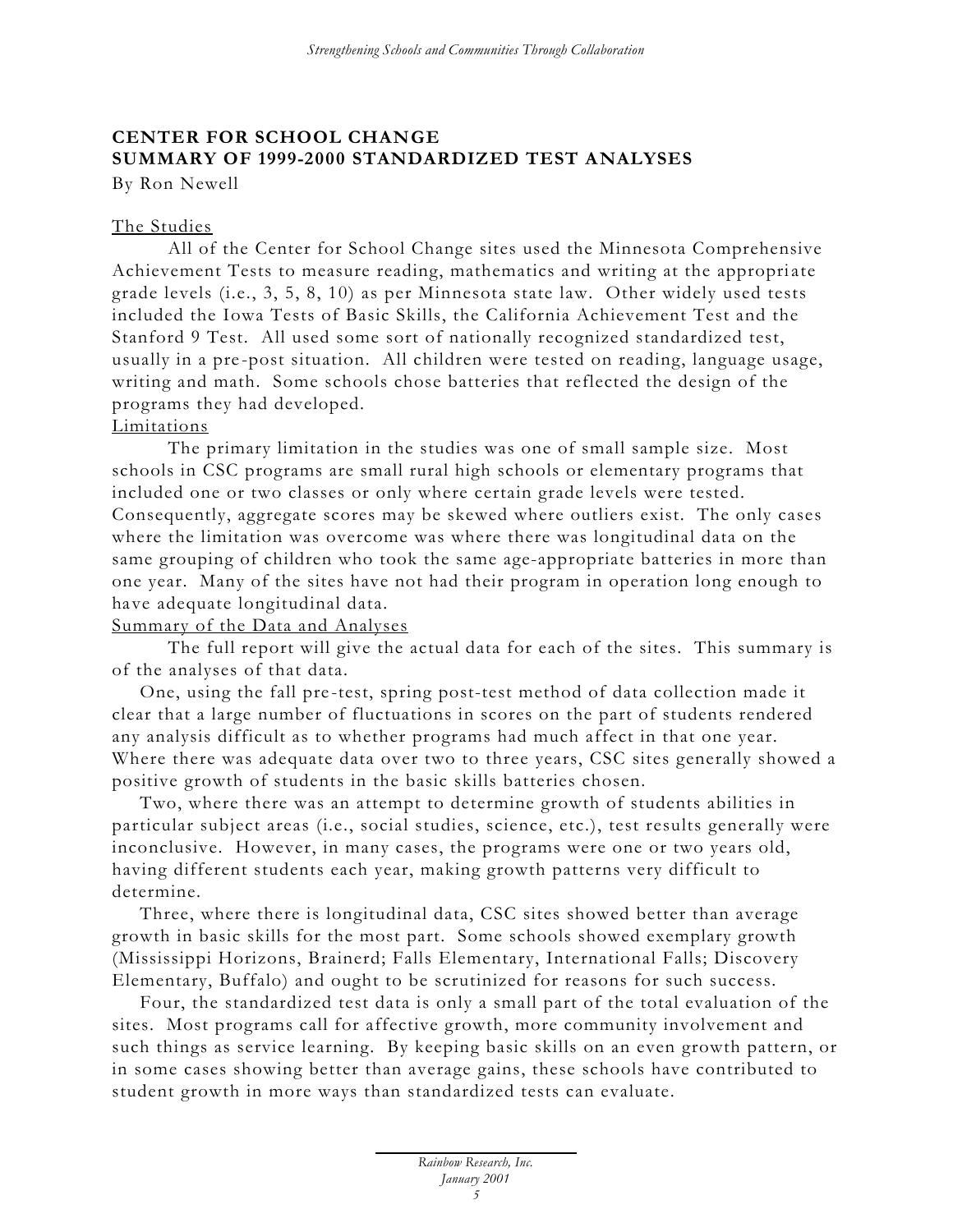# **I. INTRODUCTION**

## **Overview of Center for School Change's Phase II Work**

The Center for School Change, based at the Humphrey Institute of Public Affairs at the University of Minnesota, had as a primary focus from 1997 through 2000 the strengthening of linkages between rural communities and their schools. The Center's work was supported by major grants from the Annenberg and Blandin Foundations. According to a Phase II project summary, the Center's goal was "to collaboratively shape learning opportunities to help strengthen rural communities and schools," specifically through two outcome objectives:

1. Help community members, parents, students and educators develop new models of learning and schooling in 20 places so there are: a) measurable improvements in students' academic skills, abilities and desire to strengthen/be productive members of their communities. b) observable changes in school practices designed to help strengthen communities the schools serve. c) measurable increases in the number of people in these 20 rural areas who believe that the public schools are becoming an integral part of their community, that the schools are crucial to strengthening their community, and that the schools are doing this effectively.

2. Help community members, parents, students and educators change policies and practices of several key institutions (post-secondary institutions, state and local boards of education, the State Department of Education, news media and the Legislature) which have a direct impact on the ability of rural schools to strengthen their communities.<sup>1</sup>

The Center pursued these objectives through finding and supporting innovative school/community partnerships in 20 different communities in Greater Minnesota. Participating sites were eligible to receive up to \$50,000 in grant support, in three stages:

- up to \$5,000 to develop a three-year plan.
- up to \$35,000 in implementation grants.

 $\overline{a}$ 

• up to \$10,000 for expansion grants once implementation has been successfully completed.

<sup>&</sup>lt;sup>1</sup> Center for School Change Phase II Project Summary. Undated but released in early 1997.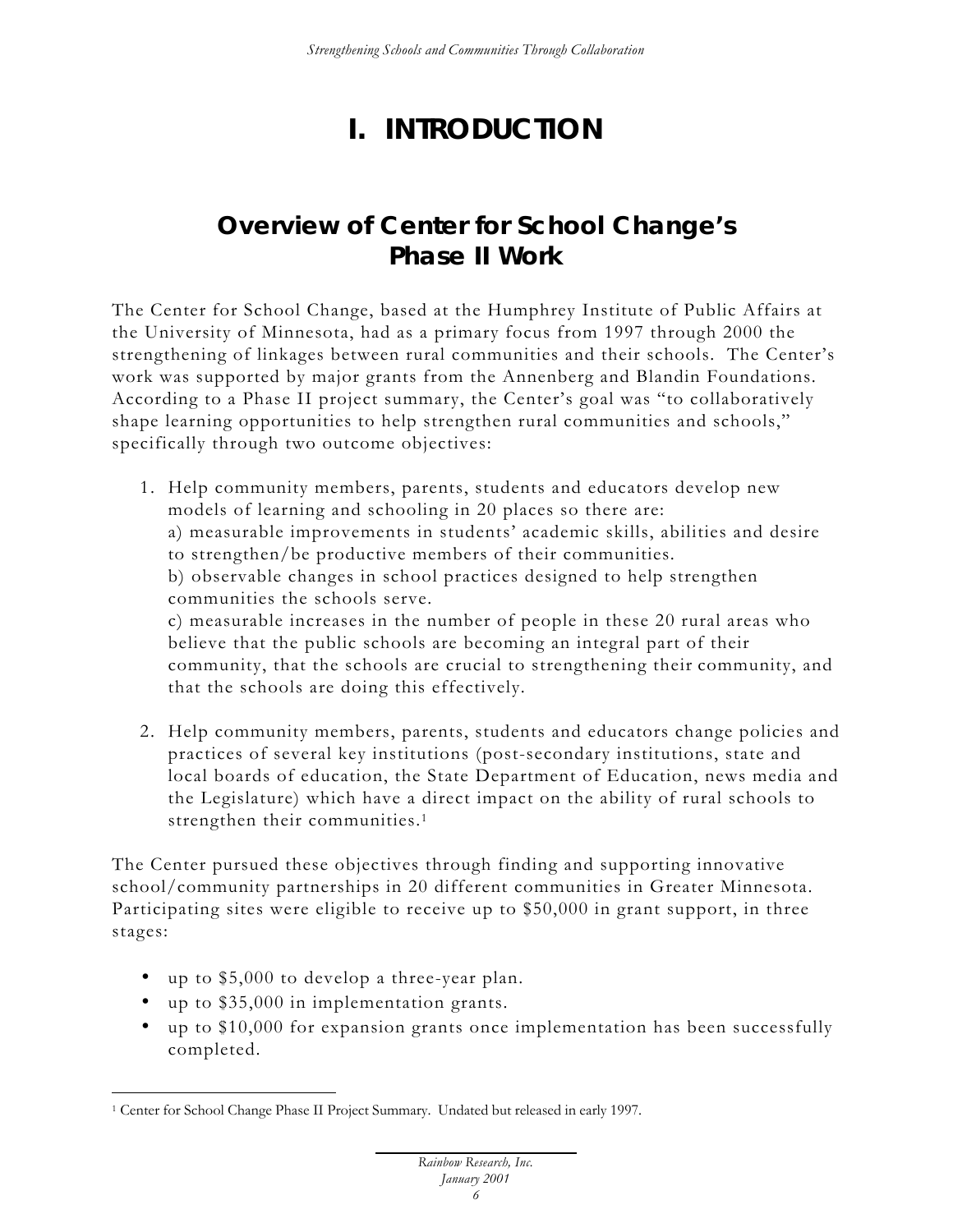Participating schools and communities were also brought together regularly for statewide conferences where they could learn from one another, examine promising models from other places, celebrate successes, and publicize results. They also received various forms of consultation and assistance from Center for School Change staff.

Participating schools and communities are identified in Table 1. Their locations are shown on Map 1.

|                             | Table 1:                                                     |               |  |  |  |  |  |  |  |
|-----------------------------|--------------------------------------------------------------|---------------|--|--|--|--|--|--|--|
|                             | <b>Center for School Change Phase II Grant Sites</b>         |               |  |  |  |  |  |  |  |
| <b>Community</b>            | <b>School</b>                                                | <b>Grades</b> |  |  |  |  |  |  |  |
| <b>Brainerd</b>             | Mississippi Horizons<br><b>Technology Magnet</b>             | $6-9$         |  |  |  |  |  |  |  |
| <b>Buffalo</b>              | <b>Discovery Elementary</b><br>School                        | $K-5$         |  |  |  |  |  |  |  |
| North Shore/Two Harbors     | North Shore Elementary                                       | $K-6$         |  |  |  |  |  |  |  |
| Emily                       | <b>Emily Charter School</b>                                  | pre-K-6       |  |  |  |  |  |  |  |
| Fertile-Beltrami            | Links to Learning                                            | $K-12$        |  |  |  |  |  |  |  |
| Goodhue                     | Goodhue Public Schools                                       | $K-12$        |  |  |  |  |  |  |  |
| Hanska                      | Hanska Community<br><b>Charter School</b>                    | preschool-6   |  |  |  |  |  |  |  |
| Heron Lake-Okabena          | Southwest Star Concept<br>School                             | $K-12$        |  |  |  |  |  |  |  |
| Houston                     | <b>Houston Secondary</b><br>School                           | $7 - 12$      |  |  |  |  |  |  |  |
| <b>International Falls</b>  | Multi-Age Classroom<br>(MAC)                                 | 4-6           |  |  |  |  |  |  |  |
| Isanti                      | A School for All Seasons                                     | $K-4$         |  |  |  |  |  |  |  |
| Janesville                  | Janesville-Waldorf-<br>Pemberton Elementary                  | $K-4$         |  |  |  |  |  |  |  |
| Kenyon-Wanamingo            | Agriculture, Science &<br><b>Technology Magnet</b><br>School | $9 - 12$      |  |  |  |  |  |  |  |
| Mankato                     | <b>Bridges School</b>                                        | $K-6$         |  |  |  |  |  |  |  |
| Miltona                     | Miltona Science Magnet                                       | $K-6$         |  |  |  |  |  |  |  |
| Morton                      | Eci Nompa Woonspe<br>(Second Chance Learning<br>Center)      | $K-12$        |  |  |  |  |  |  |  |
| Perham                      | Together for the Future                                      | $9 - 12$      |  |  |  |  |  |  |  |
| Silver Bay                  | <b>Practical Education</b><br>Projects                       | $7 - 12$      |  |  |  |  |  |  |  |
| Warren/Alvarado/Oslo        | Warren/Alvarado/Oslo<br>Schools                              | $7 - 12$      |  |  |  |  |  |  |  |
| <b>Yellow Medicine East</b> | <b>Bridges School</b>                                        | $9 - 12$      |  |  |  |  |  |  |  |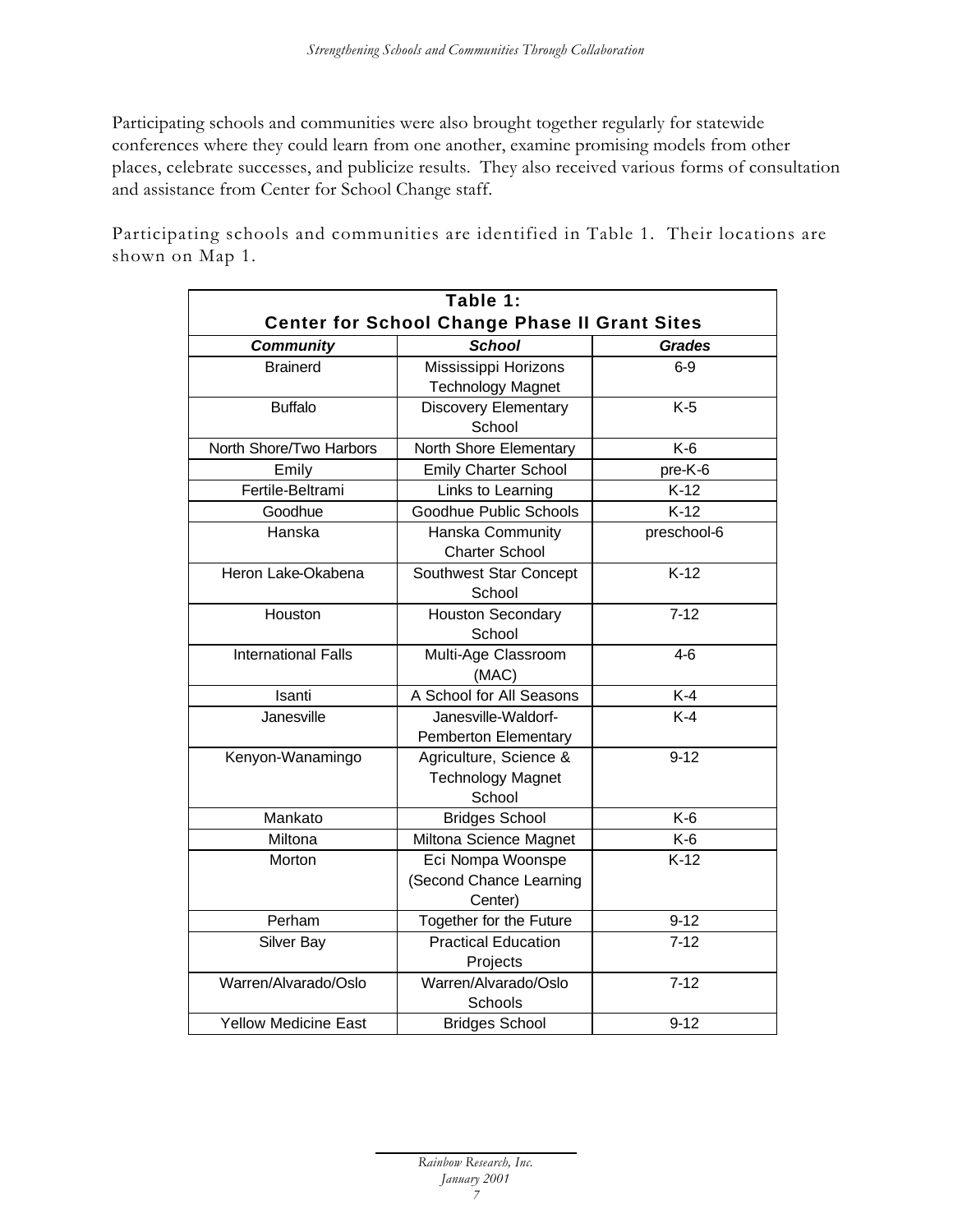Some sites also received assistance from the Center for Reducing Rural Violence, based in Grand Rapids, Minnesota. These sites combined pursuit of school/community engagement with a focus on reducing violence in their schools and communities. These sites included Brainerd, Buffalo, Heron Lake-Okabena, Houston, International Falls, Silver Bay and Yellow Medicine East.



(Note: Minneapolis/St. Paul is a reference point only)

## **Evaluation of School/Community Collaboration**

Rainbow Research, Inc., a Minneapolis-based, nonprofit research and evaluation firm, was retained by the Center for School Change to evaluate the community engagement dimensions of these Phase II projects. Our primary focus was to discover what these school/community partnerships looked like (what they included, how they worked, what challenges they experienced) and learn what difference they are making (for their communities, their schools and their students).

The evaluation was to be useful both for local communities and the Center for School Change and its broader public audiences. It was not only to judge but to help improve local efforts and build local capacities. In accordance with this commitment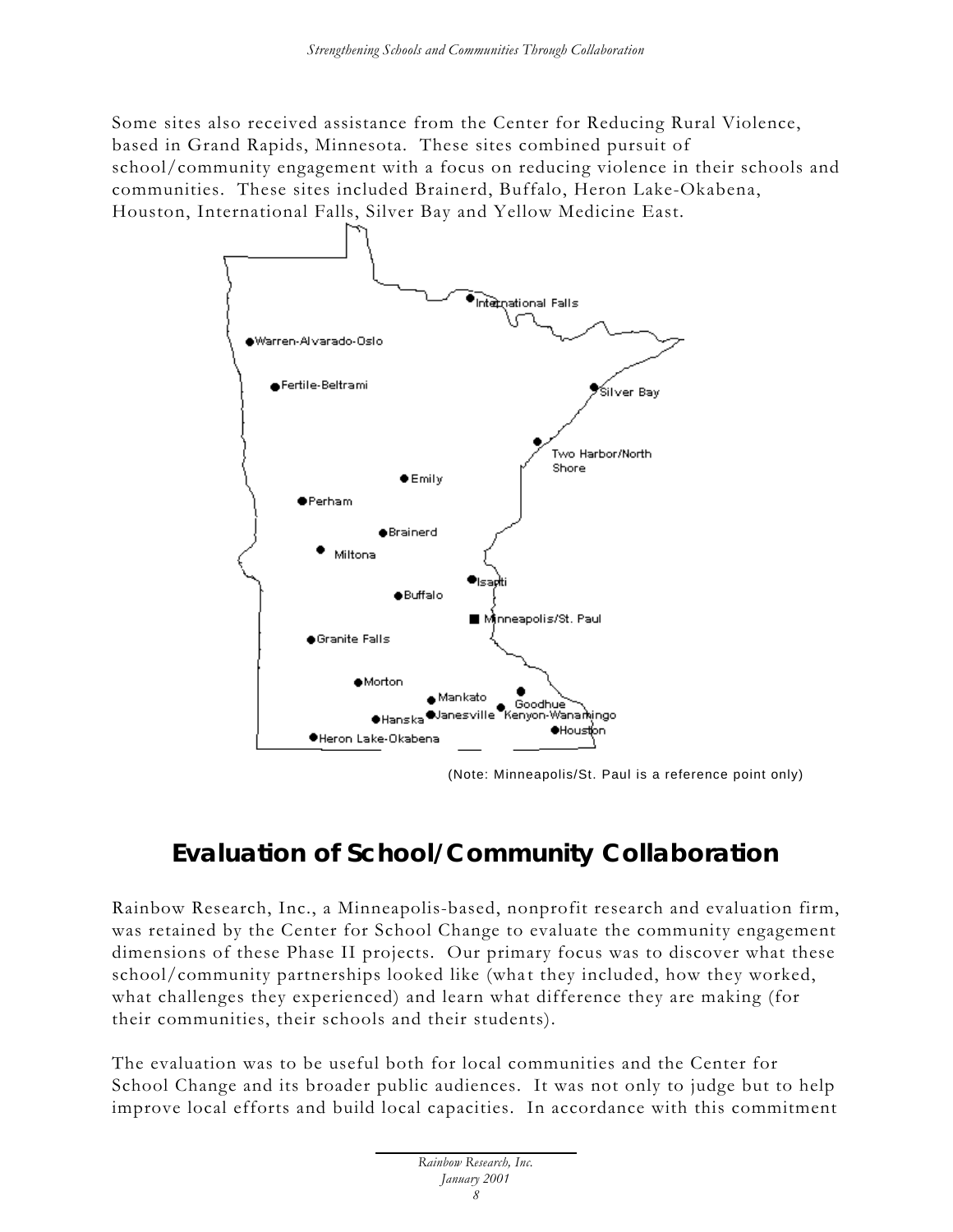to usefulness and capacity-building, we developed a participatory design with local educators, community leaders and students active in planning, collecting, interpreting and using information.

Working with Center staff and leaders of several sites, we developed a framework for documentation and evaluation that included five dimensions:

- A. Is your community more engaged in the educational process?
- B. Is the education of young people moving beyond the classroom into the community?
- C. Is the quality of the school/community partnership improving?
- D. Key lessons being learned
- E. Summary of outcomes and impacts

We led trainings on using this framework locally, and coordinating local evaluation efforts into a statewide learning and reporting process, at the June 1997 and June 1998 statewide conferences.

Projects were encouraged to keep their own notes and evidence within these categories. Center for School Change regional coordinators worked with sites to conduct periodic written surveys of various participant populations. Rainbow Research staff collected additional information directly from some sites selected in consultation with Center staff.

In June 1998, we conducted focus group interviews with project teams from eight sites that were attending the Center's statewide conference. Those project leaders also filled out a short reflective written questionnaire then. Our interim report, published in January 1999, drew on that data.

For the final stage of the evaluation, we organized the project sites into three categories. Five sites were chosen for in-depth study and received three site visits from Rainbow Research staff, in Spring 1999, Fall 1999, and Spring 2000. Another five sites were chosen to receive one site visit each, in Spring 2000. For the remaining 10 sites we relied upon written information forwarded by Center for School Change staff.

Sites were chosen for focus groups, single visits or in-depth study based on geographical balance and diversity of model (including which school grades and how much of the school system was involved in the project). We also targeted our learning resourc es toward sites that were more fully-developed with more -extensive results. Our premise was that sites that had done more offered a larger experience base from which to teach about how to foster collaboration and what it can contribute to communities, schools and students. Because some sites developed more quickly than others, the sample selected for closer scrutiny was adjusted from the eight chosen in 1998 for focus groups to the 10 chosen in 1999 for site visits.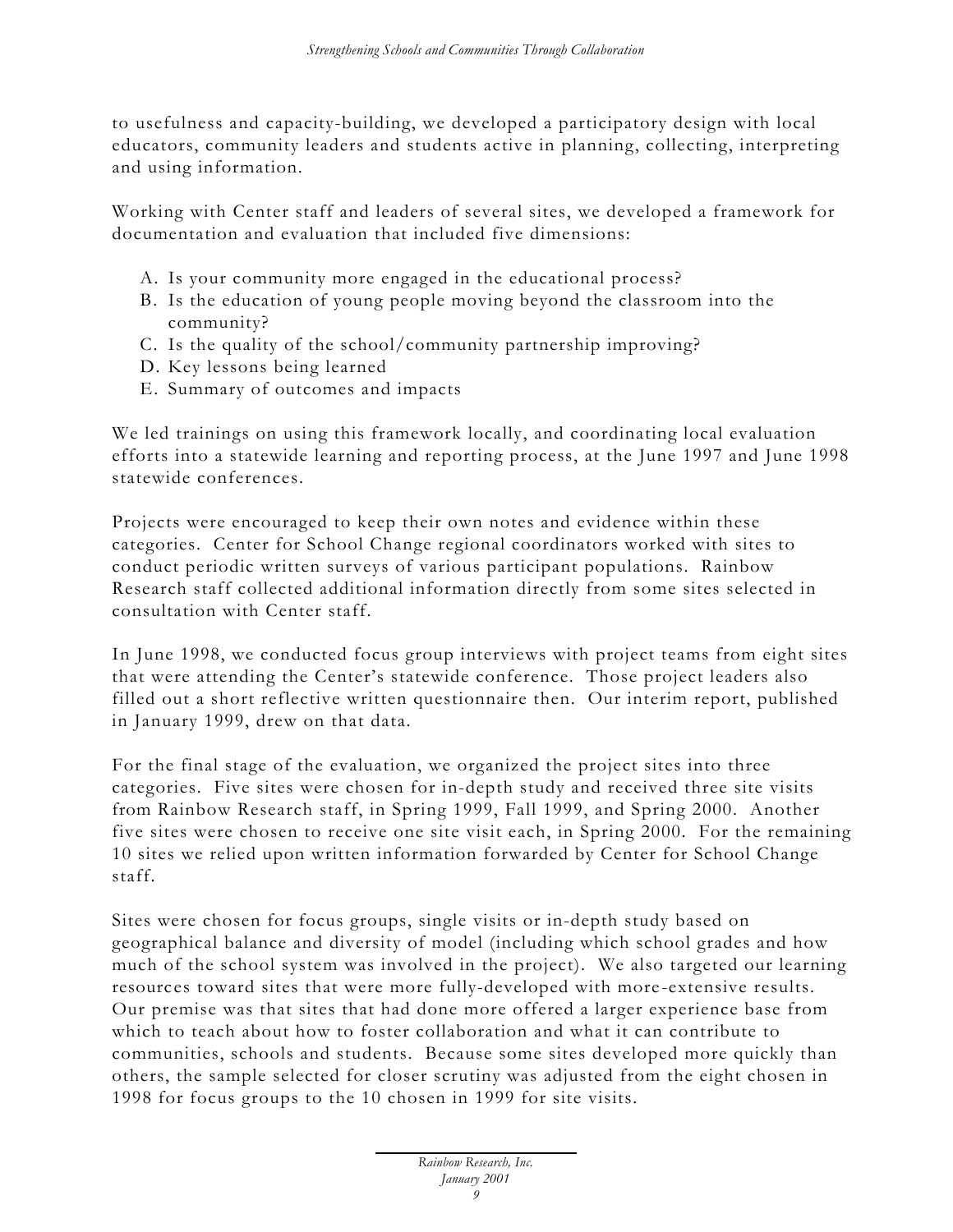Sites are listed by evaluation category in Table 2.

|                                  | Table 2:                                                                                                                                                                                                                                                                                                                                                                                                                    |  |  |  |  |  |  |  |  |
|----------------------------------|-----------------------------------------------------------------------------------------------------------------------------------------------------------------------------------------------------------------------------------------------------------------------------------------------------------------------------------------------------------------------------------------------------------------------------|--|--|--|--|--|--|--|--|
| <b>Sites' Role in Evaluation</b> |                                                                                                                                                                                                                                                                                                                                                                                                                             |  |  |  |  |  |  |  |  |
| In-depth (visited 3<br>times):   | Brainerd: Mississippi Horizons Technology<br>Magnet*<br><b>Buffalo Discovery Elementary School</b><br>Goodhue Public Schools*<br>International Falls MAC<br>Perham Together for the Future*                                                                                                                                                                                                                                 |  |  |  |  |  |  |  |  |
| <b>Visited once:</b>             | Fertile-Beltrami Links to Learning<br>$\bullet$<br><b>Houston Secondary School</b><br>$\bullet$<br>Hanska Community Charter School<br>Heron Lake-Okabena Southwest Star Concept<br>School*<br>Miltona Science Magnet*                                                                                                                                                                                                       |  |  |  |  |  |  |  |  |
| Written data only:               | <b>Emily Charter School</b><br><b>Isanti A School for All Seasons</b><br>Janesville-Waldorf-Pemberton Elementary<br>Kenyon-Wanamingo Agriculture, Science<br>&Technology Magnet School<br>Mankato Bridges School<br>Morton Second Chance Learning Center<br>North Shore Elementary*<br>$\bullet$<br><b>Silver Bay Practical Education Projects</b><br>Warren/Alvarado/Oslo Schools*<br>Yellow Medicine East Bridges School* |  |  |  |  |  |  |  |  |

\* Also participated in 6/98 team focus group interviews and individual questionnaires.

Each site visit lasted four to six hours and included interviews with a spectrum of key participants and observers. The specific mix of people interviewed varied from visit to visit and site to site but included teachers, principals, superintendents, school board members, community education coordinators, students, parents and community representatives. Community voices included business operators, government officials and agency staff, and local newspaper editors. People in handson, project governance and observer roles were included. Site visits also usually included observation of classroom activities. In many cases, we were a ble to sit in on meetings of project steering committees.

To enable more reflective dialogue on the evaluation themes, we sent a written Site Visit Guide outlining our key questions in advance of each visit for the project liaison to share with those who would be meeting with us. To continue to engage site participants as co-creators of evaluation findings, we drafted a thematic summary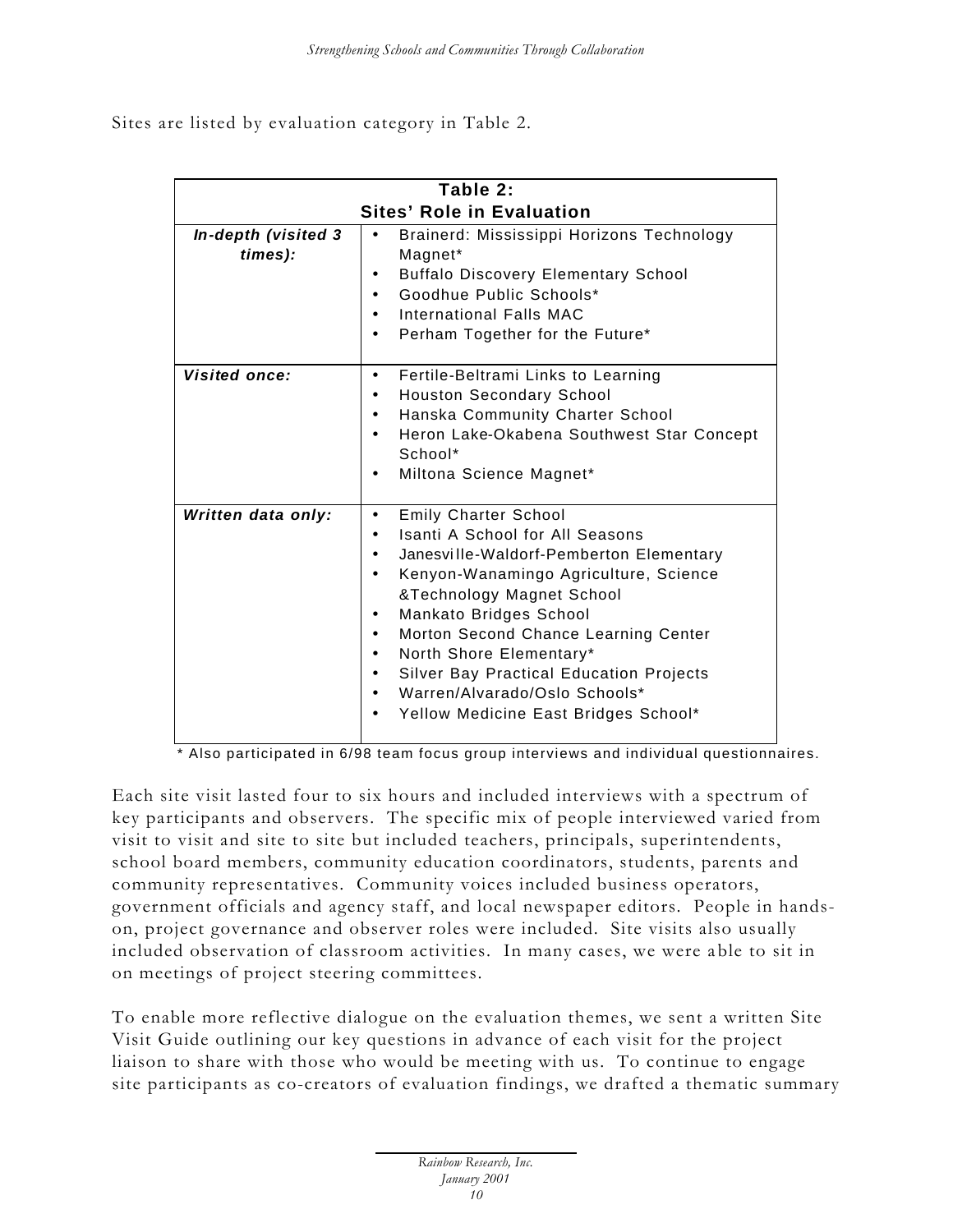of findings following each visit and shared this with participants for clarification, correction and further comments.

At both the in-depth and other visited sites, in addition to interviews and observations, we collected relevant documents for review. These included newsletters, plans, minutes of steering committee meetings, and press clippings. The five in-depth sites also filled out a "documentation matrix" instrument that we constructed, to document more precisely the form and extent of community engagement and community-based education in their projects.

Data collection instruments used by Rainbow Research are shown in Appendix A, along with a table summarizing which forms of data from which sites were used for preparing this report.

An effort was made to gather information in standardized, quantifiable form through periodic written surveys of students, parents, teachers and administrators in most sites. Using instruments developed by the Center for School Change to collect self-reports of attitudes and behaviors, surveys were administered at various times from Fall 1997 through Fall 2000. Over a thousand students, hundreds of parents and dozens of teachers filled out surveys. We saw survey returns from 12 of the 20 sites. However, data varied from place to place in when it was collected, which populations were surveyed and the number of respondents in each population segment. For our analysis, we decided to concentrate on four sets of aggregate survey data from Spring 2000: parents from six sites, teachers from three sites, secondary students (grades 7-12) from four sites and upper elementary students (grades 3-6) from six sites. This provided a respondent pool of over 240 parents, over 40 teachers, over 600 students grades 7-12, and over 500 students grades 3-6.

Our evaluation's primary outcomes focus was on community and school system outcomes. The Center for School Change made other arrangements for evaluating student academic achievements. An outside consultant was commissioned to assess student writing samples from selected sites. Those assessment reports are presented in Appendix B.

## **Guide to This Report**

The rest of this report, following this introduction, is organized into three major sections.

Section II, "The Shape of School/Community Collaboration," describes what these partnerships looked like. Subsections report on community involvement in the student educational process, on how these partnership projects are led and governed, on facilities and resources used jointly by school and community, and on difficulties in school/community collaboration.

Section III, "Outcomes of School/Community Collaboration," presents findings on outcomes – for participating communities, school systems and students.

Section IV, "Conclusions," contains our conclusions on how to build strong school/ community partnerships and what can be expected of them.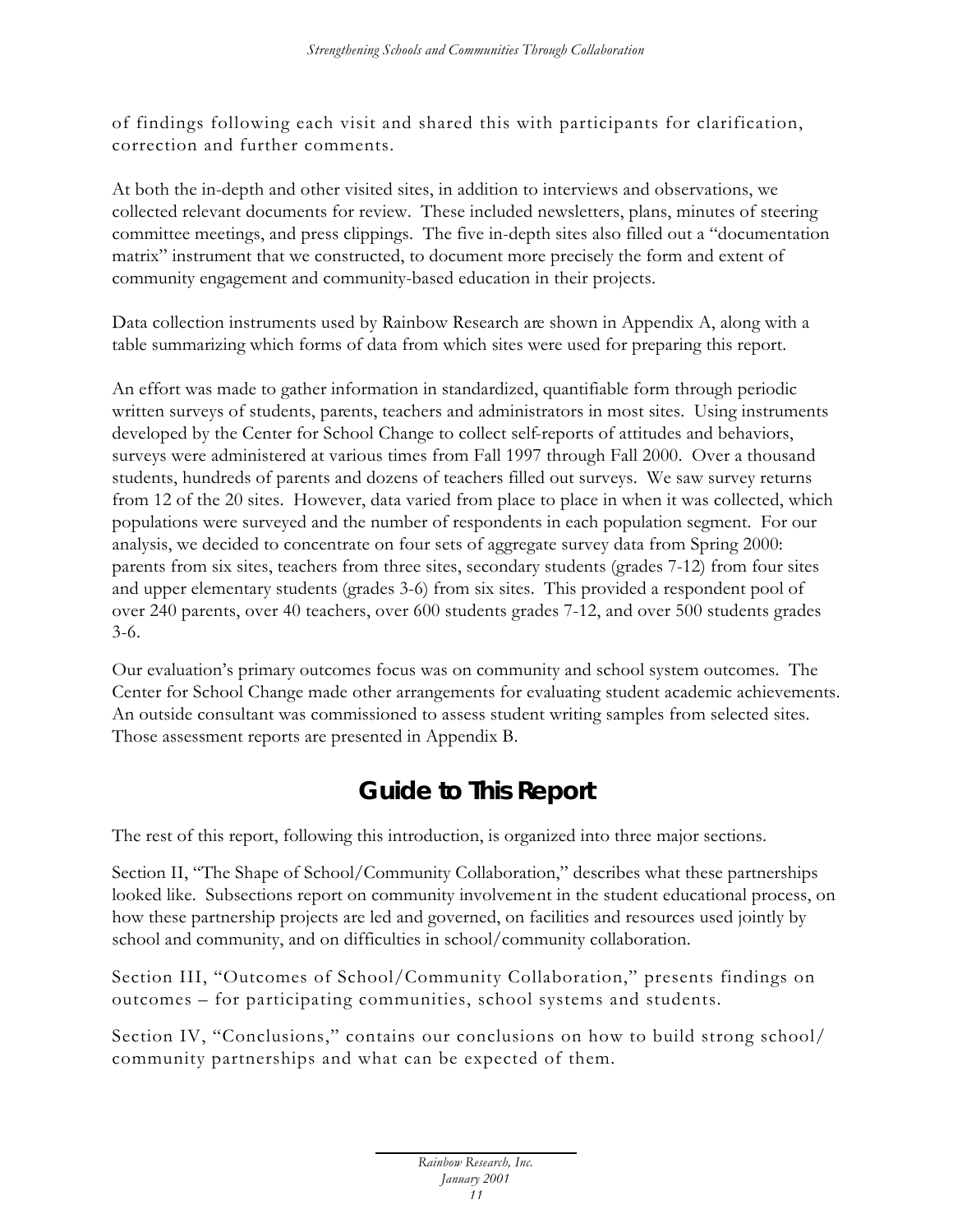Appendix A contains evaluation instruments used by Rainbow Research in this project. Appendix B contains student writing assessments and Appendix C contains a summary of academic assessments made by other evaluation consultants for the Center for School Change.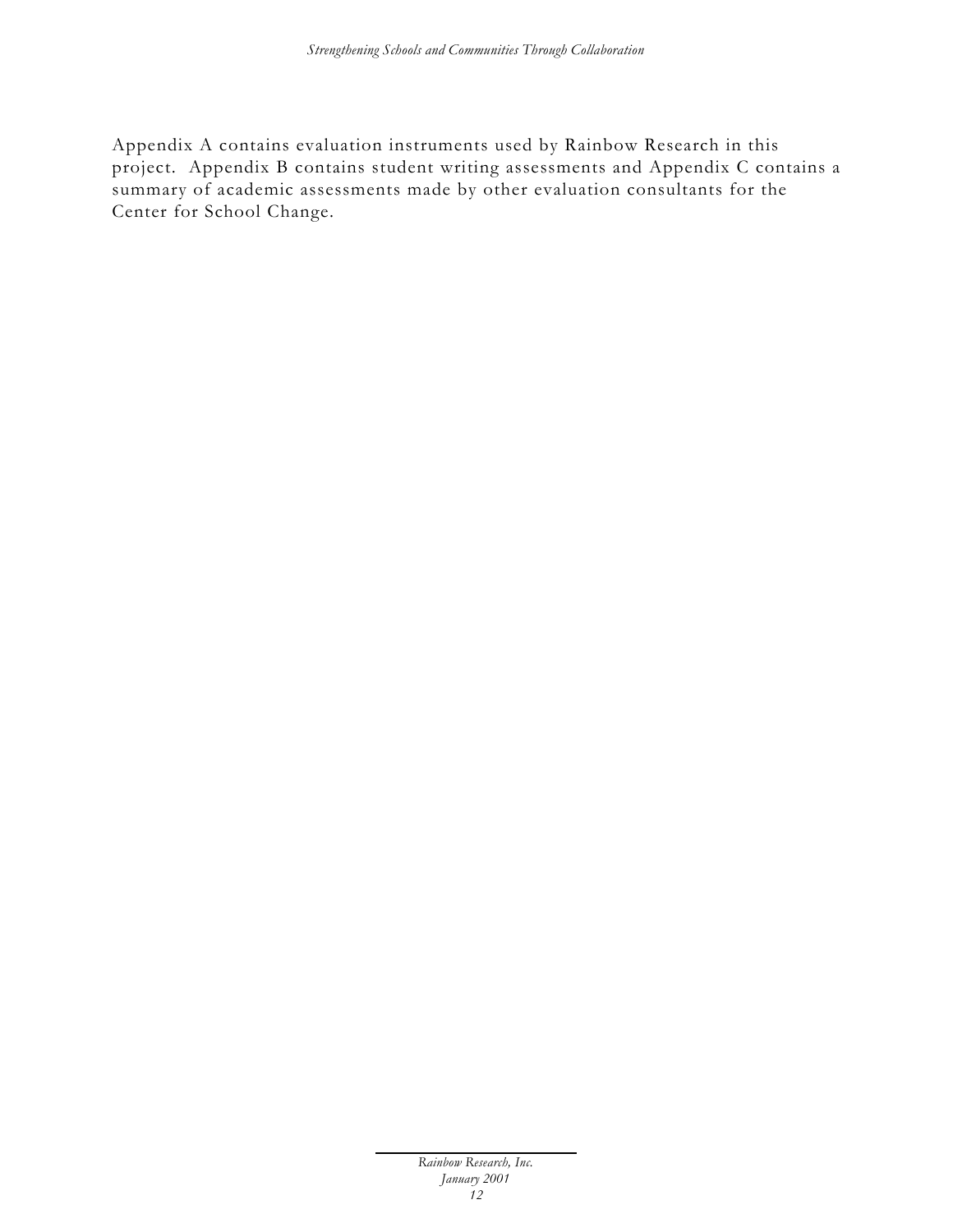## **II. THE SHAPE OF SCHOOL/COMMUNITY COLLABORATION**

In mapping the shape of collaboration between rural schools and their communities, we saw three basic dimensions. First, how does education of students draw upon community people, topics and settings? Second, how do school officials and community citizens work together to lead and govern school/community initiatives? Third, to what extent are school facilities used also by the community for purposes other than the education of young people?

#### **Community Involvement in Education**

Community involvement in students' education happened both through bringing the community into the classroom and through bringing students out into the community.

These projects were distinctive both for the extent to which they used community adults in traditional classroom "teacher's aide" roles and for using community adults to lead various educational activities. Many of these projects cultivated large numbers of parents and other volunteers to grade papers, tutor small groups or individual students, and assist with clerical tasks such as copying and organizing supplies so that teachers could focus on teaching. Some sites had a goal of at least one volunteer in every classroom every day in roles such as these.

Where these projects innovated beyond that traditional model was in recognizing that adults in the community could teach students something from their own distinctive knowledge. Sometimes this meant crafts and artisanry: making quilts in Brainerd; leading students in woodcarving, rosemaling (a Norwegian style of painting on wood) and soap-making in Fertile-Beltrami; and making metal dustpans in International Falls. Mural projects involving students and local artists, sometimes using paint, sometimes other media such as wood and porcelain and stone, were conducted in many places.

Community people also came into these schools to share from their career expertise. Sometimes this meant talking about one's job as part of a careers exploration unit. Or community volunteers drew both from their individual work experience and from a packaged curriculum to teach students, as in Brainerd's middle school where local businesspersons visited weekly to teach about commerce and trade using a Junior Achievement classroom curriculum. In some sites, community adults drew on their knowledge both of specific topics and of principles of public speaking to serve as judges on student presentations in various subjects. Media and advertising employees served as advisors to student newspapers and communications projects. In Fertile-Beltrami, a local shopkeeper advised the 6th grade operators of an in-school student store, and local business operators taught marketing and sales to Houston high school business students.

Survey data reveal broad agreement between parents, teachers and students that community members volunteer in classroom educational activities, though perception of how extensive that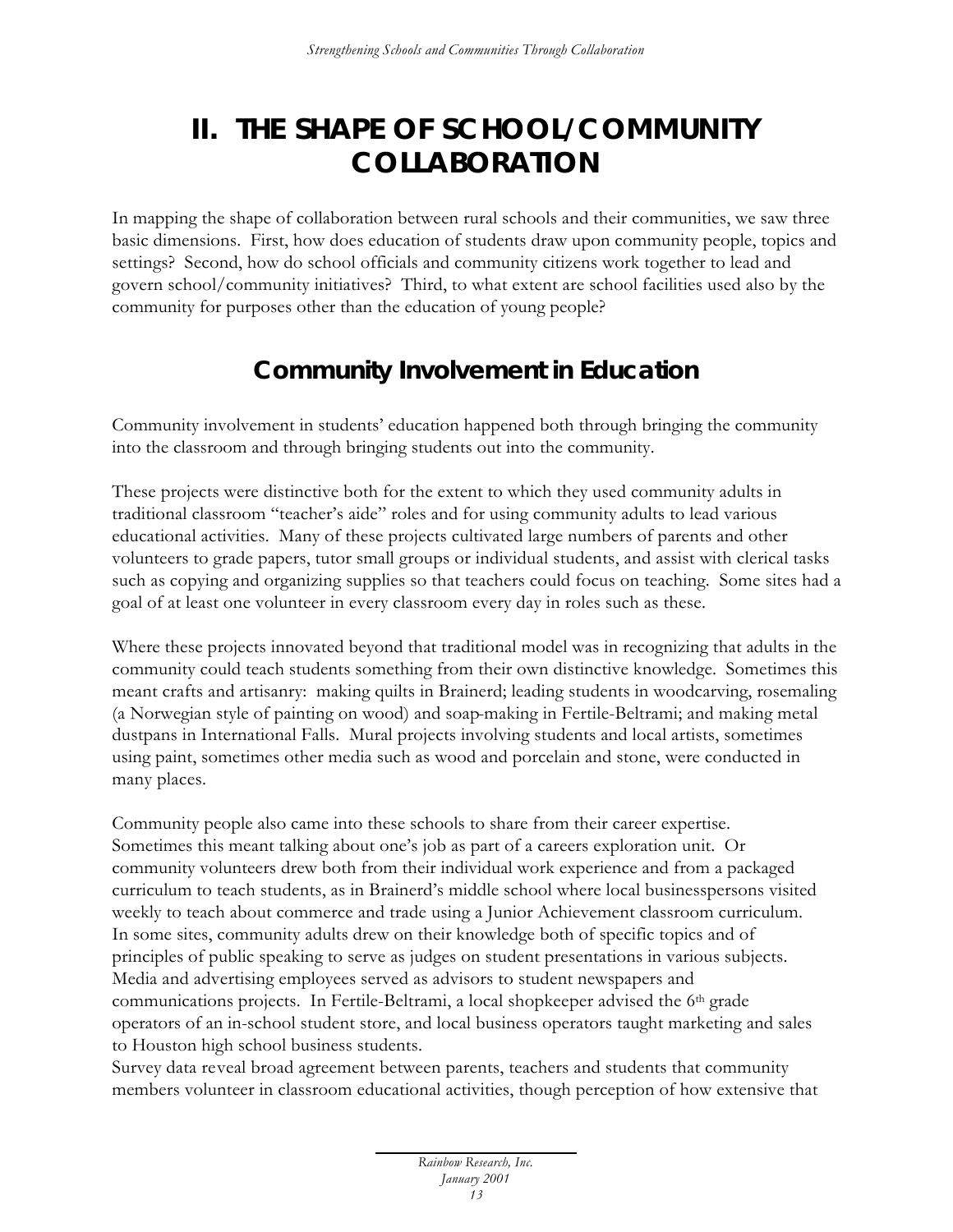involvement is varied among these groups. Of the 241 parents surveyed in five sites in Spring 2000, 75% said this statement was "always" or "often" true: "community members volunteer time and resources in and outside the classroom to help educate students." Teachers, who might pay closest attention to community involvement in their classroom since they are in charge day to day, perceived that involvement as more limited. While 69% of the 48 teachers surveyed in three sites said that parents and community members were involved at least "sometimes" in educating students in their classroom, that included only 26% who said that parents and community members were "always" or "often" involved there. Of the 654 secondary students surveyed in four sites that same spring, 72% agreed that "community members volunteer time and resources to help me learn in the classroom." And at the elementary school level, a whopping 93% of the 568 third through sixth graders surveyed at six sites agreed that "people from the community come to our class." Tables 3, 4, 5 and 6 show survey responses on these items.

| Table 3: Parents:<br>"Community members volunteer time & resources"<br>in & outside the classroom to help educate students." |                                                          |  |     |  |           |    |       |   |       |   |          |
|------------------------------------------------------------------------------------------------------------------------------|----------------------------------------------------------|--|-----|--|-----------|----|-------|---|-------|---|----------|
| 2000                                                                                                                         | Sometimes<br>Rarely<br>Often<br>Never<br>Always<br>TOTAL |  |     |  |           |    |       |   |       |   |          |
|                                                                                                                              | 15%                                                      |  | 60% |  | $144$ 24% | 57 | $1\%$ | 2 | $1\%$ | 2 | 100% 241 |

| Table 4: Teachers:<br>"Parents/community members are involved in educating students<br>in my classroom." |    |        |                                              |    |     |    |     |                 |    |       |         |
|----------------------------------------------------------------------------------------------------------|----|--------|----------------------------------------------|----|-----|----|-----|-----------------|----|-------|---------|
| 2000                                                                                                     |    | Always | Sometimes<br>Often<br>Rarely<br><b>Never</b> |    |     |    |     |                 |    | TOTAL |         |
|                                                                                                          | 2% |        | 24%                                          | 11 | 43% | 20 | 28% | 13 <sup>1</sup> | 2% |       | 100% 46 |

| Table 5: Secondary students (grades 7-12):<br>"Community members volunteer time & resources to help me learn<br>in the classroom." |     |     |     |     |          |  |  |  |  |
|------------------------------------------------------------------------------------------------------------------------------------|-----|-----|-----|-----|----------|--|--|--|--|
| 2000                                                                                                                               | Yes |     | Nο  |     | TOTAL    |  |  |  |  |
|                                                                                                                                    | 72% | 473 | 28% | 183 | 100% 656 |  |  |  |  |

| Rainbow Research, Inc. |  |
|------------------------|--|
| January 2001           |  |
| 14                     |  |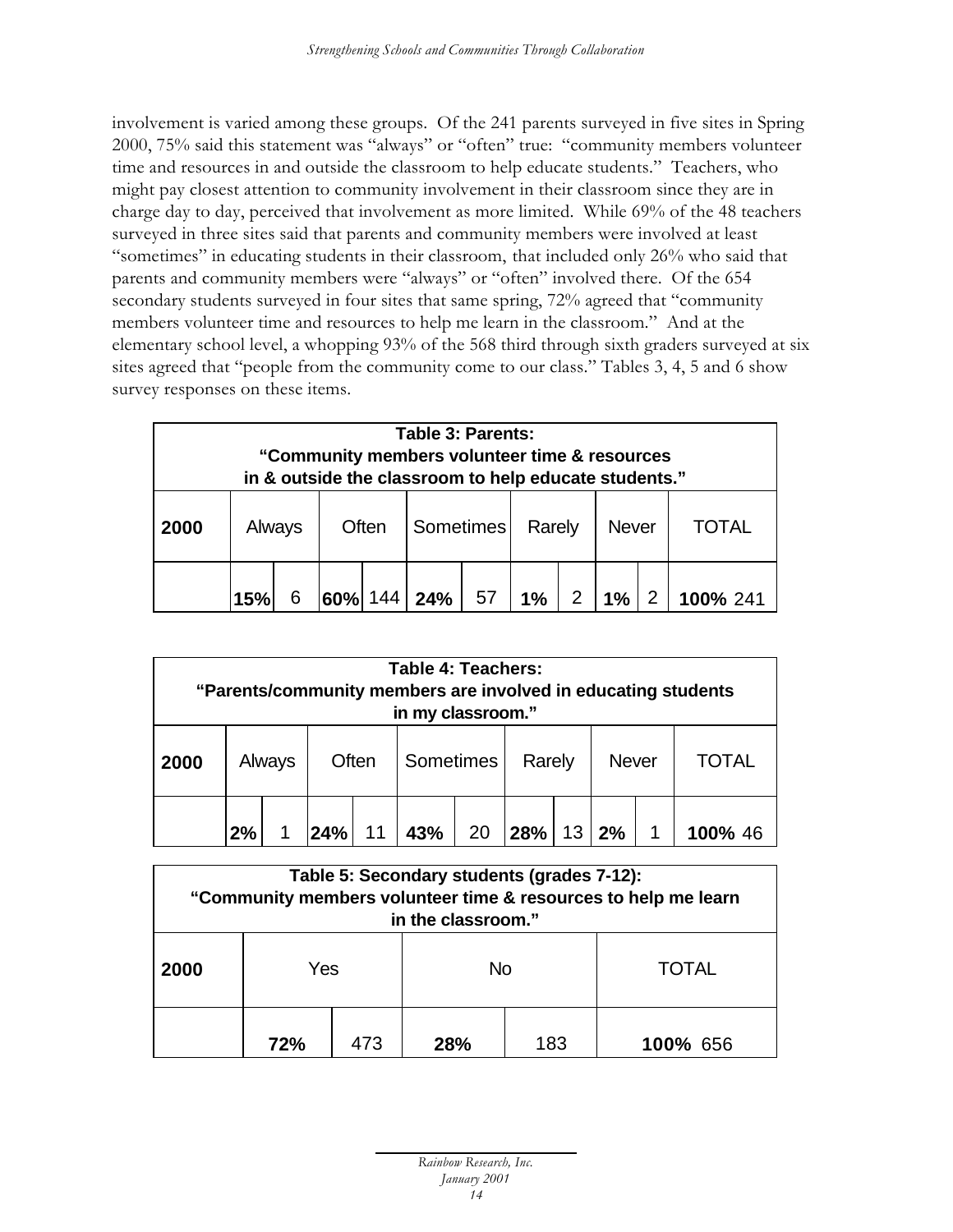| Table 6: Elementary students (grades 3-6):<br>"People from the community come to our class." |                                    |  |           |  |              |  |  |  |  |  |  |
|----------------------------------------------------------------------------------------------|------------------------------------|--|-----------|--|--------------|--|--|--|--|--|--|
| 2000                                                                                         | Yes                                |  | <b>No</b> |  | <b>TOTAL</b> |  |  |  |  |  |  |
|                                                                                              | 531<br>37<br>93%<br>7%<br>100% 568 |  |           |  |              |  |  |  |  |  |  |

Community-based education in these projects occurred not only in the classroom but out in the community. At the middle school and high school level, students did "job shadowing" where they accompanied a working adult through their daily routine.

Students interviewed local elders for historical research – about overarching topics such as immigration experiences, the Depression, World War II, the Holocaust and the civil rights movement; and also about local history such as the evolution of logging, farming, churches and religious groups, and memorable disasters with which the community had coped. One dramatic example was in Houston where students heard from a resident who had been an award-winning member of the Belgian anti-Nazi resistance in World War II – at the same age  $(17-18)$  as the students to whom she was talking!

Classes took field trips to various environmental, cultural and occupational sites: to parks and wildlife preserves, museums and historic sites, hospitals, police and fire stations, courthouses, city offices, paper mills and factories.

Sometimes this community-based learning had a service dimension. In Heron Lake-Okabena, 7<sup>th</sup> and 8<sup>th</sup> grade math students worked with the city to survey and map all of the light poles in the community. They also helped women redesign their display booths for the Women of Today Craft Show. In Goodhue, computer class students worked with the city clerk on revising the city's water billing system. Students in many places performed clean-ups of parks, downtown alleys and other public spaces, and participated in fundraising walks and other benefits. In Perham, high school students helped the local emergency services office collect, organize and distribute furniture, clothing and food. In International Falls, elementary students made decorations for the town's "Icebox Days" festival and helped staff booths. Math classes helped survey land for a new walking/skiing trail, and science classes inventoried animal and plant species.

Students in many places played educational and hospitality roles with younger children at child care centers, elementary schools and libraries; and with older or frail adults at senior centers, assisted living residences and hospitals. Three high school students in Perham designed and led social and educational activities for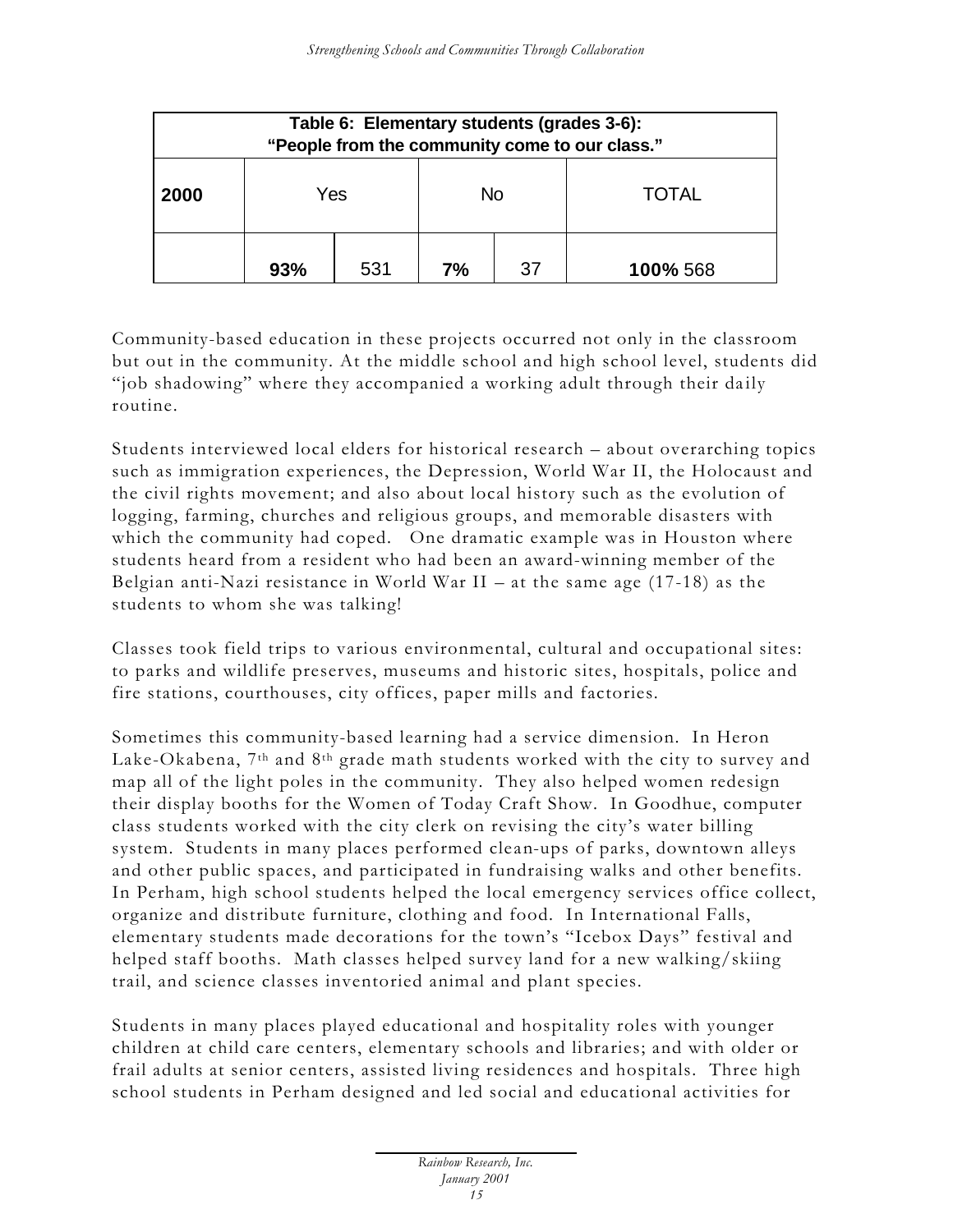residents of Briarwood Residence, and produced a brochure for the Residence. Brainerd middle school students coached early-elementary students in Internet use, helped them develop "Hyperstudio" computer portfolios of their writings and drawings, and advised them in poetry writing. As part of their violence reduction efforts, students from the middle school Violence Reduction Team became mentors for younger students, helping them with organizational and study skills and redirecting poor behavior.

Water quality in area rivers, lakes and groundwater was monitored by students in Perham. They shared findings with regional governmental agencies, environmental officials and lakes associations. Using an environmental preserve reclaimed from a former feedlot, high school students led a "Swamp Romp" environmental day camp for grade school children. Brainerd students tested Mississippi River quality and made public educational presentations. They also did research on area frogs – an important indicator of ecosystem health.

In a few sites, students operated businesses that served the whole community. Houston high school students ran two nonprofit businesses: a printing shop and a bicycle repair and rental shop. Fertile-Beltrami computer students developed and maintained Internet web-sites for local businesses and institutions; they also produced a community profile and web-based virtual tour of the community. In Heron Lake-Okabena, students operated the community's only convenience store and coffee shop, located inside the Southwest Star school building.

Survey data showed that teachers perceived greater community engagement with student education outside the classroom than inside. Of the 47 teachers surveyed on this item from three schools, 91% said that community members volunteer time and resources outside the classroom to help educate students at least "sometimes." This included 43% who said this happened "often." Among students grades 7-12, 79% of the 650 students surveyed from four schools agreed that their school provides learning experiences outside the building. Among the 570 students grades 3-6 surveyed in six sites, 95% agreed that "sometimes my class learns outside our school building." Tables 7, 8 and 9 show survey data on these items.

| Table 7: Teachers:<br>"Community members volunteer time & resources outside the<br>classroom<br>to help educate students." |                                                                  |        |       |  |  |                     |  |  |       |  |       |
|----------------------------------------------------------------------------------------------------------------------------|------------------------------------------------------------------|--------|-------|--|--|---------------------|--|--|-------|--|-------|
| 2000                                                                                                                       |                                                                  | Always | Often |  |  | Sometimes<br>Rarely |  |  | Never |  | TOTAL |
|                                                                                                                            | 22<br>9%<br>47%<br>$\mathbf{0\%}$<br>2%<br><b>43%</b><br>100% 47 |        |       |  |  |                     |  |  |       |  |       |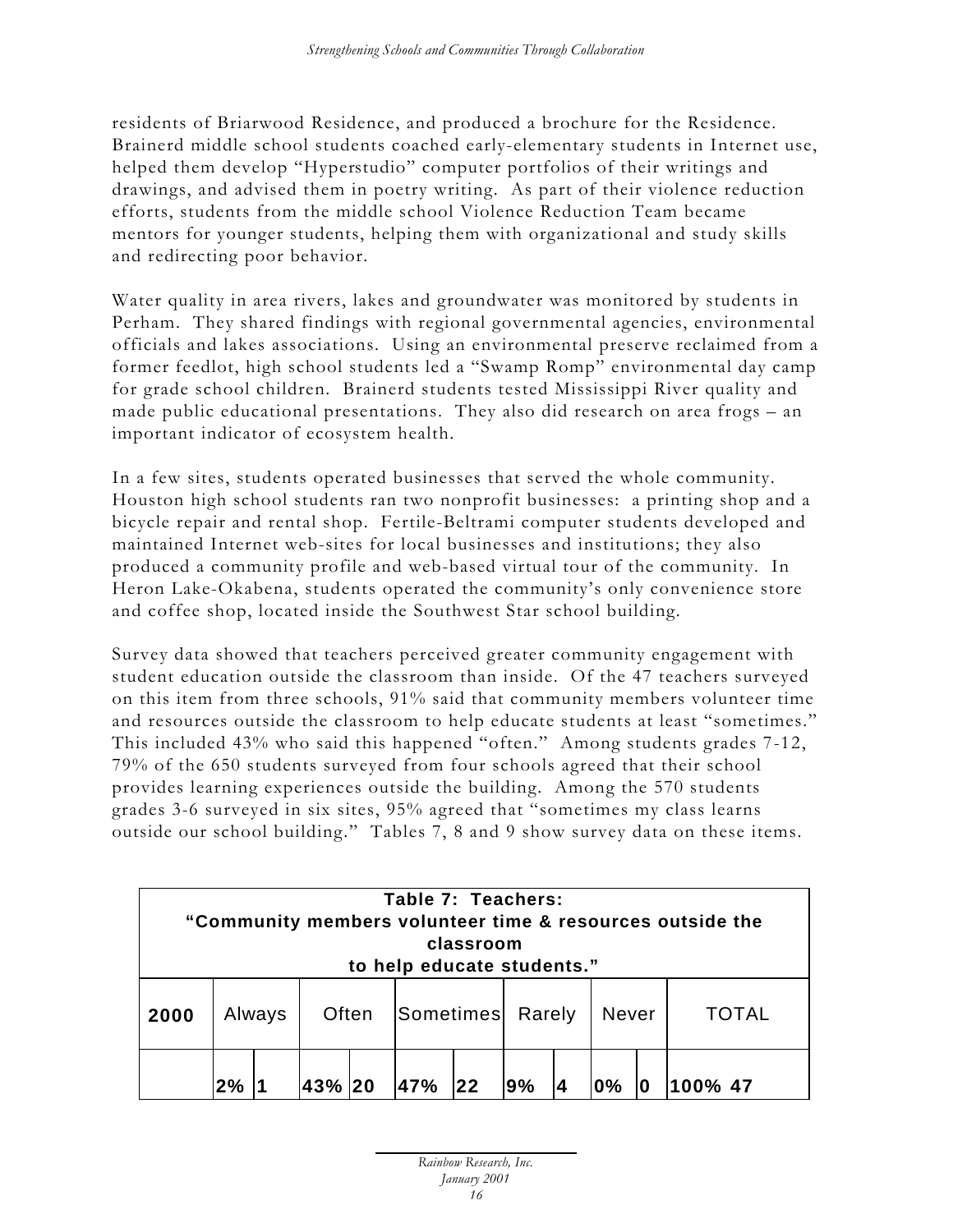| Table 8: Students, grades 7-12:<br>"My school provides learning experiences outside the building." |     |     |     |     |              |     |  |  |  |  |
|----------------------------------------------------------------------------------------------------|-----|-----|-----|-----|--------------|-----|--|--|--|--|
| 2000                                                                                               | Yes |     | Nο  |     | <b>TOTAL</b> |     |  |  |  |  |
|                                                                                                    | 79% | 520 | 21% | 135 | 100%         | 655 |  |  |  |  |

| Table 9: Students, grades 3-6:<br>"Sometimes my class learns outside our school building." |                                       |  |  |  |  |  |  |  |  |  |  |
|--------------------------------------------------------------------------------------------|---------------------------------------|--|--|--|--|--|--|--|--|--|--|
| 2000                                                                                       | Yes<br><b>TOTAL</b><br>No             |  |  |  |  |  |  |  |  |  |  |
|                                                                                            | 544<br>26<br>5%<br>95%<br>100%<br>570 |  |  |  |  |  |  |  |  |  |  |

In many cases, community partnership projects integrated multiple subject areas and forms of community engagement. Three examples:

- 1) At Buffalo's Discovery School, community fire fighters came into the school to teach fire safety. Classes took field trips to the fire station to learn how the fire department does its job. Students also participated in a community-wide fundraiser to purchase an imaging camera to be used by fire fighters to locate people in smoke-filled buildings during fires. They responded to a challenge to cover the floor of the school commons with coins, which generated \$1,400 plus a \$500 match contributed by a local bank. Buffalo Community Hospital also sends volunteers to speak on health topics at the school, hosts student field trips, and displays student artwork on its walls.
- 2) Miltona  $5<sup>th</sup>$  and  $6<sup>th</sup>$  graders in 2000 did a three-month sausage project with the local meat locker, integrating math, science and communications skills. They researched spices, tested the locker's varieties of sausage, created their own recipes, ground the meat and filled the casings. Once the sausage was made they staged a taste-testing event in town, and entered a statewide competition where they won 4<sup>th</sup> place out of more than 35 lockers entered. The local bank participated by providing a loan for which students had to apply, offering appropriate budget and rationale, and repay. To recoup expenses, students sold the sausage through the locker and other venues (such as bringing samples to the Center for School Change conference). They spoke about the project on Alexandria radio stations.

In the fall of 1998, students, teachers and community members collaborated to build and sell an ice fishing house. The lumber yard donated materials and plans, the town blacksmith made wheels and frame, and a local contractor provided his shop as the site to build it. Students worked alongside community volunteers to construct the house, and the banker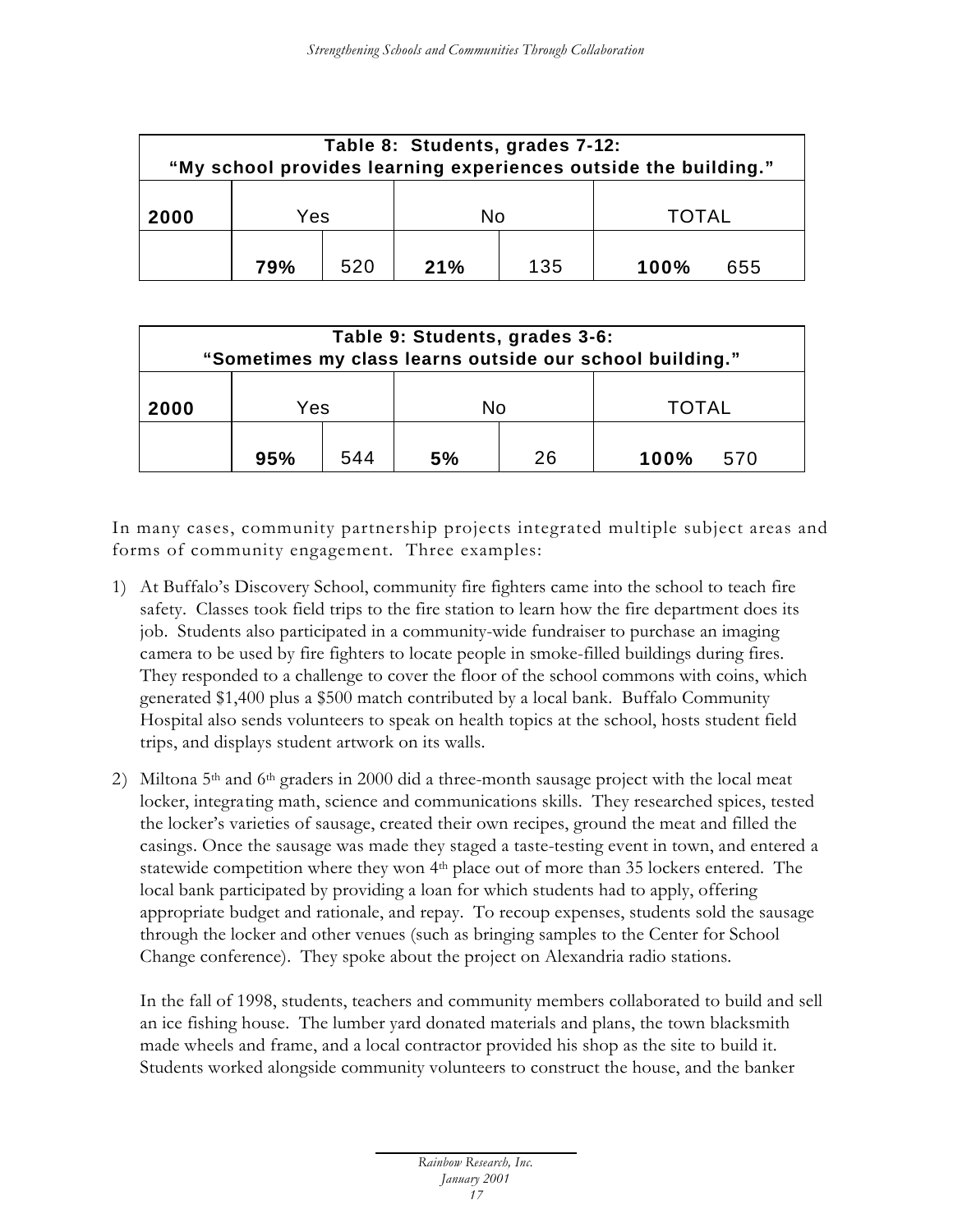provided a loan to finance it. The house was sold through a raffle before Christmas.

3) Falls Elementary School in International Falls staged "Community Celebrations" in 1997 and 1999. The first was led by Larry Long, a Minneapolis-based musician, educator and organizer; the second was created entirely by local people. Each event highlighted stories from the lives of four community elders. Students interviewed the elders, and worked with musicians to create songs about their stories. Songs and stories were eventually presented by students and musicians in a grand evening of performance attended by hundreds of people from throughout the community. The second celebration even included a multi-screen video presentation developed by a local freelance photographer. People that we interviewed described these as magical, memorable events that enhanced community pride and built bridges across generations and between school and community.

As part of their violence reduction work, 38 parents in Buffalo joined with students, teachers and an artist-in-residence to create poems, puppets and skits showing how children can work together to solve a problem and unite the community.

#### **Leadership and Governance**

Day to day leadership of these projects rested with the teachers, principals or superintendents who played central coordinating roles. However, most projects had a steering committee or advisory committee with representation from parents, other adults in the community, educators (teachers and administrators) and sometimes students (in middle school and high school projects). These committees had two core purposes: (1) to set the vision and give guidance to the core teachers and administrators responsible for day-to-day implementation – in other words, to provide a mechanism for community ownership and accountability; and (2) to represent the innovative project in the community – to publicize it, explain it, and facilitate access to other community actors such as prospective hosts of student projects or venues for student presentations.

These committees generated ideas for possible activities and partners, set goals, monitored progress, solved problems, and celebrated progress. They generally met quarterly.

One variation on the steering/advisory committee model was the charter school board, which existed in Emily, Hanska and Morton. Consistent with Minnesota charter school law, these schools are governed by boards that include teachers and community representatives.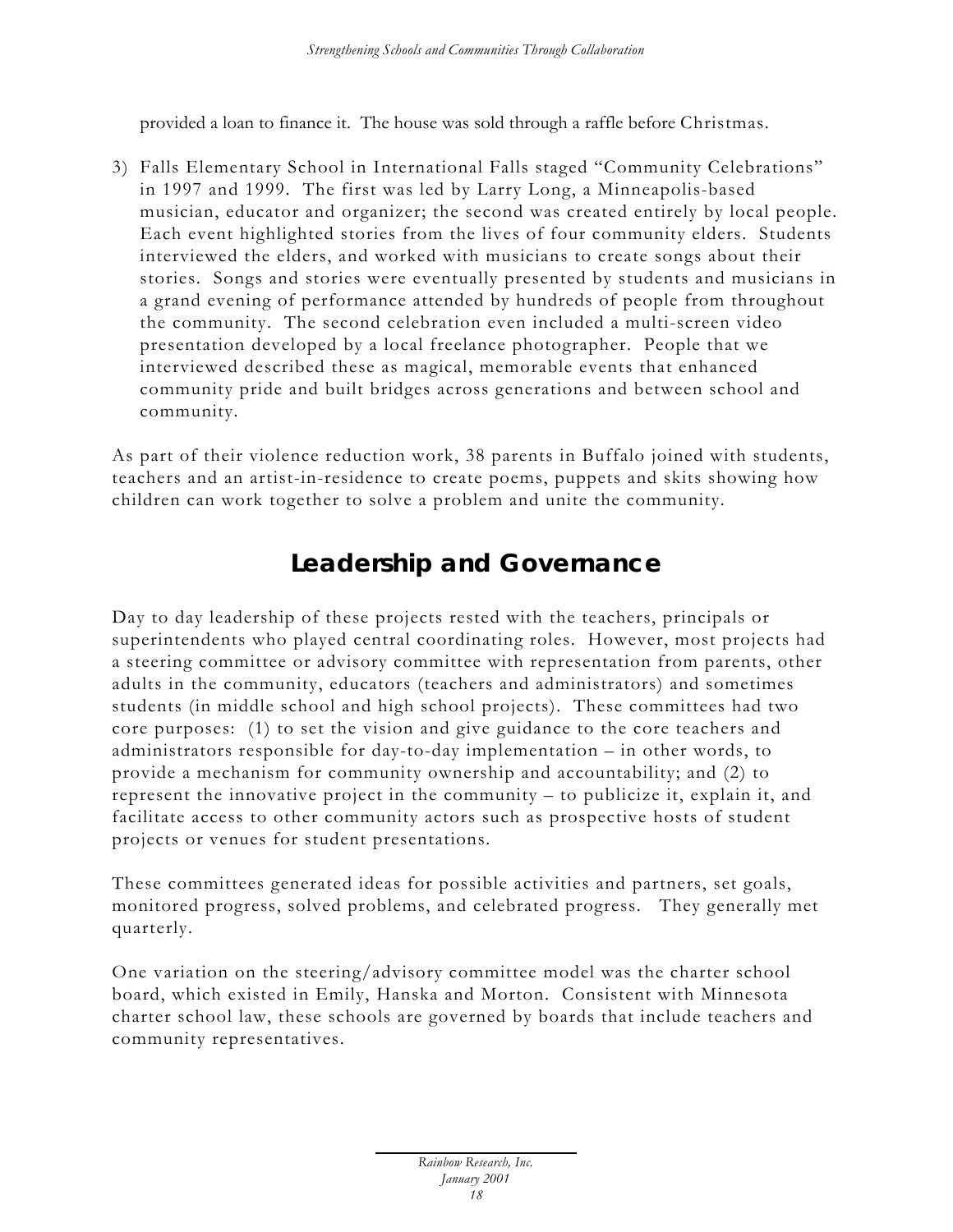Another variation, visible in Goodhue, centered leadership and governance in a community improvement organization that had strong school participation. The Goodhue Forever Coalition includes government, business, teachers and high school student representatives. Its goals include community and economic development as well as school improvement.

At the school staff level, leadership tended to come from experienced teachers, who had already tried the classroom-and-textbook approach and were hungry for something more. Because this kind of educating depends on a web of active relationships in the community, perhaps, the teachers and principals at the forefront tended to be those with 10 or more years' experience in the district and the community. Teachers with less teaching or community experience who were assigned to these projects felt the steeper learning curve of developing their community partners and the specifics of effective teaching strategies in this format.

#### **Shared Facilities and Resources**

These projects sought to make better use of the local community as an asset for the local school system, and to make better use of the school system as an asset for the community. A primary way in which schools serve as community assets is through their core function of educating the community's young people. These school/ community collaborative projects tried to pursue that mission in ways that made better use of local community resources for students' education, and that used community resources to enable better academic achievement for students by offering hands-on learning methods and real-life relevance. A second purpose of these projects was to strengthen young people's connection to and pride in their communities, so that they would be more likely to continue as contributing members and leaders of the community instead of becoming an "export product" leaving the community after their school years.

Schools can be community assets not only through the young people they educate, but also as facilities for community use independent of students. Many of these school/community projects encouraged greater community use of school facilities. Several projects even developed facilities for joint use by school and community.

The best example of existing school facilities being used for broader community purposes might have been in Hanska, where the town's major cultural festival, a Syttende Mai (May 17, the Norwegian national holiday) celebration, is based in the school gym for a week. The town's strong Norwegian heritage is expressed in this festival, the largest of its kind in the county. Over 3500 people attended the 1999 celebration. Illustrating the integration of school and community, students performed dances as part of the celebration. Funds raised from the celebration were shared with the school. The local business woman who chaired the Syttende Mai festival also volunteered at the school (even though she did not have children herself in the school).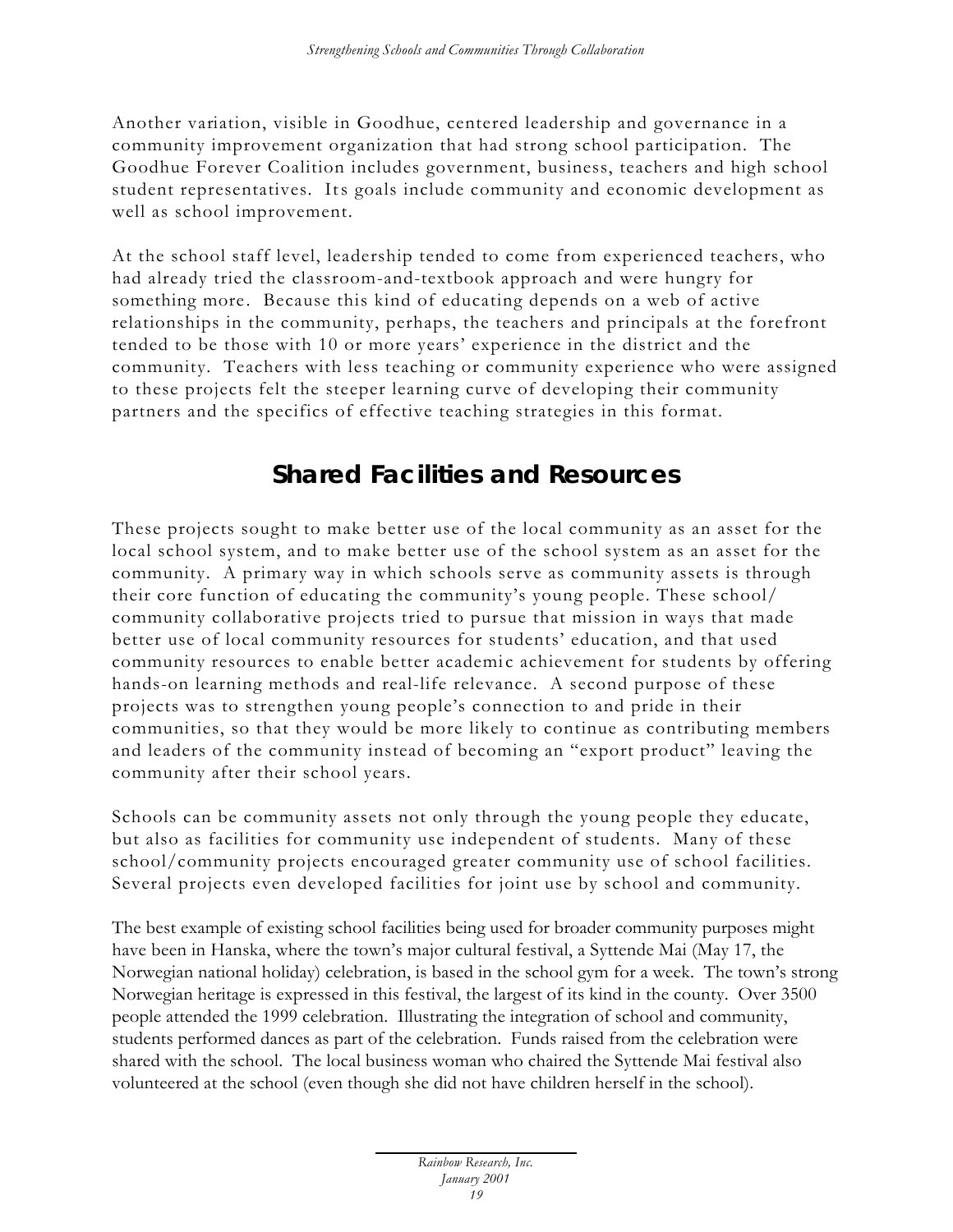Several other projects also used school gyms and kitchens for community meals and events.

Computer labs are another feature shared by school and community in many sites. Used by students by day, these are open to community use one or two evenings a week, or for special occasions, as in Miltona, where the computers are available for creating custom holiday cards on one or two Saturdays in the late fall. In other locations, computer labs are used by local agencies and businesses for training or projects. At Southwest STAR School in Heron Lake-Okabena, the computers are used by Community Education, by the Cooperative Extension Service for local area business, and by the state Department of Children, Families and Learning for summer workshops. Perham's Technology Center is a joint venture of the school system and the city.

Mississippi Horizons School in Brainerd found that its willingness to install PC computers as well as Apples made it an attractive partner for local businesses. It is the only school in the area with a roomful of linked PCs, yet PCs are the primary platform used by most businesses. The PC lab was jointly developed in 1997 by the school and Universal Pensions, Inc., which provided 20 of the 31 computers (an estimated \$60,000 investment). In 2000, another local employer got into the act when St. Joseph's Hospital purchased upgraded RAM and Windows NT and Windows 2000 software (estimated \$7,000 investment). Both UPI and St. Joseph's use the lab for employee training, coordinating schedules with the school. UPI also uses it to test software. A third area business, Russell & Herder advertising agency, has begun using the lab as a phone bank after hours, using a DOS-based system to survey customers and gather data on floppy disks. To show appreciation for use of the facility, Russell & Herder conducted a telephone survey of parents' interests and preferences for the school.

In Heron Lake-Okabena, the community wellness center is located within Southwest STAR School. It is both used and staffed by community members and students.

Sometimes the jointly-developed facilities are located outside the school building. Two sites in the School Change network developed local walking trails for use by school and community. In Goodhue, the trail leads past significant cultural and historical sites and is intended to enhance the community as a tourism destination. In International Falls, the trail leads through woods adjoining the school campus and is more of a nature trail and fitness trail for walking seniors, joggers and skiers. In both communities, developing the trail offered numerous opportunities for student learning as well as service -- as significant sites along the trail were identified and researched, the trail was mapped and laid out, landscaping was planned and installed, plaques and brochures for trail users were planned and created, and the trail was maintained. Students and teachers worked alongside environmental agencies, higher education units, history and community improvement associations and local government to create and maintain these trails.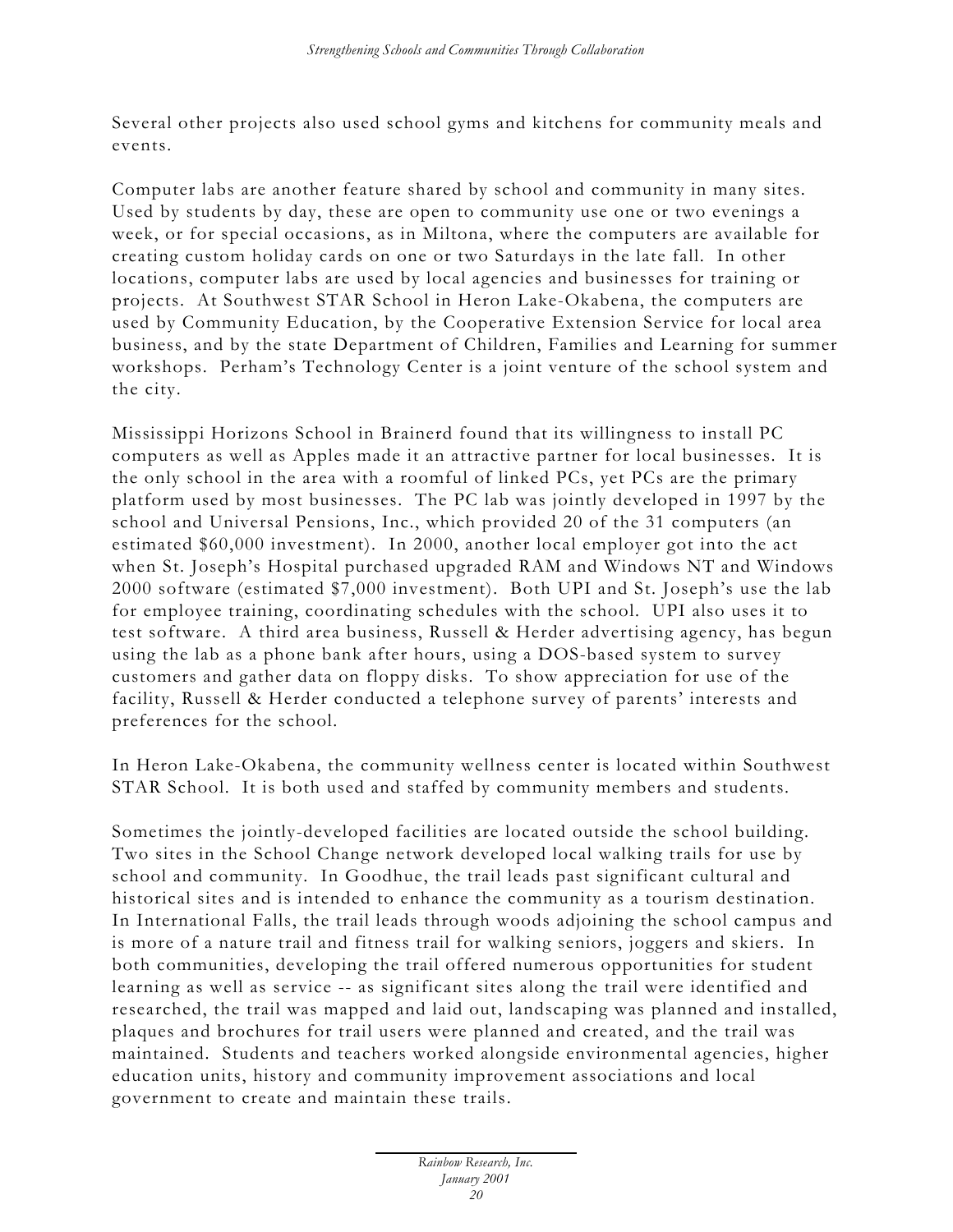A final noteworthy category of joint facilities includes the student-run businesses that serve the broader community. Fertile-Beltrami's web-site service for area businesses, churches and agencies; Houston's print shop and bicycle shop; and Heron Lake-Okabena's convenience store all let students exercise various competencies in a real-world context of practical value to their neighbors in the community.

## **Difficulties in School/Community Collaboration**

Establishing these school/community partnerships was not easy. Given the challenges and barriers for this kind of project, we found it inspiring and remarkable that some teachers, principals and community members sprinkled across Minnesota are reaching beyond "business as usual" to establish meaningful, ongoing community/school partnerships.

Teaching is a busy, demanding job even when done the old-fashioned way with a teacher running a classroom full of 20 or 30 students. Reaching out to form and maintain relationships in the community requires different skills and activities, independent from preparing lesson plans and grading student work. By involving more people and places in the learning plan, there are more logistics, schedules, and individuals' preferences and temperaments to coordinate and be responsive to.

Furthermore, partnerships are unpredictable. When one enters into an authentic partnership – in which all partners are entitled to initiate and define and share the leadership roles – one can't fully know where it will lead. One might experience support and enrichment; one might also experience increased demands, scrutiny and accountability. Either way, one is sure to encounter increased complexity. Simply trying to coordinate with someone else's schedule increases the complexity of one's work calendar. When one is trying to engage someone in a role that is out of the ordinary for them – as when teachers engage community adults to serve in educational roles with children or teens – the complexity increases further. Teachers who teach this way must be comfortable with ambiguity.

Drawing community partners into the teaching process means that teachers open themselves up to scrutiny by other adults. The traditional educational model lets each teacher work independently within her or his own classroom. In the community partnership model, teachers gain adult colleagues but also make themselves vulnerable and accountable to those colleagues.

Along with those complexities and unpredictable dynamics within the partnership, innovation also puts educators in tension with their professional peers. When a teacher or administrator does something different, some colleagues read that as an indictment of them – as "showing them up." Colleagues may feel that innovation as pressure on them also to innovate, to do more or different than what they had been doing.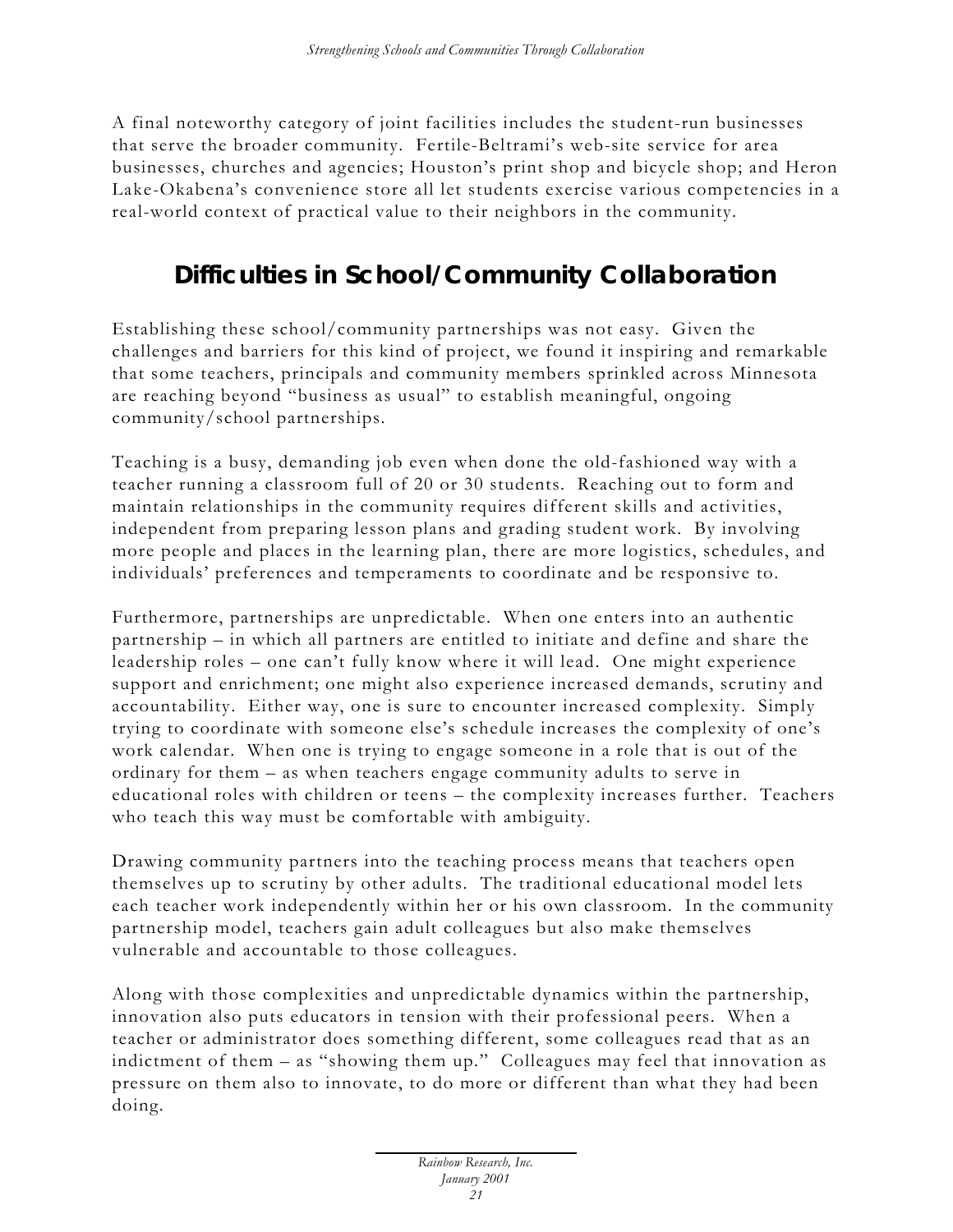These are pressures working on any innovators in any system. The innovations piloted in these projects were of a specific kind: increasing community engagement in the schools and school engagement with the community. By reaching out to the community and inviting more community attention to what that part of the school is doing, the innovators become more prominent locally. As their work attracts the attention of media, policy-makers and funders – and the Center for School Change worked assiduously to draw attention to these innovations as part of their broader educational systems change strategy – the innovators also gain professional prominence. All this can generate jealousy and resentment by professional peers not in that limelight. When educators attract outside resources to support their innovations, as when these collaboratives attracted funds, conference opportunities, retreat opportunities, and publicity from the Center for School Change, some peers resent the differential in resources.

In response to these dynamics, innovators in these projects often experienced a withdrawal of peer support and cooperation. They experienced skeptical questions, critical observations, damning with faint praise, and the strain of having some peers that hoped they would fall on their face and the innovation would go away.

Skepticism and resistance came not only from fellow teachers and administrators, but from tradition-oriented parents and community members, who were afraid that change would include a loss of current strengths. If students switch to learning through interdisciplinary projects, will college admissions offices penalize them for not having grades in "chemistry" or "advanced English"? If students get to leave the school building to do learning activities in the community, won't they just goof off?

When innovation is supported by outside funders and partners, there are extra chores of writing proposals and reports, and participating in documentation and evaluation: more tasks, more expectations on top of the teachers' core responsibilities toward their students.

To properly document and substantiate student learning from nontraditional learning methods is not easy either. The strengths of community-based learning generally lie in areas of student development outside the narrow focus of standardized achievement tests. In community-based learning, students develop their abilities to conceptualize and follow through on projects, form relationships and work together with diverse other people, speak in public, and integrate information and techniques from diverse disciplines such as science and English, math and history. When these outcomes are not recognized and rewarded by conventional academic evaluation measures, teachers and their partners face an extra barrier in pursuing these alternate strategies.

Then there are the deeper outcomes of pride of place, commitment to community, a stronger sense of identity and belonging and rootedness. These are truly countercultural values in this era of rapid globalization, rampant consumerism and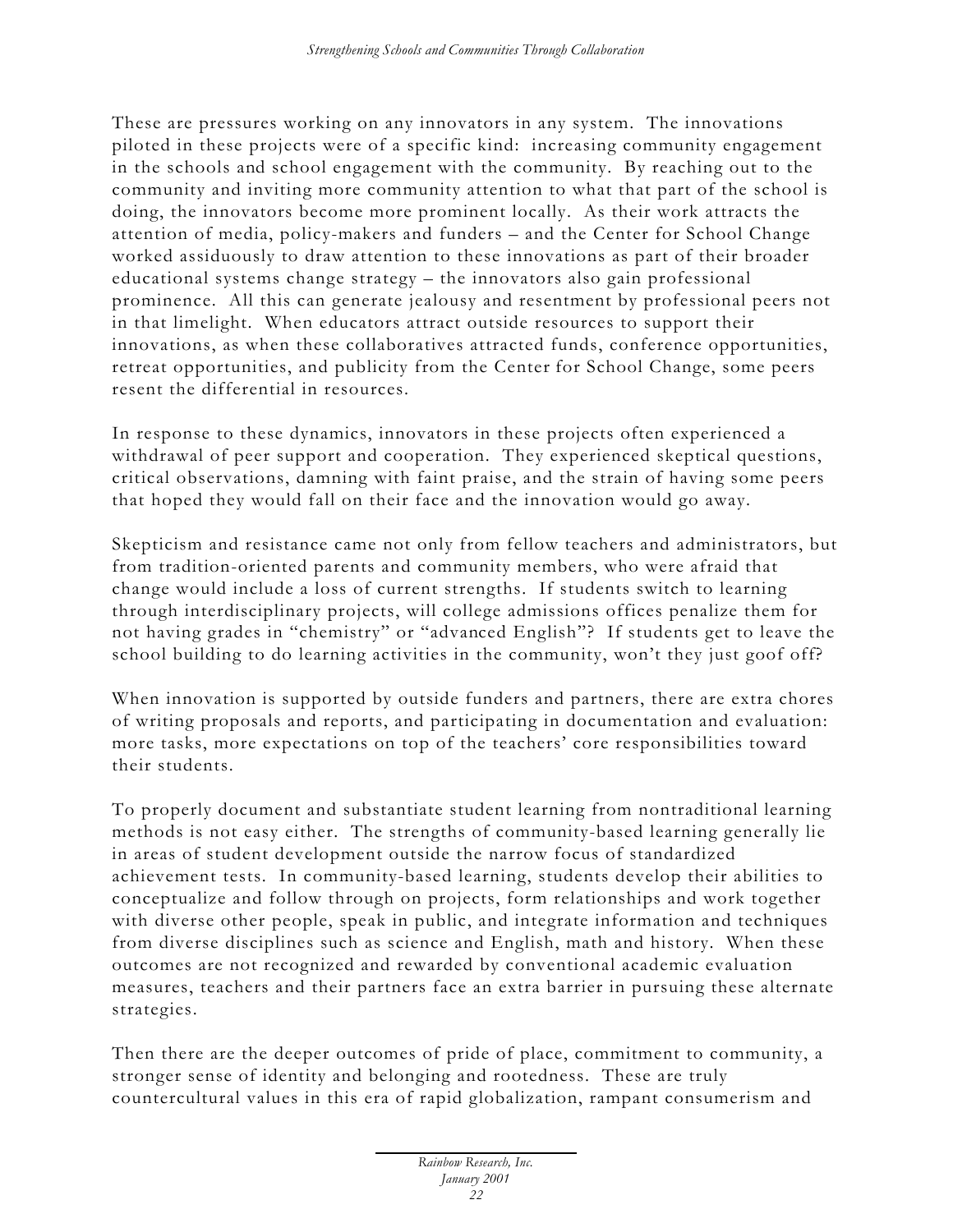powerful professionalism. These outcomes go against the grain of the dominant 20th century educational model that trains young people to leave their home towns and move to the metropolis, move anywhere that there might be job opportunity. Instead of encouraging students to take pride in who they are and where they come from, and cultivating an inclination to "bloom where they are planted," which often means working in local small businesses or starting new ones here, most of 20<sup>th</sup> century education has encouraged students to prepare themselves to move to "where the action is," whether that's the Twin Cities or Silicon Valley. Against a backdrop of decades-long population decline or below-average growth, of economic disparities between metropolitan and Greater Minnesota, these school/community partnership projects are fighting the widespread assumption that the best way to get ahead is to get out, that you can't get up unless you get away from your small town origins.

The good news is that as these projects got up and running – as relationships began to form, mutually acceptable roles were defined, and experience with this kind of education began to accumulate – they generated their own satisfactions and the work became easier. Once relationships were underway, they continued with much less effort. After a community partner had performed her or his educational role once or twice, less orientation, preparation, supervision and coordination was required to do it again. Once a few community relationships were established, they easily led to others, through word of mouth networking and because existing relationships served as models to orient new partners.

And as school/community partnership projects began to achieve outcomes, that contributed to increasing satisfaction and ongoing momentum. We discuss outcomes in the next chapter.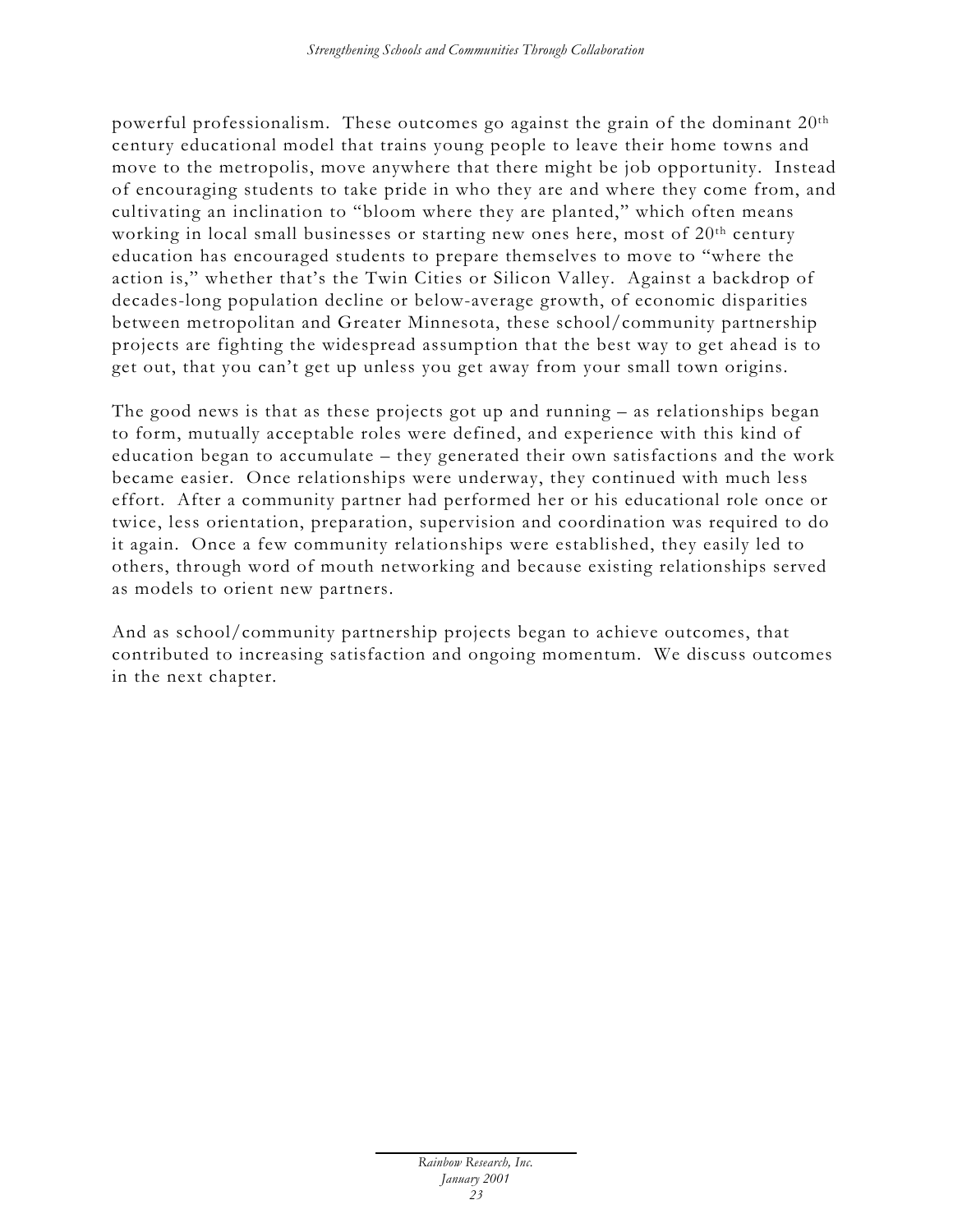# **III. OUTCOMES OF SCHOOL/COMMUNITY COLLABORATION**

#### **Outcomes for the Community**

We found that the fundamental outcome for these communities was strengthened community pride and identity, based on our interviews with community members, educators and students in 10 sites and our review of survey data and other local materials. Schools are widely recognized as an important asset in a community. When the school is perceived as effective and successful, this lifts morale in the community. As more community members participate in school activities and attend school functions, and as more classes fan out into the community to do learning and service, the community becomes more aware of and knowledgeable about the school. More relationships form between community members, teachers and students. The school becomes more firmly identified as a community institution. Community members feel more pride in their school and gain a sense of ownership over and wellbeing about the school.

This, in turn, enhances pride in their own community. When people feel good about their school, about their young people and the education they're receiving locally, they feel good about their community. They feel more optimistic about their community's future. For rural communities that often lose bright and talented people, that may be experiencing population, enrollment or tax base decline, that feel vulnerable to further decline or to domination by outside forces, a strong local school is an important beacon of hope, an important asset to build on.

Many community leaders interviewed believe these projects are helping build the pool of future civic leaders, business operators and workers for their communities. By showing students the types of meaningful work to be found in their community, by helping students and area employers form relationships which may lead to employer-employee relationships, by providing experiential learning directly relevant to performing some local jobs, and by strengthening kids' awareness of and attachment to local history, environment, institutions and individuals – all these are perceived to help strengthen students' attachment to and appreciation for their community. Students are perceived to become less likely to leave after high school, and more likely to return if they do.

Along with this strengthened attachment in students, civic leadership skills are developed through project-based learning that exercises teamwork, goal-setting, project planning and follow-through, listening and interpersonal communication, and public speaking. When students engage with significant local community concerns --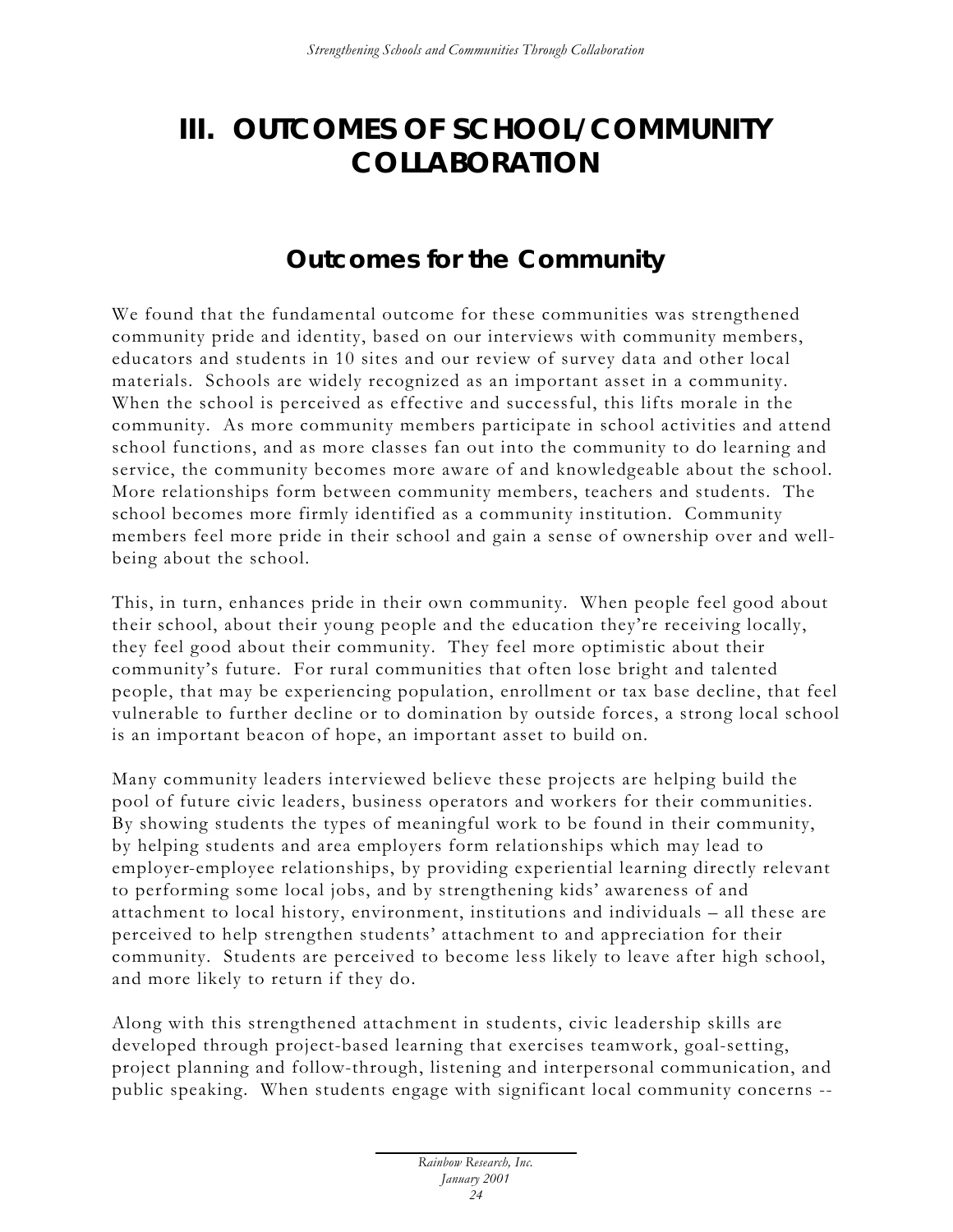such as water quality and supply, land use and development policy, sidewalk and streetlight planning and maintenance, health care and affordable housing, economic development goals and strategies -- they become more knowledgeable about real community issues. When they make a contribution to dealing with those issues, they strengthen their own identities as valuable, contributing members of the community.

Communities benefit not only from expanded numbers of young people with civic skills and local attachments. They benefit as well from an expanded pool of academically and personally successful students, as these community-based, handson, project-oriented learning methods enable some students who were languishing in conventional, textbook -and-lecture classrooms to thrive. By offering more pathways to success, these innovations enable more students to be successful.

In some rural communities, such as Hanska and Miltona, these collaborations were essential for keeping the school open. Because the community collaborations enlivened the curriculum and extended limited resources through engagement of volunteers, the school was able to attract and retain sufficient students to keep the school open, when otherwise it would be closed. These innovative, communityoriented schools tend to attract and retain students, strengthening the schools' ability to stay open even in situations of small or declining population. In a policy context of school choice, these schools are proving effective at competing for students. When a school stays open, this keeps the school's middle-class jobs in the community, too. The school also serves as a hub for community life. People come together and mingle as they attend concerts, sports and other student performances, or when they interact in community-based learning activities.

Beyond these core achievements in community attitudes and youth development, and the fundamental impact of keeping a school open in a rural community, we found many other examples of tangible benefits to participating communities. In analyzing results from the 10 communities that we visited, we found five major categories (encompassing 10 sub-categories) of community benefit resulting from communitybased learning activities, as shown in Table 10.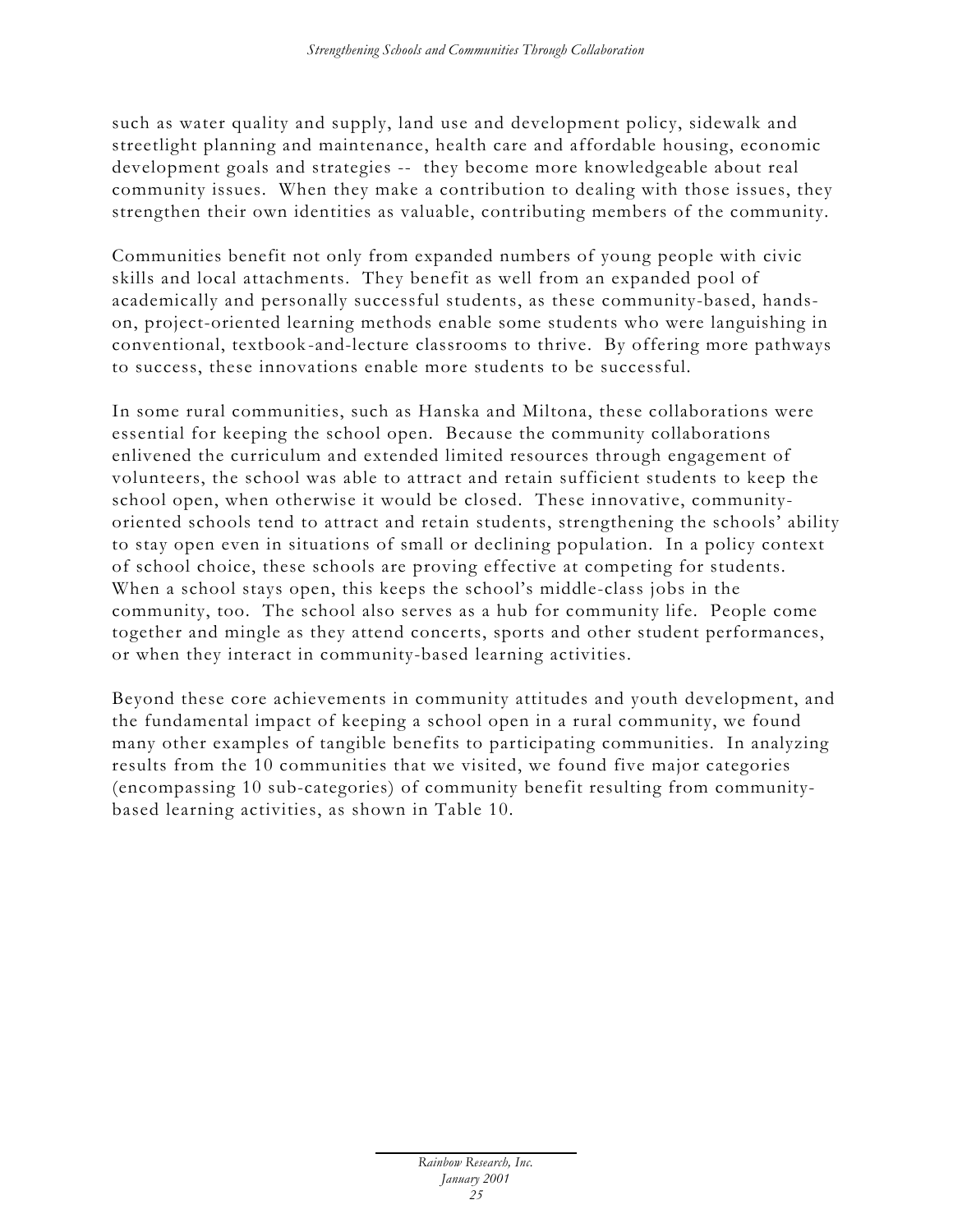| Table 10:                                           |                |               |        |  |  |  |  |  |
|-----------------------------------------------------|----------------|---------------|--------|--|--|--|--|--|
| Community-based learning: Benefits to the community |                |               |        |  |  |  |  |  |
|                                                     | $#$ of         | Total $\#$ of | $#$ of |  |  |  |  |  |
|                                                     | examples       | examples      | sites  |  |  |  |  |  |
| <b>A Community Service</b>                          |                |               |        |  |  |  |  |  |
| A1 Clean-up, public works                           | 5              |               | 3      |  |  |  |  |  |
| A2 Collect/distribute charity goods                 | $\Omega$       | 30            | 3      |  |  |  |  |  |
| A3 Hospitality, human service w/young,              | 16             |               | 5      |  |  |  |  |  |
| old, others                                         |                |               |        |  |  |  |  |  |
| <b>B</b> Research & Analysis                        |                |               |        |  |  |  |  |  |
| B1 Community profile, civic research                | 8              |               | 6      |  |  |  |  |  |
| B2 Water testing                                    | 3              | 17            | 2      |  |  |  |  |  |
| B3 Historical and ethnographic research             | 6              |               | 5      |  |  |  |  |  |
| C Business development & assistance                 |                |               |        |  |  |  |  |  |
| C1 Retail (e.g. bicycle shop, printing shop,        | $\overline{2}$ |               | 1      |  |  |  |  |  |
| convenience store)                                  |                | 12            |        |  |  |  |  |  |
| C2 To businesses (e.g. website service)             | 10             |               | 6      |  |  |  |  |  |
| <b>D</b> Shared facilities                          |                |               |        |  |  |  |  |  |
| e.g. computer lab, wellness center                  |                | 7             | 5      |  |  |  |  |  |
| E Community identity, pride, culture                |                |               |        |  |  |  |  |  |
| Festivals, celebrations                             | 13             | 13            | 5      |  |  |  |  |  |

At least half of the communities experienced benefits in human services, community festivals, business assistance, civic research, historical/ethnographic research, and shared facilities. Somewhat less widespread were examples of community clean-up activities, collecting and distributing charity goods, water testing and retail services; we found these at one to three sites.

In summary, as outlined in the earlier section on community involvement in education, students are nurturing old, young and frail members of their communities; cleaning up parks, trails and sidewalks; collecting and distributing food, clothing and shelter for families in need. They are developing profiles of their community, in both print and on-line formats, useful for recruiting businesses, residents, visitors and outside funding. They are generating data on local water quality, useful for planning drinking water supplies and guiding public, corporate and private environmental policies. They are producing research on significant local people, places, events, institutions and issues, relevant for museums, historical societies and local identity. Businesses, government agencies, faith-based and community organizations are receiving technology systems analyses from students, and Intenet web-pages so they are visible on the information superhighway. Communities have computer labs, wellness centers, convenience stores, bike shops, printing shops, and multi-purpose trails, thanks to the efforts of schools and students in partnership with the community.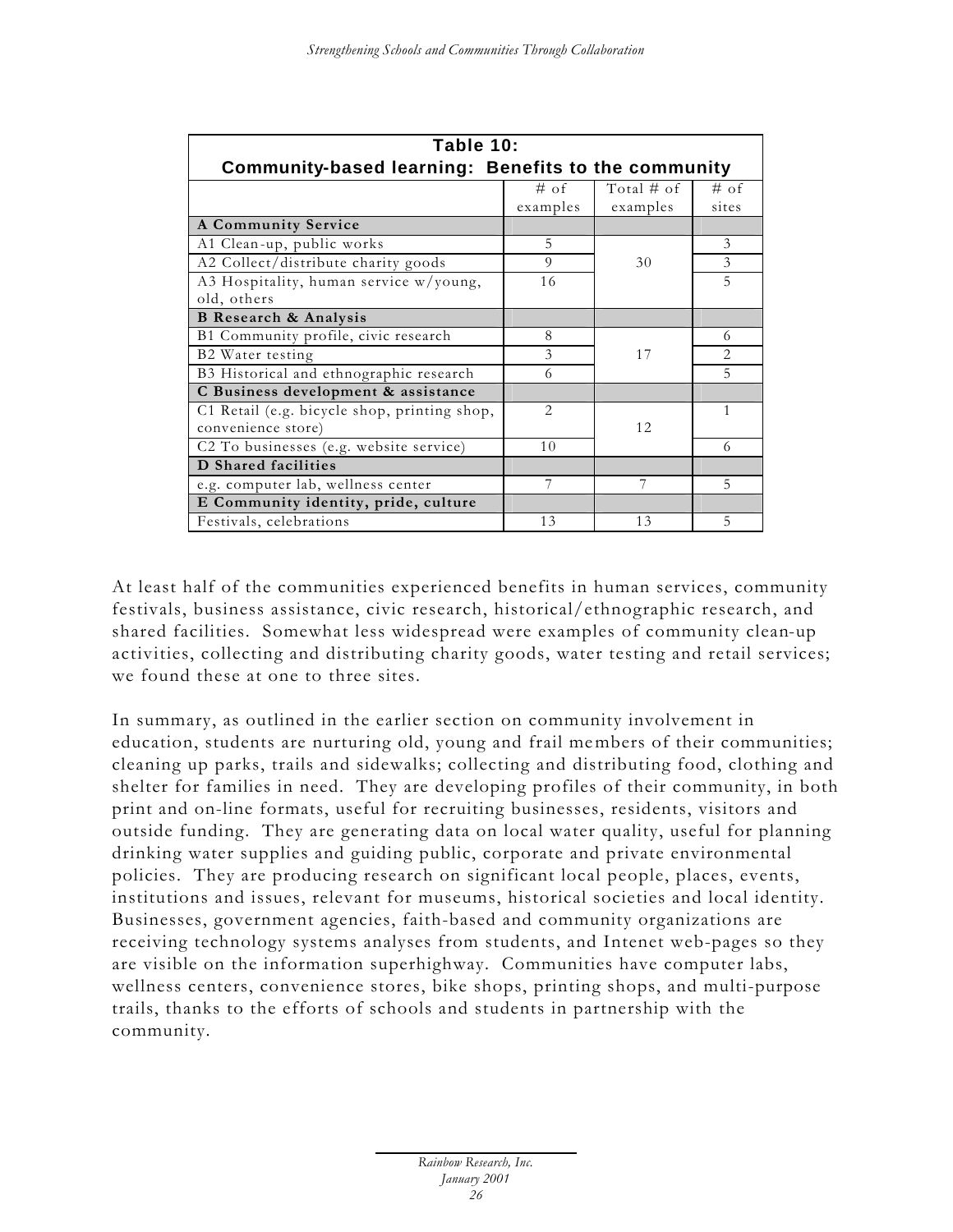## **Outcomes for the School System**

The most important outcome we saw for participating school systems was the outward ripple of additional community collaboration by other educators and schools. As other teachers and principals watched these projects and saw that this approach is do-able, generates good results for students, generates good publicity and respect in the community, and offers more variety and stimulation than the traditional classroom-and-textbook approach, they began to pick up some of these practices. Field trips, use of community volunteers, participation in school/ community festivals, and use of local examples in the curriculum became more commonplace.

A second outcome was that these projects catalyzed other types of innovations in local school systems – such as teaching strategies and curriculum development. Many of these school/community partnership projects modeled other innovative features too: multi-age classrooms, project-based learning, team-based learning, use of internet and other new technologies, use of Responsive Classroom techniques for increasing discipline and harmony in the classroom. These features, too, were picked up somewhat by other teachers and schools.

In International Falls, for example, while the Multi-Age Classroom (MAC) project supported by the Center for School Change involved only four teachers, 35 teachers from across the county participated in Responsive Classroom training in 1999 made available through the MAC project. (This may have been the most dramatic outcome in this network resulting from the partnership between the Center for Reducing Rural Violence and the Center for School Change; both centers supported the Responsive Classroom training.) This included all the teachers at the local parochial school, 12 teachers from the K-2 public elementary school, and seven other teachers from Falls Elementary. A growing number of teachers in Falls Elementary are clustering student desks for team learning instead of lining them up in rows. And a MAC teacher is now active in a middle school "transition committee" re -designing the school system's approach for 7th and 8th graders, so they don't get lost in the 7-12 grade high school.

Southwest Star Concept School was another system where teacherse implemented Responsive Classroom techniques after going through training provided through their Center for Reducing Rural Violence support.

A third outcome for school systems was that teachers and staff might have become more strongly attached to their local community, as their knowledge, relationships and local visibility increased. We did not track this indicator rigorously. However, it appeared that teachers and administrators active in these projects were firmly embedded in local relationships. They were valued and prominent members of the local community. The projects may be contributing to increased retention of teachers, breaking the pattern of new teachers leaving after a few years for jobs in bigger systems and bigger communities.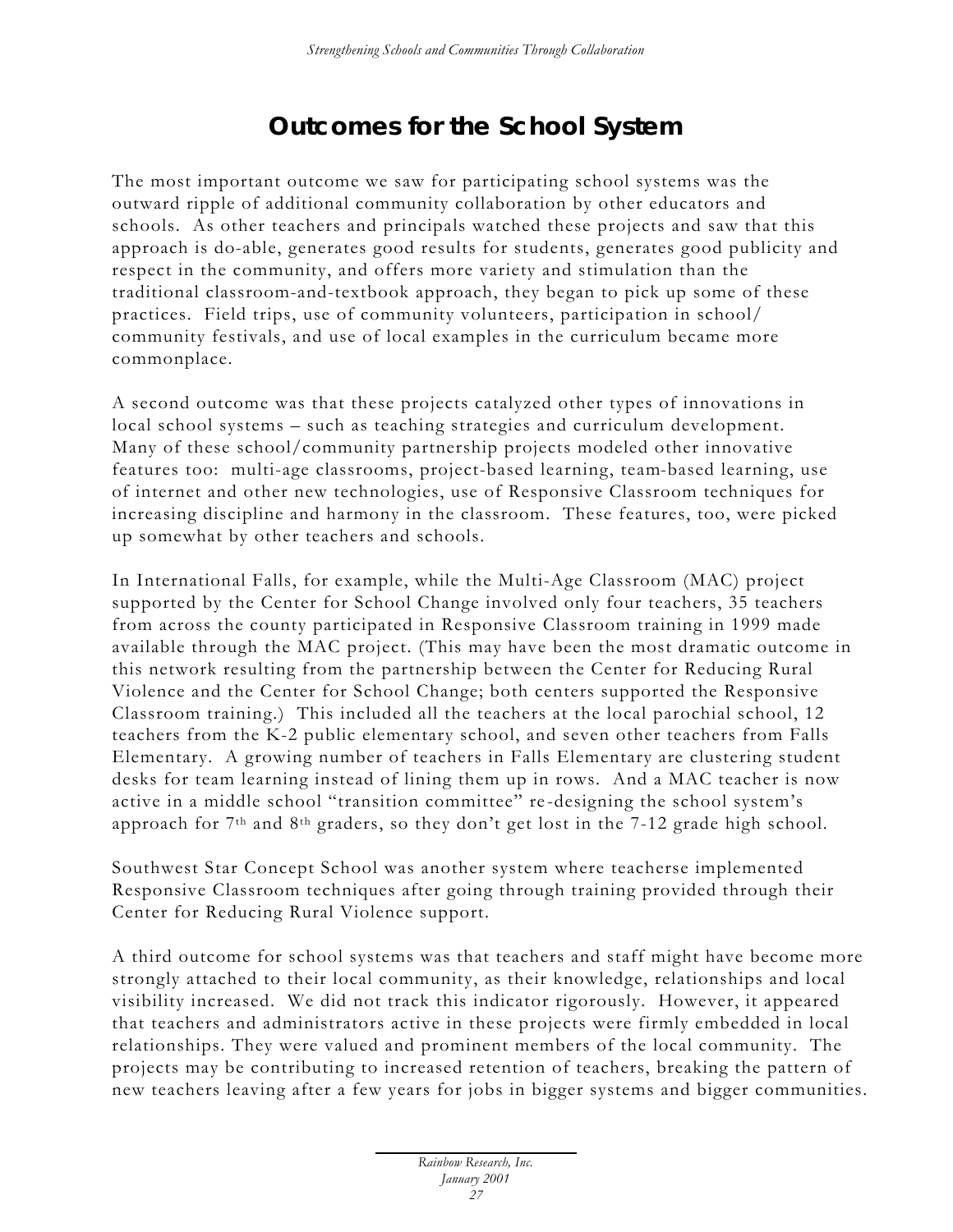According to Center for School Change staff, community leaders in some sites, such as Miltona, admitted that they hope these community-based learning activities will draw new teachers into relationships in the community that will influence the teachers to put down roots locally, rather than move off to a bigger school and community in a few years. They recruit for staff receptive to community-based approaches on the premise that they'll be more likely to stick around.

A fourth outcome for school systems was these projects probably contributed to the retention of talented, innovative teachers. The teachers who led these projects are widely recognized as excellent teachers, who get into this as part of their quest for excellence and continuing development. These projects allowed these teachers to find satisfying challenges in their current setting – so they didn't have to switch careers or move elsewhere to find meaningful, cutting-edge work. A few administrators that we interviewed candidly admitted that they supported these projects because they didn't want to lose these excellent teachers – whether or not the administrators fully understood the particulars of the innovations pursued by these teachers.

#### **Outcomes for Students**

Rainbow Research was not asked to conduct any evaluation activities focused specifically on student academic achievement. The Center for School Change relied on other evaluation consultants and strategies to address that question. Appendix B includes assessments of student writing that consultant David Evertz performed for the Center, and Appendix C includes summaries of academic assessments performed by consultant Ron Newell.

Our primary focus was on community change and school system change. Nonetheless, through our site visits and interviews with community members, teachers, administrators, parents and students, and our analysis of survey data from these groups, we gained some perspective on how students were changing through their experience in these collaborative, community-based educational models. Development of students as citizens, persons and scholars was an important concern to all the stakeholders we met.

The most significant outcome for students we observed might have been that their identity as a contributing member of their community was strengthened. Students built knowledge and relationships within their community. They became more aware of their own contributions and capacity to contribute to their community, and of the possible niches, jobs and roles through which they could someday make further contributions. While it's too soon to tell what students' adult choices on where to live and work and how to participate in their communities will be, it appeared that students' sense of attachment to their community was being strengthened.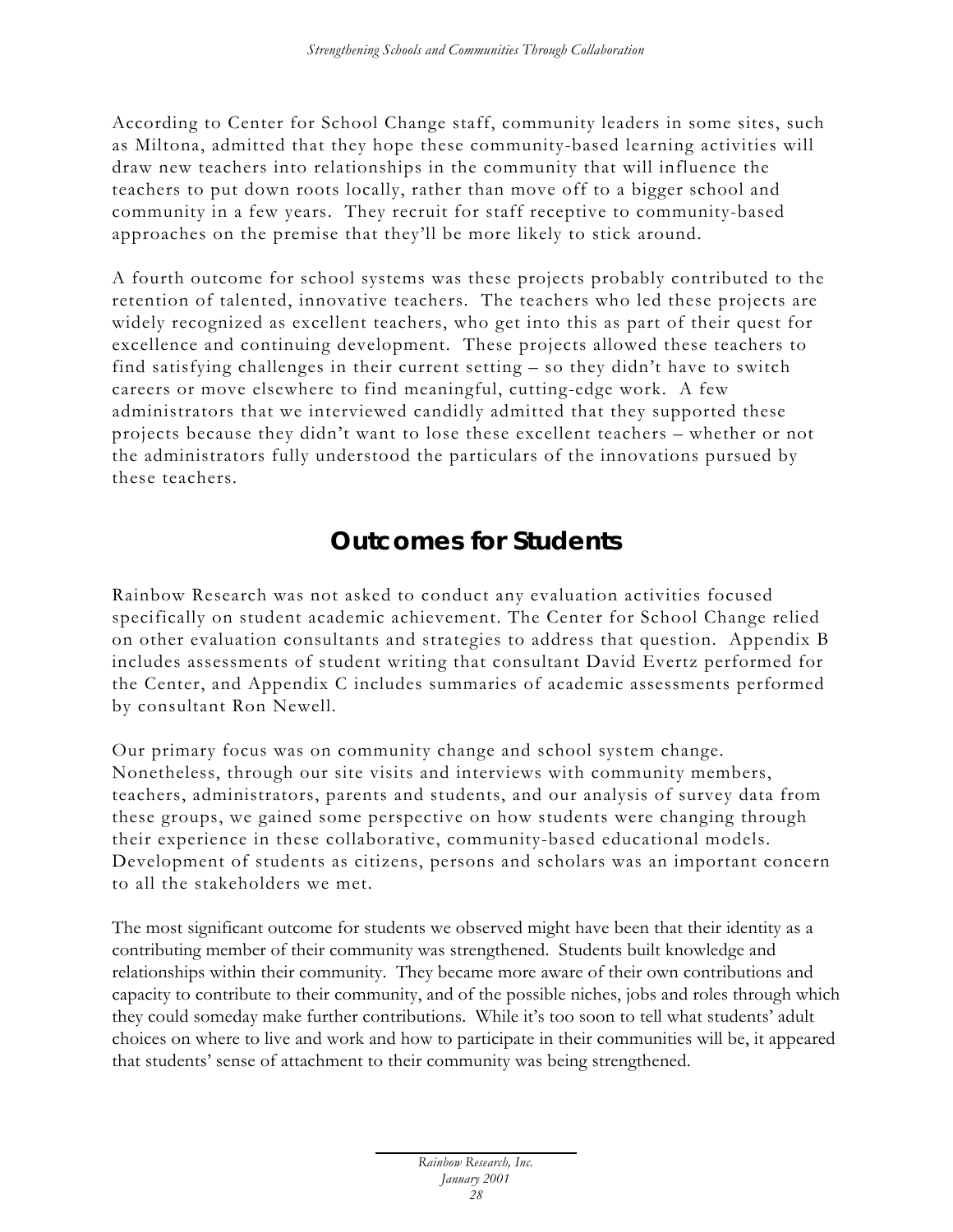For example, as Table 11 shows, over 90% of the secondary students surveyed at four sites said they "often" or "occasionally" do things which help their school and/or community. Among students in grades 3-6 surveyed (Table 12), 88% a greed with the statement, "I do things which help my school and community."

| Table 11: Students, grades 7-12:<br>"I do things which help my school and/or community." |        |     |              |     |       |    |              |  |  |  |
|------------------------------------------------------------------------------------------|--------|-----|--------------|-----|-------|----|--------------|--|--|--|
| 2000                                                                                     | Often  |     | Occasionally |     | Never |    | <b>TOTAL</b> |  |  |  |
|                                                                                          | $17\%$ | 114 | 73%          | 485 | 10%   | 64 | 100% 663     |  |  |  |

| Table 12: Students, grades 3-6:<br>"I do things which help my school & community." |     |     |     |    |              |     |  |  |  |  |  |
|------------------------------------------------------------------------------------|-----|-----|-----|----|--------------|-----|--|--|--|--|--|
| 2000                                                                               | Yes |     | No  |    | <b>TOTAL</b> |     |  |  |  |  |  |
|                                                                                    | 88% | 496 | 12% | 69 | 100%         | 565 |  |  |  |  |  |

Through their increased contact with diverse adults from the community – especially side-by-side in learning activities – students gained increased poise and articulacy. In site after site, we heard comments from community adults about what good questions students asked, how clear and self-assured students' presentations were, and what good self-control they showed.

Strengthened public speaking skills appeared to be another widespread outcome for students. Having occasions to exercise these skills in front of community/adult audiences, instead of simply one's classmates and core teachers, appeared to help. Whether this meant conducting interviews of retired or working adults about their life or job experiences, presenting findings from an historical or environmental project, or making a presentation about their community-based program to school boards or lower grades, students have many opportunities to exercise their public communications skills. As one student told us:

"When I came here I didn't like to give speeches. Now I volunteer at every opportunity. We're excited about what we're talking about, we know what we want to say. It's not like an assigned topic."<sup>2</sup>

We also heard a great deal about improved social skills from students – not just for interacting with adults, but also for getting along and working together with other students. The extensive use of group projects in which students had to exercise

 $\overline{a}$ 

<sup>2</sup> Perham, Spring 2000, field notes p. 9.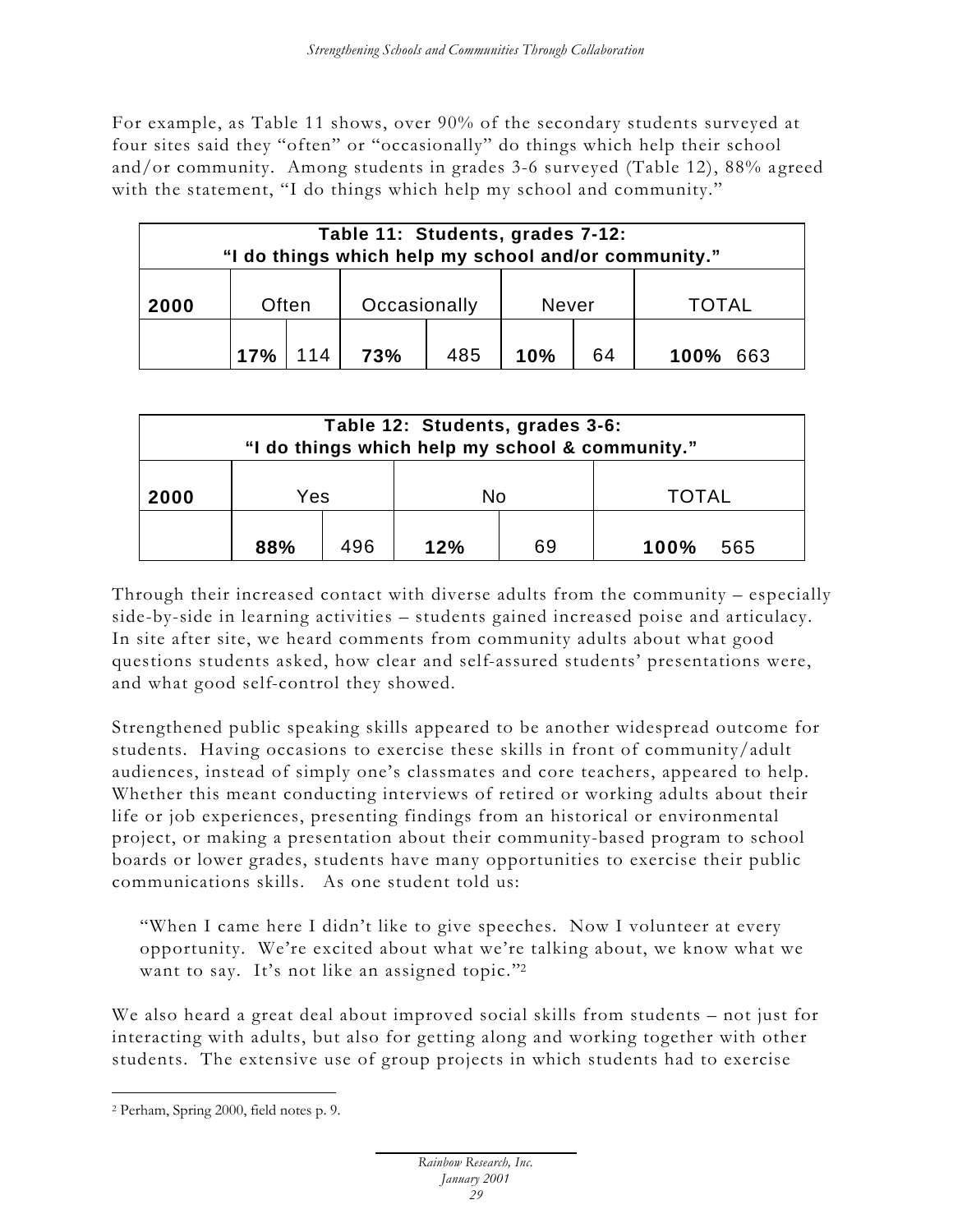teamwork skills probably contributed to this. Students learned how to negotiate, how to make decisions fairly in a group, how to be part of a group, yet remain an individual within that group. People in projects with multi-age formats often said that clustering children of obviously different ages reduced competition and increased displays of helping, cooperative behavior.

Students that we interviewed spoke of how much more interesting this kind of learning was. The subject matter seemed real and immediate – not abstract and distant as textbook descriptions seem to many learners.

The combination of community-based and project-based learning appeared to develop students' skills at setting goals and pursuing them – their capacity for self-direction expanded. As one teacher of a high school program told us:

"There's a huge difference between freshmen, and juniors and seniors in [this program]. The freshmen say, 'I need someplace to go.' The juniors and seniors say, 'I want to do this, and here's where, how and for how long I'll do it."<sup>3</sup>

The vice-principal from that school agreed, in a separate interview:

"I can say [this program] has made some kids stronger – more responsible, more self-directed. They've met the unknown a number of times, and aren't afraid of  $it.$ "4

He went on to say that these students require less "cattle herding" than those in the regular high school.

Reduced student violence and misbehavior was an outcome reported by Discovery School in Buffalo, one of the sites with joint support from the Center for Rural Violence and Center for School Change. Another of those sites, Kelley High School in Silver Bay, reported a decrease in student misbehavior on school buses after violence reduction efforts focused on school bus safety awareness.

 $\overline{a}$ 

<sup>3</sup> Perham, Spring 2000, field notes pp. 1a, 7a.

<sup>4</sup> Perham, Spring 2000, field notes p. 2.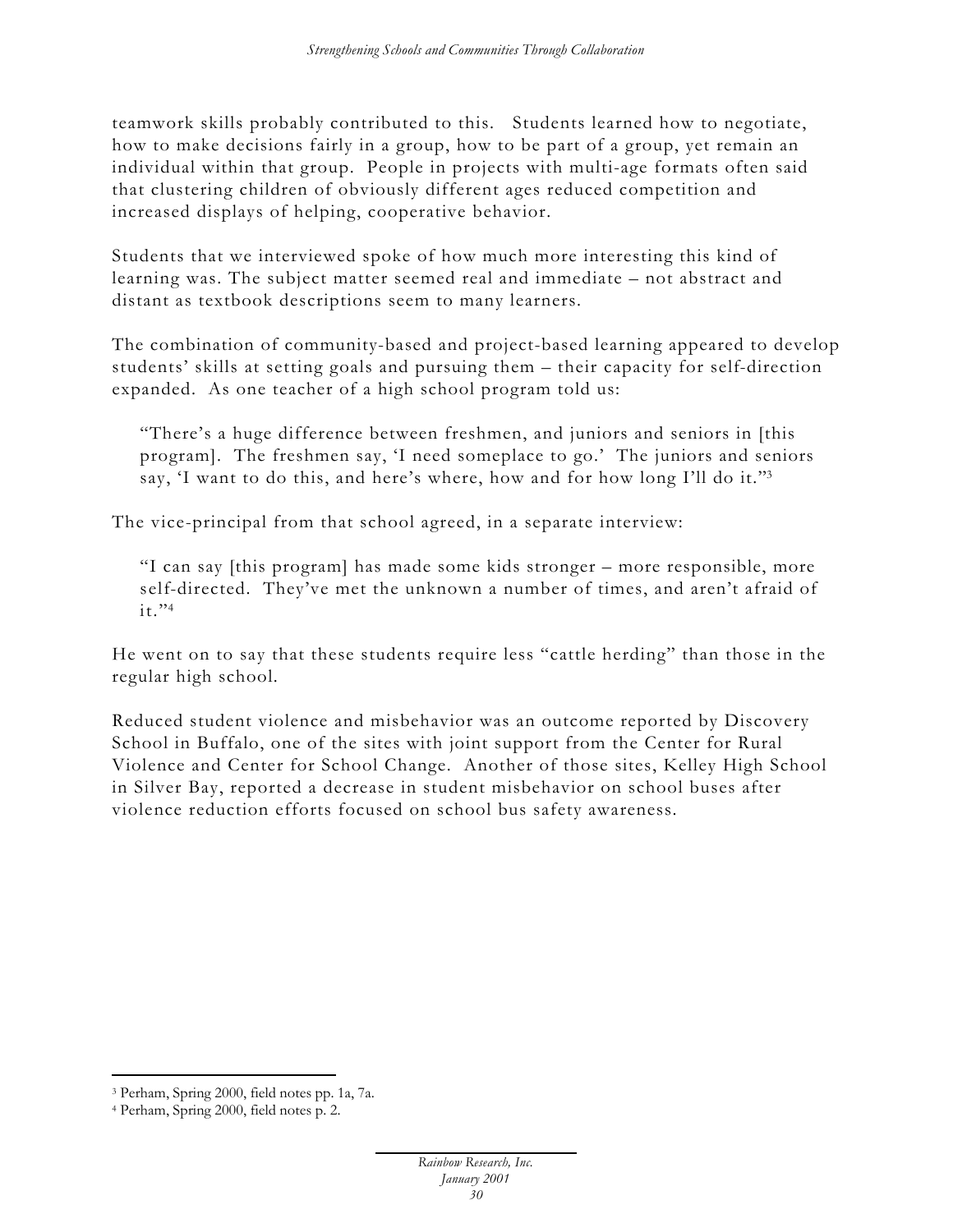# **IV. CONCLUSIONS AND RECOMMENDATIONS**

In summary, we found these projects to be innovative examples of collaboration between rural schools and communities. Our core conclusion is that carefully developed collaborative efforts can achieve meaningful benefits for communities, school systems and students. These projects illustrate well what such collaboration can accomplish. These projects are:

- bringing community resources into schools,
- making school facilities more accessible to their communities,
- generating service to community from students in many forms including human services, policy and historical research, assistance to businesses, and staffing retail businesses,
- connecting students and schools to their communities,
- building community pride in both students and community members, and
- pooling resources to create facilities and programs that benefit both schools and community.

We found that these collaborative ventures encountered many obstacles. Some obstacles had to do with collaboration: involving numerous players with diverse interests and temperaments meant generating a shared vision was not easy. Even finding times when people could meet to plan or monitor progress required coordinating schedules – and in rural communities where people often play multiple leadership roles, work long hours at lower wage scales, and drive longer for jobs and errands, time is in scarce supply.

Some obstacles involved resistance to innovation generally. Within school systems this included bureaucratic traditions that historically rewarded orderly compliance more than messy creativity, some educators nervous about meeting new state graduation standards and others simply content with their former, teacher-centered educational strategies. Within communities this included parents who assumed their children should have conventional "3 R's" and classroom- and textbook -based instruction, and those who worried that college admissions offices wouldn't equally respect experimental courses.

A third set of barriers pertained to community-based education. Community-based strategies drew more public scrutiny of schools. By heightening local prominence of the educators who were out in the community and cultivating partnerships, this sometimes raised resentment among fellow teachers and administrators who were left out of that limelight. And doing education out in the community was logistically complex, with transportation and liability concerns.

A fourth set of barriers that faced these projects was due to their rural context. As mentioned earlier, many of these projects had to contend with decades-long local history of populations and enrollments that were declining or at best growing more slowly than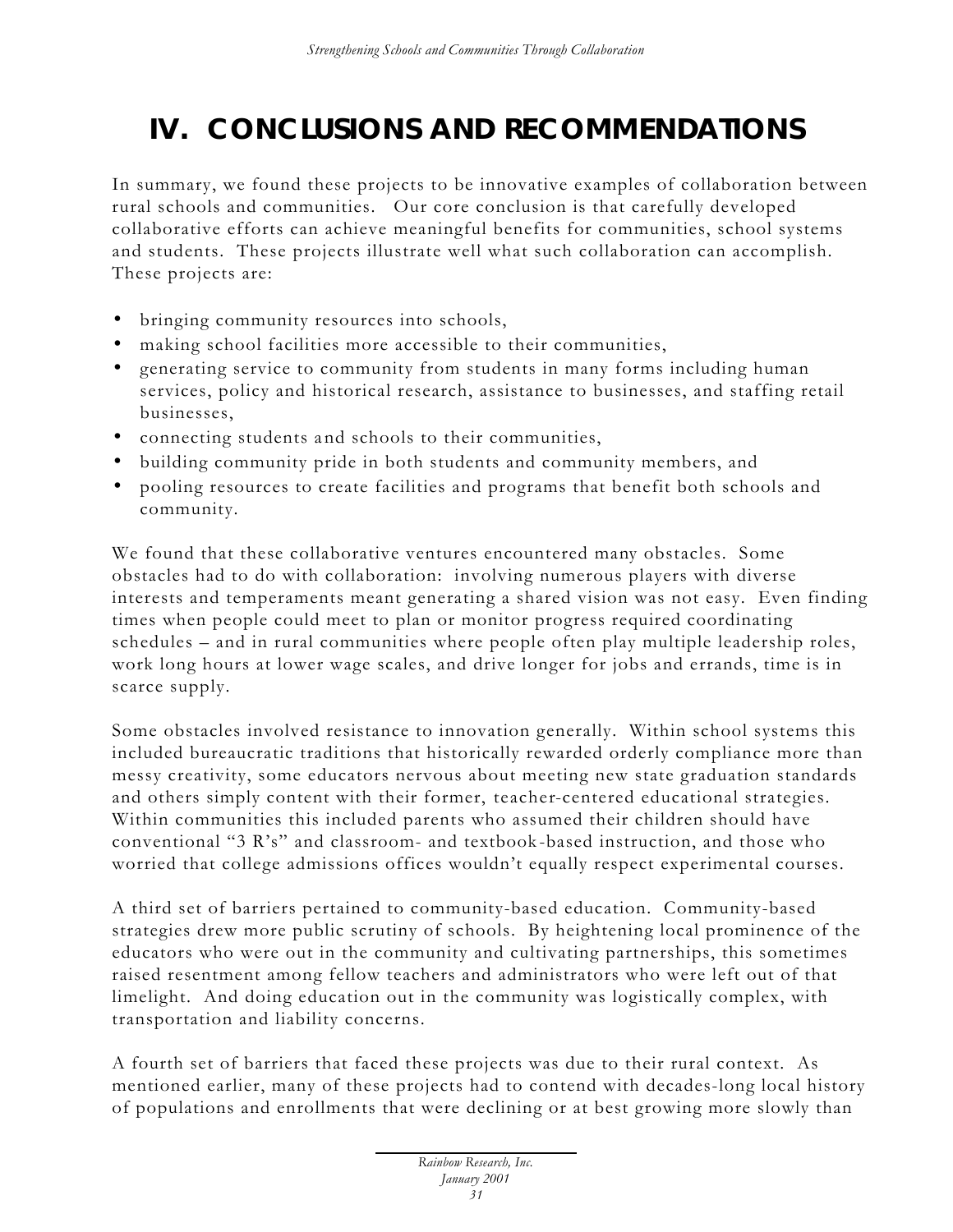state averages. Many also experienced persistent economic disparities compared to major metropolitan areas. Linked with this painful historical reality is the attitude widespread among many professional educators and community members alike that the only way to get ahead is to get out, the only way to get up is to get away from one's small towns beginnings. Accordingly, many school systems have operated as export industries, preparing and often encouraging students to leave. This, of course, can contribute to the downward spiral of a community and its school system. Choosing the other path -- to take pride in local assets, invest in local possibilities, and sink roots more deeply into a rural Minnesota community -- requires courage and imagination.

In the face of these obstacles, most of the teachers, administrators and community members playing leading roles in these projects were visionary, resourceful and tenacious. They found ways to cope with the tensions that come with being change agents in a system, and they solved myriad practical problems to put their ideas of school/community partnership and community-based learning into operation. We found that most leaders of successful school/community collaborative projects displayed these characteristics:

- **Skilled at dealing with ambiguity and complexity.** They operated on multiple levels, conceptual and operational. They could coordinate multiple, overlapping timelines. They could see the underlying unity among partners of different styles and interests. They could keep projects moving even when 20% of the details remained undefined.
- **Flexible in the face of unforeseen obstacles and opportunities.** When a trip or an event had to be re -scheduled, or if a community-based learning project ended sooner than expected, these leaders could quickly generate a Plan B. When retirees with Holocaust experience or urban exiles with videography skills moved into the community, these leaders found ways to plug them in.
- **Skilled at working with adults as well as children, and in teams as well as independently.** The teachers that thrived in these projects shifted easily between the structuring and defining roles more relevant with students and the inquiring and coordinating roles more relevant to their adult community partnerships. They could lead their own classroom but they also did joint planning, implementation and evaluation with other educators and community partners.
- **Possessing a rich network of community contacts, which they actively nurtured.** Leaders in these projects tended to be teachers and principals who had been in their community for 10 or more years, or business and civic leaders with deep roots in the community. Whether professional educators or other community members, these leaders were well-connected and widely respected in the community. They had access through personal relationships to various businesses, associations and organizations in the community to facilitate specific collaborative activities, or to communicate and dialogue about school/community collaborative possibilities.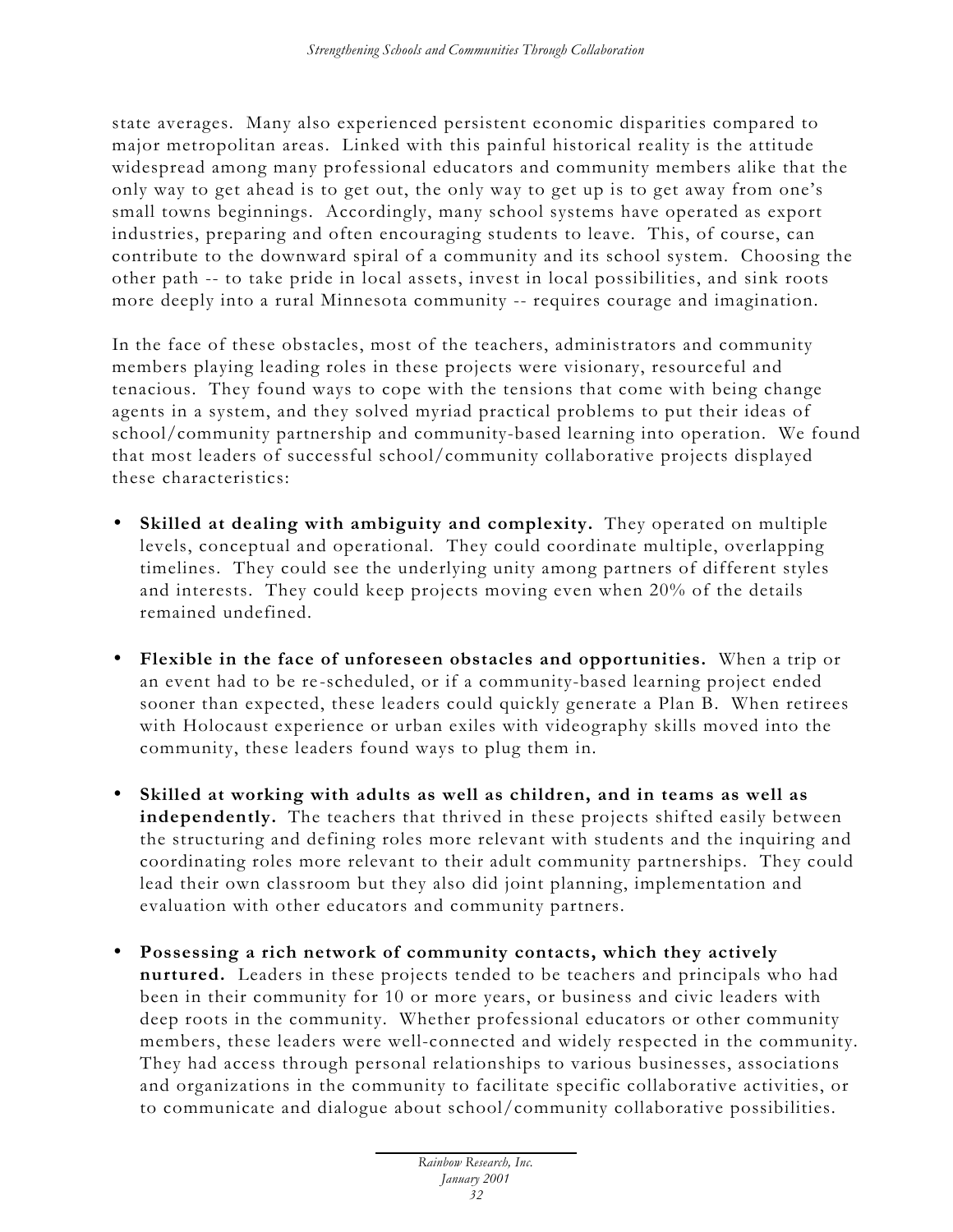Fortunately, while getting school/community collaboratives started took a lot of extra effort, we saw that they became much easier to maintain and extend once they were underway. Word of mouth contacts, visibility in the community, and informal networks tended to generate additional prospective partners. Once a community person had served in an educational role once or twice, s/he could continue year after year with much less orientation and support required from the teacher, and the example could be used as a model to enlist and orient other community volunteers.

In reflecting on this network of projects, we explored whether features of local context were important factors in success or difficulty. We saw no major patterns differentiating progress between communities that were growing or shrinking, small or a bit larger, farming- or forestry - or tourism-based. It did appear that fear of school closure, triggered by enrollment and population declines, was a motivating factor fueling innovation in many places. Community leaders in very small communities, and those with declining population, seemed more aware of the potential of the school as a community asset and might have been more invested in making sure their school stayed viable. On another hand, momentum for innovation seemed more difficult to generate in some communities that had experienced longterm declines in their economy and population, and that had already lived through some school consolidations. In these communities, we saw more people who appeared to be weary and reluctant to stick their necks out; more people in a survival mode rather than a creative mode. In very small communities with strong leadership for educational innovation, that leadership often came from business owners and civic leaders who themselves had children in the local school – so that their motivations as parents and community leaders dovetailed.

Across these different contexts, what we saw and heard convinced us that a ssistance by the Center for School Change contributed to progress in these sites. The Center's statewide conferences provided exposure to new ideas and possible models, validation of progress made, and important opportunities for local change teams to gel and plan. CSC regional outreach staff played valuable roles by facilitating local planning and problem solving, providing specific on-site assistance and information for individual projects. Financial support from the Center for local innovation expenses also made a difference.

Rather than features of community context, it appeared that the following five lessons may have been most important in contributing to success among these projects. We recommend these as guidelines for future efforts in school/community collaboration:

1) **Time and patience are required to build the relationships necessary for strong school/community collaboration.** Projects typically underestimated the amount of time and attention required to build strong ownership, trust and participation by diverse stakeholders.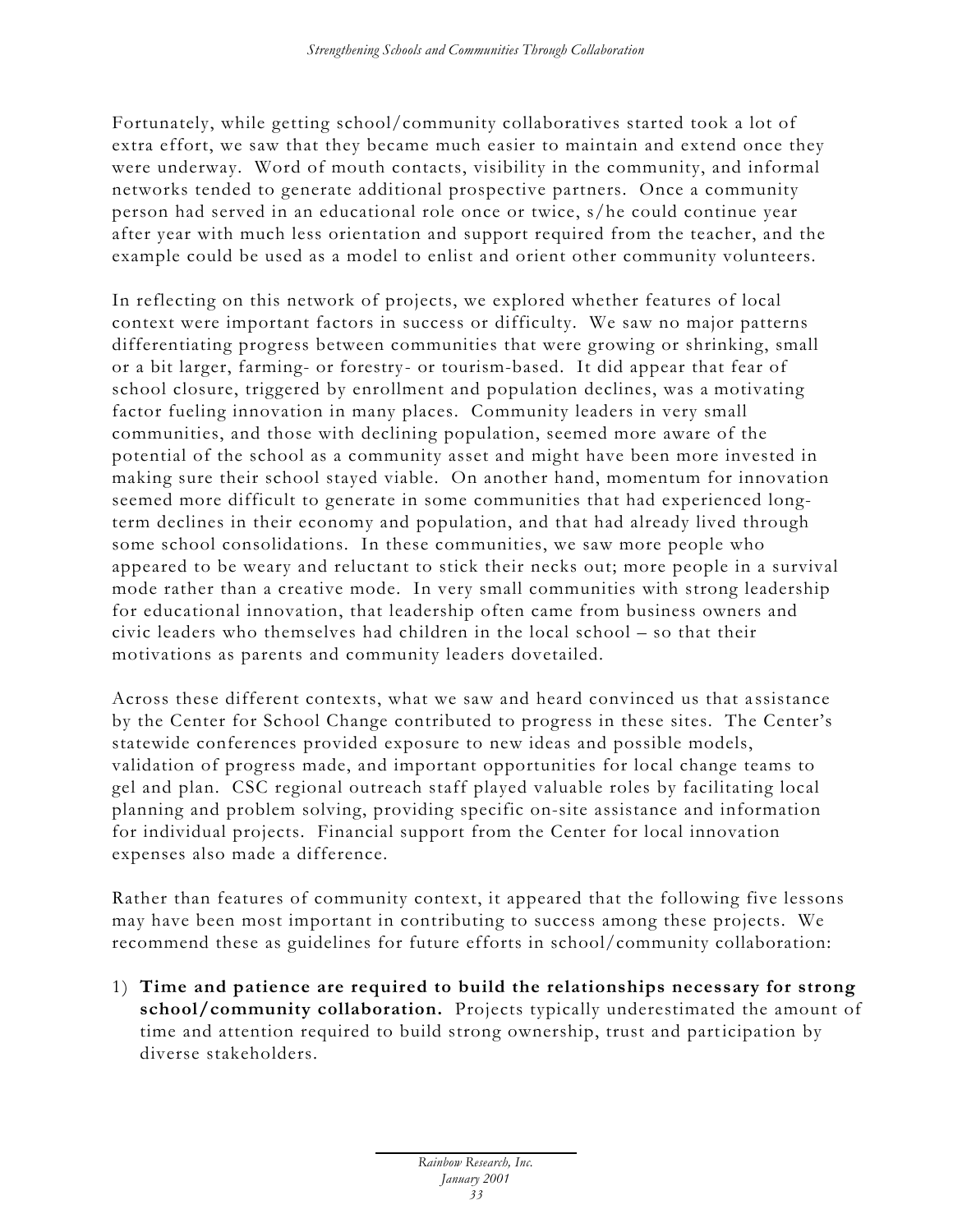- 2) **Innovation and collaboration live in creative tension in these projects**. The best projects allowed creative innovators to put new ideas into action quickly and built broader ownership and stability through appropriate oversight, governance, and ongoing information sharing. Typically this meant forming a broad-based steering committee and giving core teachers freedom to innovate.
- 3) **Strong, supportive leadership by principals and superintendents contributes to success.** Determined teachers and citizens made progress without supportive school administrators in some sites, but had more difficulty. The most effective administrators played roles far more active than simply getting out of the way of innovative teachers and community members. Principals and superintendents can make valuable contributions by running interference with resistant individuals and policies within the school system, brokering connections and boosting understanding of the new approach in the community, and providing professional validation to the front-line innovative teachers.
- 4) **Starting small, with a single school or "school-within-a-school," may be best for generating momentum for school/community collaboration.** Focusing on one or a few do-able collaborative projects can make the most of limited initial energy. The working examples generated then become powerful teaching tools for moving the public dialogue on this topic, both in the community and within the school system. Some of the strongest projects had a single school, or a program within a school that involved a handful of teachers, at their core. Even successful K-12 ventures had a few "flagship" community partnership projects.
- 5) **Communities possess deep resources for leadership and teaching; the challenge is on educators to connect with these.** Projects thrived when they had active community leadership that provided vision to persevere through the practical and bureaucratic difficulties, and when they enlivened students' learning experiences through involvement of knowledgeable community members and topics. Teachers and administrators, as the people with day-to-day responsibility for guiding student learning, have the most power to tap or block these community resources.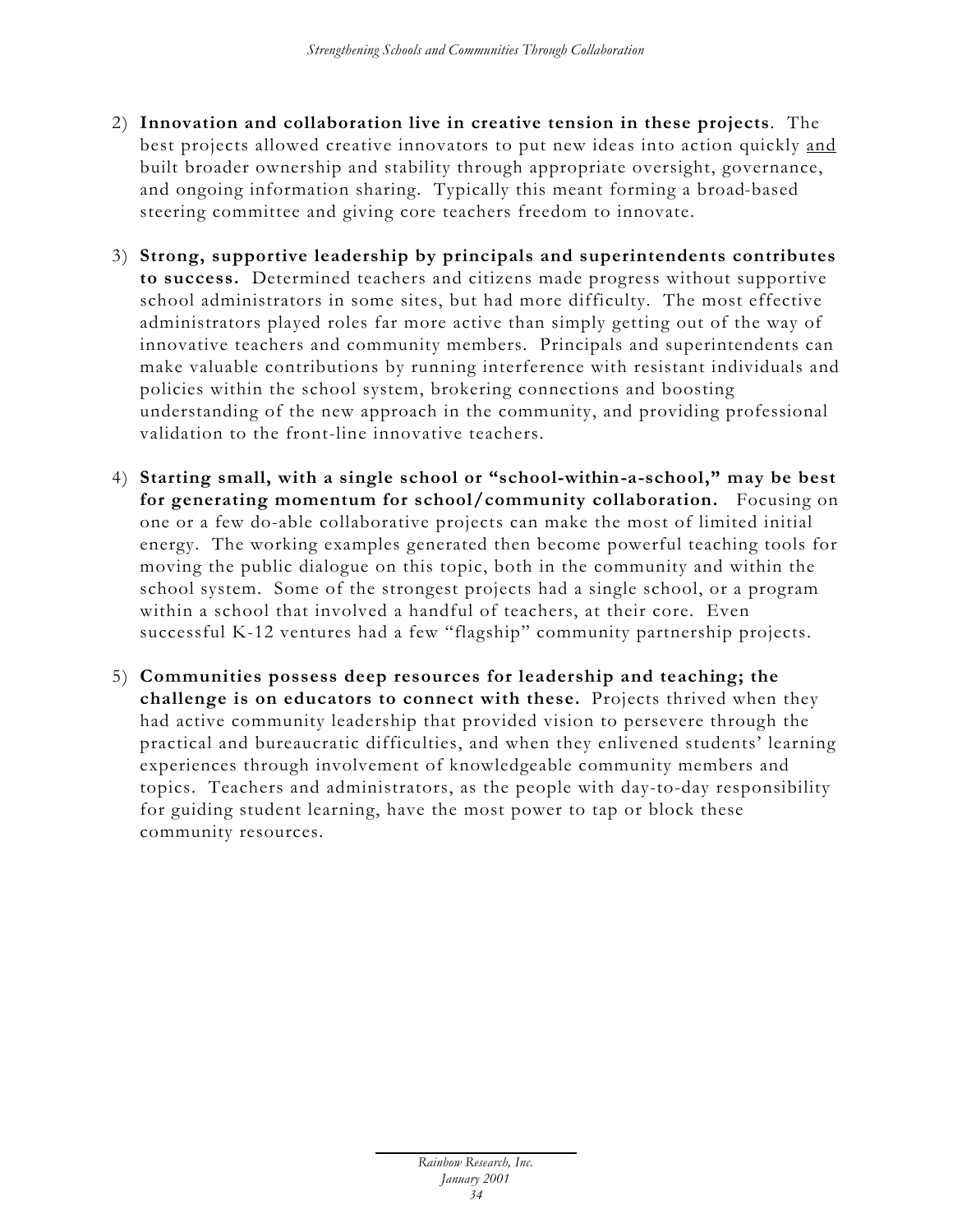# **APPENDIX A: EVALUATION INSTRUMENTS**

### **CENTER FOR SCHOOL CHANGE FOCUS GROUP PROTOCOL JUNE 1998 DATA COLLECTION**

As we begin, it would help if each of you would introduce yourselves and tell us briefly about the role you play with the project.

### **Setting the Stage:**

Our purpose today is to find out about how things are going with your project. We are particularly interested in learning more about how your community and school are engaged in the educational process, how your partnerships are going and what you believe are some of the early lessons you may be learning about how to do this work. A good place to begin our discussion, we've found, is to find out about what you believe this project will accomplish.

1. What is your project designed to accomplish?

*Probes:*

• Why do you think this work is necessary and important?

### **Focus**

2. Who is involved in your project?

*Probes:*

- What institutions or organizations are they associated with?
- How representative are these various people, associations and institutions of the whole community?
- What steps are being taken to improve diversity in the project's work?
- What is their role?
- Who is missing? Why?
- How have you decided to work together?
	- $\Rightarrow$  Decision-making?
	- ⇒ Roles?
	- ⇒ Planning
- If we had asked you who was involved at the beginning of the project, would it be the same persons who are currently involved? Please explain.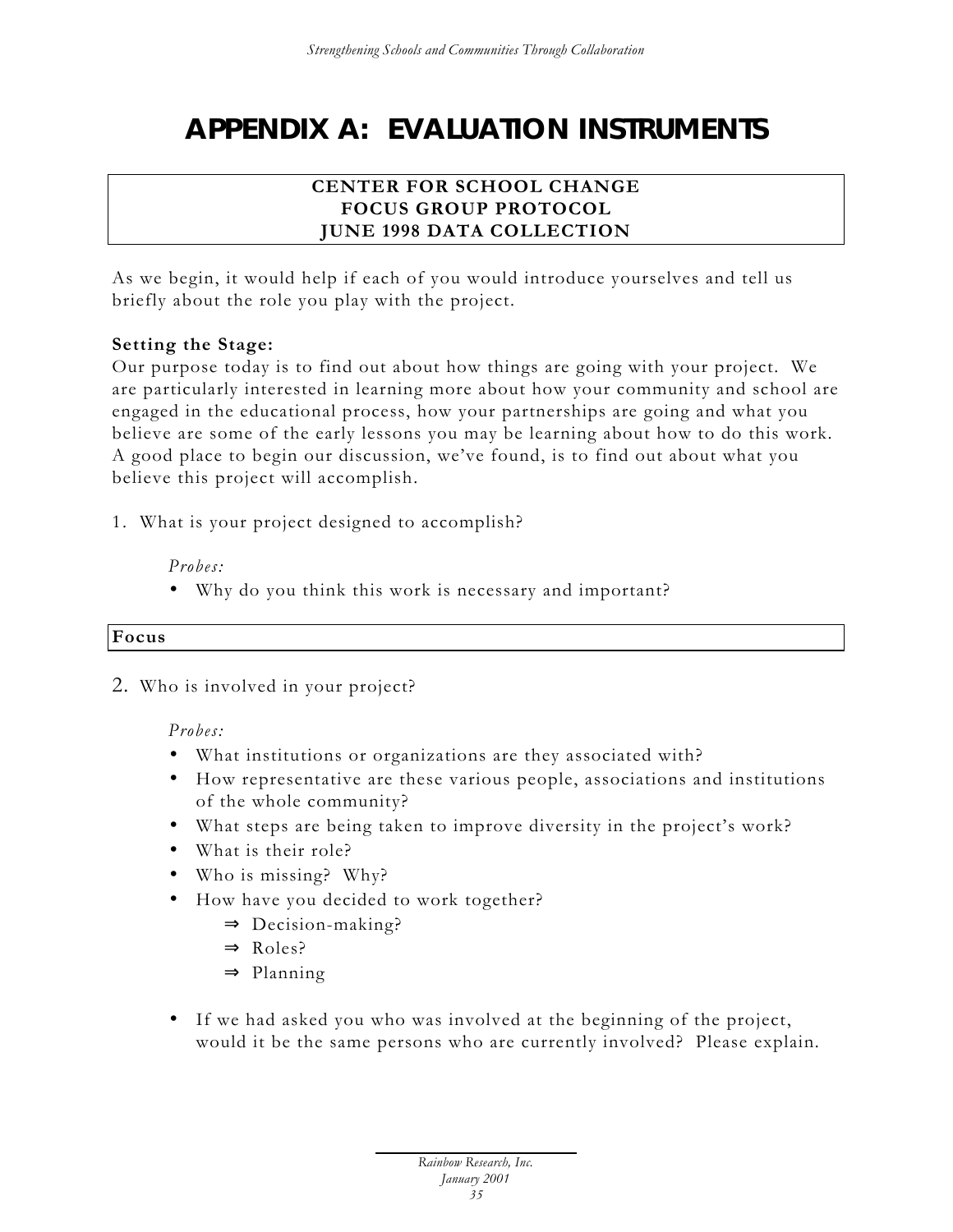3. What are the key things that have happened so far as a result of this project?

*Probes:*

- with schools
- with communities
- with students
- 4. To what extent have you made progress toward your goals? *Probe:*

*Change in community/school relationships?*

- What has supported that progress?
- What has made the progress difficult?
- 5. What are some of the beginning lessons you are learning about this work?
	- What worked well about this project?
	- What do you think needs to be improved?
	- How will you use the lessons you are learning?
	- With whom will you share the lessons you are learning?

### **Wrap-up**

- 7. What are your next steps?
- 8. Is there anything else you would like to share with us?

Thank you!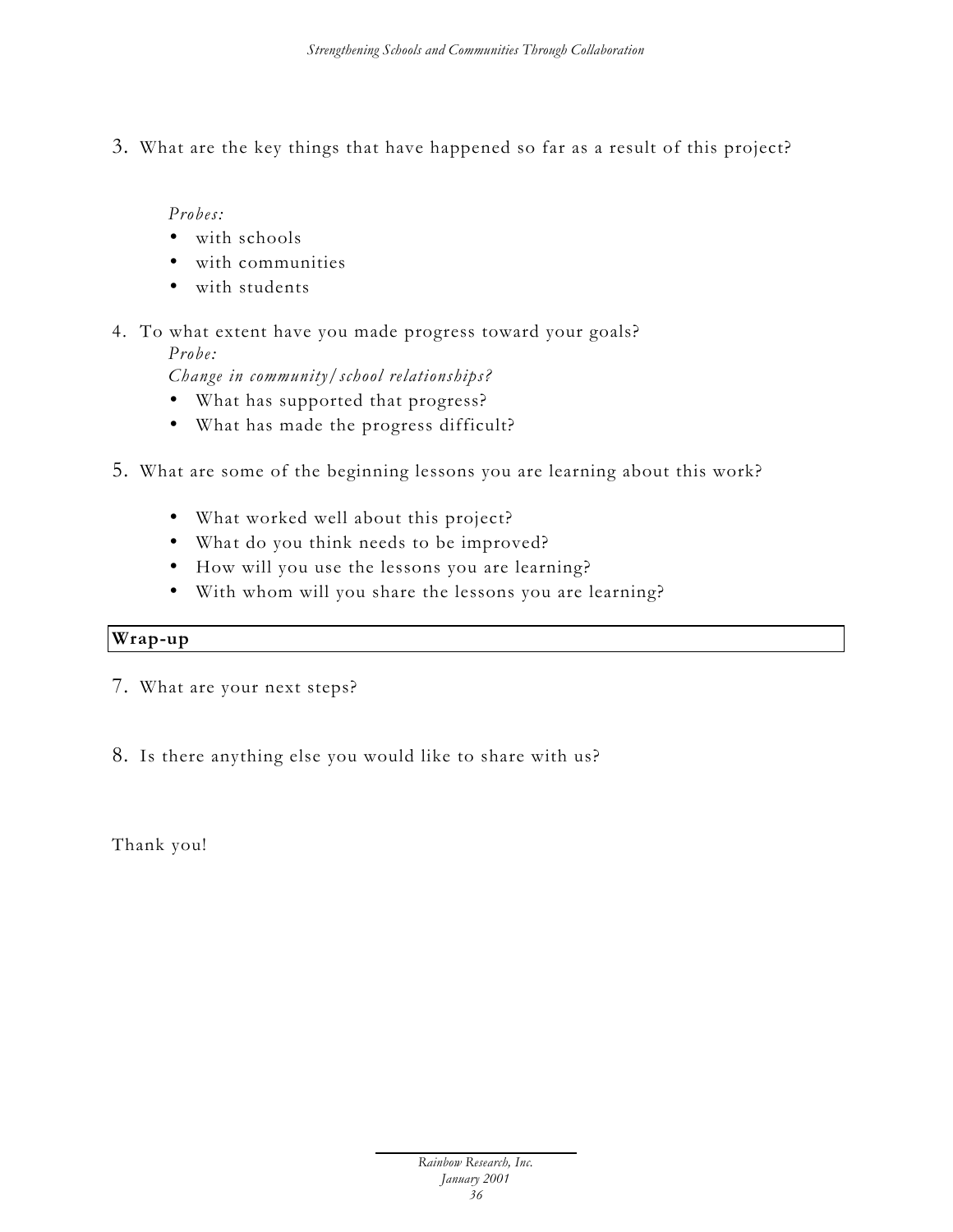### **Learning About School - Community Change: What's Our Story So Far?**

### **Center for School Change Summer Workshop June 22-24, 1998**

Site name:

Your role:

- **1. What is your project designed to accomplish?**
- **2. Who is involved in your project?**
- **3. What key things have happened so far as a result of this project?**
- **4. What progress have you made so far toward your goals?**
- **5. What are some of the beginning lessons you are learning about this work?**
- **6. What are your next steps?**

**Other comments, if any:** Your name (optional):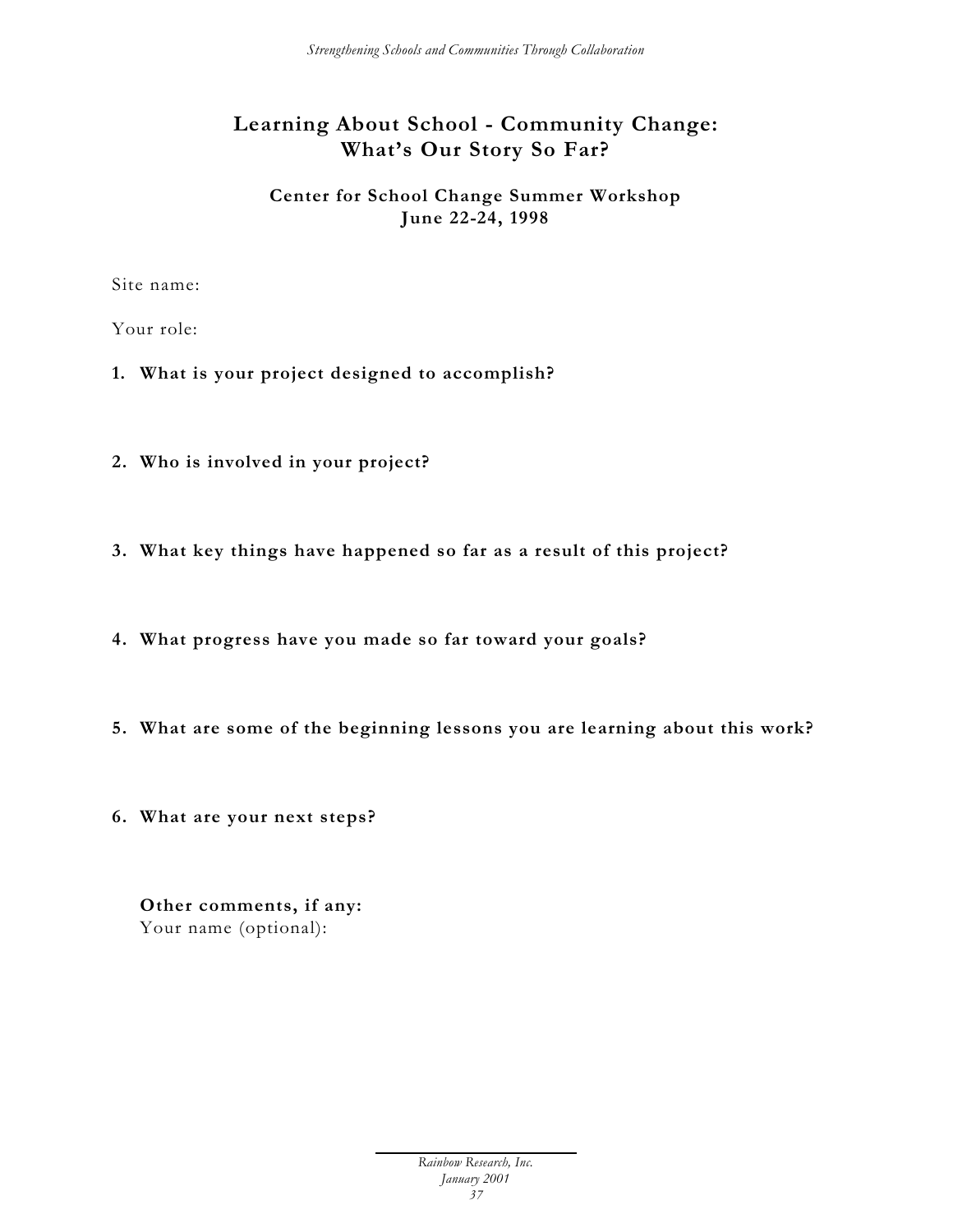### **Learning About School/Community Change: Key Questions for Rainbow Research Site Visits**

### A. **Community Engagement**

1,2. Who are the people, institutions, and associations directly engaged by this project? What are their roles? **People/Inst's/Assn's Their roles**

- 3. To what extent are school employees, including non-teachers, becoming more involved in community projects and groups as an outgrowth of this project? Please give examples.
- 4. To what extent are the school's resources and facilities being used by and for benefit of the community and its businesses or institutions? Please give examples.

### B. **Community -based Education**

- 1. How much of the curriculum draws or focuses on local community topics?
- 2. What are students doing in/with the community?
- 3. What's being produced, and how are these products being used?
- 4. What are students gaining from these experiences? What is its most important impact on them?

### C. **Quality of the School/Community Partnership**

- 1. What do you see as the major strengths or assets of the project? How does it build on these?
- 2. What do you see as the major challenges or barriers facing the project? How does it address these? What kind of progress is being made to overcome them?
- 3. How does your project deal with different views? Give an example of how your project is responsive to at least two divergent views.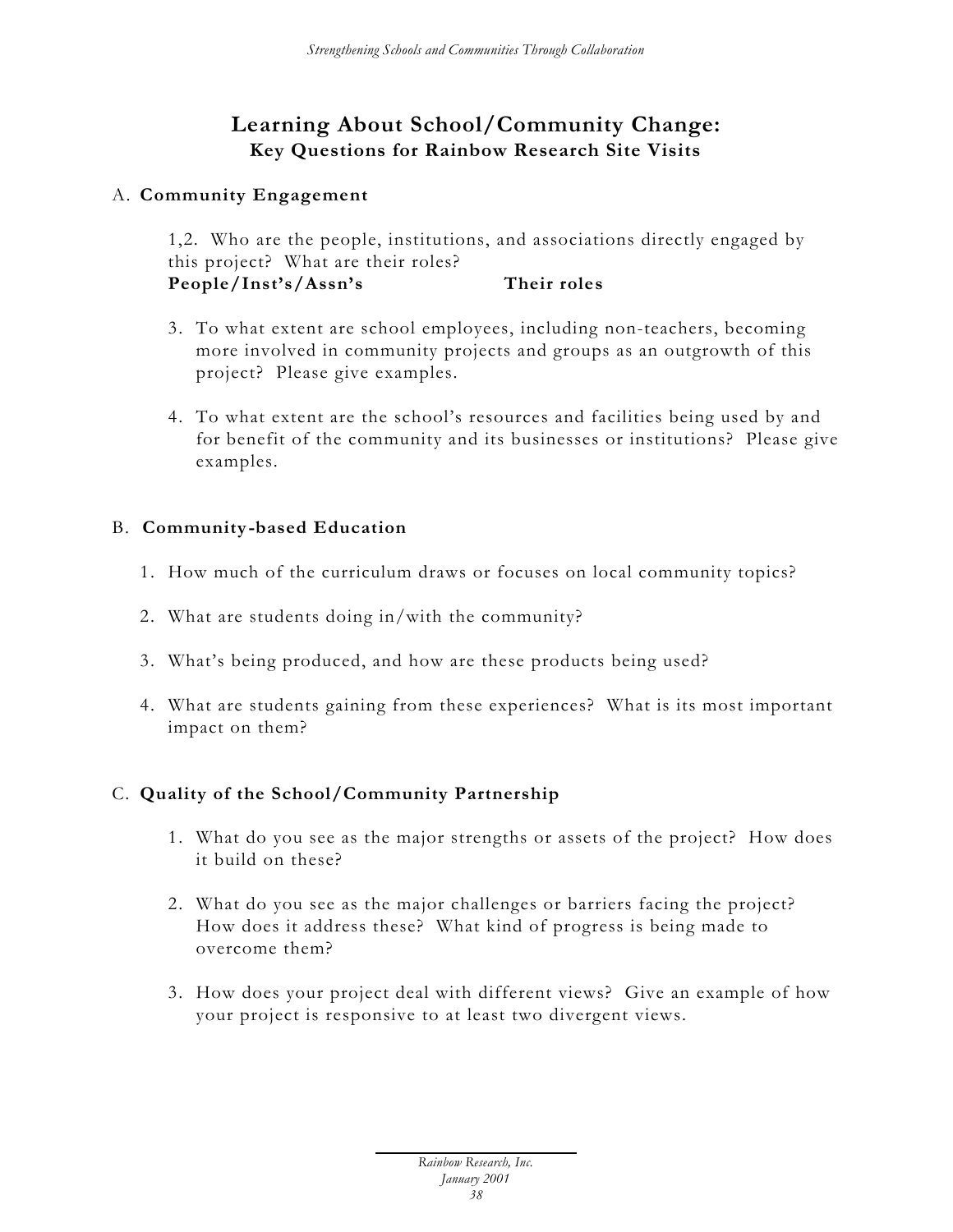### D. **Lessons**

- 1. What was most important, or surprising, about the initial implementation of the project plan?
- 2. What was harder than expected, or took more time?
- 3. Once people got engaged in the project, what kept them involved?
- 4. What would you do differently if you had it to do over again?

### E. **Summary of Outcomes and Impacts**

- 1. In summary, what changes have occurred in
	- a) the amount of time students spend learning in the community?

b) the number and variety of people coming into the school to work with students?

c) the ways that the community has become a focus of study within the classroom?

- 2. What difference is this project making for this community? What benefits has it delivered? What changes has it contributed to?
- 3. What difference is this project making for the school system? What benefits has it delivered? To what changes has it contributed?

Thank you!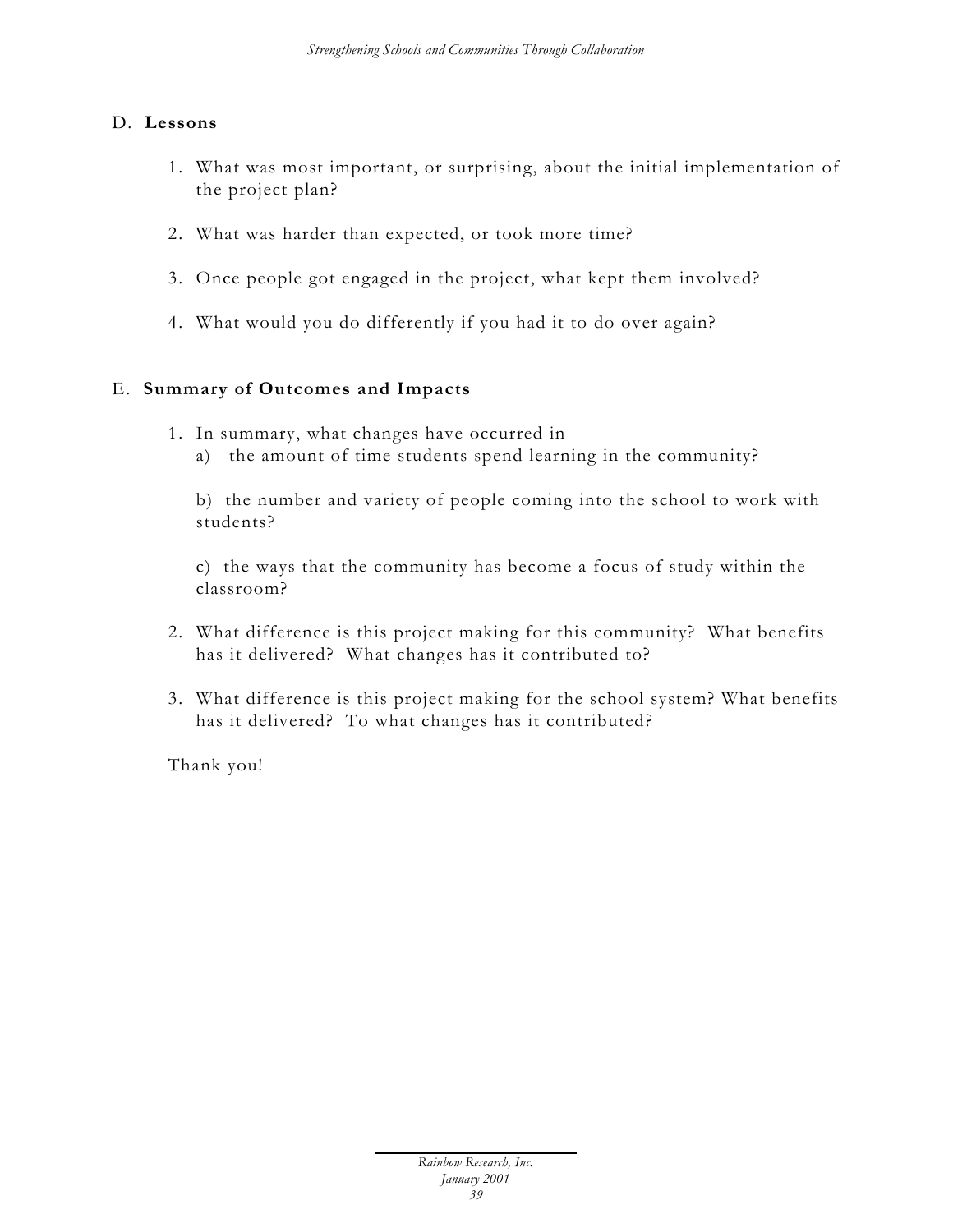### **Learning About School/Community Change: Summary of Site Visit Findings [project name, school name, community name, date of visit]**

**Persons interviewed:**

**Visited/debrief by:**

### **Capsule description:**

**Comments are organized** under the five categories of our site visit guide:

- A. Community Engagement: Is your community more engaged in the educational process?
- B. Community-based Education: Is the education of young people moving beyond the classroom into the community through this project?
- C. School/Community Partnership: Is the quality of the school/community partnership improving?
- D. Key lessons being learned
- E. Summary of outcomes and impacts

### A. **Community Engagement**

### B. **Community -based Education**

### C. **Quality of the School/Community Partnership**

### D. **Lessons**

### E. **Summary of Outcomes and Impacts**

For community:

For students:

For school system: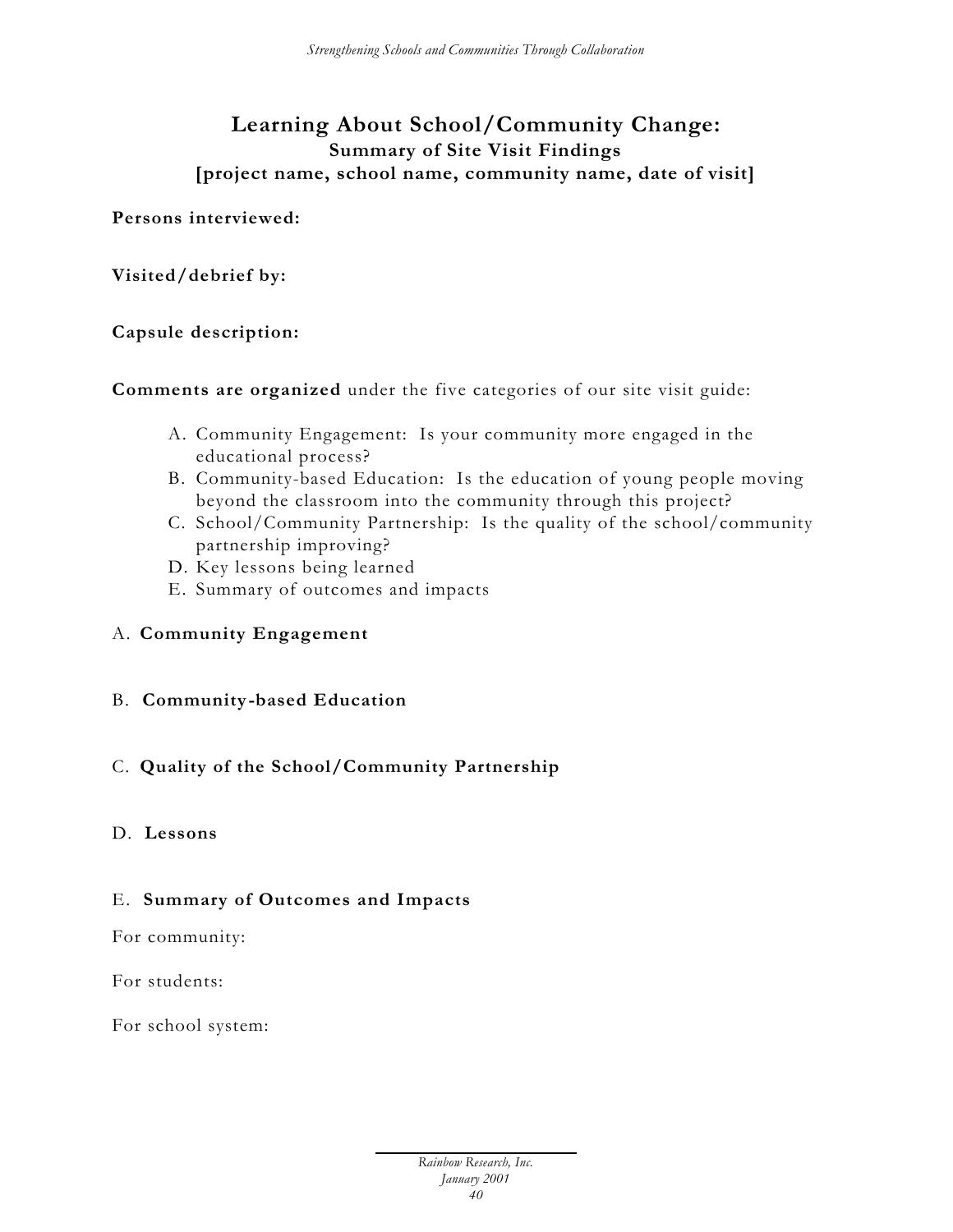# **Learning About School/Community Change: Documenting the School/Community Relationship**

To tell the story of your school change project, and understand its significance, it is important to have an accurate picture of the nature and extent of community engagement and community-based learning. Filling out the following matrices will help in making that picture precise. If you could give us the completed matrices when we make our site visit this spring, that would be wonderful. Feel free to use additional sheets of paper if necessary. Thank you!

### **A. Community Engagement in the Educational Process**

Who are the many people, institutions, and associations are involved in the schools through this project? What roles are they playing? How much time or other resources are they committing?

| Community     | Role played |            | <b>Resources Committed</b> |       |
|---------------|-------------|------------|----------------------------|-------|
| participants  |             | Time (e.g. |                            |       |
|               |             | hrs/month) | \$                         | Other |
| People:       |             |            |                            |       |
|               |             |            |                            |       |
|               |             |            |                            |       |
|               |             |            |                            |       |
|               |             |            |                            |       |
|               |             |            |                            |       |
|               |             |            |                            |       |
|               |             |            |                            |       |
| Institutions: |             |            |                            |       |
|               |             |            |                            |       |
|               |             |            |                            |       |
|               |             |            |                            |       |
|               |             |            |                            |       |
|               |             |            |                            |       |
|               |             |            |                            |       |
| Associations: |             |            |                            |       |
|               |             |            |                            |       |
|               |             |            |                            |       |
|               |             |            |                            |       |
|               |             |            |                            |       |
|               |             |            |                            |       |
|               |             |            |                            |       |
|               |             |            |                            |       |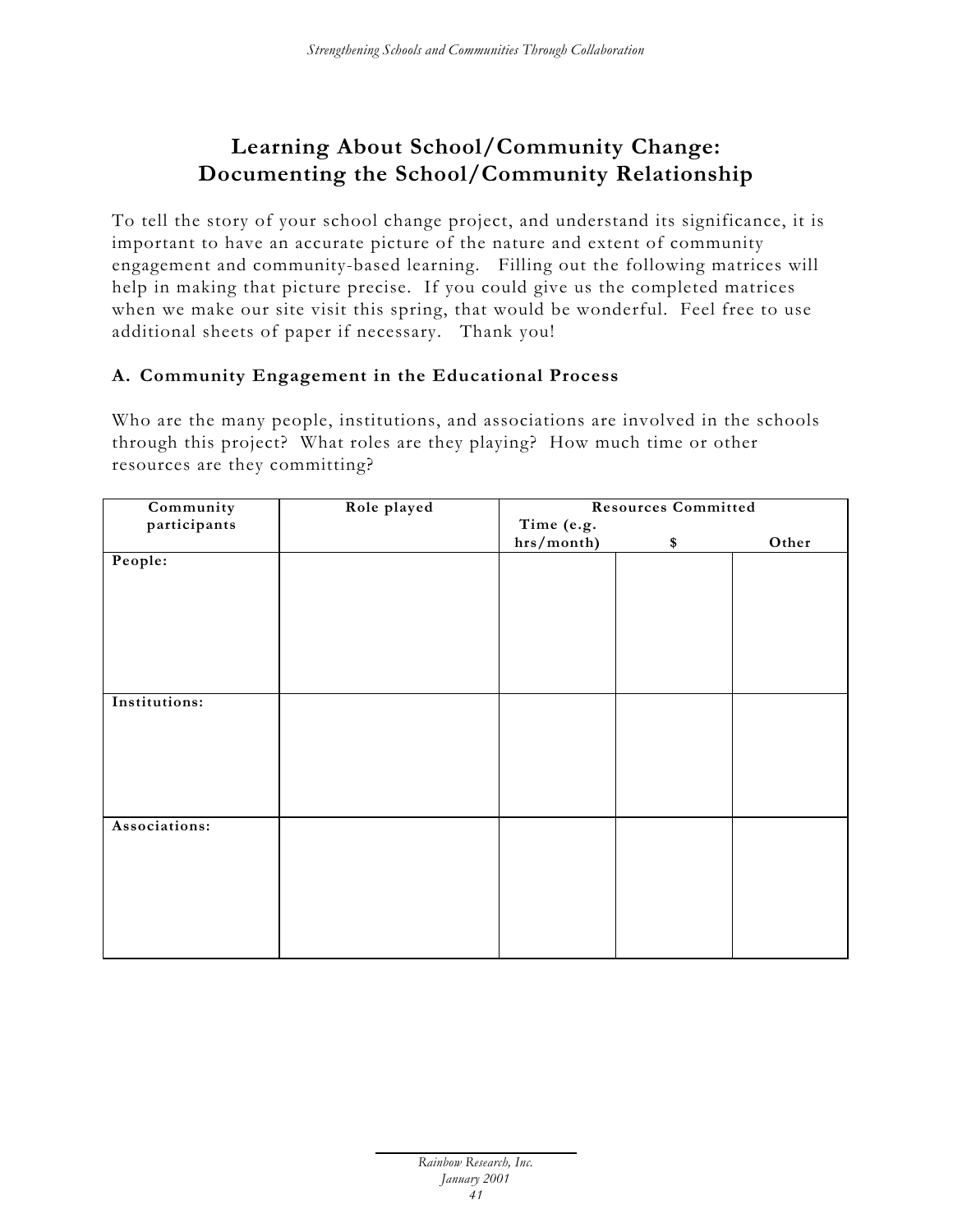(This provides information for questions A.1., A.2, and A.5 in the School/Community Partnership evaluation framework, "Checklist for Documenting Impact on School/Community Relationship.")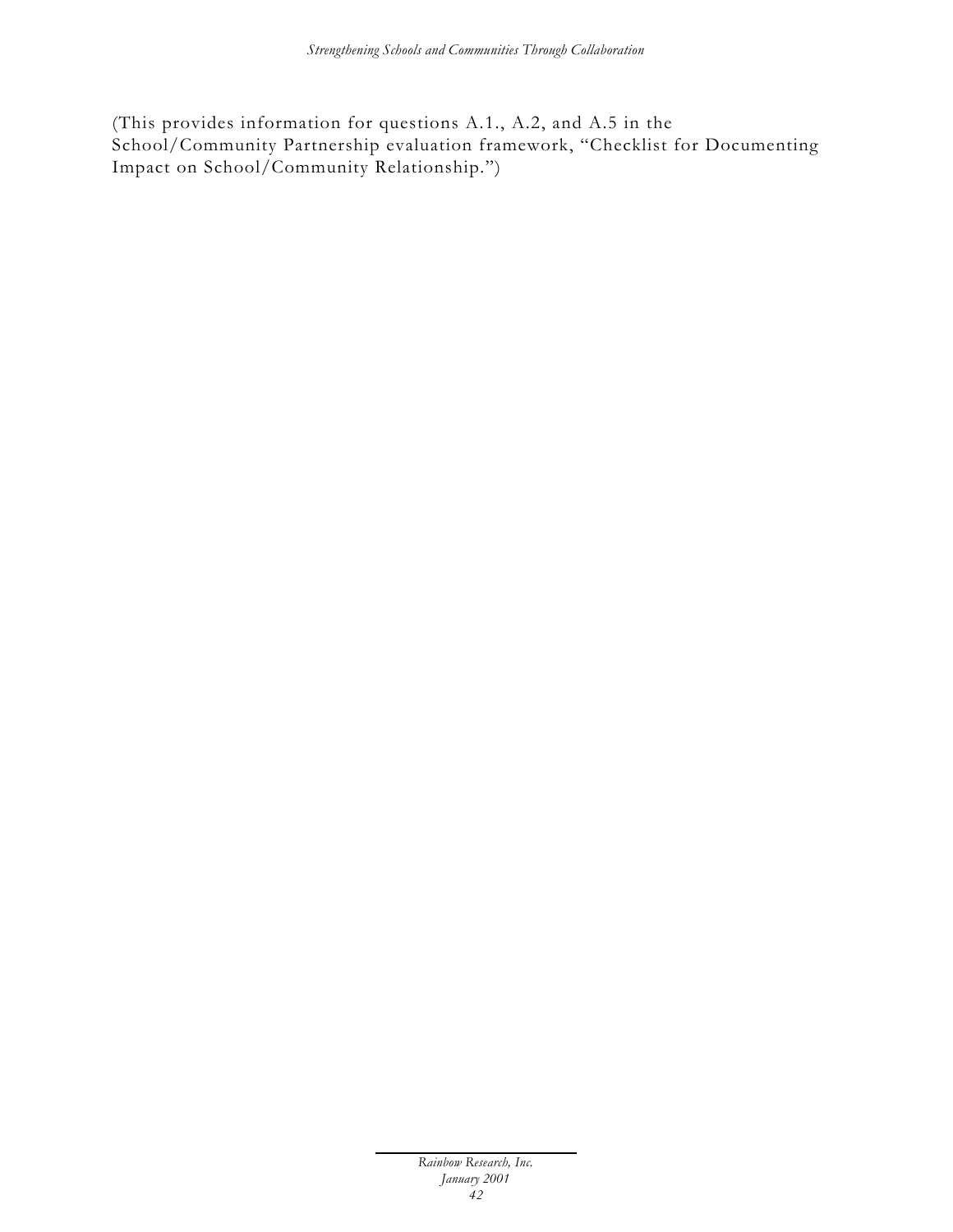# **APPENDIX B: STUDENT WRITING ASSESSMENTS**

Engaging students' writing skills was a priority academic goal for many schools in the Phase II network. This appendix assesses the progress that three schools - Fertile Beltrami, Warren-Alvarado-Oslo and Perhan - made in their efforts to improve students' writing skills. Assessments were conducted by independent consultant David Evertz.

# **FERTILE-BELTRAMI STUDENT WRITING: SCORES, COMMENTS, RECOMMENDATIONS**

### **"Good writing is clear thinking made visible."**

At its core, effective writing celebrates words and their power. It impacts the world around it by developing ideas, enjoyment, and opinion. Unfortunately, effective writing is extremely rare.

Effective written language is the goal of all writing instruction. Teaching students to write effectively is both a daunting challenge, and an opportunity to empower them to impact their world.

### **MY T ASK**

To read and score student writing samples from grades K -- 6 at Fertile-Beltrami. The writing samples were from the fall and spring of the 99-00 school year.

I was asked to address two questions:

- 1. Is there evidence of improvement in the student writing at Fertile-Beltrami; and,
- 2. What recommendations do I have on ways to further improve the teaching of writing to these students?

### **A CAVEAT ON THE ASSESSMENT OF WRITING**

When writing is measured by looking at two (or three) samples that all students wrote at essentially the same time, it becomes a "point in time" measurement. This is true even if the year was spent collecting portfolios, or encouraging a broad spectrum of writing. It is important to remember that all point in time assessment is only a snapshot of that particular moment. That is the reason that standardized achievement scores are reported as a range of scores (between X and X). Testers have a level of confidence that the actual score will fall somewhere in that range. In writing, I believe that level of confidence is lowered, for it is an activity significantly impacted by the emotions, mind and attitude of the writer at that specific "point in time".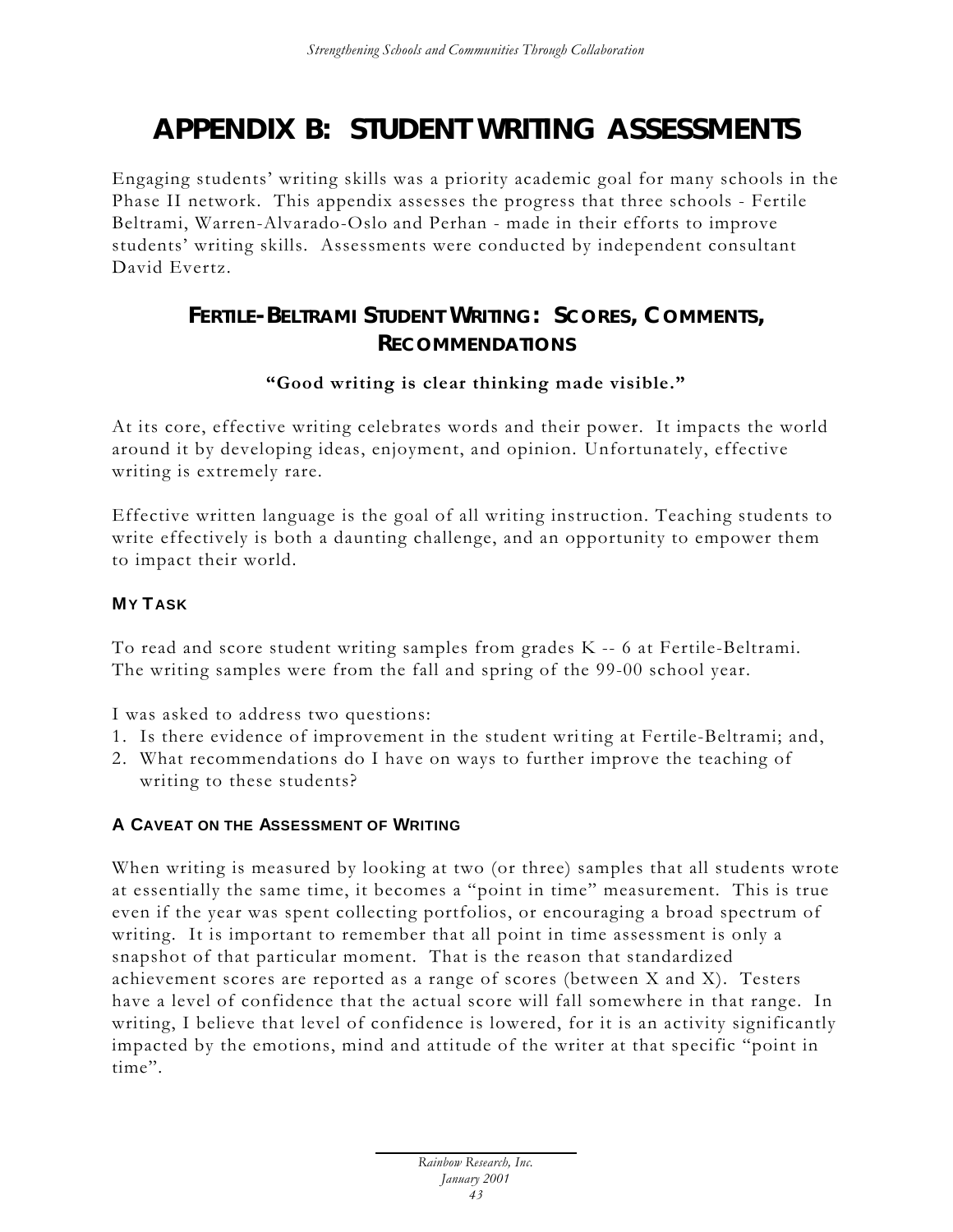I make this point to lessen the importance of any particular student's ratings on these samples. There are a few students' writings that display little improvement, or even show decreased skill in the second sample. I would not want to assume that they in fact did not improve, or lost skill over the course of the year. Rather, I would suggest a need for more samples of writing to be considered.

### **PROCESS**

Fertile-Beltrami supplied 536 writing samples, and separate Rubrics for Kindergarten, 1<sup>st</sup>, 2<sup>nd</sup>, 3<sup>rd</sup>/4<sup>th</sup>, and 5<sup>th</sup>/6<sup>th</sup> grades. The Rubric creates a scale of 1 – 4, where 1 = Not Acceptable,  $2 =$  Acceptable,  $3 =$  Quality, and  $4 =$  Outstanding (Kindergarten) Rubric is only  $1 - 3$ , combining Content and Organization).

I read all samples at least two times, using the Rubrics supplied for each grade level as my screen. At the Kindergarten and 1st grade level I assigned one Overall score for each writing sample consistent with the Rubric. For grades  $2 - 6$ , I scored each writing sample on 5 scales, the four in the Rubric, **Mechanics; Content; Organization; Attributes**; and, an added **Overall Effectiveness** score.

The Tables for each class are attached. They provide individual scores, and an average score for each sample collection. In addition, there is a percentage of collective change over the course of the samples.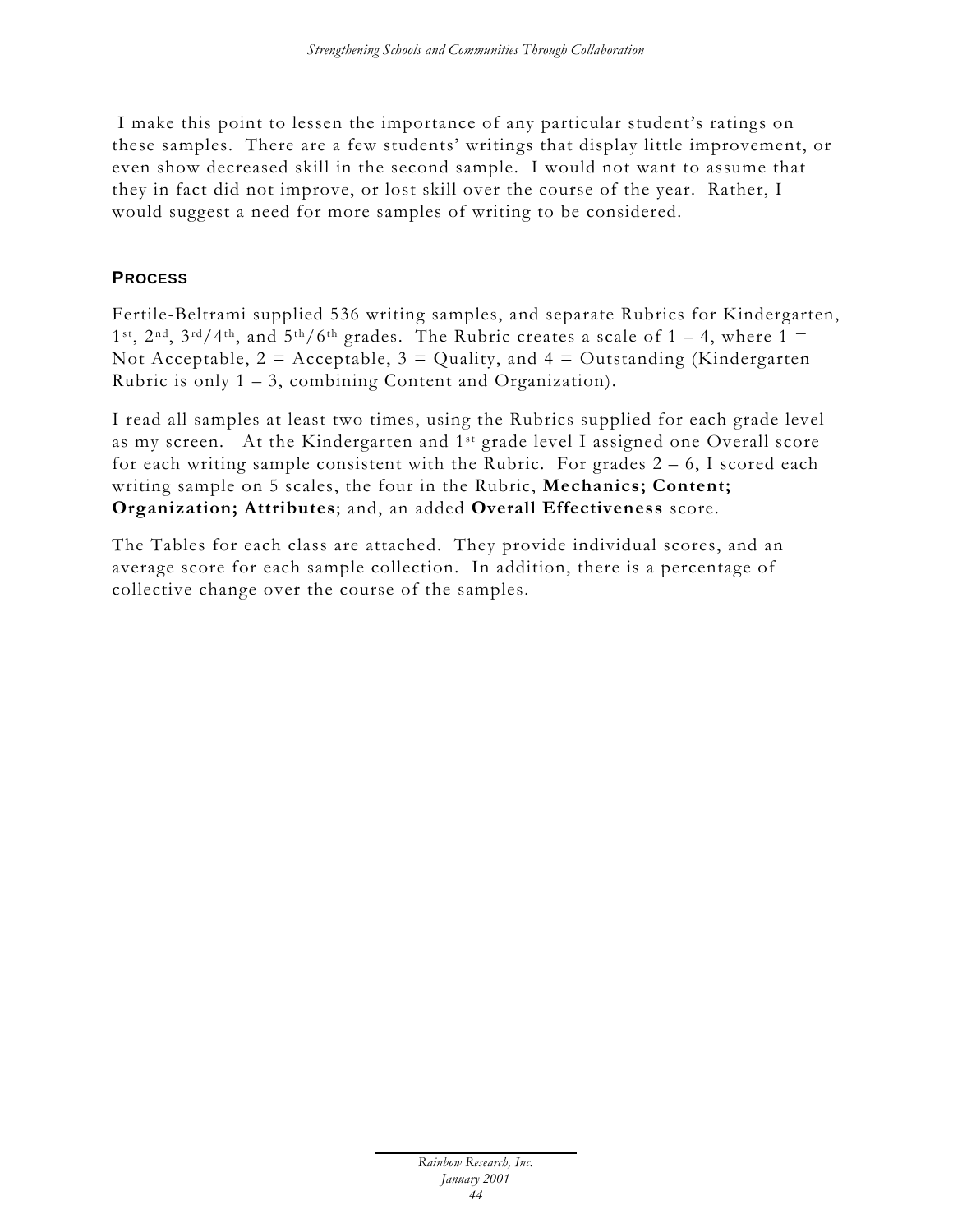| #              | First Name     | LAST        |                               |                               |                               | FALL                        |                                |                             |                             | SPRING                |                               |                | <b>CHANG</b>   |
|----------------|----------------|-------------|-------------------------------|-------------------------------|-------------------------------|-----------------------------|--------------------------------|-----------------------------|-----------------------------|-----------------------|-------------------------------|----------------|----------------|
|                |                | <b>NAME</b> |                               |                               |                               |                             |                                |                             |                             |                       |                               |                | E              |
|                |                |             |                               |                               |                               |                             | M C O A Overall M C O A Overal |                             |                             |                       |                               | 1              |                |
| 1              | XXXXXX         | Xxxxxxxxx   | 2                             | 2                             | 2                             | -2                          | 2                              | 3                           | 3                           | 3                     | 3                             | 3              | $\mathbf{1}$   |
| $\overline{2}$ | Xxxx           | XXXXXX      | 2                             | $\overline{2}$                | 2                             | $\overline{2}$              | $\overline{2}$                 | 2                           | $\overline{2}$              | $\overline{2}$        | $\overline{2}$                | $\overline{2}$ | $\overline{0}$ |
| 3              | XXXXXX         | Xxxxx       | $\mathfrak{D}$                | 3                             |                               | 2 <sub>2</sub>              | $\overline{2}$                 | 3                           | 3                           | 3                     | 3                             | 3              | 1              |
| $\overline{4}$ | XXXXXX         | XXXXXXXX    | 2                             | 2                             | 2                             | 2                           | $\overline{2}$                 | 2                           | 3                           | 2                     | $\overline{2}$                | 3              | $\mathbf{1}$   |
| 5              | Xxxx           | XXXXXX      | $\mathfrak{D}_{\mathfrak{p}}$ | $\mathcal{E}$                 | $\mathfrak{D}$                | $\mathcal{L}$               | $\overline{2}$                 | 2                           | $\mathcal{Z}$               | $\mathcal{Z}$         | 2                             | 3              | 1              |
| 6              | XXXXXX         | Xxxxx       | $\mathcal{L}$                 | $\mathbf{1}$                  | $\mathbf{1}$                  | $\bigcap$                   | $\mathbf{1}$                   | $\mathfrak{D}$              | 3                           | $\overline{2}$        | $\mathcal{L}$                 | $\overline{2}$ | $\mathbf{1}$   |
| 7              | XXXXXX         | Xxxxxxxx    | 2                             | 2                             | 1                             | 1                           | $\overline{2}$                 | 3                           | 3                           | $\overline{c}$        | 3                             | 3              | 1              |
| 8              | Xxxx           | XXXXXX      | $\overline{2}$                | $\mathbf{1}$                  | $\mathbf{1}$                  | $\mathfrak{D}$              | $\overline{2}$                 | $\mathcal{D}_{\mathcal{L}}$ | $\mathcal{D}_{\mathcal{L}}$ | $\overline{2}$        | $\mathcal{D}_{\mathcal{L}}$   | $\overline{2}$ | $\overline{0}$ |
| 9              | Xxxxxx         | Xxxxx       | $\mathfrak{D}$                | $\mathfrak{D}_{\mathfrak{p}}$ | 2                             | $\mathcal{D}_{\mathcal{L}}$ | $\overline{2}$                 | 2                           | 3                           | 3                     | 2                             | 3              | 1              |
| 10             | XXXXXX         | XXXXXXXX    | 2                             | $\mathcal{D}_{\mathcal{L}}$   | $\overline{2}$                | $\overline{2}$              | $\overline{2}$                 | 2                           | $\overline{2}$              | $\mathcal{D}_{\cdot}$ | $\overline{2}$                | $\overline{2}$ | $\theta$       |
| 11             | Xxxx           | Xxxxxxx     | $\mathfrak{D}_{\mathfrak{p}}$ | $\mathfrak{D}_{\mathfrak{p}}$ | $\mathcal{L}$                 | $\mathcal{L}$               | $\mathfrak{D}_{\mathfrak{p}}$  | 2                           | 3                           | $\mathcal{L}$         | $\mathfrak{D}_{\mathfrak{p}}$ | 3              | $\mathbf{1}$   |
| 12             | XXXXXX         | Xxxxx       | $\overline{2}$                | 2                             |                               | 2 <sub>2</sub>              | $\overline{2}$                 | 2                           | $\mathfrak{Z}$              | 2                     | 2                             | $\overline{3}$ | $\mathbf{1}$   |
| 13             | XXXXXX         | XXXXXXXX    | 2                             | 1                             | 1                             | $\mathbf{1}$                | 1                              | 3                           | 2                           | $\overline{c}$        | 2                             | $\overline{2}$ | 1              |
| 14             | Xxxx           | Xxxxxxx     | 3                             | 3                             | $2^{1}$                       | $\mathcal{D}_{\mathcal{L}}$ | 3                              | $\mathcal{L}$               | 3                           | $\mathcal{L}$         | $\mathcal{L}$                 | $\overline{2}$ | $-1$           |
| 1.5            | XXXXXX         | Xxxxx       | 3                             | 3                             | 2                             | $\overline{2}$              | 3                              | $\overline{2}$              | 3                           | 3                     | 3                             | 3              | $\Omega$       |
| 16             | XXXXXX         | XXXXXXXX    | 2                             | 2                             | $\overline{2}$                | 2                           | $\overline{2}$                 | $\overline{2}$              | 3                           | 3                     | $\overline{2}$                | 3              | $\mathbf{1}$   |
| 17             | Xxxx           | Xxxxxxx     | $\mathfrak{D}_{\mathfrak{p}}$ | $\mathbf{1}$                  | $\mathfrak{D}_{\mathfrak{p}}$ | $\mathcal{L}$               | $\mathfrak{D}_{\mathfrak{p}}$  | 3                           | 3                           | 3                     | 3                             | 3              | 1              |
| 18             | XXXXXX         | Xxxxx       | 2                             | $\mathbf{1}$                  | 2                             | $\overline{2}$              | $\overline{2}$                 | 2                           | 3                           | $\overline{3}$        | 2                             | 3              | $\mathbf{1}$   |
| 19             | XXXXXX         | XXXXXXXX    | 2                             | 2                             | 2                             | 2                           | $\overline{2}$                 | $\mathcal{Z}$               | 3                           | 3                     | 3                             | 3              | 1              |
|                |                |             |                               |                               |                               |                             |                                |                             |                             |                       |                               |                |                |
|                |                |             |                               |                               |                               |                             |                                |                             |                             |                       |                               |                |                |
|                | Total Samples  |             |                               |                               |                               |                             | 19                             |                             |                             |                       |                               | 19             |                |
|                | <b>AVERAGE</b> |             |                               |                               |                               |                             | 2.0                            |                             |                             |                       |                               | 2.684          | .684           |
|                | <b>SCORES</b>  |             |                               |                               |                               |                             |                                |                             |                             |                       |                               |                |                |

### **Sample Table**

### **QUESTION 1: IS T HERE EVIDENCE OF IMPROVEMENT?**

Yes. In several different measures, the collection of writing shows significant improvement between the first and second samples.

- 1. In the simple act of reading the first and second samples, significant improvement in the writings is evident. This "face validity" should be encouraging to the students, families and staff at the school.
- 2. In most instances, the second set of specimens are more complex, and display significantly higher order of writing in several areas: The length of the second sample is longer; most have multiple paragraphs; most provide multiple examples to support their statements; and, language selection is broader and more precise. While effective writing is often concise, in young students writing, length usually signifies increased ability to translate thoughts and ideas into words. At a more advanced stage, the ability to edit these ideas into shorter, polished gems will become more appropriate.
- 3. Not unexpectedly, the most significant gains are made in the primary grades, peaking in the 2nd grade.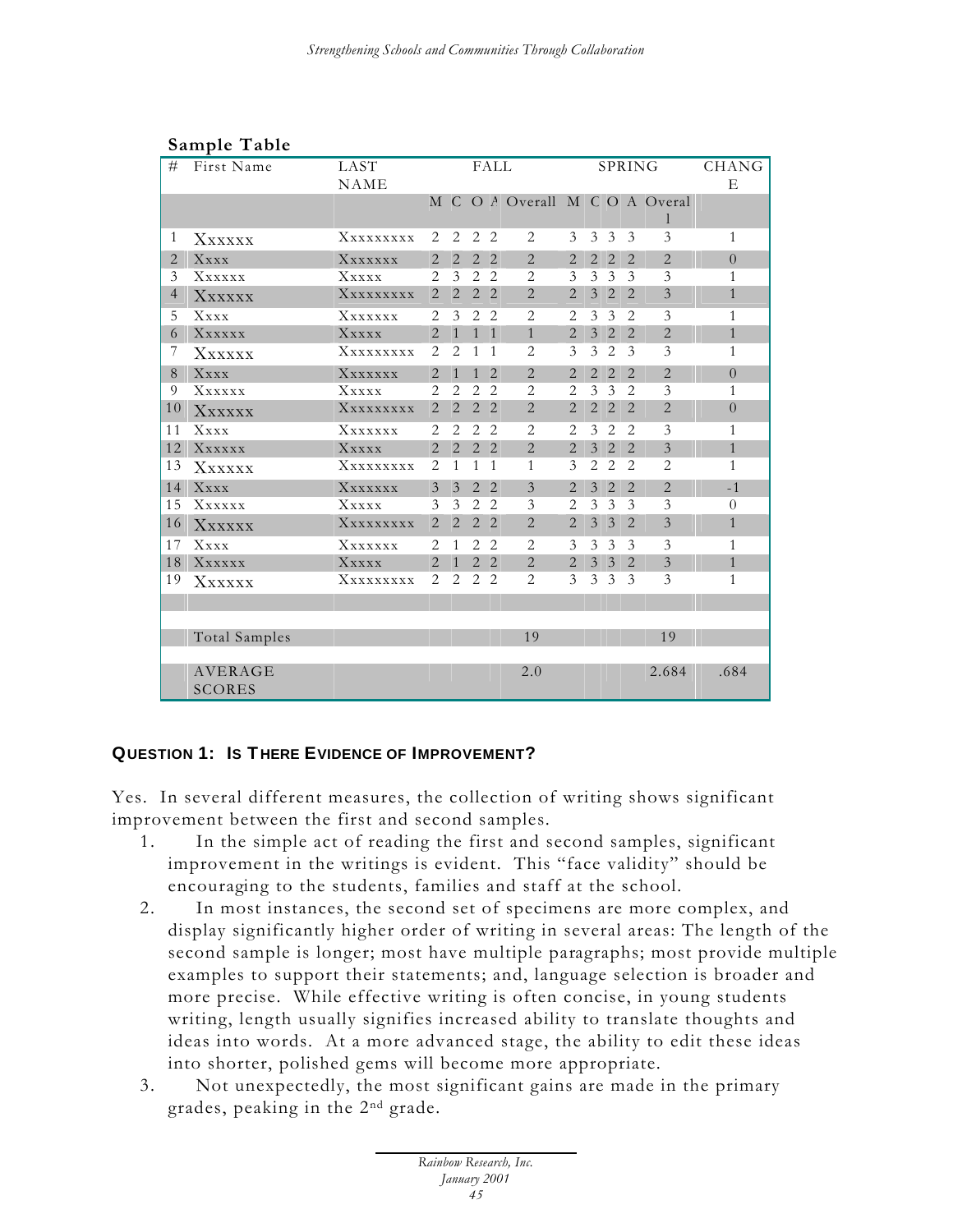- 4. It should be noted that the second sample while of higher quality, tends to be less interesting to read. This is not surprising. As students learn new techniques and focus on expanding their writing, they tend to focus on these items, and lose some of the spontaneity that makes their writing interesting. Part of instruction is to assist students to incorporate these changes into their own style on a continual basis as they progress. I think of this as similar to teaching young people to bat a baseball. As you work on each step of the procedure, there is a period in which they get better on each segment, but the actual batting gets worse. Only as they are able to integrate all the pieces together, make it their "own", does the improvement show.
- 5. Selection of writing prompts can have a significant impact on the "interest" students have in their writing. The generic prompts used in these samples will not generate much excitement, and can negatively impact the results.
- 6. There are reasons to be concerned about the decre asing gains in grades 4 and 6, with a troubling blip appearing in the 5<sup>th</sup> grade, where writing scores actually decline. While this is driven by a small number of good writers who do very poorly on the second sample, there are few gains for any students in the scores.

### **QUESTION 2: RECOMMENDATIONS**

### **A. Writing**

Clearly, the staff is doing some things very right. With this in mind, and without any clear idea of how they are teaching writing, I offer the following comments. If they are already doing all of this approaches, congratulations. If not, some of these ideas may prove useful.

- 1. Teachers of writing need to write.
- 2. Writing needs to happen often. If not daily, at least several times each week.
- 3. Building a strong system of support and encouragement is essential to getting children to write.
- 4. It is crucial to intersperse comments and skill teaching with praise for simply getting words on paper—a ratio of 5 – 1 is the minimum (I know this can be very challenging with struggling writers).
- 5. Keeping daily journals can be an effective way to do this. I would have journals checked only for compliance, not for content or mechanical proficiency.
- 6. Portfolio Assessment is the best way to gauge writing improvement. Students should complete a body of writing over a prolonged period of time (a school year). Portfolios typically include several types of writing, and teachers consider a student's entire portfolio--not just single assignments--providing a more naturalistic approach to teaching and evaluation.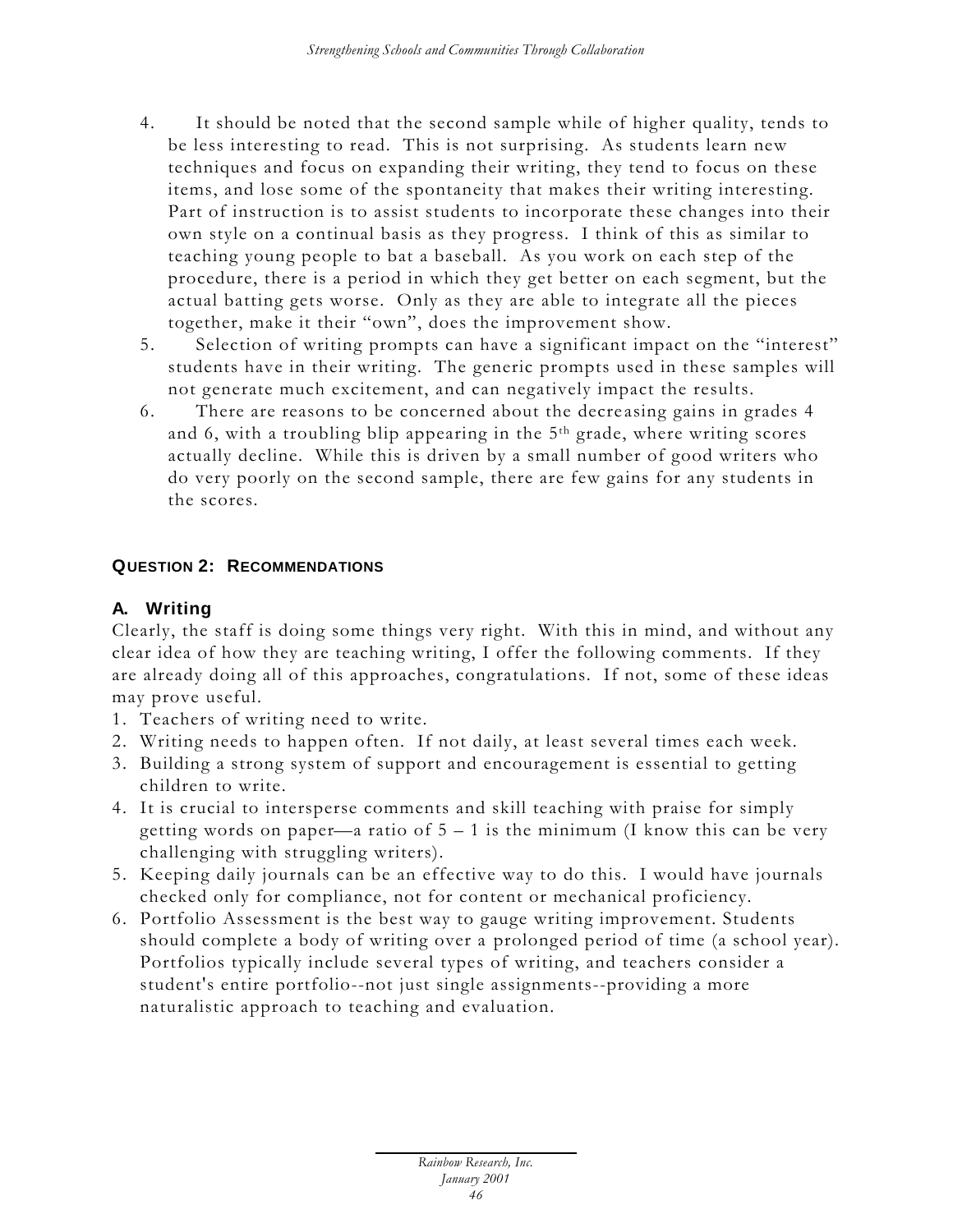- 7. Selection of samples for evaluation of writing should combine both student and staff selections. One way to do this is to have each student select their favorite piece of writing from the fall, winter and spring, and have the teacher do the same. This encourages students to take responsibility for choosing their own writing, and creates discussion points for students and staff about why certain selections were made.
- 8. Finally, what causes the deterioration in 5th grade? I have no answers, but suggest you ask the following questions: Is the timing of the sample a problem? What about the prompt, is it boring and lacking the ability to gain student interest? Do students wee these samples as important in their lives? Is there an overall attitude of "don't care" permeating the group? Have we done too little writing during the year, failing to maintain the "tool" of writing that was evident in the fall?

### **B. Rubric**

The staff at Fertile-Beltrami should be commended for their work in developing the Rubrics. They capture many essentials of good writing. I have only two suggestions. My basic concern was the lack of an overall effectiveness component—which in my belief is what makes writing more than a collection of correct parts. It is entirely possible that the Overall score will be higher than the collection of individual scores.

I have some basic beliefs about the use of Rubrics:

- A Rubric needs to clearly state its intended outcome at the beginning.
- Rubrics should speak directly to the student, including having "student friendly" language, or at least a "student friendly" version.
- I believe an Overall Effectiveness scale (often called a "holistic" scale in the literature) is a valuable part of a writing Rubric.

I have the following suggestions.

- I found the Rubric at Kindergarten and 1<sup>st</sup> grade to provide little help in examining the writing. I originally scored these samples using the Rubric, and found it significantly undervalued the strong and remarkable growth evidenced by the students. I would re -write it so it makes sense to the students, and can be used with them to see their progress.
- I would examine the language on the "Content" sections. They seem to focus on structural elements more than ideas. Perhaps the structural elements could be included in the "Mechanics" section.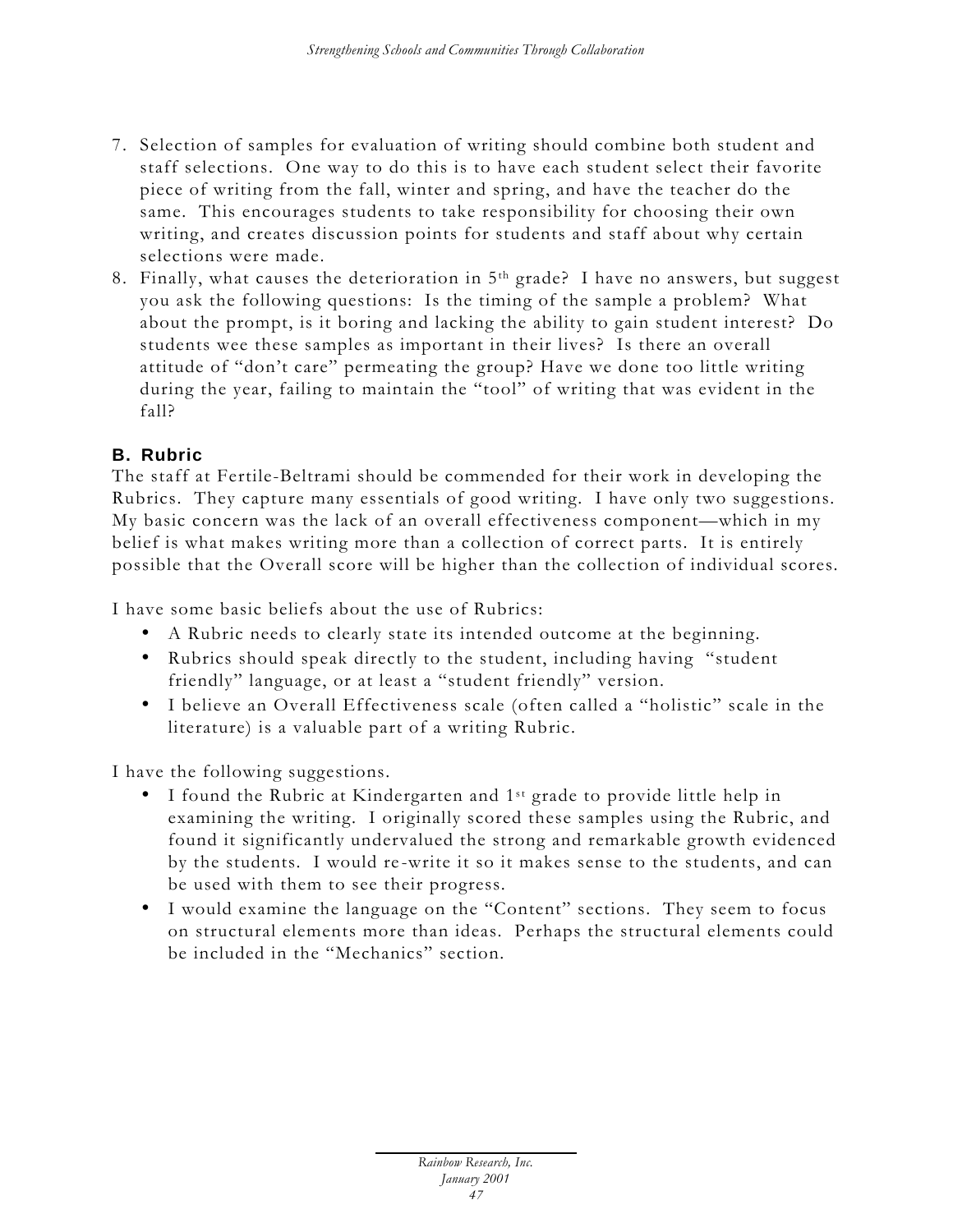# *Kindergarten*

| #                       | <b>First</b><br><b>Name</b>    | Last<br><b>Name</b> | <b>FALL 1</b>    | <b>FALL 2</b>  | <b>SPRING</b>  | <b>CHANGE</b>   |
|-------------------------|--------------------------------|---------------------|------------------|----------------|----------------|-----------------|
|                         |                                |                     |                  |                |                |                 |
| $\mathbf{1}$            |                                |                     |                  | 3              | 3              | $\pmb{0}$       |
| $\overline{2}$          |                                |                     | $\overline{2}$   | $\overline{3}$ | $\overline{2}$ | $-.5$           |
| 3                       |                                |                     | $\overline{2}$   | $\overline{2}$ | $\overline{2}$ | $\mathbf 0$     |
| $\overline{\mathbf{4}}$ |                                |                     | $\overline{2}$   | $\overline{1}$ | $\overline{2}$ | .5              |
| 5                       |                                |                     | $\boldsymbol{2}$ | $\overline{2}$ | 3              | $\mathbf{1}$    |
| $\,$ 6 $\,$             |                                |                     | $\overline{1}$   | $\overline{2}$ |                | <b>NA</b>       |
| $\overline{7}$          |                                |                     | $\overline{2}$   | $\mathbf{1}$   | $\overline{2}$ | $.5\,$          |
| $\bf 8$                 |                                |                     | $\overline{1}$   |                |                | <b>NA</b>       |
| $\boldsymbol{9}$        |                                |                     | $\overline{2}$   |                |                | <b>NA</b>       |
| 10                      |                                |                     | $\overline{1}$   | $\overline{2}$ | $\overline{2}$ | .5              |
| 11                      |                                |                     | $\boldsymbol{2}$ | 3              | 3              | .5              |
| 12                      |                                |                     | $\overline{2}$   | $\overline{1}$ |                | <b>NA</b>       |
| 13                      |                                |                     | $\overline{2}$   |                | 3              | $\mathbf{1}$    |
| 14                      |                                |                     | $\overline{2}$   |                |                | <b>NA</b>       |
| 15                      |                                |                     | $\overline{2}$   | 3              | $\overline{2}$ | $-.5$           |
| 16                      |                                |                     | $\overline{2}$   | 3              | 3              | $.5\phantom{0}$ |
| 17                      |                                |                     | $\mathbf{1}$     | $\overline{2}$ | 3              | 1.5             |
| 18                      |                                |                     |                  |                | $\overline{2}$ | <b>NA</b>       |
| 19                      |                                |                     | $\overline{c}$   | $\mathbf{1}$   | $\overline{2}$ | $.5\phantom{0}$ |
| 20                      | $\boldsymbol{\mathsf{X}}$      | $\boldsymbol{X}$    | $\overline{1}$   |                |                | <b>NA</b>       |
|                         |                                |                     |                  |                |                |                 |
|                         | <b>Total</b><br><b>Samples</b> |                     | 18               | 14             | 14             |                 |
|                         |                                |                     |                  |                |                |                 |
|                         | <b>AVERAGE</b><br><b>SCORE</b> |                     | 1.722            | 2.071          | 2.429          | .5325           |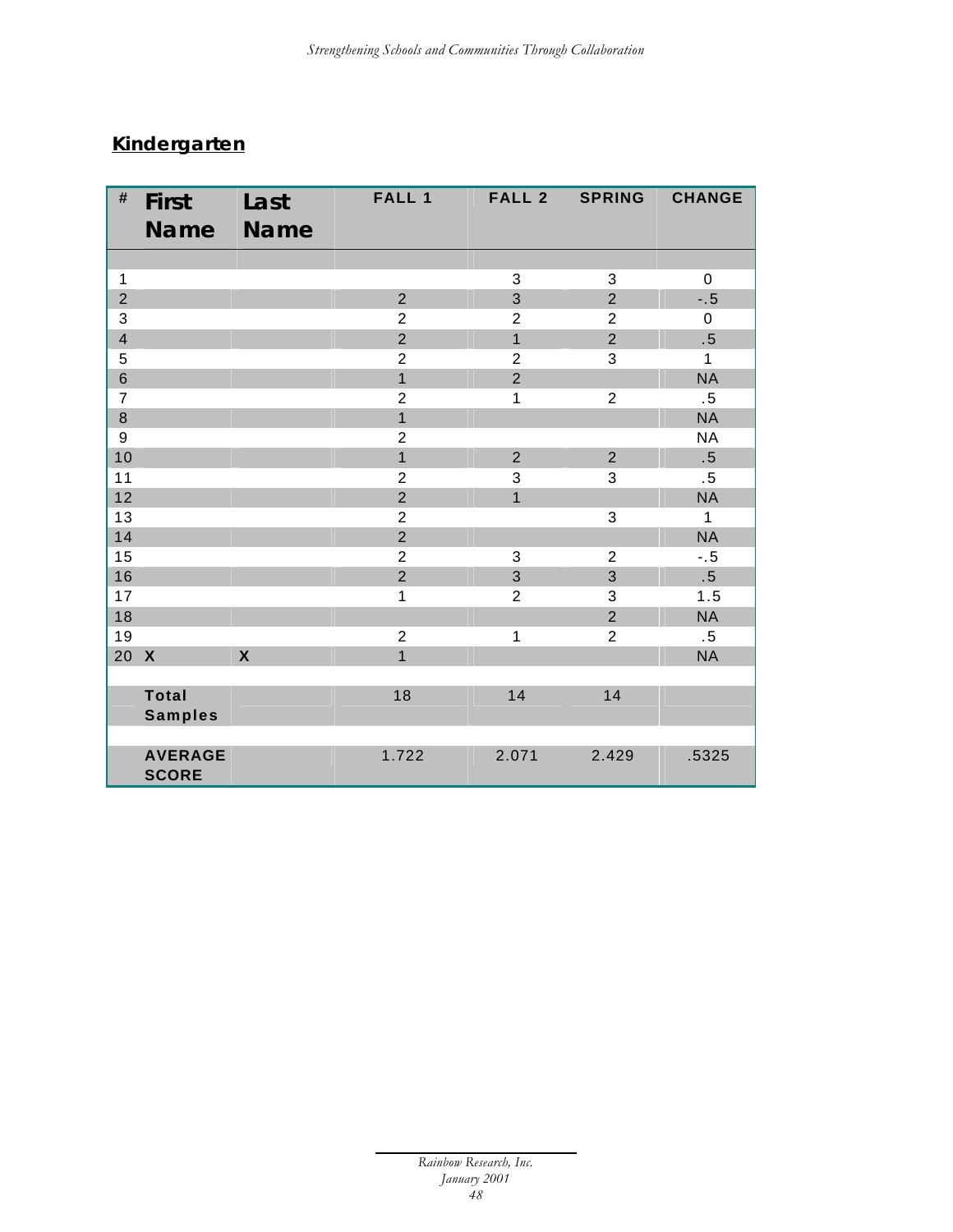# *Kindergarten*

| #                       | <b>First</b>                    | Last      | FALL 1         | Fall 2         | <b>SPRING</b>  | <b>CHANGE</b>  |
|-------------------------|---------------------------------|-----------|----------------|----------------|----------------|----------------|
|                         |                                 | Name Name |                |                |                |                |
|                         |                                 |           |                |                |                |                |
| $\mathbf{1}$            |                                 |           | 3              | $\overline{2}$ | $\sqrt{3}$     | $.5\,$         |
| $\overline{2}$          |                                 |           | $\overline{2}$ | $\overline{1}$ | $\overline{3}$ | 1.5            |
| 3                       |                                 |           | $\overline{2}$ | $\overline{2}$ | 3              | $\mathbf{1}$   |
| $\overline{\mathbf{4}}$ |                                 |           | $\overline{2}$ | $\overline{2}$ | 3              | $\overline{1}$ |
| 5                       |                                 |           | $\overline{2}$ | $\overline{2}$ | $\overline{2}$ | $\mathbf 0$    |
| $6\phantom{1}$          |                                 |           | $\overline{2}$ | $\overline{2}$ | 3              | $\mathbf{1}$   |
| $\overline{7}$          |                                 |           |                | $\overline{2}$ | $\overline{2}$ | $\pmb{0}$      |
| 8                       |                                 |           | $\overline{2}$ | $\overline{2}$ | $\overline{3}$ | $\overline{1}$ |
| $\boldsymbol{9}$        |                                 |           | $\overline{2}$ | $\overline{2}$ | $\overline{2}$ | $\mathbf 0$    |
| 10                      |                                 |           |                | $\overline{2}$ |                | <b>NA</b>      |
| 11                      |                                 |           | $\overline{2}$ | $\overline{2}$ |                | <b>NA</b>      |
| 12                      |                                 |           | $\overline{2}$ | $\overline{2}$ | 3              | $\mathbf{1}$   |
| 13                      |                                 |           | $\overline{2}$ | $\overline{2}$ | 3              | $\mathbf{1}$   |
| 14                      |                                 |           | $\overline{1}$ | $\overline{2}$ | $\overline{2}$ | .5             |
| 15                      |                                 |           | $\overline{2}$ |                |                | <b>NA</b>      |
| 16                      |                                 |           | $\overline{2}$ | $\overline{2}$ | $\overline{2}$ | $\mathbf 0$    |
| 17                      |                                 |           | $\overline{2}$ | $\overline{2}$ | $\overline{2}$ | $\mathbf 0$    |
| 18                      |                                 |           | $\overline{2}$ | $\overline{2}$ | $\overline{2}$ | $\mathbf 0$    |
| 19                      |                                 |           | $\mathbf{1}$   | $\overline{2}$ | 3              | 1.5            |
| 20                      |                                 |           | $\overline{2}$ | $\overline{2}$ |                | <b>NA</b>      |
| 21                      |                                 |           |                | $\overline{2}$ |                | <b>NA</b>      |
|                         |                                 |           |                |                |                |                |
|                         |                                 |           |                |                |                |                |
|                         | <b>TOTAL</b><br><b>SAMPLES</b>  |           | 18             | 20             | 16             |                |
|                         |                                 |           |                |                |                |                |
|                         | <b>AVERAGE</b><br><b>SCORES</b> |           | 1.944          | 1.950          | 2.563          | .621           |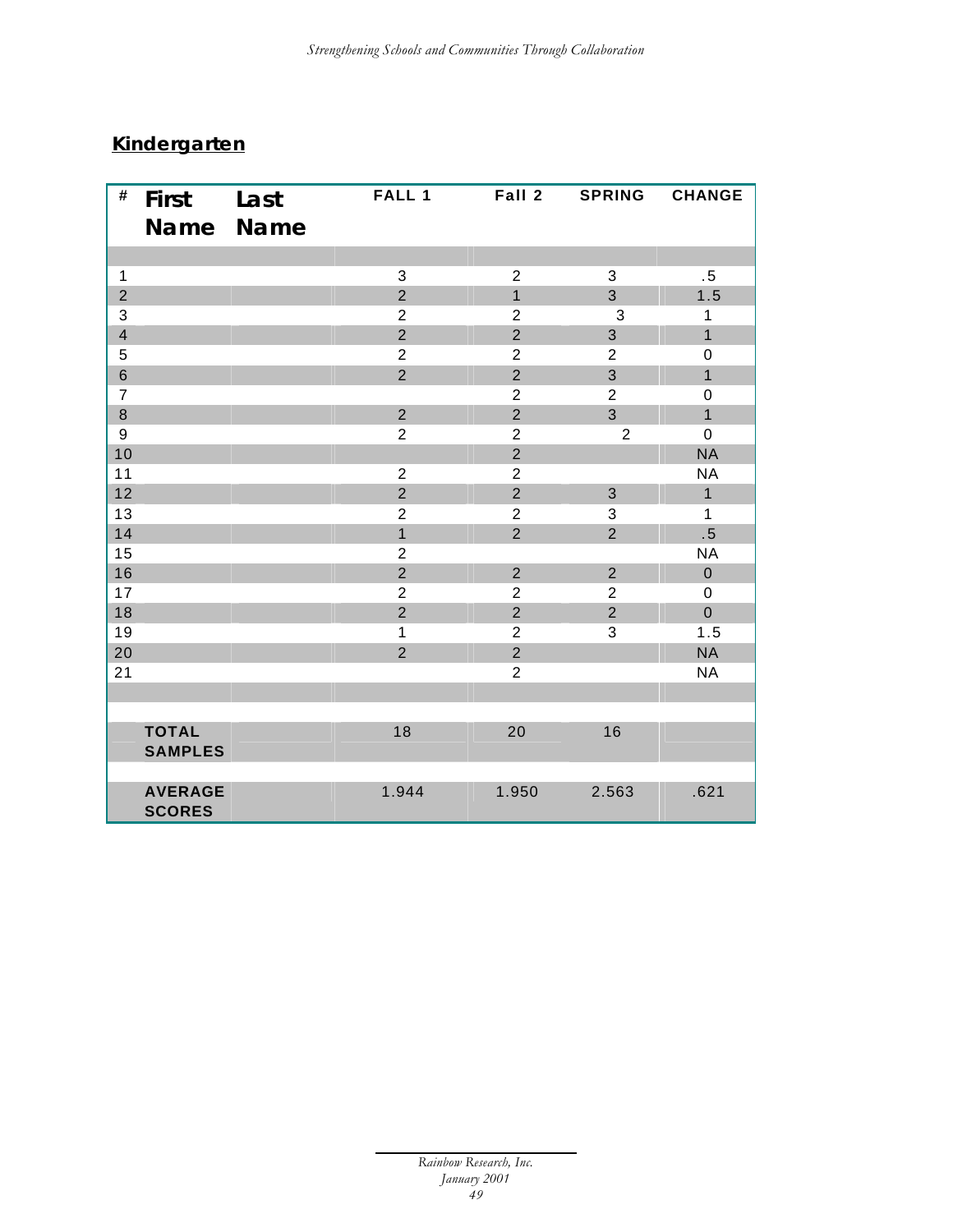### **s t Grade**

| #              | <b>FIRST</b><br><b>NAME</b> | <b>LAST NAME</b> | <b>FALL</b>    | <b>SPRING</b>  | CHANGE**       |
|----------------|-----------------------------|------------------|----------------|----------------|----------------|
|                |                             |                  |                |                |                |
| 1              |                             |                  |                | $\overline{2}$ | <b>NA</b>      |
| $\overline{2}$ |                             |                  | $\overline{1}$ | $\overline{2}$ | $\mathbf{1}$   |
| 3              |                             |                  | 1              | $\overline{2}$ | 1              |
| $\overline{4}$ |                             |                  | $\overline{1}$ | $\overline{2}$ | $\overline{1}$ |
| 5              |                             |                  | 1              | $\overline{2}$ | $\mathbf{1}$   |
| $\,6\,$        |                             |                  | $\mathbf{1}$   | 1.5            | $.5\,$         |
| $\overline{7}$ |                             |                  | 1              | $\overline{2}$ | 1              |
| $\bf 8$        |                             |                  | $\mathbf{1}$   | $\overline{1}$ | $\pmb{0}$      |
| 9              |                             |                  | 1              | $\overline{2}$ | 1              |
| 10             |                             |                  | $\overline{1}$ | $\overline{2}$ | $\overline{1}$ |
| 11             |                             |                  | $\mathbf 2$    | $\overline{2}$ | 0              |
| 12             |                             |                  | $\overline{1}$ | 2.5            | 1.5            |
| 13             |                             |                  | $\overline{2}$ | $\overline{2}$ | $\pmb{0}$      |
| 14             |                             |                  |                | 2.5            | <b>NA</b>      |
| 15             |                             |                  | $\overline{2}$ | $\overline{2}$ | 0              |
| 16             |                             |                  | $\mathbf{1}$   |                | <b>NA</b>      |
| 17             |                             |                  | $\mathbf{1}$   | $\overline{2}$ | 1              |
|                |                             |                  |                |                |                |
|                | <b>TOTAL</b>                |                  | 15             | 16             |                |
|                | SAMPLES                     |                  |                |                |                |
|                |                             |                  |                |                |                |
|                | AVERAGE<br>SCORE **         |                  | 1.200          | 1.969          | .625           |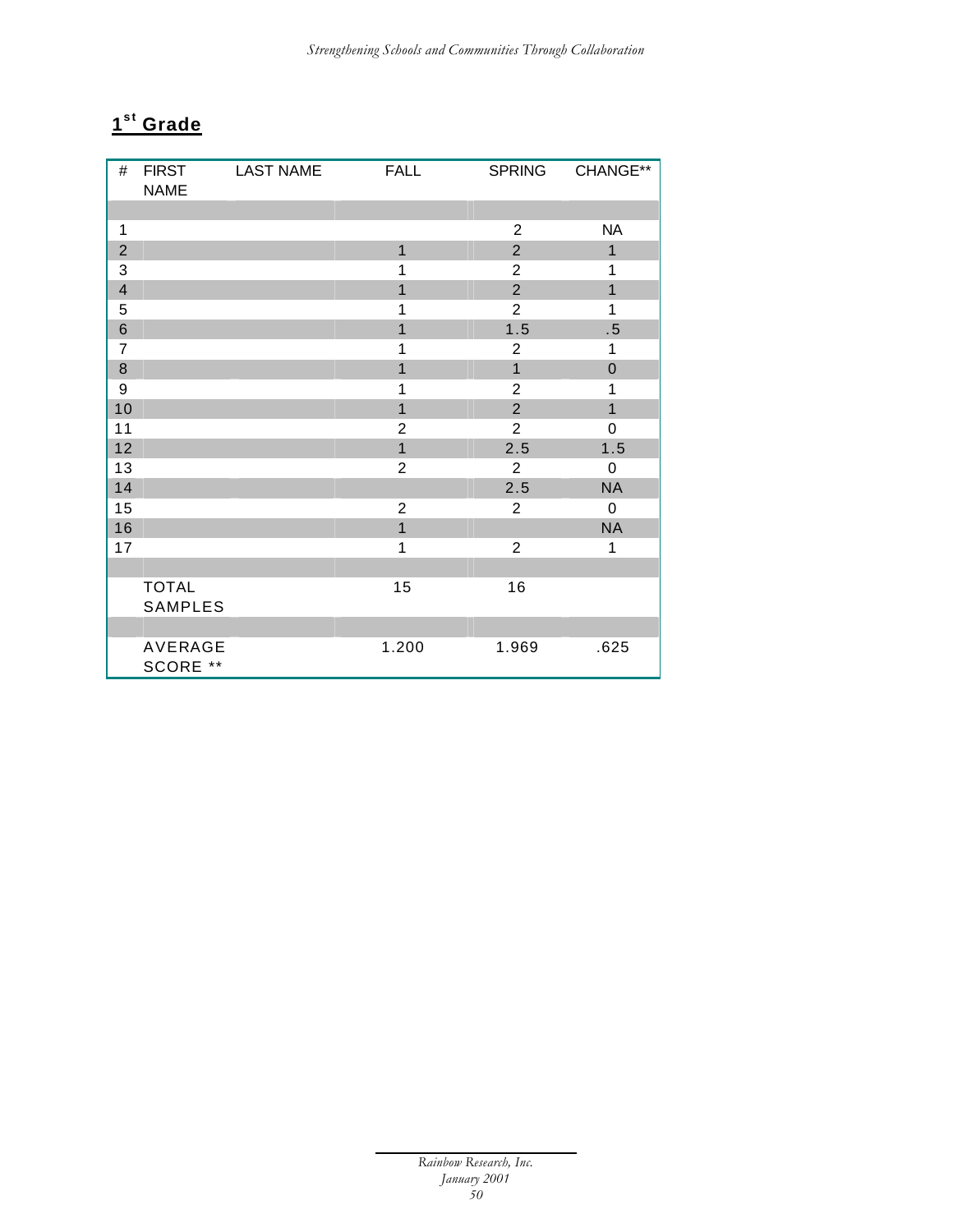### $1<sup>st</sup>$  Grade

| #                | <b>FIRST</b>   | LAST | <b>FALL</b>    | <b>SPRING</b>  | CHANGE         |
|------------------|----------------|------|----------------|----------------|----------------|
|                  | NAME           | NAME |                |                |                |
|                  |                |      |                |                |                |
| $\mathbf 1$      |                |      | $\mathbf{1}$   | $\overline{2}$ | $\mathbf 1$    |
| $\overline{2}$   |                |      | $\overline{1}$ | $\overline{2}$ | $\overline{1}$ |
| 3                |                |      | 1              |                | <b>NA</b>      |
| $\overline{4}$   |                |      | $\overline{1}$ | $\overline{2}$ | $\mathbf{1}$   |
| 5                |                |      | 1              | $\overline{2}$ | 1              |
| $\,6\,$          |                |      | $\overline{1}$ | $\overline{2}$ | $\overline{1}$ |
| $\overline{7}$   |                |      | <b>NA</b>      | $\overline{2}$ | <b>NA</b>      |
| 8                |                |      | $\mathbf{1}$   | $\overline{2}$ | $\mathbf{1}$   |
| $\boldsymbol{9}$ |                |      | 1              | $\overline{2}$ | 1              |
| 10               |                |      | $\overline{1}$ | $\overline{2}$ | $\mathbf{1}$   |
| 11               |                |      | 1              | 1.5            | $.5\,$         |
| 12               |                |      | $\overline{1}$ | $\overline{2}$ | $\overline{1}$ |
| 13               |                |      | <b>NA</b>      | $\overline{2}$ | <b>NA</b>      |
| 14               |                |      | $\overline{1}$ | $\overline{2}$ | $\mathbf{1}$   |
| 15               |                |      | 1              | $\overline{2}$ | 1              |
| 16               |                |      | $\mathbf{1}$   | $\overline{2}$ | $\overline{1}$ |
| 17               |                |      | 1              | $\overline{2}$ | 1              |
| 18               |                |      | $\overline{1}$ | $\overline{2}$ | $\overline{1}$ |
|                  |                |      |                |                |                |
|                  | <b>TOTAL</b>   |      | 16             | 17             |                |
|                  | <b>SAMPLES</b> |      |                |                |                |
|                  |                |      |                |                |                |
|                  | AVERAGE        |      | 1.0            | 1.970          | .853           |
|                  | <b>SCORE</b>   |      |                |                |                |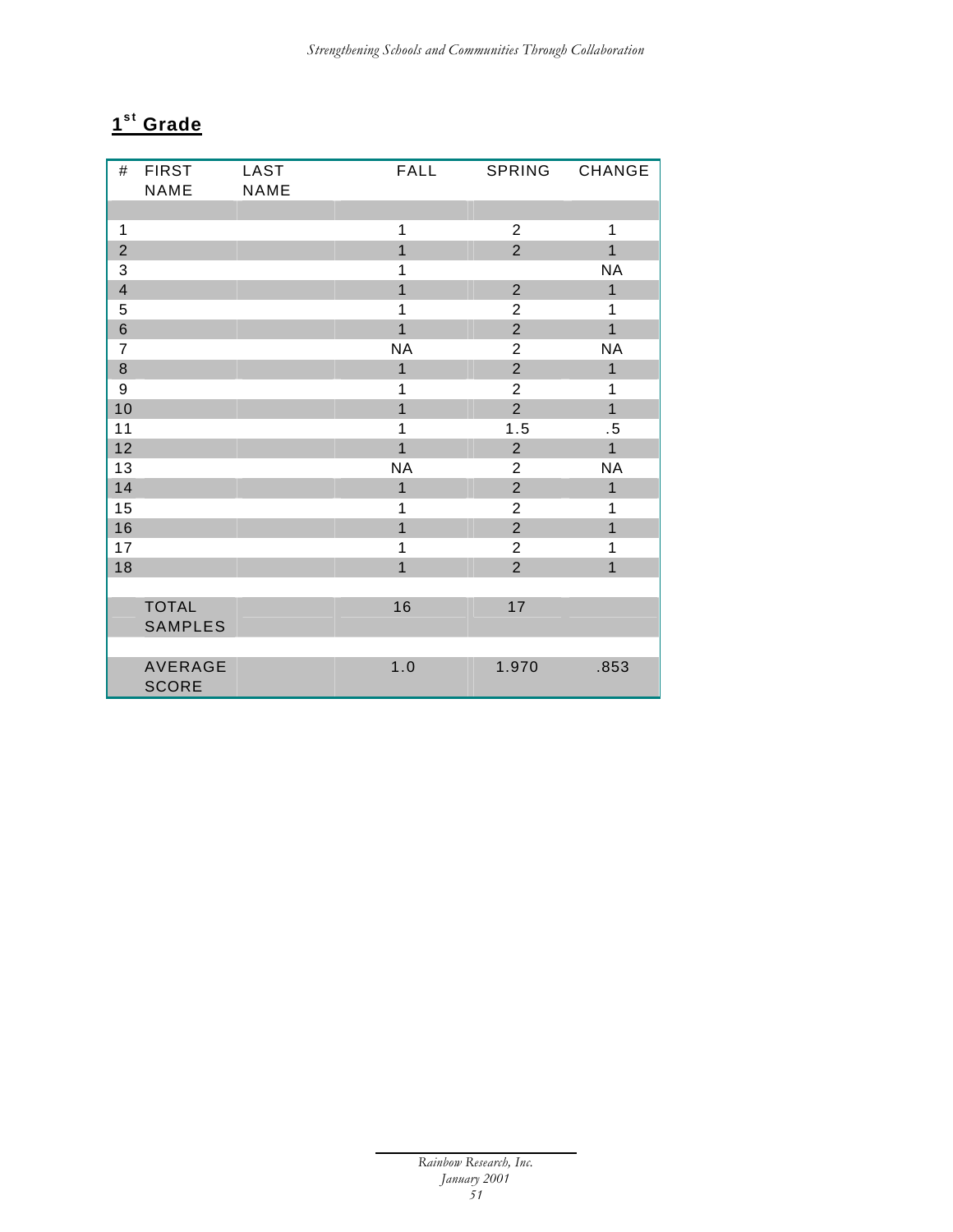### **nd Grade – B**

| #                       | <b>FIRST</b>   | <b>LAST NAME</b> |                |                  |                | <b>FALL</b>             |                         |                           |                         |                | <b>SPRING</b>             |                         | CHANGE           |
|-------------------------|----------------|------------------|----------------|------------------|----------------|-------------------------|-------------------------|---------------------------|-------------------------|----------------|---------------------------|-------------------------|------------------|
|                         | <b>NAME</b>    |                  |                |                  |                |                         |                         |                           |                         |                |                           |                         |                  |
|                         |                |                  | M              | $\mathsf C$      | $\circ$        | $\mathsf A$             | Overall                 | M                         | $\mathsf C$             | $\mathsf O$    | $\mathsf A$               | Overall                 |                  |
| $\mathbf{1}$            |                |                  | $\mathbf{1}$   | $\boldsymbol{2}$ | $\mathbf{1}$   | $\mathbf{1}$            | 1                       | $\ensuremath{\mathsf{3}}$ | $\overline{\mathbf{4}}$ | $\mathbf{3}$   | $\sqrt{3}$                | $\mathbf 3$             | $\sqrt{2}$       |
| $\overline{2}$          |                |                  | $\mathbf{1}$   | $\overline{2}$   | $\mathbf{1}$   | $\overline{2}$          | $\overline{\mathbf{2}}$ | 3                         | $\overline{\mathbf{4}}$ | $\overline{3}$ | 3                         | 3                       | $\mathbf{1}$     |
| 3                       |                |                  | $\overline{2}$ | $\overline{2}$   | $\overline{2}$ | $\overline{c}$          | $\overline{\mathbf{2}}$ | 3                         | 3                       | 3              | 3                         | 3                       | 1                |
| $\overline{\mathbf{4}}$ |                |                  | $\mathbf{1}$   | $\overline{2}$   | $\overline{1}$ | $\overline{2}$          | $\overline{2}$          | 3                         | $\overline{4}$          | 3              | $\overline{\mathbf{4}}$   | 3                       | $\mathbf{1}$     |
| 5                       |                |                  | $\overline{2}$ | $\overline{2}$   | $\overline{2}$ | $\boldsymbol{2}$        | $\overline{\mathbf{2}}$ | $\ensuremath{\mathsf{3}}$ | $\overline{\mathbf{4}}$ | 3              | 3                         | 3                       | 1                |
| $\,$ 6 $\,$             |                |                  | $\mathbf{1}$   | $\overline{2}$   | $\overline{1}$ | $\mathbf{1}$            | $\mathbf{1}$            | $\mathbf{3}$              | $\overline{\mathbf{4}}$ | $\mathfrak{S}$ | $\mathsf 3$               | 3                       | $\overline{2}$   |
| $\overline{7}$          |                |                  | $\overline{2}$ | $\overline{2}$   | 1              | $\boldsymbol{2}$        | $\mathbf 2$             | $\overline{2}$            | $\overline{2}$          | $\overline{2}$ | $\overline{2}$            | $\overline{\mathbf{2}}$ | 0                |
| $\bf 8$                 |                |                  | $\mathbf{1}$   | $\overline{2}$   | $\mathbf{1}$   | $\overline{2}$          | $\overline{\mathbf{2}}$ | $\overline{3}$            | 3                       | 3              | $\overline{3}$            | $\overline{\mathbf{3}}$ | $\mathbf{1}$     |
| 9                       |                |                  | $\mathbf{1}$   | $\overline{2}$   | 1              | $\overline{2}$          | $\overline{\mathbf{c}}$ | 3                         | $\overline{\mathbf{4}}$ | 3              | 3                         | 3                       | 1                |
| 10                      |                |                  | $\overline{1}$ | $\overline{2}$   | $\overline{2}$ | $\overline{2}$          | $\overline{\mathbf{2}}$ | $\overline{3}$            | $\overline{4}$          | 3              | $\overline{3}$            | $\overline{\mathbf{3}}$ | $\overline{1}$   |
| 11                      |                |                  | 1              | $\overline{2}$   | $\overline{2}$ | $\boldsymbol{2}$        | $\mathbf 2$             | 3                         | 3                       | 3              | $\ensuremath{\mathsf{3}}$ | $\mathbf{3}$            | 1                |
| 12                      |                |                  | $\mathbf{1}$   | $\overline{2}$   | $\overline{1}$ | $\overline{2}$          | $\overline{\mathbf{2}}$ | 3                         | 3                       | $\overline{3}$ | $\overline{2}$            | $\overline{\mathbf{3}}$ | $\mathbf{1}$     |
| 13                      |                |                  | 1              | $\overline{c}$   | 1              | $\mathbf{1}$            | 1                       | $\ensuremath{\mathsf{3}}$ | 4                       | 3              | $\ensuremath{\mathsf{3}}$ | 3                       | $\overline{2}$   |
| 14                      |                |                  | $\mathbf{1}$   | $\overline{2}$   | $\mathbf{1}$   | $\mathbf{1}$            | $\mathbf 1$             |                           |                         |                |                           | <b>NA</b>               |                  |
| 15                      |                |                  | 1              | $\overline{2}$   | 1              | $\overline{2}$          | $\mathbf{2}$            | $\overline{\mathbf{4}}$   | $\overline{\mathbf{4}}$ | $\overline{4}$ | $\overline{\mathbf{4}}$   | 4                       | $\overline{2}$   |
| 16                      |                |                  | $\overline{2}$ | $\overline{2}$   | $\overline{2}$ | $\overline{2}$          | $\overline{\mathbf{2}}$ | $\mathbf{3}$              | 3                       | $\mathfrak{S}$ | $\ensuremath{\mathsf{3}}$ | 3                       | $\mathbf{1}$     |
| 17                      |                |                  | 1              | $\overline{2}$   | $\overline{2}$ | $\overline{c}$          | $\mathbf 2$             | 3                         | 3                       | $\mathfrak{S}$ | $\overline{\mathbf{4}}$   | 3                       | 1                |
| 18                      |                |                  | $\overline{2}$ | $\overline{2}$   | $\overline{2}$ | $\overline{2}$          | $\overline{\mathbf{2}}$ | $\overline{3}$            | $\overline{4}$          | 3              | $\mathbf{3}$              | $\overline{\mathbf{3}}$ | $\mathbf{1}$     |
| 19                      |                |                  | 1              | $\overline{2}$   | 1              | $\mathbf{1}$            | 1                       | 3                         | 4                       | 3              | 3                         | 3                       | $\boldsymbol{2}$ |
| 20                      |                |                  | $\overline{1}$ | $\overline{2}$   | $\overline{1}$ | $\overline{2}$          | $\overline{\mathbf{2}}$ | $\overline{3}$            | $\overline{3}$          | 3              | $\overline{3}$            | $\overline{\mathbf{3}}$ | $\overline{1}$   |
| 21                      |                |                  | 1              | 1                | 1              | $\mathbf{1}$            | 1                       | 3                         | 3                       | $\overline{2}$ | $\overline{2}$            | 3                       | $\overline{2}$   |
| 22                      |                |                  | $\mathbf{1}$   | $\overline{2}$   | $\mathbf{1}$   | $\overline{2}$          | $\mathbf{2}$            | $\mathbf{3}$              | 3                       | 3              | $\mathfrak{S}$            | 3                       | $\mathbf{1}$     |
| 23                      |                |                  | $\mathbf{1}$   | 2                | 1              | $\overline{\mathbf{c}}$ | 2                       | $\sqrt{3}$                | 3                       | 3              | 3                         | 3                       | 1                |
| 24                      |                |                  | $\mathbf{1}$   | $\overline{1}$   | $\overline{1}$ | $\overline{1}$          | $\overline{1}$          | 3                         | $\overline{3}$          | 3              | $\mathbf{3}$              | $\overline{\mathbf{3}}$ | $\overline{2}$   |
|                         |                |                  |                |                  |                |                         |                         |                           |                         |                |                           |                         |                  |
|                         | <b>Total</b>   |                  |                |                  |                |                         | 24                      |                           |                         |                |                           | 23                      |                  |
|                         | <b>Samples</b> |                  |                |                  |                |                         |                         |                           |                         |                |                           |                         |                  |
|                         |                |                  |                |                  |                |                         |                         |                           |                         |                |                           |                         |                  |
|                         | <b>AVERAGE</b> |                  |                |                  |                |                         | 1.666                   |                           |                         |                |                           | 3.000                   | 1.261            |
|                         | <b>SCORES</b>  |                  |                |                  |                |                         |                         |                           |                         |                |                           |                         |                  |
|                         |                |                  |                |                  |                |                         |                         |                           |                         |                |                           |                         |                  |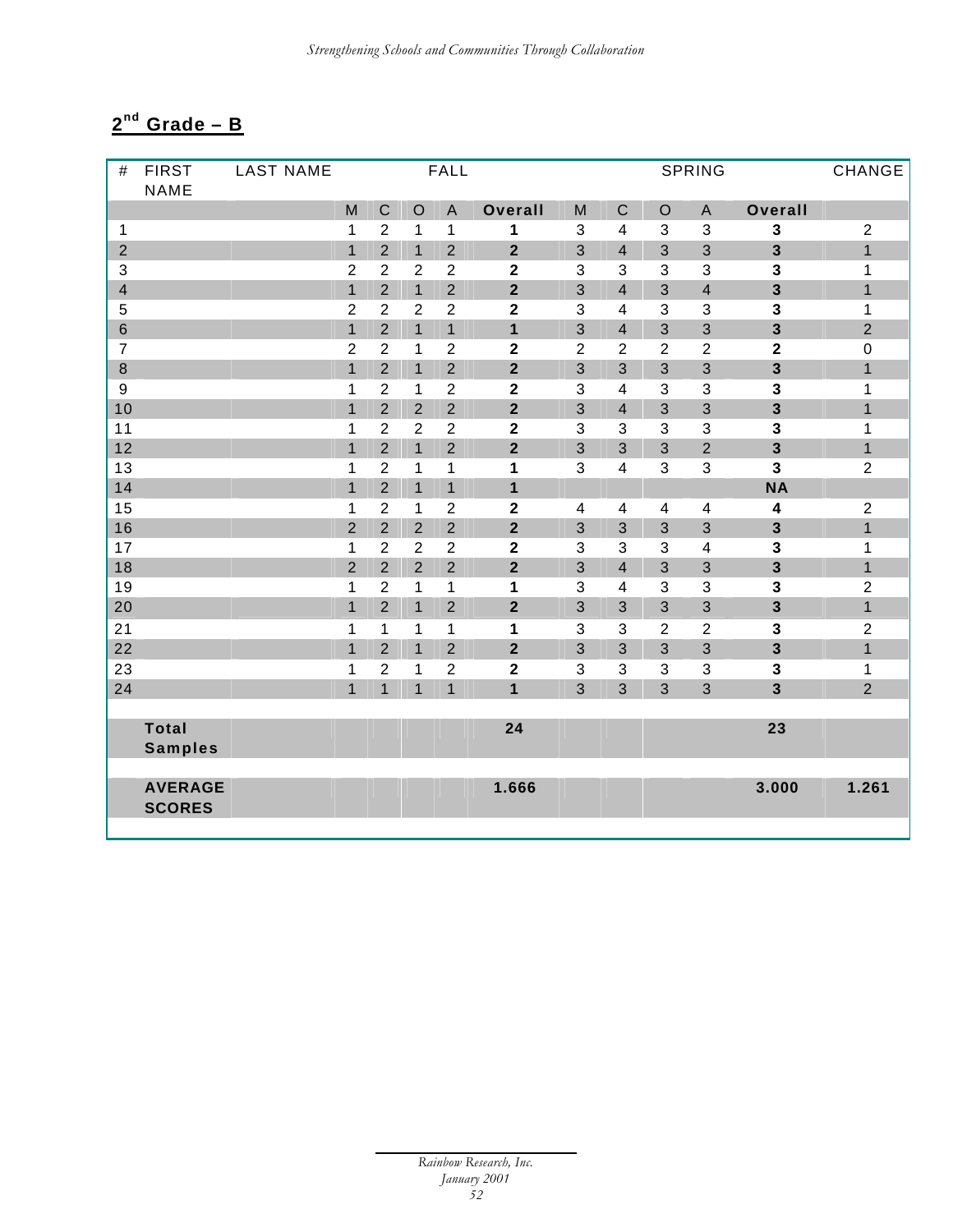| #                       | <b>FIRST</b><br><b>NAME</b>     | <b>LAST</b><br><b>NAME</b> |                  |                |                | <b>FALL</b>               |                |                                                                                                            |                         |                         | <b>SPRING</b>    |                           | <b>CHANGE</b>    |
|-------------------------|---------------------------------|----------------------------|------------------|----------------|----------------|---------------------------|----------------|------------------------------------------------------------------------------------------------------------|-------------------------|-------------------------|------------------|---------------------------|------------------|
|                         |                                 |                            | M                | $\mathsf C$    | $\circ$        | $\mathsf{A}$              | Overall        | $\mathsf{M}% _{T}=\mathsf{M}_{T}\!\left( a,b\right) ,\ \mathsf{M}_{T}=\mathsf{M}_{T}\!\left( a,b\right) ,$ | $\mathsf C$             | $\mathsf O$             | $\mathsf{A}$     | Overall                   |                  |
| $\mathbf 1$             |                                 |                            | $\sqrt{3}$       | $\sqrt{3}$     | $\overline{2}$ | $\overline{c}$            | $\mathbf{3}$   | $\overline{\mathbf{4}}$                                                                                    | $\overline{\mathbf{4}}$ | $\overline{\mathbf{4}}$ | 4                | $\overline{\mathbf{4}}$   | 1                |
| $\overline{2}$          |                                 |                            |                  |                |                |                           | <b>NA</b>      | $\overline{2}$                                                                                             | $\overline{2}$          | $\overline{2}$          | $\overline{2}$   | $\overline{2}$            | <b>NA</b>        |
| 3                       |                                 |                            | 1                | $\mathbf{1}$   | 1              | 1                         | 1              |                                                                                                            |                         |                         |                  | <b>NA</b>                 |                  |
| $\overline{\mathbf{4}}$ |                                 |                            | $\overline{1}$   | $\overline{2}$ | $\overline{2}$ | $\overline{2}$            | $\overline{2}$ | $\overline{2}$                                                                                             | 3                       | $\overline{2}$          | $\overline{2}$   | $\overline{2}$            | $\boldsymbol{0}$ |
| 5                       |                                 |                            | 1                | $\overline{2}$ | 1              | 1                         | $\mathbf{1}$   | $\overline{2}$                                                                                             | $\mathbf{3}$            | $\overline{2}$          | $\overline{2}$   | $\overline{2}$            | 1                |
| $\,$ 6 $\,$             |                                 |                            |                  |                |                |                           | <b>NA</b>      | $\overline{2}$                                                                                             | 3                       | $\overline{2}$          | $\overline{2}$   | $\overline{2}$            | <b>NA</b>        |
| $\overline{7}$          |                                 |                            | $\pmb{0}$        | $\mathbf{1}$   | $\pmb{0}$      | 1                         | 1              |                                                                                                            |                         |                         |                  | <b>NA</b>                 |                  |
| $\,8\,$                 |                                 |                            | $\mathbf{1}$     | $\pmb{0}$      | $\mathbf 0$    | $\pmb{0}$                 | $\pmb{0}$      | 3                                                                                                          | $\mathbf{3}$            | $\mathbf{3}$            | 3                | 3                         | $\mathbf{3}$     |
| 9                       |                                 |                            | $\mathbf 0$      | 1              | 0              | 1                         | 1              |                                                                                                            |                         |                         |                  | <b>NA</b>                 |                  |
| 10                      |                                 |                            | $\overline{1}$   | $\overline{2}$ | $\mathbf{1}$   | $\overline{2}$            | $\overline{2}$ | $\overline{4}$                                                                                             | $\overline{\mathbf{4}}$ | $\mathbf{3}$            | 3                | $\overline{\mathbf{4}}$   | $\overline{2}$   |
| 11                      |                                 |                            | 1                | $\mathbf{1}$   | 1              | 1                         | 1              |                                                                                                            |                         |                         |                  | <b>NA</b>                 |                  |
| 12                      |                                 |                            | 3                | $\sqrt{3}$     | 3              | $\ensuremath{\mathsf{3}}$ | $\sqrt{3}$     | $\mathfrak{S}$                                                                                             | $\overline{4}$          | $\mathfrak{S}$          | $\mathfrak{S}$   | $\sqrt{3}$                | $\boldsymbol{0}$ |
| 13                      |                                 |                            | $\boldsymbol{2}$ | $\overline{2}$ | $\overline{2}$ | $\overline{c}$            | $\sqrt{2}$     | 3                                                                                                          | $\sqrt{3}$              | $\overline{2}$          | $\boldsymbol{2}$ | $\mathsf 3$               | 1                |
| 14                      |                                 |                            | 3                | $\overline{2}$ | $\overline{2}$ | $\overline{2}$            | $\overline{2}$ | 3                                                                                                          | $\overline{4}$          | 3                       | 3                | 3                         | $\mathbf{1}$     |
| 15                      |                                 |                            | $\overline{2}$   | $\overline{2}$ | $\overline{2}$ | $\overline{2}$            | $\sqrt{2}$     |                                                                                                            |                         |                         |                  | <b>NA</b>                 |                  |
| 16                      |                                 |                            | $\overline{1}$   | $\overline{1}$ | $\mathbf{1}$   | $\overline{1}$            | $\overline{1}$ | $\overline{2}$                                                                                             | $\overline{2}$          | $\overline{2}$          | $\overline{2}$   | $\overline{2}$            | $\mathbf{1}$     |
| 17                      |                                 |                            | $\overline{2}$   | $\overline{2}$ | $\overline{2}$ | $\overline{2}$            | $\overline{2}$ | 3                                                                                                          | $\overline{\mathbf{4}}$ | $\mathbf{3}$            | 3                | $\ensuremath{\mathsf{3}}$ | 1                |
| 18                      |                                 |                            | $\boldsymbol{0}$ | $\mathbf{1}$   | $\mathbf{1}$   | $\mathbf{1}$              | $\mathbf{1}$   | $\overline{2}$                                                                                             | 3                       | $\overline{2}$          | $\overline{2}$   | $\overline{2}$            | $\mathbf{1}$     |
|                         |                                 |                            |                  |                |                |                           |                |                                                                                                            |                         |                         |                  |                           |                  |
|                         | Total                           |                            |                  |                |                |                           | 16             |                                                                                                            |                         |                         |                  | 14                        |                  |
|                         | Samples                         |                            |                  |                |                |                           |                |                                                                                                            |                         |                         |                  |                           |                  |
|                         |                                 |                            |                  |                |                |                           |                |                                                                                                            |                         |                         |                  |                           |                  |
|                         | <b>AVERAGE</b><br><b>SCORES</b> |                            |                  |                |                |                           | 1.563          |                                                                                                            |                         |                         |                  | 2.500                     | 1.090            |
|                         |                                 |                            |                  |                |                |                           |                |                                                                                                            |                         |                         |                  |                           |                  |

# 2 (listed as 2<sup>nd</sup> grade in fall, 3<sup>rd</sup> grade in spring sample)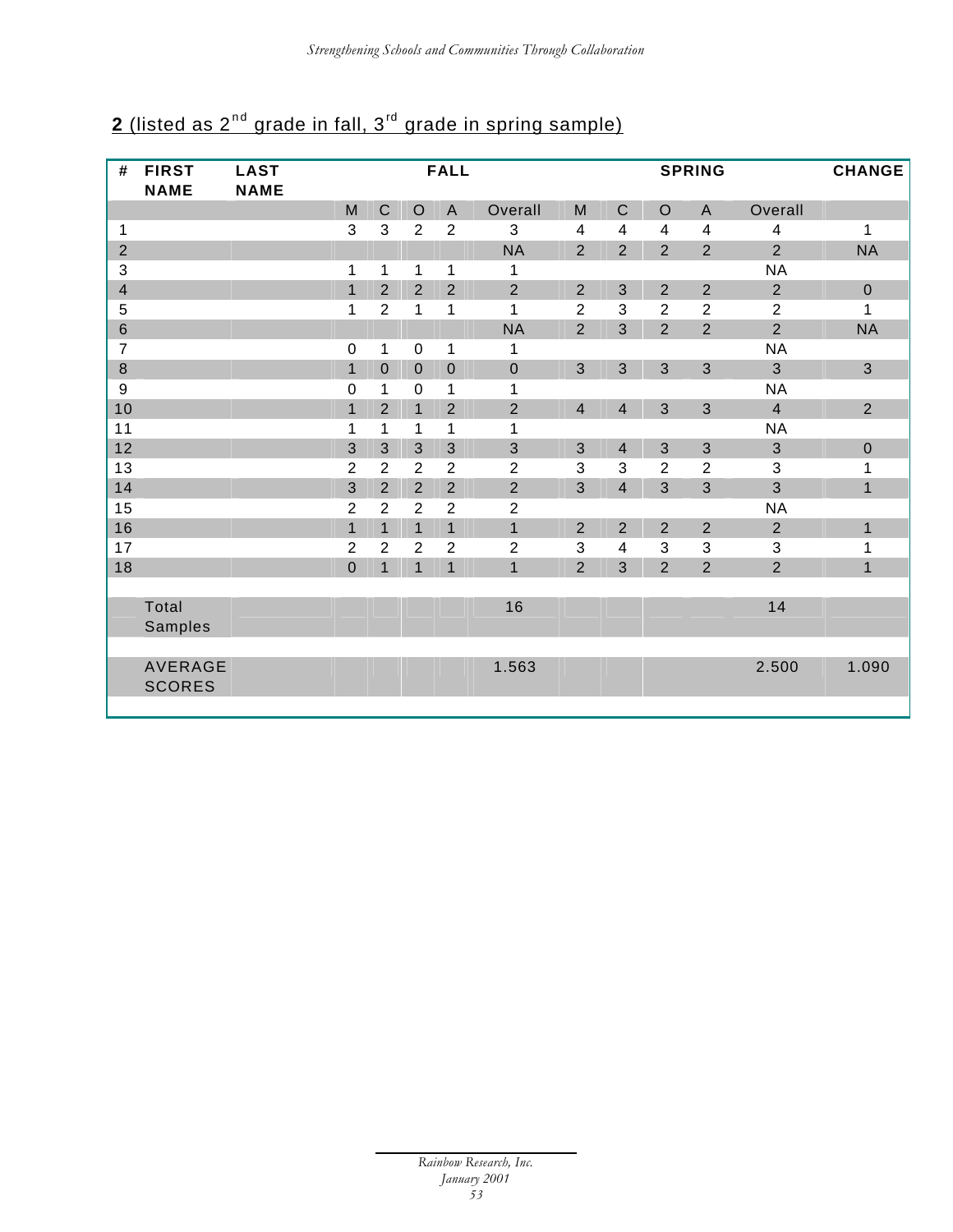# **3 – O**

| #              | <b>FIRST</b><br><b>NAME</b> | <b>LAST NAME</b> |                  |                |                | FALL           |                  |                |                           |                | SPRING         |                | CHANGE       |
|----------------|-----------------------------|------------------|------------------|----------------|----------------|----------------|------------------|----------------|---------------------------|----------------|----------------|----------------|--------------|
|                |                             |                  | M                | $\mathsf{C}$   | $\mathsf O$    | $\overline{A}$ | Overall          | M              | $\mathsf C$               | $\mathsf O$    | $\mathsf{A}$   | Overall        |              |
| $\mathbf{1}$   |                             |                  | $\overline{2}$   | $\overline{2}$ | $\overline{2}$ | $\overline{2}$ | $\overline{2}$   | 3              | 3                         | 3              | $\mathbf{3}$   | 3              | 1            |
| $\overline{2}$ |                             |                  | $\overline{2}$   | $\overline{2}$ | $\overline{2}$ | $\overline{2}$ | $\overline{2}$   | $\overline{2}$ | $\overline{2}$            | $\overline{2}$ | $\overline{2}$ | $\overline{2}$ | $\mathbf 0$  |
| 3              |                             |                  | $\boldsymbol{2}$ | 3              | $\overline{2}$ | $\overline{c}$ | $\overline{2}$   | 3              | $\ensuremath{\mathsf{3}}$ | 3              | 3              | 3              | 1            |
| $\overline{4}$ |                             |                  | $\overline{2}$   | $\overline{2}$ | $\overline{2}$ | $\overline{2}$ | $\overline{2}$   | $\overline{2}$ | 3                         | $\overline{2}$ | $\overline{2}$ | $\overline{3}$ | $\mathbf{1}$ |
| 5              |                             |                  | $\overline{2}$   | 3              | $\overline{2}$ | $\overline{c}$ | $\boldsymbol{2}$ | $\overline{2}$ | 3                         | 3              | $\overline{2}$ | 3              | 1            |
| $\,6\,$        |                             |                  | $\overline{2}$   | $\mathbf{1}$   | $\mathbf{1}$   | $\mathbf{1}$   | $\overline{1}$   | $\overline{2}$ | 3                         | $\overline{2}$ | $\overline{2}$ | $\overline{2}$ | $\mathbf{1}$ |
| $\overline{7}$ |                             |                  | $\overline{2}$   | $\overline{2}$ | 1              | 1              | $\overline{2}$   | 3              | 3                         | $\overline{2}$ | 3              | 3              | $\mathbf 1$  |
| $\bf 8$        |                             |                  | $\overline{2}$   | $\mathbf{1}$   | $\mathbf{1}$   | $\overline{2}$ | $\overline{2}$   | $\overline{2}$ | $\overline{2}$            | $\overline{2}$ | $\overline{2}$ | $\mathbf 2$    | $\mathbf 0$  |
| 9              |                             |                  | $\overline{2}$   | $\overline{2}$ | $\overline{2}$ | $\overline{2}$ | $\overline{2}$   | $\overline{2}$ | 3                         | 3              | $\overline{2}$ | 3              | $\mathbf 1$  |
| 10             |                             |                  | $\overline{2}$   | $\overline{2}$ | $\overline{2}$ | $\overline{2}$ | $\overline{2}$   | $\overline{2}$ | $\overline{2}$            | $\overline{2}$ | $\overline{2}$ | $\overline{2}$ | $\mathbf 0$  |
| 11             |                             |                  | $\overline{2}$   | $\overline{2}$ | $\overline{2}$ | $\overline{2}$ | $\overline{2}$   | $\overline{2}$ | 3                         | $\overline{2}$ | $\overline{2}$ | 3              | $\mathbf 1$  |
| 12             |                             |                  | $\overline{2}$   | $\overline{2}$ | $\overline{2}$ | $\overline{2}$ | $\overline{2}$   | $\overline{2}$ | 3                         | $\overline{2}$ | $\overline{2}$ | 3              | $\mathbf{1}$ |
| 13             |                             |                  | $\overline{2}$   | $\mathbf{1}$   | 1              | $\mathbf{1}$   | 1                | 3              | $\overline{2}$            | $\overline{2}$ | $\overline{2}$ | $\overline{2}$ | 1            |
| 14             |                             |                  | 3                | 3              | $\overline{2}$ | $\overline{2}$ | $\mathfrak{S}$   | $\overline{2}$ | 3                         | $\overline{2}$ | $\overline{2}$ | $\overline{2}$ | $-1$         |
| 15             |                             |                  | 3                | $\sqrt{3}$     | $\overline{2}$ | $\overline{2}$ | 3                | $\overline{2}$ | 3                         | 3              | 3              | 3              | $\mathbf 0$  |
| 16             |                             |                  | $\overline{2}$   | $\overline{2}$ | $\overline{2}$ | $\overline{2}$ | $\overline{2}$   | $\overline{2}$ | 3                         | 3              | $\overline{2}$ | 3              | $\mathbf{1}$ |
| 17             |                             |                  | $\overline{2}$   | $\mathbf{1}$   | $\overline{2}$ | $\overline{c}$ | $\overline{2}$   | 3              | 3                         | 3              | 3              | 3              | 1            |
| 18             |                             |                  | $\overline{2}$   | $\mathbf{1}$   | $\overline{2}$ | $\mathbf 2$    | $\sqrt{2}$       | $\overline{2}$ | 3                         | $\mathfrak{S}$ | $\overline{2}$ | 3              | $\mathbf{1}$ |
| 19             |                             |                  | $\overline{2}$   | $\overline{2}$ | $\overline{2}$ | $\overline{c}$ | $\overline{2}$   | 3              | 3                         | 3              | 3              | 3              | 1            |
|                |                             |                  |                  |                |                |                |                  |                |                           |                |                |                |              |
|                |                             |                  |                  |                |                |                |                  |                |                           |                |                |                |              |
|                | Total<br>Samples            |                  |                  |                |                |                | 19               |                |                           |                |                | 19             |              |
|                |                             |                  |                  |                |                |                |                  |                |                           |                |                |                |              |
|                | AVERAGE<br><b>SCORES</b>    |                  |                  |                |                |                | 2.0              |                |                           |                |                | 2.684          | .684         |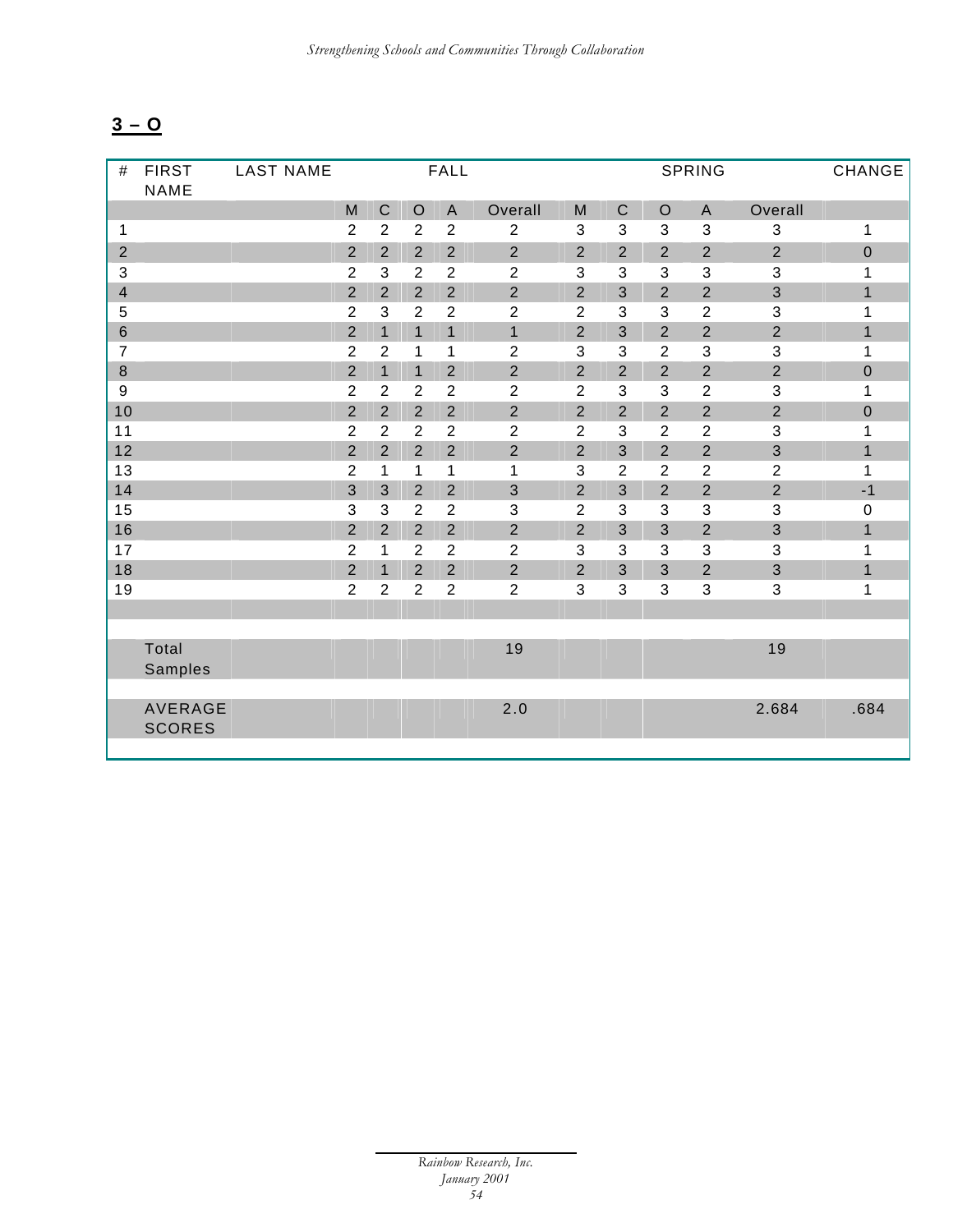# **4 – N**

| #                       | <b>FIRST</b>  | <b>LAST NAME</b> |                           |                         |                | <b>FALL</b>               |                           |                |                         |                  | <b>SPRING</b>    |                           | CHANGE       |
|-------------------------|---------------|------------------|---------------------------|-------------------------|----------------|---------------------------|---------------------------|----------------|-------------------------|------------------|------------------|---------------------------|--------------|
|                         | NAME          |                  |                           |                         |                |                           |                           |                |                         |                  |                  |                           |              |
|                         |               |                  | M                         | $\mathsf C$             | $\circ$        | $\mathsf A$               | Overall                   | M              | $\mathbf C$             | $\circ$          | $\mathsf A$      | Overall                   |              |
| $\mathbf{1}$            |               |                  | $\ensuremath{\mathsf{3}}$ | $\mathbf{3}$            | 3              | $\overline{2}$            | $\sqrt{3}$                | 3              | $\overline{\mathbf{4}}$ | $\mathbf{3}$     | $\mathbf{3}$     | $\ensuremath{\mathsf{3}}$ | $\pmb{0}$    |
| $\overline{2}$          |               |                  | $\overline{2}$            | $\overline{2}$          | $\overline{2}$ | $\overline{2}$            | $\overline{2}$            | $\overline{2}$ | $\overline{2}$          | $\overline{2}$   | $\overline{2}$   | $\overline{2}$            | $\mathbf 0$  |
| 3                       |               |                  | $\boldsymbol{2}$          | $\overline{2}$          | $\overline{2}$ | $\overline{2}$            | $\boldsymbol{2}$          | $\overline{2}$ | $\overline{2}$          | $\overline{2}$   | $\overline{2}$   | $\mathbf{2}$              | $\pmb{0}$    |
| $\overline{\mathbf{4}}$ |               |                  | $\overline{2}$            | 3                       | $\overline{3}$ | 3                         | $\overline{3}$            | $\mathbf{1}$   | $\overline{2}$          | $\overline{2}$   | $\overline{2}$   | $\overline{2}$            | $-1$         |
| 5                       |               |                  | $\overline{2}$            | $\overline{2}$          | $\overline{2}$ | $\sqrt{2}$                | $\boldsymbol{2}$          | $\overline{2}$ | 3                       | $\overline{2}$   | $\overline{2}$   | $\overline{2}$            | $\pmb{0}$    |
| $\,6\,$                 |               |                  | $\mathbf{1}$              | $\mathfrak{S}$          | $\overline{2}$ | $\overline{2}$            | $\mathbf 2$               | $\overline{2}$ | $\overline{2}$          | $\overline{2}$   | $\mathbf 2$      | $\overline{2}$            | $\pmb{0}$    |
| $\overline{7}$          |               |                  | $\sqrt{3}$                | $\overline{\mathbf{4}}$ | 3              | 3                         | $\sqrt{3}$                | $\mathfrak{S}$ | 3                       | 3                | $\mathbf{3}$     | $\ensuremath{\mathsf{3}}$ | $\pmb{0}$    |
| $\,8\,$                 |               |                  | $\overline{2}$            | $\overline{2}$          | $\overline{2}$ | $\overline{2}$            | $\overline{2}$            | 3              | $\overline{3}$          | 3                | 3                | $\overline{3}$            | $\mathbf 0$  |
| $\boldsymbol{9}$        |               |                  |                           |                         |                |                           |                           | $\mathbf{1}$   | $\overline{2}$          | $\overline{2}$   | $\overline{2}$   | $\boldsymbol{2}$          | <b>NA</b>    |
| 10                      |               |                  |                           |                         |                |                           |                           | 3              | $\overline{\mathbf{4}}$ | 3                | 3                | $\mathbf{3}$              | <b>NA</b>    |
| 11                      |               |                  | $\overline{2}$            | $\overline{2}$          | $\overline{2}$ | $\overline{2}$            | $\overline{2}$            | $\overline{2}$ | $\overline{2}$          | $\overline{2}$   | $\overline{2}$   | $\overline{2}$            | $\pmb{0}$    |
| 12                      |               |                  | $\overline{2}$            | $\overline{2}$          | $\overline{2}$ | $\overline{2}$            | $\overline{2}$            | $\overline{2}$ | $\overline{2}$          | $\overline{2}$   | $\overline{2}$   | $\overline{2}$            | $\pmb{0}$    |
| 13                      |               |                  | $\overline{2}$            | $\sqrt{3}$              | 3              | $\ensuremath{\mathsf{3}}$ | $\ensuremath{\mathsf{3}}$ | $\overline{2}$ | 3                       | $\overline{2}$   | $\overline{2}$   | $\boldsymbol{2}$          | $-1$         |
| 14                      |               |                  | $\overline{2}$            | 3                       | $\overline{2}$ | $\overline{2}$            | $\overline{2}$            | $\overline{2}$ | $\overline{2}$          | $\overline{2}$   | $\overline{2}$   | $\overline{2}$            | $\mathbf 0$  |
| 15                      |               |                  | $\mathbf{1}$              | $\overline{2}$          | $\overline{2}$ | $\overline{c}$            | $\boldsymbol{2}$          | $\overline{2}$ | $\overline{2}$          | $\overline{2}$   | $\boldsymbol{2}$ | $\boldsymbol{2}$          | $\pmb{0}$    |
| 16                      |               |                  | $\overline{2}$            | $\overline{2}$          | $\overline{2}$ | $\overline{2}$            | $\overline{2}$            | $\overline{2}$ | $\overline{2}$          | $\overline{2}$   | $\overline{2}$   | $\overline{2}$            | $\pmb{0}$    |
| 17                      |               |                  | $\overline{2}$            | 3                       | $\overline{2}$ | $\overline{2}$            | $\sqrt{2}$                | $\mathsf 3$    | 3                       | $\mathbf{3}$     | $\overline{2}$   | $\ensuremath{\mathsf{3}}$ | 1            |
| 18                      |               |                  | $\overline{2}$            | $\overline{2}$          | $\overline{2}$ | $\overline{2}$            | $\overline{2}$            | $\overline{2}$ | $\overline{2}$          | $\overline{2}$   | $\overline{2}$   | $\overline{2}$            | $\pmb{0}$    |
| 19                      |               |                  | $\overline{2}$            | $\overline{2}$          | $\overline{2}$ | $\sqrt{2}$                | $\boldsymbol{2}$          | 3              | $\overline{\mathbf{4}}$ | 3                | 3                | $\sqrt{3}$                | $\mathbf 1$  |
| 20                      |               |                  | $\overline{2}$            | $\overline{3}$          | $\overline{2}$ | $\overline{2}$            | $\overline{2}$            | $\overline{2}$ | $\overline{2}$          | $\overline{2}$   | $\overline{2}$   | $\overline{2}$            | $\pmb{0}$    |
| 21                      |               |                  | $\sqrt{2}$                | $\overline{2}$          | $\overline{2}$ | $\overline{2}$            | $\boldsymbol{2}$          | $\overline{c}$ | $\overline{2}$          | $\overline{2}$   | $\boldsymbol{2}$ | $\boldsymbol{2}$          | $\mathbf 0$  |
| 22                      |               |                  | $\overline{1}$            | $\overline{1}$          | $\overline{1}$ | $\overline{1}$            | $\overline{1}$            | $\overline{1}$ | $\overline{2}$          | $\overline{2}$   | $\overline{2}$   | $\overline{2}$            | $\mathbf{1}$ |
| 23                      |               |                  | $\sqrt{2}$                | $\overline{2}$          | $\overline{2}$ | $\sqrt{2}$                | $\boldsymbol{2}$          | $\overline{2}$ | $\mathsf 3$             | $\boldsymbol{2}$ | $\sqrt{2}$       | $\boldsymbol{2}$          | $\mathbf 0$  |
| 24                      |               |                  | $\overline{2}$            | $\overline{3}$          | 3              | 3                         | $\overline{3}$            | $\overline{2}$ | $\overline{2}$          | $\overline{2}$   | $\overline{2}$   | $\overline{2}$            | $-1$         |
|                         |               |                  |                           |                         |                |                           |                           |                |                         |                  |                  |                           |              |
|                         | Total         |                  |                           |                         |                |                           | 22                        |                |                         |                  |                  | 24                        |              |
|                         | Samples       |                  |                           |                         |                |                           |                           |                |                         |                  |                  |                           |              |
|                         |               |                  |                           |                         |                |                           |                           |                |                         |                  |                  |                           |              |
|                         | AVERAGE       |                  |                           |                         |                |                           | 2.182                     |                |                         |                  |                  | 2.25                      | .045         |
|                         | <b>SCORES</b> |                  |                           |                         |                |                           |                           |                |                         |                  |                  |                           |              |
|                         |               |                  |                           |                         |                |                           |                           |                |                         |                  |                  |                           |              |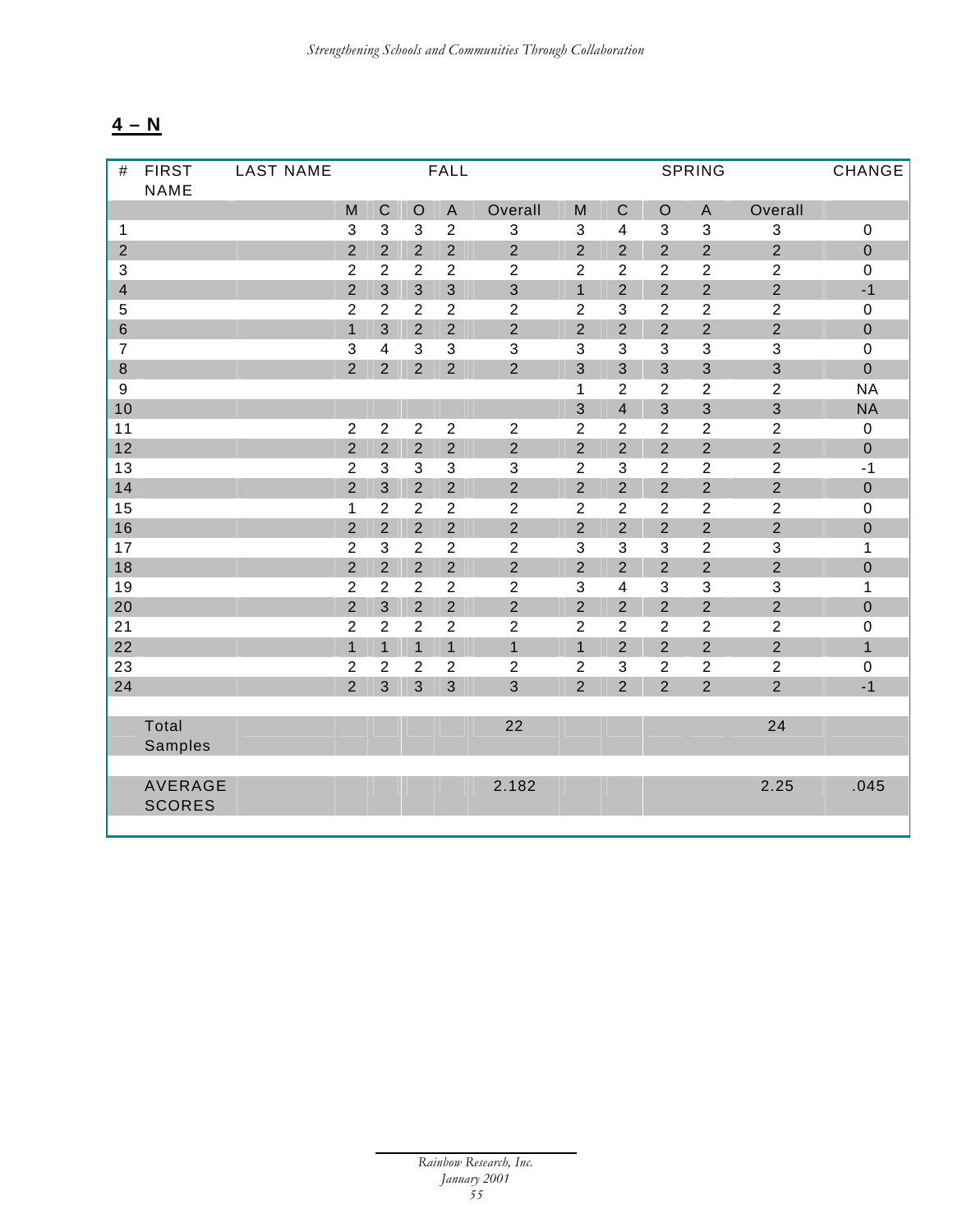| #               | <b>FIRST</b><br><b>NAME</b> | <b>LAST NAME</b> |                |                |                | <b>FALL</b>               |                  |                  |                |                | <b>SPRING</b>    |                  | CHANGE           |
|-----------------|-----------------------------|------------------|----------------|----------------|----------------|---------------------------|------------------|------------------|----------------|----------------|------------------|------------------|------------------|
|                 |                             |                  | M              | $\mathsf{C}$   | $\circ$        | $\mathsf{A}$              | Overall          | M                | $\mathsf{C}$   | $\circ$        | $\mathsf{A}$     | Overall          |                  |
| 1               |                             |                  | $\overline{2}$ | $\overline{2}$ | $\overline{2}$ | $\overline{2}$            | $\overline{2}$   | 3                | 3              | 3              | 3                | 3                | 1                |
| $\overline{2}$  |                             |                  | $\overline{2}$ | $\overline{2}$ | $\overline{2}$ | $\overline{2}$            | $\overline{2}$   | 3                | $\overline{3}$ | 3              | 3                | $\mathbf{3}$     | $\mathbf{1}$     |
| 3               |                             |                  | $\mathbf{1}$   | $\overline{2}$ | $\overline{2}$ | $\overline{2}$            | $\overline{2}$   | 1                | $\overline{2}$ | $\overline{2}$ | $\overline{2}$   | $\overline{c}$   | $\boldsymbol{0}$ |
| $\overline{4}$  |                             |                  | 3              | $\overline{3}$ | $\overline{3}$ | $\overline{3}$            | $\overline{3}$   | $\overline{2}$   | $\overline{3}$ | $\overline{3}$ | $\overline{3}$   | $\mathbf{3}$     | $\boldsymbol{0}$ |
| 5               |                             |                  | $\overline{2}$ | $\overline{2}$ | $\overline{2}$ | $\overline{c}$            | $\overline{2}$   | $\overline{2}$   | $\overline{2}$ | $\overline{2}$ | $\overline{2}$   | $\boldsymbol{2}$ | $\pmb{0}$        |
| $6\overline{6}$ |                             |                  | $\overline{2}$ | $\overline{2}$ | $\overline{2}$ | $\overline{2}$            | $\overline{2}$   | $\overline{1}$   | $\overline{2}$ | $\overline{2}$ | $\overline{2}$   | $\overline{2}$   | $\mathbf 0$      |
| $\overline{7}$  |                             |                  | 1              | $\overline{2}$ | $\overline{2}$ | $\overline{2}$            | $\overline{2}$   | $\overline{2}$   | $\overline{2}$ | $\overline{2}$ | $\overline{2}$   | $\boldsymbol{2}$ | $\pmb{0}$        |
| 8               |                             |                  | $\overline{1}$ | $\overline{2}$ | $\overline{2}$ | $\overline{2}$            | $\overline{2}$   | $\overline{1}$   | $\overline{2}$ | $\overline{2}$ | $\overline{2}$   | $\overline{2}$   | $\overline{0}$   |
| $9\,$           |                             |                  | $\overline{2}$ | 3              | $\overline{2}$ | $\overline{2}$            | $\boldsymbol{2}$ | $\overline{2}$   | 3              | $\overline{2}$ | $\overline{2}$   | $\overline{2}$   | $\boldsymbol{0}$ |
| 10              |                             |                  | $\overline{1}$ | $\overline{1}$ | $\mathbf{1}$   | $\overline{1}$            | $\overline{1}$   | $\overline{2}$   | $\overline{2}$ | $\overline{2}$ | $\overline{2}$   | $\overline{2}$   | $\overline{1}$   |
| 11              |                             |                  | 1              | 1              | 1              | $\mathbf{1}$              | 1                | $\overline{2}$   | $\overline{2}$ | $\mathbf{1}$   | $\overline{2}$   | $\overline{2}$   | 1                |
| 12              |                             |                  | $\overline{2}$ | $\overline{2}$ | $\overline{2}$ | $\overline{2}$            | $\overline{2}$   | $\overline{2}$   | $\overline{2}$ | $\overline{2}$ | $\overline{2}$   | $\overline{2}$   | $\pmb{0}$        |
| 13              |                             |                  | $\mathbf 1$    | $\overline{c}$ | $\overline{2}$ | $\boldsymbol{2}$          | $\boldsymbol{2}$ | $\mathbf 1$      | $\overline{2}$ | $\overline{2}$ | $\boldsymbol{2}$ | $\boldsymbol{2}$ | $\mathbf 0$      |
| 14              |                             |                  | $\overline{2}$ | $\overline{3}$ | $\overline{2}$ | $\overline{2}$            | $\overline{2}$   | $\overline{2}$   | $\overline{2}$ | $\overline{2}$ | $\overline{2}$   | $\overline{2}$   | $\mathbf 0$      |
| 15              |                             |                  | $\overline{2}$ | $\mathbf{3}$   | $\overline{2}$ | $\overline{2}$            | $\overline{2}$   | $\overline{2}$   | $\overline{2}$ | $\overline{2}$ | $\overline{2}$   | $\overline{2}$   | $\pmb{0}$        |
| 16              |                             |                  | $\mathbf{1}$   | $\overline{2}$ | $\overline{2}$ | $\overline{2}$            | $\overline{2}$   | $\overline{1}$   | $\overline{2}$ | $\overline{1}$ | $\overline{2}$   | $\overline{2}$   | $\mathbf 0$      |
| 17              |                             |                  | $\overline{2}$ | 3              | $\overline{2}$ | $\overline{2}$            | $\overline{2}$   | 3                | 3              | 3              | 3                | $\sqrt{3}$       | 1                |
| 18              |                             |                  | $\overline{2}$ | $\overline{2}$ | $\overline{2}$ | $\overline{2}$            | $\overline{2}$   | $\overline{2}$   | $\overline{2}$ | $\overline{2}$ | $\overline{2}$   | $\overline{2}$   | $\pmb{0}$        |
| 19              |                             |                  | 3              | $\mathbf{3}$   | 3              | $\ensuremath{\mathsf{3}}$ | $\sqrt{3}$       | 3                | 3              | 3              | $\overline{2}$   | $\overline{c}$   | $\boldsymbol{0}$ |
| 20              |                             |                  | $\mathbf{1}$   | $\overline{2}$ | $\overline{2}$ | $\overline{2}$            | $\overline{2}$   | $\overline{2}$   | $\overline{2}$ | $\overline{2}$ | $\overline{2}$   | $\overline{2}$   | $\mathbf 0$      |
| 21              |                             |                  | 3              | 4              | 3              | 3                         | 3                | $\overline{2}$   | 3              | 3              | 3                | 3                | $\mathbf 0$      |
| 22              |                             |                  | 3              | $\mathfrak{S}$ | 3              | $\mathbf{3}$              | $\mathbf{3}$     |                  |                |                |                  |                  | <b>NA</b>        |
| 23              |                             |                  | $\overline{2}$ | 3              | $\overline{2}$ | $\boldsymbol{2}$          | $\boldsymbol{2}$ | $\boldsymbol{2}$ | $\mathbf{3}$   | $\overline{2}$ | $\overline{2}$   | $\overline{c}$   | $\pmb{0}$        |
| 24              |                             |                  | $\overline{2}$ | 3              | $\overline{2}$ | $\overline{2}$            | $\overline{2}$   | $\overline{2}$   | $\overline{2}$ | $\overline{2}$ | $\overline{2}$   | $\overline{2}$   | $\pmb{0}$        |
|                 |                             |                  |                |                |                |                           |                  |                  |                |                |                  |                  |                  |
|                 | Total                       |                  |                |                |                |                           | 24               |                  |                |                |                  | 23               |                  |
|                 | Samples                     |                  |                |                |                |                           |                  |                  |                |                |                  |                  |                  |
|                 |                             |                  |                |                |                |                           |                  |                  |                |                |                  |                  |                  |
|                 | AVERAGE                     |                  |                |                |                |                           | 2.083            |                  |                |                |                  | 2.217            | .217             |
|                 | <b>SCORES</b>               |                  |                |                |                |                           |                  |                  |                |                |                  |                  |                  |
|                 |                             |                  |                |                |                |                           |                  |                  |                |                |                  |                  |                  |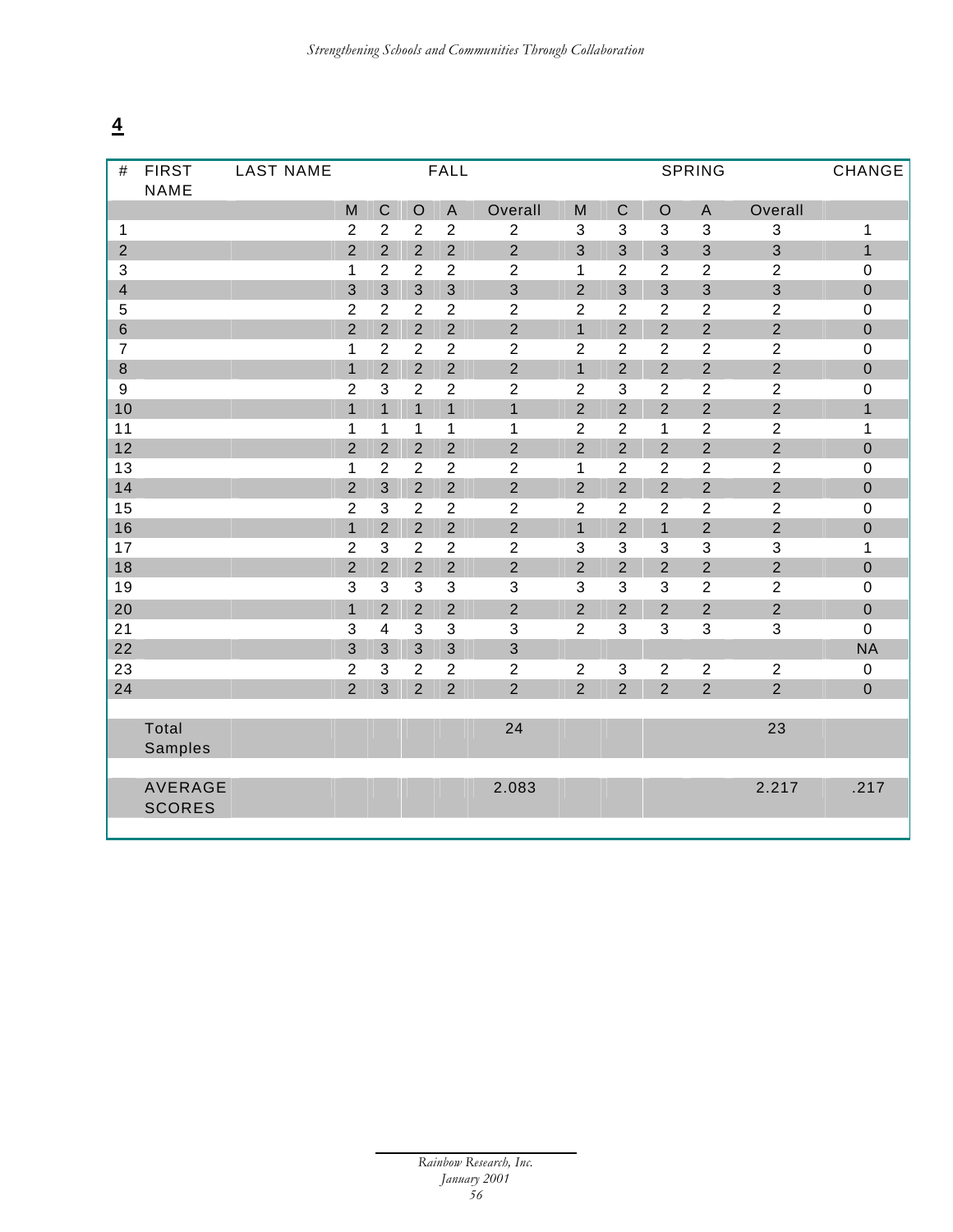# **5 – CT**

| $\#$           | <b>FIRST</b>  | LAST        |                  |                |                | FALL                      |                |                           |                |                  | <b>SPRING</b>    |                           | CHANGE           |
|----------------|---------------|-------------|------------------|----------------|----------------|---------------------------|----------------|---------------------------|----------------|------------------|------------------|---------------------------|------------------|
|                | <b>NAME</b>   | <b>NAME</b> |                  |                |                |                           |                |                           |                |                  |                  |                           |                  |
|                |               |             | M                | $\mathsf C$    | $\mathsf O$    | $\mathsf A$               | Overall        | M                         | $\mathsf C$    | $\mathsf O$      | $\mathsf A$      | Overall                   |                  |
| $\mathbf{1}$   |               |             | $\overline{2}$   | $\overline{2}$ | $\overline{2}$ | $\overline{c}$            | $\sqrt{2}$     | $\overline{2}$            | $\overline{2}$ | $\overline{2}$   | $\overline{2}$   | $\overline{2}$            | $\boldsymbol{0}$ |
| $\overline{2}$ |               |             | $\overline{2}$   | $\overline{3}$ | 3              | $\overline{3}$            | $\mathfrak{S}$ | $\overline{2}$            | $\overline{2}$ | $\overline{2}$   | $\overline{2}$   | $\overline{2}$            | $-1$             |
| $\mathfrak{S}$ |               |             | $\sqrt{2}$       | $\overline{2}$ | $\overline{2}$ | $\overline{c}$            | $\overline{2}$ | $\overline{c}$            | $\overline{c}$ | $\overline{2}$   | $\sqrt{2}$       | $\overline{2}$            | $\pmb{0}$        |
| $\overline{4}$ |               |             | $\overline{2}$   | $\overline{2}$ | $\overline{2}$ | $\overline{2}$            | $\overline{2}$ | $\overline{2}$            | $\overline{4}$ | $\overline{3}$   | $\overline{3}$   | $\overline{3}$            | $\mathbf{1}$     |
| 5              |               |             | $\overline{2}$   | $\overline{2}$ | $\overline{2}$ | $\overline{c}$            | $\overline{2}$ | $\overline{c}$            | $\overline{2}$ | $\overline{2}$   | $\overline{2}$   | $\overline{2}$            | $\mathbf 0$      |
| 6              |               |             | $\overline{2}$   | $\overline{2}$ | $\overline{2}$ | $\overline{2}$            | $\overline{2}$ | $\overline{2}$            | $\overline{2}$ | $\overline{2}$   | $\overline{2}$   | $\overline{2}$            | $\pmb{0}$        |
| $\overline{7}$ |               |             | 3                | $\mathbf{3}$   | 3              | $\mathsf 3$               | $\mathbf{3}$   | 3                         | 3              | $\mathbf{3}$     | 3                | $\ensuremath{\mathsf{3}}$ | $\mathbf 0$      |
| $\bf 8$        |               |             | $\overline{2}$   | 3              | 3              | $\mathsf 3$               | $\mathbf{3}$   | $\overline{2}$            | $\overline{2}$ | $\overline{2}$   | $\overline{2}$   | $\overline{2}$            | $-1$             |
| $9\,$          |               |             | 3                | $\mathbf{3}$   | 3              | $\ensuremath{\mathsf{3}}$ | $\sqrt{3}$     | 3                         | 3              | $\mathbf{3}$     | $\mathbf{3}$     | $\ensuremath{\mathsf{3}}$ | $\pmb{0}$        |
| 10             |               |             | $\overline{2}$   | $\overline{2}$ | 3              | $\mathfrak{S}$            | $\overline{2}$ | $\overline{2}$            | $\overline{2}$ | $\overline{2}$   | $\overline{2}$   | $\mathbf 2$               | $\boldsymbol{0}$ |
| 11             |               |             | $\sqrt{3}$       | $\sqrt{3}$     | 3              | $\ensuremath{\mathsf{3}}$ | $\mathsf 3$    | $\ensuremath{\mathsf{3}}$ | $\mathfrak{S}$ | $\sqrt{3}$       | $\boldsymbol{2}$ | $\ensuremath{\mathsf{3}}$ | $\pmb{0}$        |
| 12             |               |             | $\overline{2}$   | $\overline{3}$ | $\overline{2}$ | $\overline{2}$            | $\overline{2}$ | $\overline{2}$            | $\overline{2}$ | $\overline{2}$   | $\overline{2}$   | $\overline{2}$            | $\mathbf 0$      |
| 13             |               |             | $\sqrt{3}$       | $\mathbf{3}$   | 3              | $\mathfrak{S}$            | $\sqrt{3}$     |                           |                |                  |                  |                           |                  |
| 14             |               |             | $\overline{2}$   | $\overline{2}$ | $\overline{2}$ | $\overline{2}$            | $\overline{2}$ | $\overline{2}$            | $\overline{2}$ | $\overline{2}$   | $\overline{2}$   | $\overline{2}$            | $\mathbf 0$      |
| 15             |               |             | $\mathbf{3}$     | $\mathbf{3}$   | 3              | $\mathfrak{S}$            | $\sqrt{3}$     | 3                         | 3              | $\mathbf{3}$     | $\mathfrak{S}$   | $\mathbf{3}$              | $\pmb{0}$        |
| 16             |               |             | $\overline{3}$   | $\mathfrak{S}$ | 3              | $\mathbf{3}$              | $\mathfrak{S}$ | $\overline{2}$            | 3              | $\overline{2}$   | $\overline{2}$   | $\overline{2}$            | $-1$             |
| 17             |               |             | $\boldsymbol{2}$ | $\overline{2}$ | $\overline{2}$ | $\overline{c}$            | $\overline{2}$ | $\overline{c}$            | $\overline{2}$ | $\overline{2}$   | $\sqrt{2}$       | $\boldsymbol{2}$          | $\pmb{0}$        |
| 18             |               |             | $\mathbf{1}$     | $\overline{2}$ | $\overline{2}$ | $\overline{2}$            | $\overline{2}$ | $\overline{2}$            | $\mathbf{1}$   | $\overline{2}$   | $\overline{2}$   | $\overline{2}$            | $\mathbf 0$      |
| 19             |               |             | $\mathbf{3}$     | $\mathbf{3}$   | 3              | $\mathfrak{S}$            | $\mathfrak{S}$ | $\mathbf{1}$              | $\overline{c}$ | $\boldsymbol{2}$ | $\sqrt{2}$       | $\overline{2}$            | $-1$             |
| 20             |               |             | $\overline{2}$   | 3              | 3              | $\mathbf{3}$              | $\mathfrak{S}$ | $\mathfrak{S}$            | 3              | $\mathfrak{S}$   | $\mathsf 3$      | 3                         | $\pmb{0}$        |
| 21             |               |             | $\boldsymbol{2}$ | $\mathfrak{S}$ | $\overline{2}$ | $\mathfrak{S}$            | $\mathfrak{S}$ | $\overline{c}$            | 3              | $\boldsymbol{2}$ | $\overline{c}$   | $\overline{c}$            | $-1$             |
| 22             |               |             | $\overline{2}$   | 3              | 3              | $\ensuremath{\mathsf{3}}$ | $\mathfrak{S}$ | 3                         | 3              | $\mathfrak{S}$   | $\mathbf{3}$     | $\mathfrak{S}$            | $\pmb{0}$        |
| 23             |               |             | $\mathbf{1}$     | $\mathbf{3}$   | 3              | $\overline{c}$            | $\sqrt{2}$     | $\overline{c}$            | $\overline{c}$ | $\boldsymbol{2}$ | $\overline{c}$   | $\boldsymbol{2}$          | $\pmb{0}$        |
| 24             |               |             |                  |                |                |                           |                | $\mathbf{1}$              | $\overline{1}$ | $\overline{1}$   | $\mathbf{1}$     | $\mathbf{1}$              | <b>NA</b>        |
| 25             |               |             | $\sqrt{2}$       | $\mathfrak{S}$ | $\overline{2}$ | $\overline{c}$            | $\overline{2}$ | $\mathbf 1$               | $\overline{c}$ | $\boldsymbol{2}$ | $\overline{c}$   | $\boldsymbol{2}$          | $\pmb{0}$        |
| 26             |               |             | $\mathbf{3}$     | 3              | 3              | 3                         | $\mathfrak{S}$ | 3                         | 3              | $\mathfrak{S}$   | $\mathsf 3$      | $\mathfrak{S}$            | $\pmb{0}$        |
| 27             |               |             | 3                | $\sqrt{3}$     | 3              | 3                         | $\sqrt{3}$     | $\overline{c}$            | $\overline{2}$ | $\overline{2}$   | $\boldsymbol{2}$ | $\boldsymbol{2}$          | $-1$             |
|                |               |             |                  |                |                |                           |                |                           |                |                  |                  |                           |                  |
|                | Total         |             |                  |                |                |                           | 27             |                           |                |                  |                  | 26                        |                  |
|                | Samples       |             |                  |                |                |                           |                |                           |                |                  |                  |                           |                  |
|                |               |             |                  |                |                |                           |                |                           |                |                  |                  |                           |                  |
|                | AVERAGE       |             |                  |                |                |                           | 2.444          |                           |                |                  |                  | 2.269                     | $-0.19$          |
|                | <b>SCORES</b> |             |                  |                |                |                           |                |                           |                |                  |                  |                           |                  |
|                |               |             |                  |                |                |                           |                |                           |                |                  |                  |                           |                  |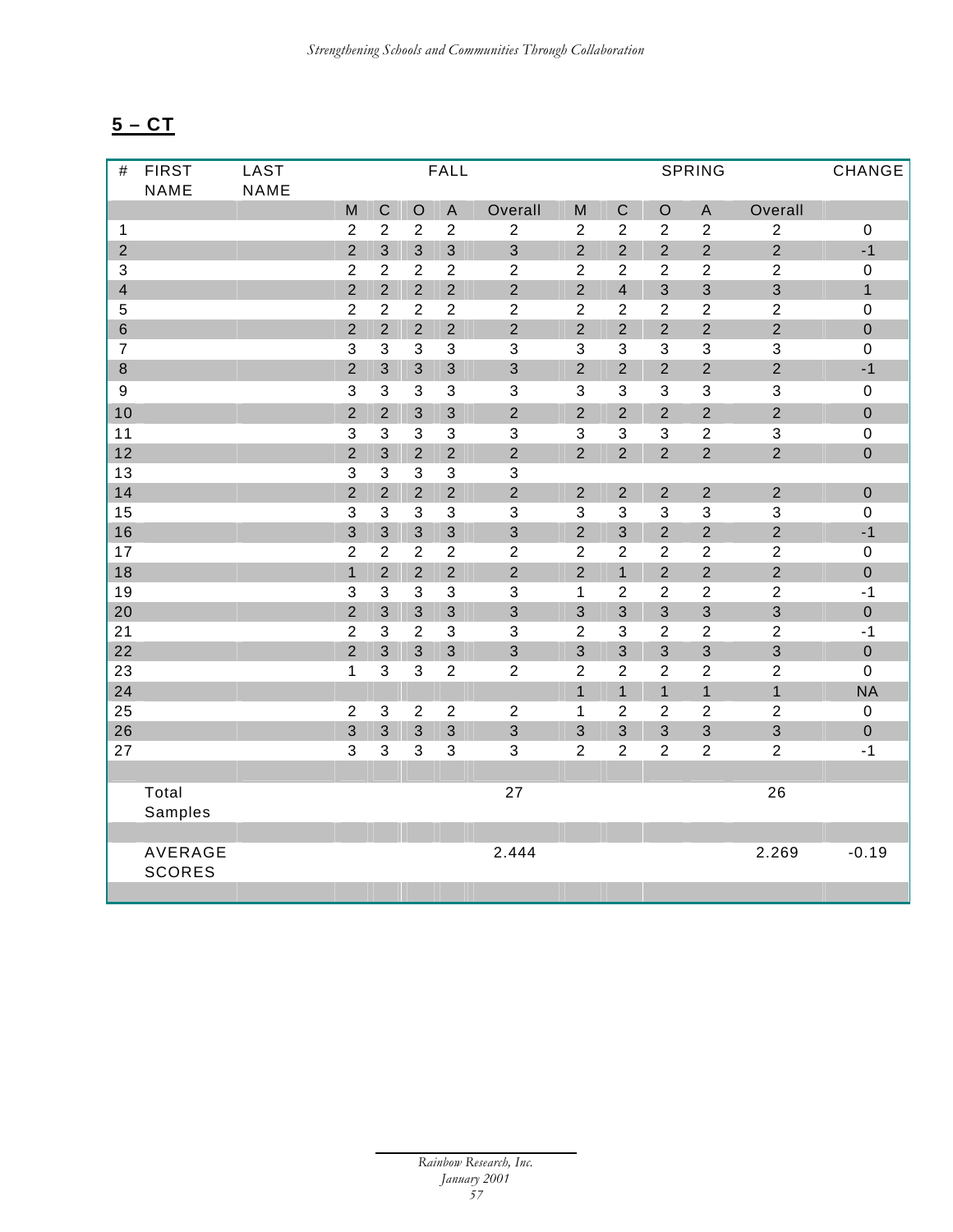| #                       | <b>FIRST</b><br>NAME | <b>LAST NAME</b> |                |                         |                           | <b>FALL</b>               |                         |                |                |                | <b>SPRING</b>  | CHANGE           |              |
|-------------------------|----------------------|------------------|----------------|-------------------------|---------------------------|---------------------------|-------------------------|----------------|----------------|----------------|----------------|------------------|--------------|
|                         |                      |                  | M              | $\mathbf C$             | $\circ$                   | $\mathsf{A}$              | Overall                 | M              | $\mathsf C$    | $\circ$        | $\mathsf{A}$   | Overall          |              |
| $\mathbf{1}$            |                      |                  | $\sqrt{3}$     | $\overline{4}$          | 4                         | $\overline{\mathbf{4}}$   | $\overline{\mathbf{4}}$ | $\overline{2}$ | $\mathbf{3}$   | $\overline{2}$ | $\overline{2}$ | $\overline{2}$   | $-2$         |
| $\overline{2}$          |                      |                  | 3              | $\overline{3}$          | 3                         | 3                         | $\overline{3}$          | 3              | $\overline{3}$ | $\overline{3}$ | 3              | 3                | $\mathbf 0$  |
| $\mathbf{3}$            |                      |                  | $\mathfrak{S}$ | $\mathbf{3}$            | 3                         | $\mathsf 3$               | $\sqrt{3}$              | $\overline{2}$ | $\mathbf{3}$   | $\overline{2}$ | $\overline{2}$ | $\overline{c}$   | $-1$         |
| $\overline{\mathbf{4}}$ |                      |                  | $\overline{2}$ | 3                       | $\overline{2}$            | $\overline{2}$            | $\overline{2}$          | $\overline{2}$ | $\overline{2}$ | $\overline{2}$ | $\overline{2}$ | $\overline{2}$   | $\mathbf 0$  |
| $\overline{5}$          |                      |                  | $\sqrt{2}$     | $\overline{2}$          | $\overline{2}$            | 3                         | $\sqrt{2}$              |                |                |                |                |                  | <b>NA</b>    |
| $6\overline{6}$         |                      |                  | $\overline{3}$ | $\overline{3}$          | $\overline{3}$            | $\overline{3}$            | $\overline{3}$          | $\overline{2}$ | $\overline{2}$ | $\overline{2}$ | $\overline{2}$ | $\overline{2}$   | $-1$         |
| $\overline{7}$          |                      |                  | $\mathbf{3}$   | $\mathbf{3}$            | 3                         | $\ensuremath{\mathsf{3}}$ | $\sqrt{3}$              | $\overline{2}$ | $\overline{2}$ | $\overline{2}$ | $\overline{2}$ | $\overline{2}$   | $-1$         |
| $\,8\,$                 |                      |                  | $\overline{2}$ | $\overline{3}$          | $\overline{2}$            | $\overline{2}$            | $\overline{2}$          | $\overline{2}$ | $\overline{3}$ | 3              | $\overline{2}$ | $\overline{3}$   | $\mathbf{1}$ |
| $9\,$                   |                      |                  | $\mathbf{3}$   | $\overline{4}$          | 3                         | $\sqrt{3}$                | $\sqrt{3}$              | $\overline{2}$ | $\overline{2}$ | $\overline{2}$ | $\overline{c}$ | $\boldsymbol{2}$ | $-1$         |
| 10                      |                      |                  | $\overline{3}$ | $\overline{4}$          | 3                         | $\overline{\mathbf{4}}$   | $\mathfrak{S}$          | 3              | $\overline{4}$ | 3              | $\mathsf 3$    | $\mathsf 3$      | $\pmb{0}$    |
| 11                      |                      |                  | 3              | 3                       | 3                         | 3                         | $\sqrt{3}$              | $\overline{2}$ | 3              | 3              | 3              | 3                | $\mathbf 0$  |
| 12                      |                      |                  | $\overline{2}$ | $\overline{2}$          | $\overline{2}$            | $\overline{2}$            | $\overline{2}$          |                |                |                |                |                  | <b>NA</b>    |
| 13                      |                      |                  | 3              | $\overline{\mathbf{4}}$ | $\overline{\mathbf{4}}$   | $\mathfrak{S}$            | $\overline{\mathbf{4}}$ | $\overline{2}$ | $\overline{2}$ | $\overline{2}$ | $\sqrt{2}$     | $\overline{c}$   | $-2$         |
| 14                      |                      |                  | $\overline{2}$ | $\overline{3}$          | $\overline{3}$            | $\overline{3}$            | $\overline{3}$          | $\overline{1}$ | $\overline{2}$ | $\overline{2}$ | $\overline{2}$ | $\overline{2}$   | $-1$         |
| 15                      |                      |                  | $\mathbf{1}$   | $\overline{2}$          | $\overline{2}$            | $\overline{2}$            | $\mathbf 2$             | $\mathbf{1}$   | $\mathbf{3}$   | $\overline{2}$ | $\overline{2}$ | $\overline{c}$   | $\pmb{0}$    |
| 16                      |                      |                  | $\overline{2}$ | $\overline{3}$          | $\overline{2}$            | $\overline{2}$            | $\overline{2}$          | $\overline{1}$ | $\overline{2}$ | $\overline{2}$ | $\overline{2}$ | $\overline{2}$   | $\pmb{0}$    |
| 17                      |                      |                  | $\overline{2}$ | $\overline{2}$          | $\overline{2}$            | $\overline{2}$            | $\sqrt{2}$              | $\overline{2}$ | 3              | $\overline{2}$ | $\mathbf{3}$   | $\mathfrak{S}$   | $\mathbf{1}$ |
| 18                      |                      |                  | 3              | 3                       | $\overline{3}$            | $\mathbf{3}$              | 3                       |                |                |                |                |                  | <b>NA</b>    |
| 19                      |                      |                  | $\overline{2}$ | $\mathfrak{S}$          | $\ensuremath{\mathsf{3}}$ | $\mathfrak{S}$            | $\sqrt{3}$              | $\mathbf{1}$   | $\overline{2}$ | $\overline{2}$ | $\mathbf{2}$   | $\sqrt{2}$       | $-1$         |
| 20                      |                      |                  | 3              | $\overline{3}$          | $\overline{3}$            | $\mathbf{3}$              | $\mathfrak{S}$          | $\overline{2}$ | $\mathbf{3}$   | $\overline{3}$ | $\overline{3}$ | 3                | $\pmb{0}$    |
| 21                      |                      |                  | $\overline{2}$ | $\overline{2}$          | $\overline{2}$            | $\overline{c}$            | $\overline{c}$          | $\mathbf{1}$   | $\overline{2}$ | $\overline{2}$ | $\overline{2}$ | $\overline{c}$   | $\pmb{0}$    |
| 22                      |                      |                  | $\mathbf{1}$   | $\overline{2}$          | $\overline{2}$            | $\overline{2}$            | $\overline{2}$          | $\overline{1}$ | $\overline{2}$ | $\overline{2}$ | $\overline{2}$ | $\overline{2}$   | $\mathbf 0$  |
| 23                      |                      |                  | $\overline{2}$ | 2                       | $\overline{2}$            | $\overline{2}$            | $\overline{2}$          | $\mathbf{1}$   | $\overline{2}$ | $\overline{2}$ | $\overline{2}$ | $\overline{2}$   | $\pmb{0}$    |
| 24                      |                      |                  | $\overline{2}$ | $\overline{2}$          | $\overline{2}$            | $\overline{2}$            | $\overline{2}$          | $\overline{2}$ | $\overline{3}$ | $\overline{2}$ | $\overline{2}$ | $\overline{2}$   | $\pmb{0}$    |
| 25                      |                      |                  | 3              | $\mathbf{3}$            | 3                         | $\mathsf 3$               | $\sqrt{3}$              | $\overline{2}$ | $\mathbf{3}$   | $\mathbf{3}$   | $\mathbf{3}$   | 3                | $\mathbf 0$  |
|                         |                      |                  |                |                         |                           |                           |                         |                |                |                |                |                  |              |
|                         |                      |                  |                |                         |                           |                           |                         |                |                |                |                |                  |              |
|                         | Total                |                  |                |                         |                           |                           | 25                      |                |                |                |                | 22               |              |
|                         | Samples              |                  |                |                         |                           |                           |                         |                |                |                |                |                  |              |
|                         | AVERAGE              |                  |                |                         |                           |                           | 2.64                    |                |                |                |                | 2.318            | $-0.36$      |
|                         | <b>SCORES</b>        |                  |                |                         |                           |                           |                         |                |                |                |                |                  |              |
|                         |                      |                  |                |                         |                           |                           |                         |                |                |                |                |                  |              |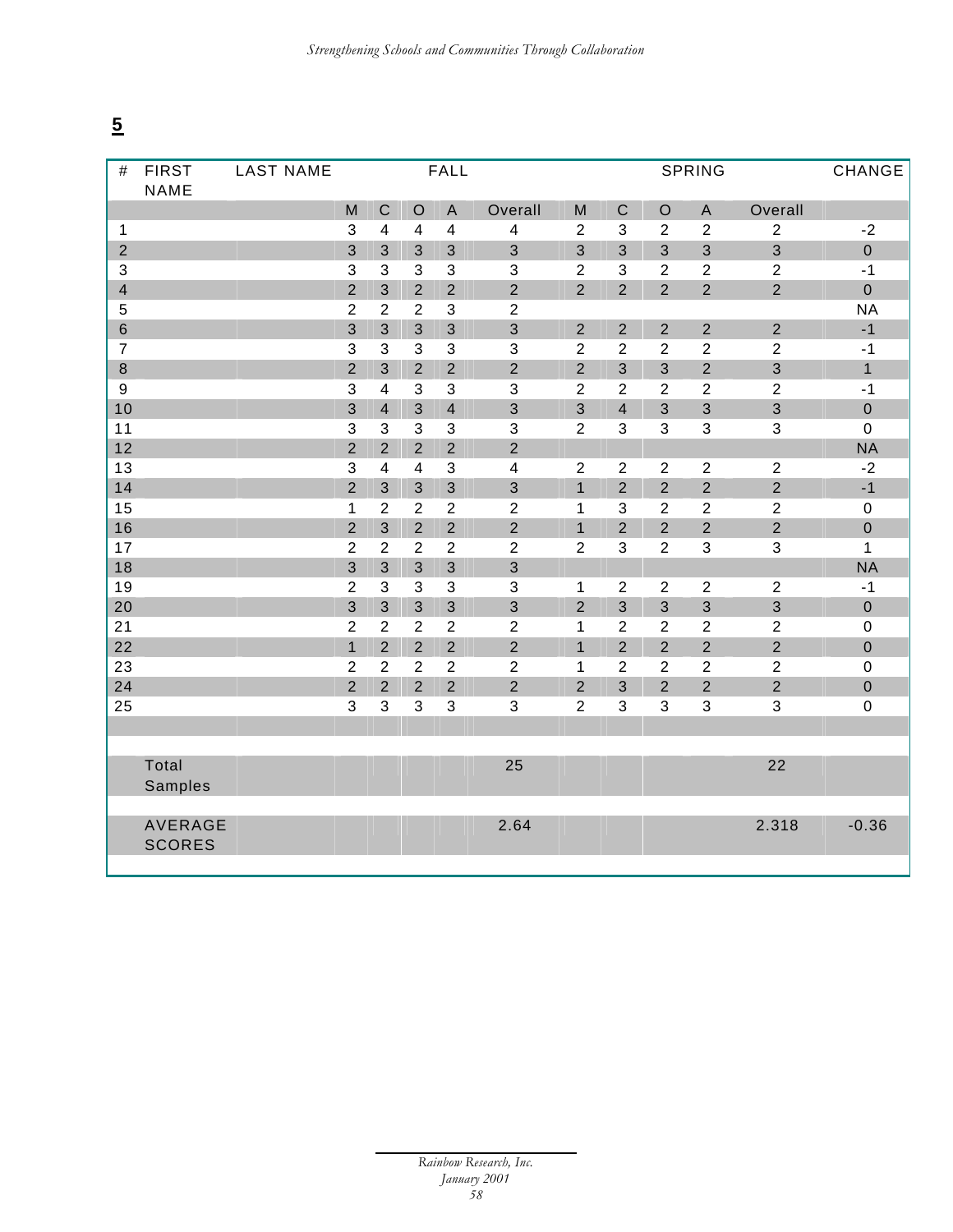| $\pmb{\#}$     | <b>FIRST</b><br><b>NAME</b>     | <b>LAST</b><br><b>NAME</b> |                  |                |                | <b>FALL</b>               |                         |                                                                                       |             | <b>CHANGE</b> |              |         |  |
|----------------|---------------------------------|----------------------------|------------------|----------------|----------------|---------------------------|-------------------------|---------------------------------------------------------------------------------------|-------------|---------------|--------------|---------|--|
|                |                                 |                            | M                | $\mathbf C$    | $\mathbf O$    | $\boldsymbol{\mathsf{A}}$ | Overall                 | $\mathsf{M}% _{T}=\mathsf{M}_{T}\!\left( a,b\right) ,\ \mathsf{M}_{T}=\mathsf{M}_{T}$ | $\mathbf C$ | $\mathbf{o}$  | $\mathbf{A}$ | Overall |  |
| $\mathbf{1}$   |                                 |                            | $\boldsymbol{2}$ | $\overline{2}$ | $\mathfrak{S}$ | $\sqrt{3}$                | $\boldsymbol{2}$        |                                                                                       |             |               |              |         |  |
| $\overline{2}$ |                                 |                            | $\overline{2}$   | $\overline{2}$ | $\overline{2}$ | $\overline{2}$            | $\overline{2}$          |                                                                                       |             |               |              |         |  |
| $\mathbf{3}$   |                                 |                            | $\overline{2}$   | $\overline{2}$ | $\overline{2}$ | $\boldsymbol{2}$          | $\mathbf 2$             |                                                                                       |             |               |              |         |  |
| $\overline{4}$ |                                 |                            | $\mathfrak{S}$   | $\mathfrak{S}$ | $\mathbf{3}$   | $\mathfrak{S}$            | $\overline{\mathbf{3}}$ |                                                                                       |             |               |              |         |  |
| $\sqrt{5}$     |                                 |                            | $\overline{2}$   | $\overline{2}$ | $\overline{2}$ | $\overline{2}$            | $\mathbf{2}$            |                                                                                       |             |               |              |         |  |
| $\,6\,$        |                                 |                            | $\overline{2}$   | $\overline{2}$ | $\overline{2}$ | $\overline{2}$            | $\overline{\mathbf{2}}$ |                                                                                       |             |               |              |         |  |
| $\overline{7}$ |                                 |                            | $\overline{2}$   | 3              | $\mathfrak{S}$ | $\sqrt{3}$                | $\mathbf 3$             |                                                                                       |             |               |              |         |  |
| $\,8\,$        |                                 |                            | $\overline{2}$   | $\overline{2}$ | $\overline{2}$ | $\overline{2}$            | $\overline{\mathbf{2}}$ |                                                                                       |             |               |              |         |  |
| $\overline{9}$ |                                 |                            | $\mathfrak{S}$   | 3              | $\sqrt{3}$     | $\sqrt{3}$                | 3                       |                                                                                       |             |               |              |         |  |
| 10             |                                 |                            | 3                | $\mathfrak{S}$ | $\mathbf{3}$   | $\mathbf{3}$              | $\overline{\mathbf{3}}$ |                                                                                       |             |               |              | No Data |  |
| 11             |                                 |                            | $\mathfrak{S}$   | $\mathfrak{S}$ | $\mathbf{3}$   | $\mathbf{3}$              | $\mathbf 3$             |                                                                                       |             |               |              |         |  |
| 12             |                                 |                            | $\overline{3}$   | $\overline{3}$ | $\overline{3}$ | $\overline{3}$            | $\overline{\mathbf{3}}$ |                                                                                       |             |               |              |         |  |
| 13             |                                 |                            | $\overline{2}$   | $\mathbf{3}$   | $\mathfrak{S}$ | $\sqrt{3}$                | 3                       |                                                                                       |             |               |              |         |  |
| 14             |                                 |                            | $\overline{3}$   | $\overline{3}$ | $\overline{3}$ | $\overline{3}$            | $\overline{\mathbf{3}}$ |                                                                                       |             |               |              |         |  |
| 15             |                                 |                            | $\overline{2}$   | $\overline{2}$ | $\overline{2}$ | $\sqrt{2}$                | $\mathbf 2$             |                                                                                       |             |               |              |         |  |
| 16             |                                 |                            | $\overline{2}$   | $\overline{2}$ | $\overline{2}$ | $\overline{2}$            | $\overline{\mathbf{2}}$ |                                                                                       |             |               |              |         |  |
| 17             |                                 |                            | $\boldsymbol{2}$ | $\overline{2}$ | $\overline{2}$ | $\overline{c}$            | $\boldsymbol{2}$        |                                                                                       |             |               |              |         |  |
| 18             |                                 |                            | $\overline{2}$   | $\overline{3}$ | $\overline{2}$ | $\overline{2}$            | $\overline{\mathbf{2}}$ |                                                                                       |             |               |              |         |  |
| 19             |                                 |                            | 1                | $\overline{2}$ | $\overline{2}$ | $\overline{2}$            | $\mathbf{2}$            |                                                                                       |             |               |              |         |  |
| 20             |                                 |                            | $\overline{2}$   | $\mathfrak{S}$ | $\mathbf{3}$   | $\mathbf{3}$              | $\overline{\mathbf{3}}$ |                                                                                       |             |               |              |         |  |
| 21             |                                 |                            | $\mathsf 3$      | $\mathfrak{S}$ | $\mathfrak{S}$ | $\sqrt{3}$                | $\mathbf{3}$            |                                                                                       |             |               |              |         |  |
| 22             |                                 |                            | $\overline{2}$   | $\overline{2}$ | $\overline{2}$ | $\overline{2}$            | $\mathbf{2}$            |                                                                                       |             |               |              |         |  |
| 23             |                                 |                            | $\overline{c}$   | $\mathfrak{S}$ | $\sqrt{2}$     | $\sqrt{3}$                | $\mathbf{3}$            |                                                                                       |             |               |              |         |  |
|                |                                 |                            |                  |                |                |                           |                         |                                                                                       |             |               |              |         |  |
|                |                                 |                            |                  |                |                |                           |                         |                                                                                       |             |               |              |         |  |
|                | <b>Total</b>                    |                            |                  |                |                |                           | 23                      |                                                                                       |             |               |              |         |  |
|                | <b>Samples</b>                  |                            |                  |                |                |                           |                         |                                                                                       |             |               |              |         |  |
|                |                                 |                            |                  |                |                |                           |                         |                                                                                       |             |               |              |         |  |
|                | <b>AVERAGE</b><br><b>SCORES</b> |                            |                  |                |                |                           | 2.478                   |                                                                                       |             |               |              |         |  |
|                |                                 |                            |                  |                |                |                           |                         |                                                                                       |             |               |              |         |  |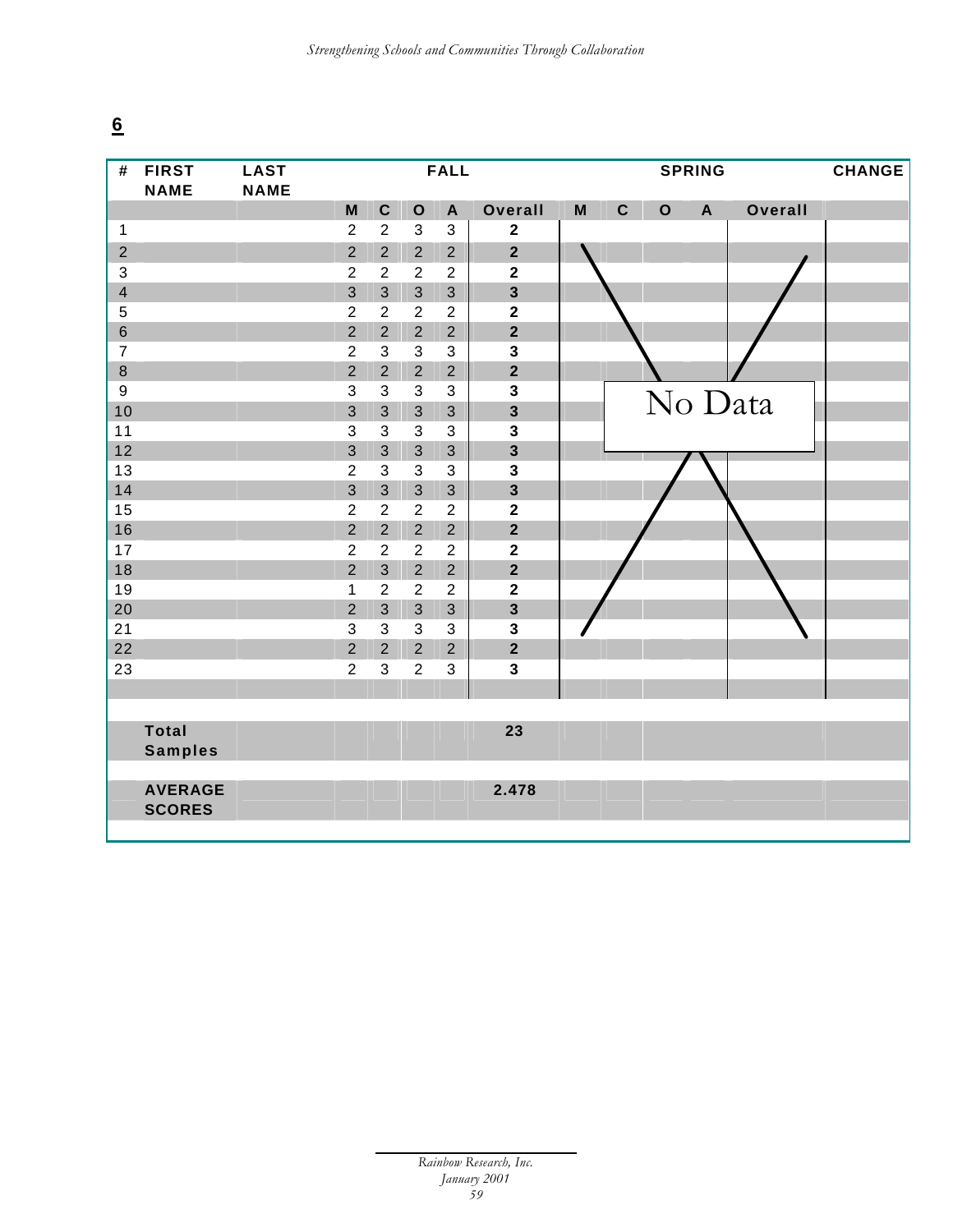# **6 – K**

| #                       | <b>FIRST</b>   | <b>LAST NAME</b> |                           |                  |                | <b>FALL</b>               |                         |                |                         | <b>CHANGE</b>  |                           |                         |                  |
|-------------------------|----------------|------------------|---------------------------|------------------|----------------|---------------------------|-------------------------|----------------|-------------------------|----------------|---------------------------|-------------------------|------------------|
|                         | <b>NAME</b>    |                  |                           |                  |                |                           |                         |                |                         |                |                           |                         |                  |
|                         |                |                  | M                         | $\mathbf C$      | $\mathbf{o}$   | $\boldsymbol{\mathsf{A}}$ | <b>Overall</b>          | M              | $\mathbf C$             | $\mathbf O$    | $\boldsymbol{\mathsf{A}}$ | Overall                 |                  |
| $\mathbf{1}$            |                |                  | $\sqrt{2}$                | $\boldsymbol{2}$ | $\sqrt{2}$     | $\overline{c}$            | $\mathbf 2$             | $\overline{c}$ | 3                       | 3              | $\mathfrak{S}$            | $\mathbf 3$             | $\mathbf 1$      |
| $\overline{2}$          |                |                  | $\overline{2}$            | $\overline{2}$   | $\overline{3}$ | $\overline{3}$            | $\overline{2}$          | $\overline{2}$ | $\overline{2}$          | $\overline{2}$ | $\overline{2}$            | $\overline{2}$          | $\mathbf 0$      |
| 3                       |                |                  | $\overline{2}$            | $\sqrt{3}$       | $\overline{2}$ | $\overline{2}$            | $\mathbf 2$             | 3              | 3                       | 3              | 3                         | $\mathbf 3$             | 1                |
| $\overline{\mathbf{4}}$ |                |                  | $\overline{2}$            | $\overline{2}$   | $\overline{2}$ | $\overline{2}$            | $\overline{2}$          | $\overline{2}$ | $\overline{2}$          | $\overline{2}$ | $\overline{2}$            | $\overline{2}$          | $\mathbf 0$      |
| 5                       |                |                  | $\overline{2}$            | $\sqrt{3}$       | 3              | $\mathfrak{S}$            | 3                       | $\sqrt{3}$     | 3                       | $\mathbf{3}$   | 3                         | $\mathbf 3$             | $\pmb{0}$        |
| $6\phantom{1}$          |                |                  | $\overline{2}$            | $\overline{2}$   | $\overline{2}$ | $\overline{2}$            | $\overline{\mathbf{2}}$ | $\overline{2}$ | $\overline{2}$          | $\overline{2}$ | $\overline{2}$            | $\overline{\mathbf{2}}$ | $\mathbf 0$      |
| $\overline{7}$          |                |                  | 1                         | $\mathbf{3}$     | $\overline{2}$ | $\overline{2}$            | $\mathbf{2}$            | 3              | 3                       | 3              | 3                         | $\mathbf{3}$            | 1                |
| $\bf 8$                 |                |                  | $\mathbf{1}$              | $\mathbf{3}$     | $\overline{2}$ | $\overline{2}$            | $\overline{2}$          | $\overline{2}$ | 3                       | $\overline{2}$ | $\overline{2}$            | $\overline{2}$          | $\mathbf 0$      |
| 9                       |                |                  | $\ensuremath{\mathsf{3}}$ | $\mathbf{3}$     | 3              | 3                         | $\mathbf{3}$            | $\overline{2}$ | 3                       | $\mathbf{3}$   | 3                         | 3                       | $\pmb{0}$        |
| 10                      |                |                  | $\overline{1}$            | 3                | $\overline{2}$ | $\overline{2}$            | $\overline{2}$          | $\overline{3}$ | $\overline{4}$          | $\overline{4}$ | $\overline{4}$            | $\overline{\mathbf{4}}$ | $\overline{2}$   |
| 11                      |                |                  | $\mathbf{3}$              | $\mathbf{3}$     | 3              | 3                         | $\mathbf{3}$            | 3              | 3                       | $\mathbf{3}$   | 3                         | $\mathbf{3}$            | $\mathbf 0$      |
| 12                      |                |                  | $\overline{2}$            | $\overline{3}$   | $\overline{3}$ | $\overline{3}$            | $\overline{\mathbf{3}}$ | $\overline{3}$ | 3                       | $\overline{3}$ | 3                         | $\overline{\mathbf{3}}$ | $\mathbf 0$      |
| 13                      |                |                  | 1                         | 2                | $\overline{2}$ | $\overline{2}$            | $\mathbf 2$             | $\overline{2}$ | $\overline{2}$          | $\overline{2}$ | $\overline{2}$            | 2                       | $\mathbf 0$      |
| 14                      |                |                  | $\overline{2}$            | $\overline{3}$   | 3              | 3                         | $\overline{\mathbf{3}}$ | $\overline{2}$ | $\overline{2}$          | $\overline{2}$ | 3                         | $\overline{2}$          | $-1$             |
| 15                      |                |                  | $\overline{2}$            | 3                | $\overline{2}$ | $\overline{2}$            | $\overline{\mathbf{2}}$ | 3              | $\overline{\mathbf{4}}$ | $\mathbf{3}$   | 3                         | $\mathbf{3}$            | 1                |
| 16                      |                |                  | $\mathbf{1}$              | $\overline{2}$   | $\overline{2}$ | $\overline{2}$            | $\mathbf{2}$            | $\mathbf{1}$   | $\overline{2}$          | $\overline{2}$ | $\overline{2}$            | $\overline{\mathbf{2}}$ | $\boldsymbol{0}$ |
| 17                      |                |                  | 1                         | $\overline{2}$   | $\overline{2}$ | $\overline{2}$            | $\mathbf{2}$            | $\overline{2}$ | $\overline{2}$          | $\overline{2}$ | $\overline{2}$            | $\mathbf 2$             | $\mathbf 0$      |
| 18                      |                |                  | $\overline{2}$            | $\overline{2}$   | $\overline{2}$ | $\overline{2}$            | $\overline{2}$          | $\overline{2}$ | $\overline{2}$          | $\overline{2}$ | $\overline{2}$            | $\overline{\mathbf{2}}$ | $\boldsymbol{0}$ |
| 19                      |                |                  | $\overline{2}$            | $\overline{2}$   | $\overline{2}$ | $\overline{2}$            | $\mathbf{2}$            | 3              | 3                       | 3              | 3                         | 3                       | 1                |
| 20                      |                |                  | $\overline{3}$            | $\overline{3}$   | 3              | 3                         | $\overline{\mathbf{3}}$ | 3              | $\overline{4}$          | $\overline{3}$ | 3                         | $\overline{\mathbf{3}}$ | $\mathbf 0$      |
| 21                      |                |                  | $\sqrt{2}$                | $\mathbf{3}$     | $\overline{2}$ | 3                         | $\mathbf{3}$            | $\overline{2}$ | $\overline{\mathbf{4}}$ | $\mathbf{3}$   | 3                         | $\mathbf{3}$            | $\boldsymbol{0}$ |
| 22                      |                |                  | $\overline{1}$            | $\overline{2}$   | $\overline{2}$ | $\overline{2}$            | $\overline{\mathbf{2}}$ | $\overline{2}$ | $\overline{2}$          | $\overline{2}$ | $\overline{2}$            | $\overline{2}$          | $\boldsymbol{0}$ |
| 23                      |                |                  | $\overline{2}$            | $\overline{2}$   | $\overline{2}$ | $\overline{2}$            | $\overline{\mathbf{2}}$ | $\overline{2}$ | $\overline{2}$          | $\overline{2}$ | $\overline{2}$            | $\overline{\mathbf{2}}$ | $\boldsymbol{0}$ |
|                         |                |                  |                           |                  |                |                           |                         |                |                         |                |                           |                         |                  |
|                         |                |                  |                           |                  |                |                           |                         |                |                         |                |                           |                         |                  |
|                         | <b>Total</b>   |                  |                           |                  |                |                           | 23                      |                |                         |                |                           | 23                      |                  |
|                         | <b>Samples</b> |                  |                           |                  |                |                           |                         |                |                         |                |                           |                         |                  |
|                         |                |                  |                           |                  |                |                           |                         |                |                         |                |                           |                         |                  |
|                         | Average        |                  |                           |                  |                |                           | 2.30                    |                |                         |                |                           | 2.565                   | 0.26             |
|                         | <b>Scores</b>  |                  |                           |                  |                |                           |                         |                |                         |                |                           |                         |                  |
|                         |                |                  |                           |                  |                |                           |                         |                |                         |                |                           |                         |                  |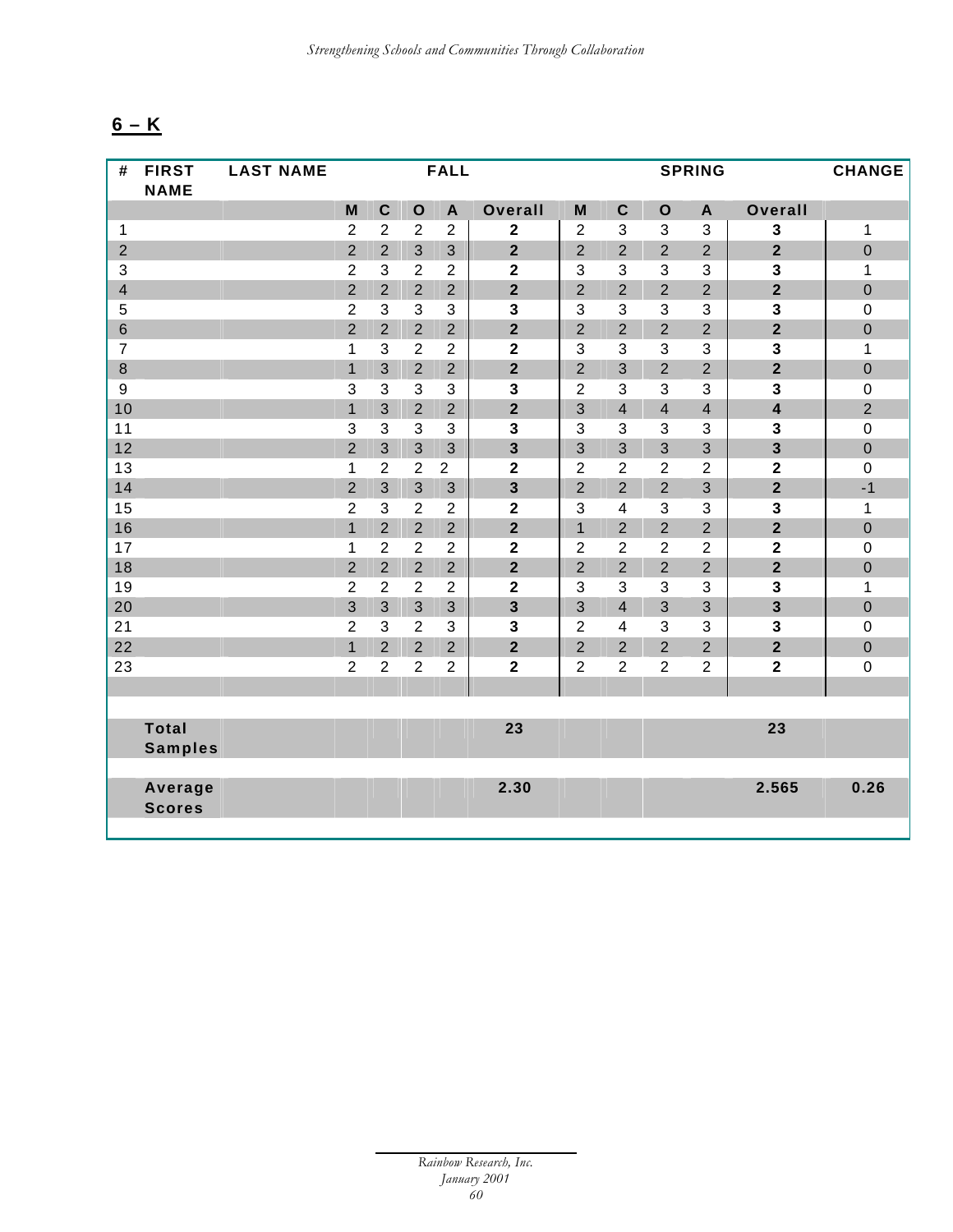# **WARREN-ALVARADO-OSLO STUDENT WRITING:**

## **Scores, Comments, Recommendations**

### **"Good writing is clear thinking made visible."**

At its core, effective writing celebrates words a nd their power. It impacts the world around it by developing ideas, enjoyment, and opinion. Unfortunately, effective writing is extremely rare.

Effective written language is the goal of all writing instruction. Teaching students to write effectively is both a daunting challenge, and an opportunity to empower them to impact their world.

### **MY T ASK**

To read and score student writing samples from secondary students at Warren-Alvarado-Oslo. The writing samples were from the fall and spring of the 99-00 school year.

I was asked to address two questions:

- 1. Is there evidence of improvement in the student writing at Warren-Alvarado-Oslo; and,
- 2. What recommendations do I have on ways to further improve the teaching of writing to these students?

### **A CAVEAT ON THE ASSESSMENT OF WRITING**

When writing is measured by looking at three samples that all students wrote at essentially the same time, it becomes a "point in time" measurement. This is true even if the year was spent collecting portfolios, or encouraging a broad spectrum of writing. It is important to remember that all point in time assessment is only a snapshot of that particular moment. That is the reason that standardized achievement scores are reported as a range of scores (between X and X). Testers have a level of confidence that the actual score will fall somewhere in that range. In writing, I believe that level of confidence is lowered, for it is an activity significantly impacted by the emotions, mind and attitude of the writer at that specific "point in time".

I make this point to lessen the importance of any particular student's ratings on these samples. There are a few students' writings that display little improvement, or even show decreased skill in the second sample. I would not want to assume that they in fact did not improve, or lost skill over the course of the year. Rather, I would suggest a need for more samples of writing to be considered.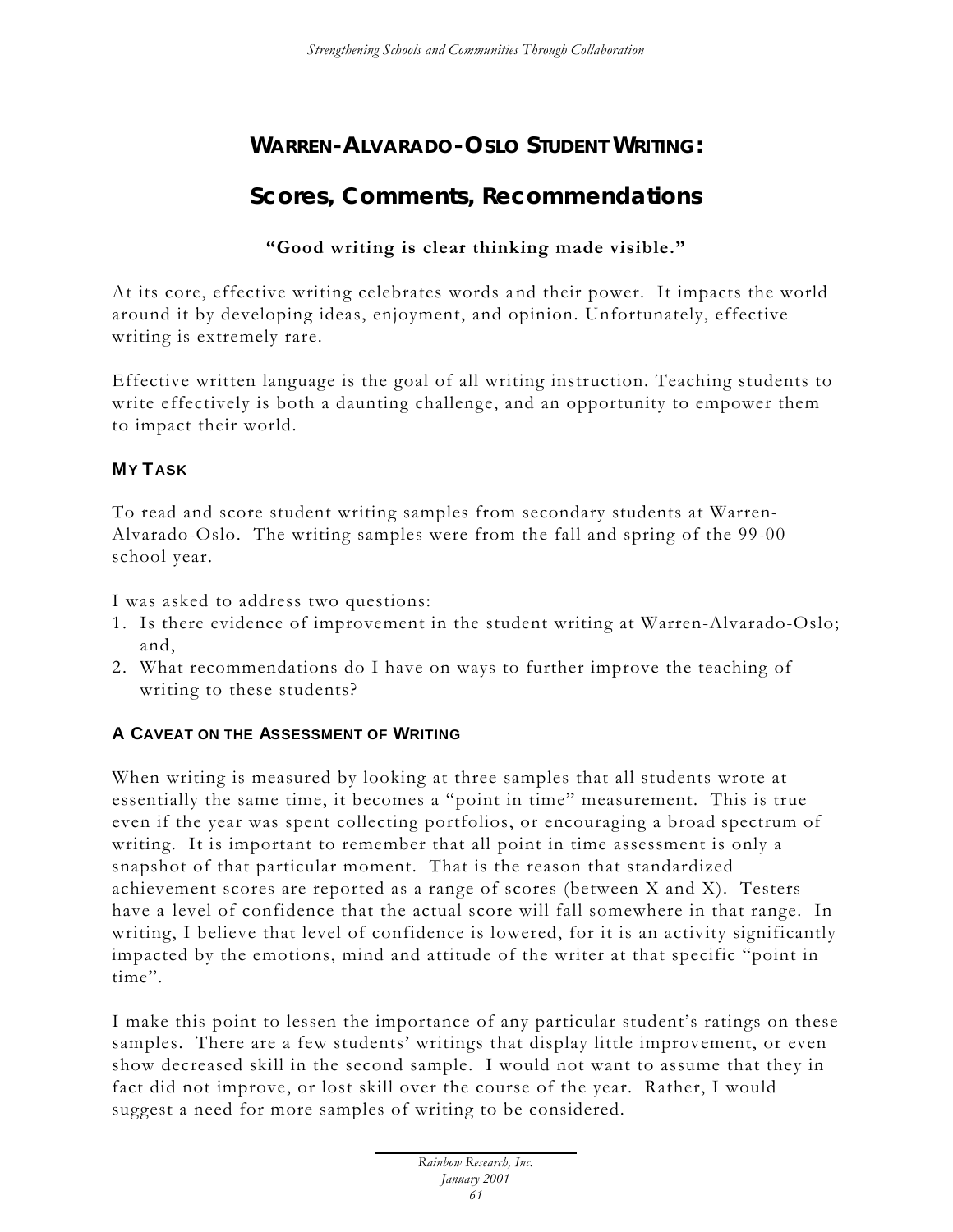### **PROCESS**

Warren-Alvarado-Oslo supplied 23 matched writing samples, and on unmatched sample. A Rubric for combined grades was also provided. The Rubric is lengthy, with 10 scales: **Creativity; Purpose; Development & Completeness; Coherence; Word Usage/Audience; Sentences; Capitalization; Spelling; Punctuation; Format;** and, **Content.** The Rubric has a scale of  $1 - 4$ , where  $1 = Not Acceptable$ ,  $2 =$  Acceptable,  $3 =$  Quality, and  $4 =$  Professional.

I read all samples at least two times, using the Rubric supplied for each grade level as my screen. Each sample was scored on all 11 categories, and then given an overall score. The Overall Score is used to measure the gross change from sample 1 to sample 2.

The attached Table provides individual scores for each student on each of the 11 scales, and the Overall Score. A change score for each student measuring improvement between the samples is also included. Please note, that the scales are not individually well reflected in this "rough" change score and need to be examined for individual strengths and weaknesses. The Table also provides Group Averages for each sample.

### **QUESTION 1: IS THERE EVIDENCE OF IMPROVEMENT?**

Yes. In several different measures, the collection of writing shows significant improvement between the first and second samples.

- 1. In the simple act of reading the grouped samples for each student, significant improvement in the writing is evident. These are letters you could be proud to send off! This "face validity" should be encouraging to the students, families and staff at the school.
- 2. In most instances, the samples are progressively more complex, and display significantly higher order of writing in several areas: The length of the second sample is longer; most have multiple paragraphs; most provide multiple examples to support their statements; and, language selection is broader and more precise. While effective writing is often concise, in student writing, length usually signifies increased ability to translate thoughts and ideas into words. It should be noted that the second sample is much more compelling to read than the first. Not only is it of generally higher quality, it addresses real issues in their lives. Writing about real life, and using writing to convey real thoughts and feelings is a strong motivator to all of us. Selection of writing prompts can have a significant impact on the "interest" students have in their writing, these prompts seem to do that.
- 3. Overall the writing shows that **all students have reached an acceptable level of writing**. A few students are advanced, clearly displaying an ability to use language to communicate more than basic ideas.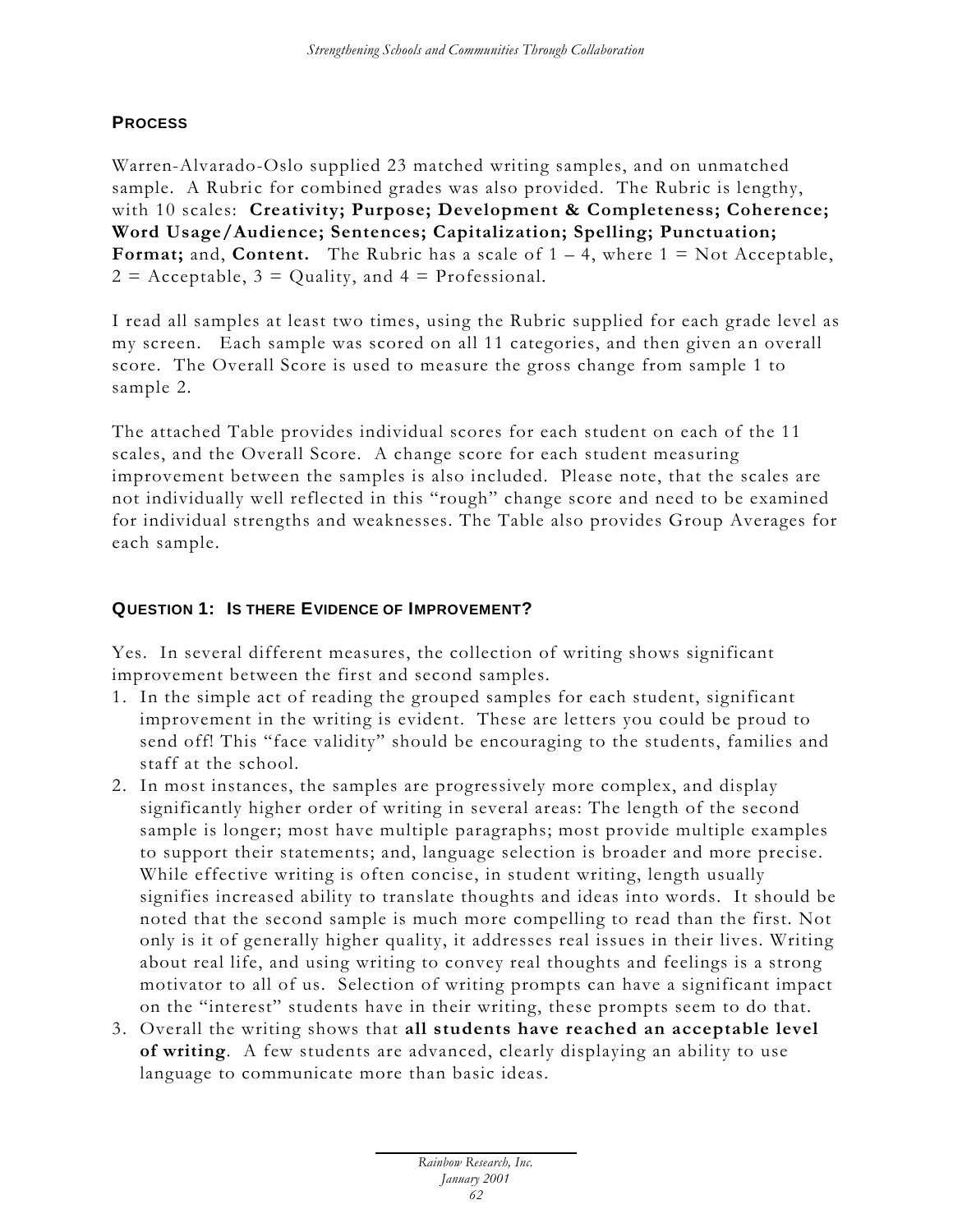### **QUESTION 2: RECOMMENDATIONS**

### **C. A. Writing**

Clearly, the staff is doing some things very right. With this in mind, and without any clear idea of how they are teaching writing, I offer the following comments. If they are already doing all of this approaches, congratulations. If not, some of these ideas may prove useful.

- 1. I really like the use of writing to provide real life communication.
- 2. Teachers of writing need to write.
- 3. Writing needs to happen often. If not daily, at least several times each week.
- 4. Building a strong system of support and encouragement is essential to getting children to write.
- 5. It is crucial to intersperse comments and skill teaching with praise for simply getting words on paper—a ratio of 5 – 1 is the minimum (I know this can be very challenging with struggling writers).
- 6. Keeping daily journals can be an effective way to do this. I would have journals checked only for compliance, not for content or mechanical proficiency.
- 7. Portfolio Assessment is the best way to gauge writing improvement. Students should complete a body of writing over a prolonged period of time (a school year). Portfolios typically include several types of writing, and teachers consider a student's entire portfolio--not just single assignments--providing a more naturalistic approach to teaching and evaluation.
- 8. Selection of samples for evaluation of writing should combine both student and staff selections. One way to do this is to have each student select their favorite piece of writing from the fall, winter and spring, and have the teacher do the same. This encourages students to take responsibility for choosing their own writing, and creates discussion points for students and staff about why certain selections were made.

### **D. B. Rubric**

The staff at Warren-Alvarado-Oslo should be commended for their work in developing their Rubric. They capture many essentials of good writing. I do have two suggestions.

- There needs to be an overall effectiveness component (often called a "holistic" scale in the literature) —which I believe makes writing more than a collection of correct parts. It is entirely possible that the Overall score will be higher than the collection of individual scores.
- The Rubric is broken down into too many components. All of the elements are important, but need to be grouped together more efficiently. I was particularly concerned that A number of mechanical functions had their won scale.

I have some basic beliefs about the use of Rubrics:

- 1. A Rubric needs to clearly state its intended outcome at the beginning.
- 2. Rubrics should speak directly to the student, including having "student friendly" language, or at least a "student friendly" version.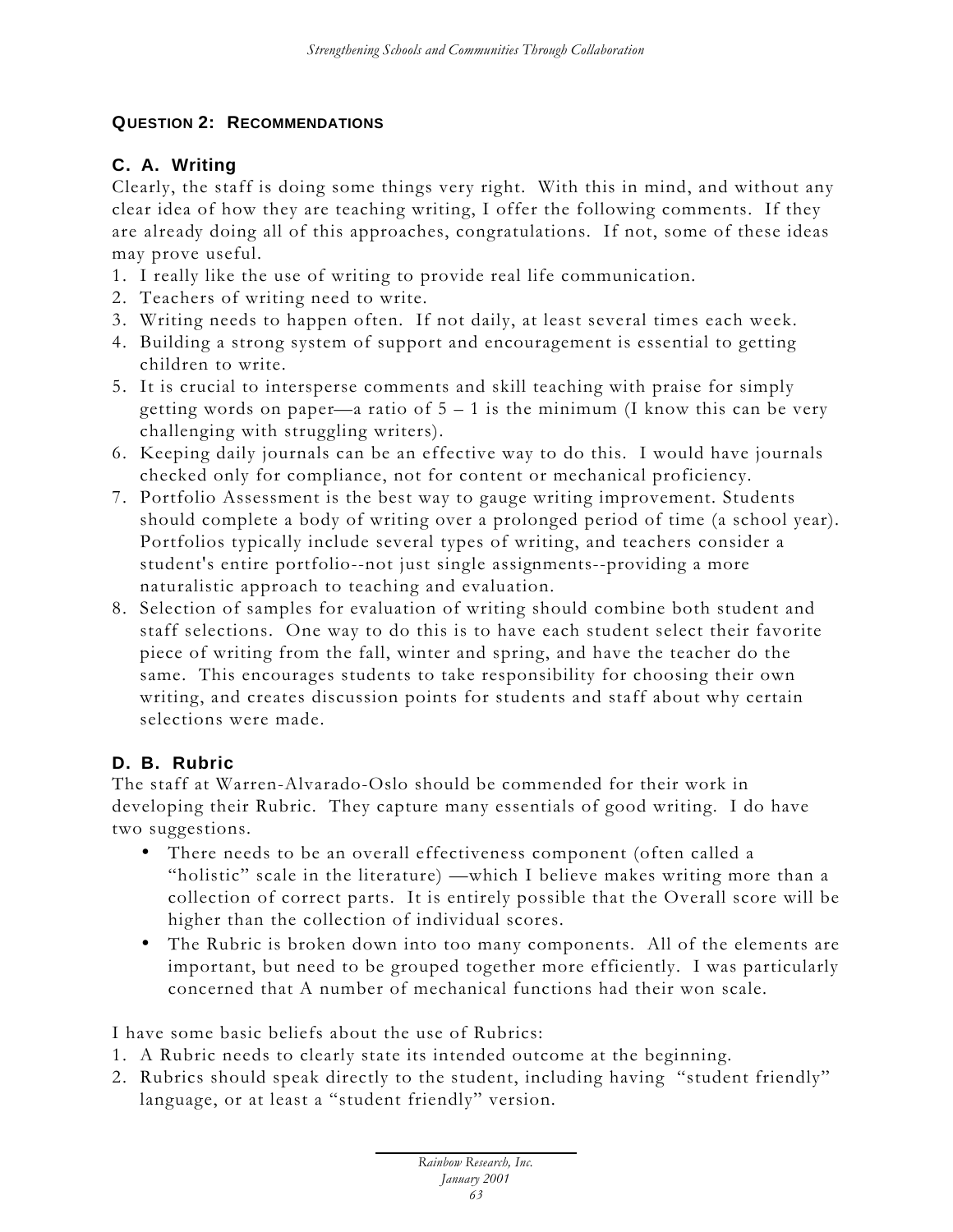| #              | <b>First</b>  | <b>Last Name</b> |                |                |                |                |                | <b>FALL</b>    |             |                |                |                |                |                |                |                |                |                |                  | <b>SPRING</b>  |                |                |                |                |                |                | <b>CHA</b><br><b>NGE</b> |
|----------------|---------------|------------------|----------------|----------------|----------------|----------------|----------------|----------------|-------------|----------------|----------------|----------------|----------------|----------------|----------------|----------------|----------------|----------------|------------------|----------------|----------------|----------------|----------------|----------------|----------------|----------------|--------------------------|
|                |               |                  |                |                |                |                |                |                |             |                |                |                |                |                |                |                |                |                |                  |                |                |                |                |                |                |                |                          |
|                |               |                  |                | Pu             | Dev/           | Co             | Wor            | Sen            | Cap         | Spe            | Pun            | For-           | Con Ove        |                | Cre            | Pur            | Dev            | Co             | Wor              | Sen            | Cap            | Spe            | Pun            | For-           | Con            | Ove            |                          |
|                |               |                  |                | rp             | Comp           | Her            | d              | ten            | ital.       | Ш              | ctu            | mat            | tent           |                | ativi          | pos            |                | her            | d                | ten            | ital.          | II             | ctu            |                | mat tent       | $\mathsf{r}$   |                          |
|                |               |                  | Cre            | <b>OS</b>      | lete           | enc            | Use            | ces            |             |                | atio           |                |                | all            | ty             | e              | Com            | enc            | Use              | ces            |                |                | atio           |                |                | all            |                          |
|                |               |                  | ativi<br>ty    | e              |                | $\mathbf e$    | /Au<br>d       |                |             |                | n              |                |                |                |                |                | p<br>lete      | e              | /Au<br>d         |                |                |                | n              |                |                | <b>VV</b>      |                          |
| 1              |               |                  | 2              | 3              | 2              | $\overline{2}$ | 2              | 3              | 3           | 3              | 3              | 3              | 3              | 3              | 2              | 3              | 2              | 3              | 3                | 3              | $\overline{c}$ | 3              | 2              | 3              | 3              | 3              | $\mathbf 0$              |
| $\overline{2}$ |               |                  | 2              | 3              | $\overline{2}$ | 3              | 3              | 3              | 3           | $\overline{2}$ | 3              | 3              | 3              | 3              | 3              | 3              | 3              | 3              | 3                | 3              | 3              | 3              | 3              | 3              | 3              | 3              |                          |
| 3              |               |                  | 2              | 2              | 2              | 2              | 2              | 2              | 2           | $\overline{2}$ | 2              | 2              | 2              | 2              | 3              | 3              | 3              | 3              | 3                | 3              | 3              | 3              | 3              | 3              | 3              | 3              | $\mathbf 1$              |
| $\overline{4}$ |               |                  | $\overline{2}$ | 3              | $\overline{2}$ | 3              | $\overline{2}$ | 2              | 2           | $\overline{2}$ | 2              | $\overline{2}$ | 3              | $\overline{2}$ | 3              | 3              | 3              | 3              | 3                | 3              | 3              | 3              | 3              | 3              | 3              | 3              | $\mathbf{1}$             |
| 5              |               |                  | 2              | 2              | 2              | 2              | 2              | 2              | 2           | $\overline{2}$ | $\overline{c}$ | 2              | 2              | 2              | 3              | 3              | 3              | 3              | 3                | 3              | 3              | 3              | 2              | 3              | 3              | 3              | $\mathbf 1$              |
| $\,6$          |               |                  | 3              | 3              | 3              | 3              | 3              | 3              | 3           | 3              | 3              | 3              | 3              | 3              | 4              | 3              | 3              | 3              | 3                | 3              | 3              | 3              | 3              | 3              | $\overline{4}$ | 3              | $\mathbf{0}$             |
| $\overline{7}$ |               |                  | 3              | $\overline{2}$ | 2              | $\overline{2}$ | 2              | 2              | 2           | 2              | $\overline{c}$ | 2              | 2              | $\overline{2}$ | 2              | 2              | 2              | $\overline{2}$ | 2                | 2              | 2              | 2              | 2              | 2              | 2              | 2              | 0                        |
| 8              |               |                  | 2              | $\overline{2}$ | $\overline{2}$ | $\overline{2}$ | $\mathbf 1$    | $\mathbf 1$    | 1           | $\overline{2}$ | 2              | $\overline{2}$ | $\overline{2}$ | $\overline{2}$ | $\overline{2}$ | 2              | $\overline{2}$ | 3              | $\overline{2}$   | 2              | $\overline{2}$ | 2              | $\overline{2}$ | 2              | 2              | $\overline{2}$ | $\mathbf{0}$             |
| 9              |               |                  | 3              | 3              | 3              | 3              | 3              | 3              | 3           | 3              | 3              | 3              | 3              | 3              | 4              | 4              | 4              | 4              | 3                | 4              | 4              | 4              | 4              | 4              | 4              | 4              | $\mathbf 1$              |
| 10             |               |                  | 2              | $\overline{2}$ | $\mathbf{1}$   | 2              | $\overline{2}$ | 1              | 2           | $\overline{2}$ | 1              | $\mathbf{1}$   | $\overline{2}$ | $\overline{2}$ | $\overline{2}$ | 2              | $\mathbf{1}$   | $\overline{2}$ | 2                | 2              | $\overline{2}$ | 2              | $\mathbf{1}$   | 1              | $\overline{2}$ | 2              | $\mathbf{0}$             |
| 11             |               |                  | 2              | 3              | 3              | 3              | 3              | 3              | 3           | $\overline{2}$ | $\overline{2}$ | $\overline{2}$ | 3              | 3              | $\overline{2}$ | 3              | 3              | 3              | 3                | 2              | $\overline{2}$ | $\overline{2}$ | 2              | 2              | 2              | 2              | $-1$                     |
| 12             |               |                  | $\overline{2}$ | $\overline{2}$ | $\mathbf{1}$   | 1              | $\mathbf 1$    | $\mathbf{1}$   | 2           | $\mathbf{1}$   | 1              | $\mathbf{1}$   | $\overline{2}$ | 1              | $\overline{2}$ | 2              | $\overline{2}$ | $\overline{2}$ | $\overline{2}$   | 2              | $\overline{2}$ | 2              | $\overline{2}$ | 2              | $\overline{2}$ | $\overline{2}$ | $\mathbf{1}$             |
| 13             |               |                  | 2              | $\overline{2}$ | $\overline{2}$ | $\overline{2}$ | 2              | $\overline{2}$ | 2           | $\overline{2}$ | $\overline{2}$ | $\overline{2}$ | $\overline{2}$ | $\overline{2}$ | $\overline{2}$ | 2              | 3              | 3              | 2                | 2              | $\overline{2}$ | 2              | 2              | 2              | 3              | 2              | $\mathbf 0$              |
| 14             |               |                  | $\overline{2}$ | 2              | $\overline{2}$ | 2              | $\overline{2}$ | 2              | 2           | 2              | 2              | $\overline{2}$ | $\overline{2}$ | $\overline{2}$ | $\overline{2}$ | $\overline{2}$ | $\overline{2}$ | $\overline{2}$ | $\overline{2}$   | $\overline{2}$ | $\overline{2}$ | 2              | $\overline{2}$ | 2              | $\overline{2}$ | $\overline{2}$ | $\mathbf{0}$             |
| 15             |               |                  | $\mathbf 1$    | $\overline{2}$ | 1              | $\overline{2}$ | 2              | -1             | 1           | 1              | 1              | 1              | 1              | 1              | $\overline{c}$ | 2              | $\overline{2}$ | $\overline{2}$ | 2                | 2              | $\overline{2}$ | $\overline{2}$ | $\overline{2}$ | $\overline{2}$ | 2              | 2              | $\mathbf 1$              |
| 16             |               |                  | 2              | $\overline{2}$ | $\overline{2}$ | 2              | $\overline{2}$ | 2              | 2           | 2              | 2              | $\overline{2}$ | $\overline{2}$ | $\overline{2}$ | $\overline{2}$ | $\overline{2}$ | 2              | $\overline{2}$ | 2                | $\overline{2}$ | $\overline{2}$ | 2              | $\overline{2}$ | 2              | $\overline{2}$ | $\overline{2}$ | $\mathbf{0}$             |
| 17             |               |                  | 2              | $\overline{2}$ | 1              | $\overline{2}$ | 1              | 2              | 2           | $\overline{2}$ | $\overline{2}$ | 2              | 2              | $\overline{2}$ | $\overline{2}$ | $\overline{2}$ | 2              | $\overline{2}$ | 2                | 2              | $\overline{2}$ | $\overline{2}$ | $\overline{2}$ | $\overline{2}$ | 2              | 2              | 0                        |
| 18             |               |                  | $\overline{2}$ | $\overline{2}$ | $\mathbf{1}$   | -1             | $\mathbf 1$    | $\overline{2}$ | 2           | 2              | 2              | $\mathbf{1}$   | $\overline{2}$ | $\overline{2}$ | 3              | 3              | 3              | 3              | $\overline{2}$   | $\overline{2}$ | $\overline{2}$ | 2              | $\overline{2}$ | 2              | $\overline{2}$ | $\overline{2}$ | $\mathbf{0}$             |
| 19             |               |                  | -1             | $\overline{2}$ | 1              | $\mathbf 1$    | 1              | -1             | 2           | $\overline{2}$ | $\overline{c}$ |                | 2              | 1              | $\overline{2}$ | 2              | 2              | $\overline{2}$ | 2                | 2              | $\overline{2}$ | $\overline{c}$ | $\overline{2}$ | $\overline{c}$ | $\overline{2}$ | $\overline{2}$ | $\mathbf 1$              |
| 20             |               |                  | 2              | $\overline{2}$ | $\overline{2}$ | 2              | $\mathbf 1$    | $\mathbf{1}$   | 2           | 2              | 2              | $\overline{2}$ | $\overline{2}$ | $\overline{2}$ | 3              | 3              | 3              | 3              | 2                | $\overline{2}$ | $\overline{2}$ | $\overline{2}$ | $\overline{2}$ | 2              | $\overline{2}$ | $\overline{2}$ | $\mathbf{0}$             |
| 21             |               |                  | 2              | $\overline{2}$ | $\overline{2}$ | $\overline{2}$ | 2              | $\overline{2}$ | 2           | $\overline{2}$ | 2              | 2              | 2              | $\overline{2}$ | 3              | 3              | $\overline{2}$ | 3              | 3                | 2              | $\overline{2}$ | $\overline{c}$ | 2              | 2              | 3              | 2              | $\Omega$                 |
| 22             |               |                  | $\overline{2}$ | $\overline{2}$ | $\overline{2}$ | $\overline{2}$ | $\overline{2}$ | $\overline{2}$ | 2           | 2              | $\overline{2}$ | $\overline{2}$ | $\overline{2}$ | $\overline{2}$ | $\overline{2}$ | $\overline{2}$ | $\overline{2}$ | 3              | 2                | $\overline{c}$ | $\overline{2}$ | 2              | $\overline{2}$ | 2              | 3              | $\overline{2}$ | $\mathbf 0$              |
| 23             |               |                  | 2              | $\overline{c}$ | 2              | $\overline{2}$ | 2              | 1              | 2           | $\overline{2}$ | 1              |                | $\overline{2}$ | $\overline{2}$ | $\mathbf 2$    | 3              | 3              | 3              | $\boldsymbol{2}$ | 1              | $\overline{c}$ | $\overline{c}$ | $\overline{2}$ | $\overline{c}$ | 3              | $\overline{c}$ | $\mathbf 0$              |
| 24             |               |                  | $\mathsf{N}$   | $\circ$        |                | M              | A              | т              | $\mathsf C$ | H              |                |                |                |                |                |                |                |                |                  |                |                |                |                |                |                |                |                          |
|                |               |                  |                |                |                |                |                |                |             |                |                |                |                |                |                |                |                |                |                  |                |                |                |                |                |                |                |                          |
|                | Total         |                  |                |                |                |                |                |                |             |                |                |                |                | 23             |                |                |                |                |                  |                |                |                |                |                |                | 23             |                          |
|                | Samples       |                  |                |                |                |                |                |                |             |                |                |                |                |                |                |                |                |                |                  |                |                |                |                |                |                |                |                          |
|                | AVERAGE       |                  |                |                |                |                |                |                |             |                |                |                |                | 2.09           |                |                |                |                |                  |                |                |                |                |                |                | 2.35           | 0.26                     |
|                | <b>SCORES</b> |                  |                |                |                |                |                |                |             |                |                |                |                |                |                |                |                |                |                  |                |                |                |                |                |                |                |                          |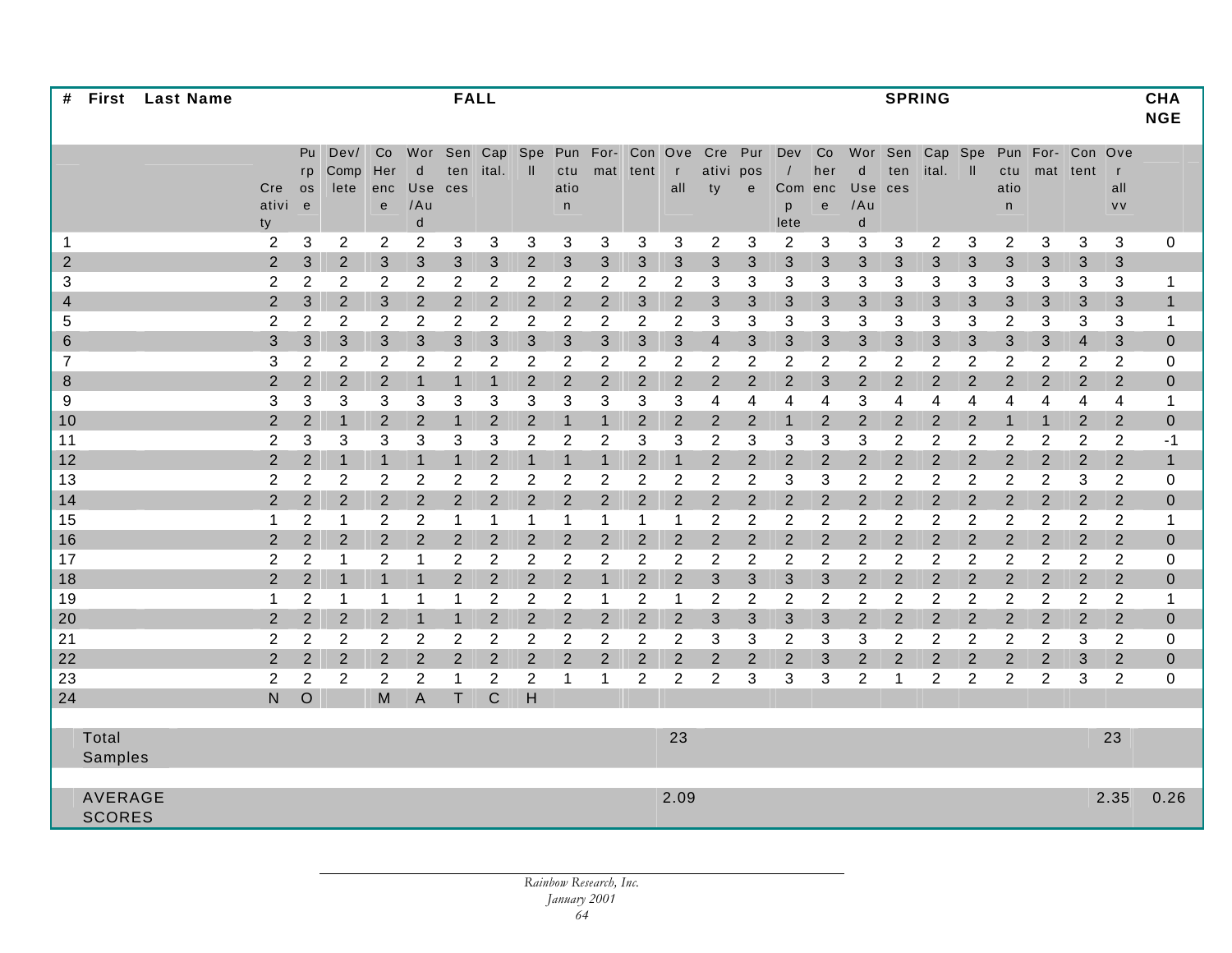### **PERHAM STUDENT WRITING:**

# **SCORES, COMMENTS, RECOMMENDATIONS**

### **"Good writing is clear thinking made visible."**

At its core, effective writing celebrates words and their power. It impacts the world around it by developing ideas, enjoyment, and opinion. Unfortunately, effective writing is extremely rare.

Effective written language is the goal of all writing instruction. Teaching students to write effectively is both a daunting cha llenge, and an opportunity to empower them to impact their world.

### **MY T ASK**

To read and score student writing samples from secondary students at Perham TFTF. The writing samples were from the fall, mid-year, and spring of the 99-00 school year.

I was asked to address two questions:

- 1. Is there evidence of improvement in the student writing at Perham TFTF; and,
- 2. What recommendations do I have on ways to further improve the teaching of writing to these students?

### **A CAVEAT ON THE ASSESSMENT OF WRITING**

When writing is measured by looking at three samples that all students wrote at essentially the same time, it becomes a "point in time" measurement. This is true even if the year was spent collecting portfolios, or encouraging a broad spectrum of writing. It is important to remember that all point in time assessment is only a snapshot of that particular moment. That is the reason that standardized achievement scores are reported as a range of scores (between X and X). Testers have a level of confidence that the actual score will fall somewhere in that range. In writing, I believe that level of confidence is lowered, for it is an activity significantly impacted by the emotions, mind and attitude of the writer at that specific "point in time".

 I make this point to lessen the importance of any particular student's ratings on these samples. There are a few students' writings that display little improvement, or even show decreased skill in the second sample. I would not want to assume that they in fact did not improve, or lost skill over the course of the year. Rather, I would suggest a need for more samples of writing to be considered.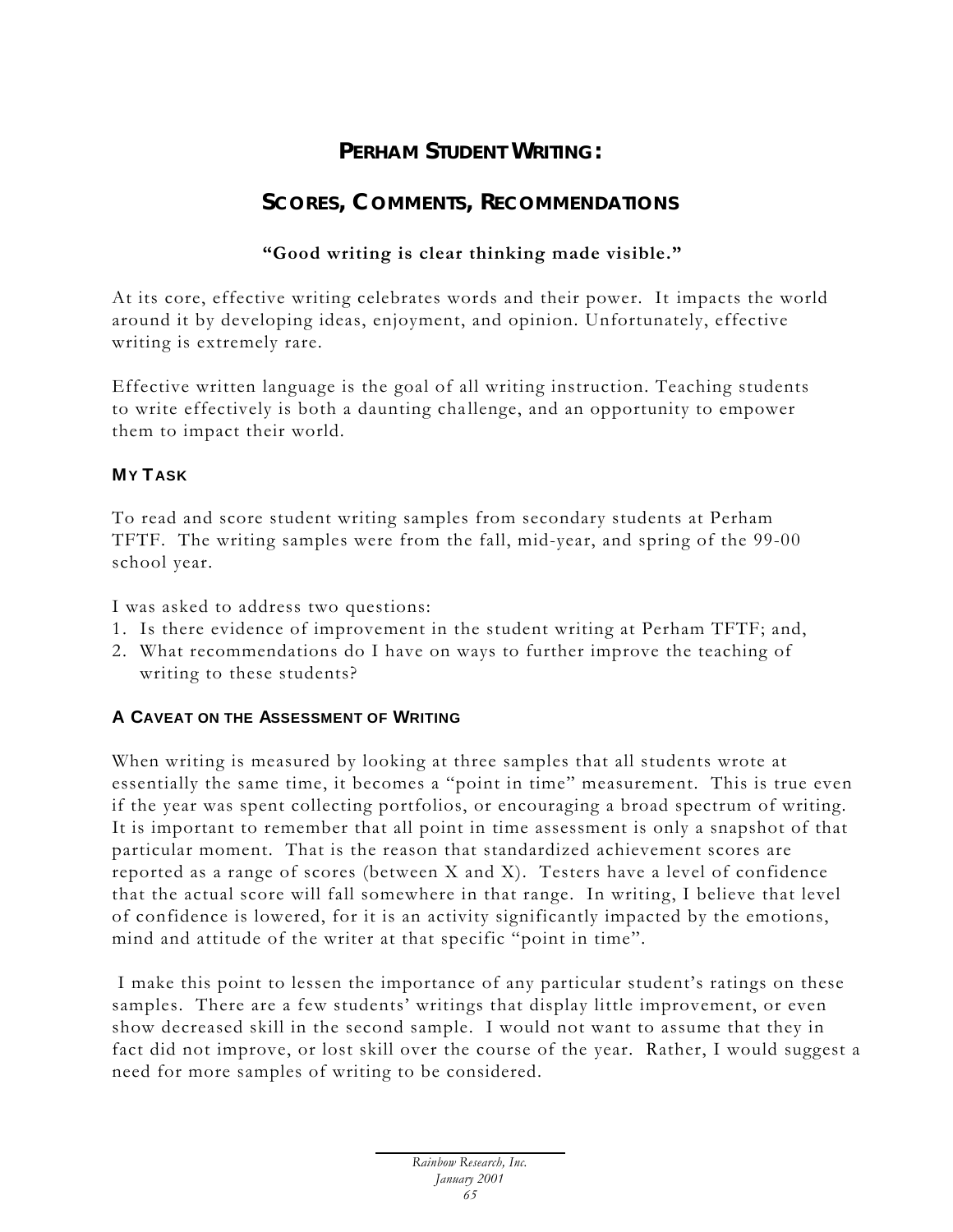### **PROCESS**

Perham supplied 103 matched writing samples, and an additional 17 samples that were not matched (or at least I could not match the unsigned handwriting). A Rubric for combined grades was also provided: **Message Development; Adaptation to Audience and Situation; Organization; Language Choices;** and, **Delivery**. The Rubric creates a scale of  $1 - 4$ , where 1 reflects entry level and 4 is exceptional.

I read all samples at least two times, using the Rubric supplied for each grade level as my screen. I then ranked each of the three samples on an overall effectiveness level, using the 1 (entry level) through 4 (exceptional) scale.

The attached Table provides individual scores for each student, and an average score for each student. It also provides Group Averages for each sample.

### **QUESTION 1: IS T HERE EVIDENCE OF IMPROVEMENT?**

Yes. In several different measures, the collection of writing shows significant improvement between the first, second, and third samples.

- 1. In the simple act of reading the grouped samples for each student, significant improvement in the writing is evident. This "face validity" should be encouraging to the students, families and staff at the school.
- 2. In most instances, the samples are progressively more complex, and display significantly higher order of writing in several areas: The length of the second and third sample is longer; most have multiple paragraphs; most provide multiple examples to support their statements; and, language selection is broader and more precise. While effective writing is often concise, in student writing, length usually signifies increased ability to translate thoughts and ideas into words. At a more advanced stage, the ability to edit these ideas into shorter, polished gems will become more appropriate.
- 3. It should be noted that the second sample is much more compelling to read than the first. Not only is it of generally higher quality, it addresses real issues in their lives. Writing about real life, and using writing to convey real thoughts and feelings is a strong motivator to all of us. Selection of writing prompts can have a significant impact on the "interest" students have in their writing.
- 4. The third sample is a little less focused, while incorporating higher-level organization and language usage. As students learn new techniques and focus on expanding their writing, they tend to focus on these items, and lose some of the spontaneity that makes their writing interesting. Part of instruction is to assist students to incorporate these changes into their own style on a continual basis as they progress. I think of this as similar to teaching young people to bat a softball. As you work on each step of the procedure, there is a period in which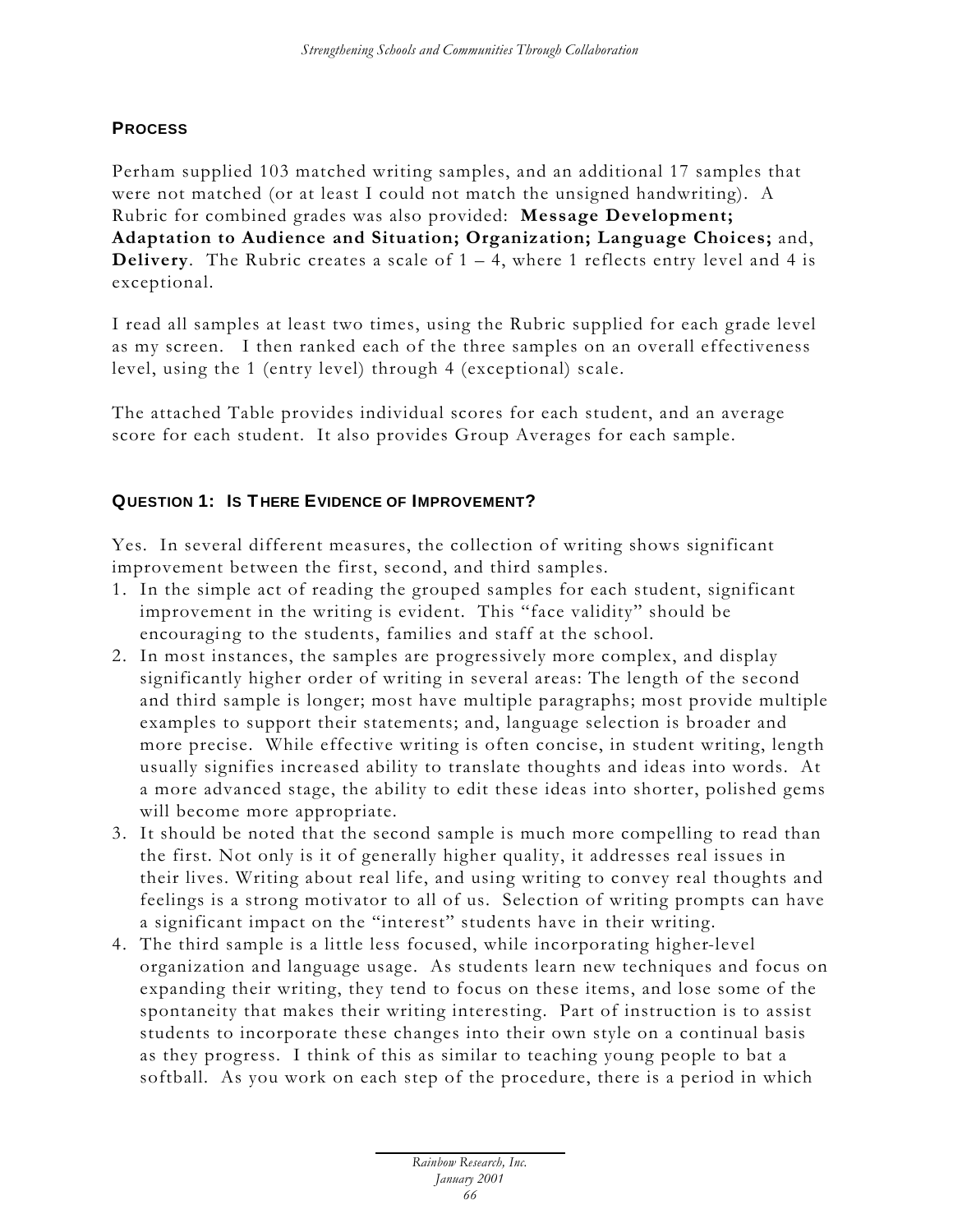they get better on each segment, but the actual batting gets worse. Only as they are able to integrate all the pieces together, make it their "own", does the improvement show.

5. Overall the writing shows the majority of students reaching an acceptable level of writing. A few students are significantly behind using language in a way that will assist them in life. Specific focus needs to be put on their ability to generate writing skills that will serve their continuing needs. An equal number of students are advanced, clearly displaying an ability to use language to communicate more than basic ideas.

### **QUESTION 2: RECOMMENDATIONS**

### **E. A. Writing**

Clearly, the staff is doing some things very right. With this in mind, and without any clear idea of how they are teaching writing, I offer the following comments. If they are already doing all of this approaches, congratulations. If not, some of these ideas may prove useful.

- 1. I really like the use of writing to provide real life communication (sample three).
- 2. Teachers of writing need to write.
- 3. Writing needs to happen often. If not daily, at least several times each week.
- 4. Building a strong system of support and encouragement is essential to getting children to write.
- 5. It is crucial to intersperse comments and skill teaching with praise for simply getting words on paper—a ratio of  $5 - 1$  is the minimum (I know this can be very challenging with struggling writers).
- 6. Keeping daily journals can be an effective way to do this. I would have journals checked only for compliance, not for content or mechanical proficiency.
- 7. Portfolio Assessment is the best way to gauge writing improvement. Students should complete a body of writing over a prolonged period of time (a school year). Portfolios typically include several types of writing, and teachers consider a student's entire portfolio--not just single assignments--providing a more naturalistic approach to teaching and evaluation.
- 8. Selection of samples for evaluation of writing should combine both student and staff selections. One way to do this is to have each student select their favorite piece of writing from the fall, winter and spring, and have the teacher do the same. This encourages students to take responsibility for choosing their own writing, and creates discussion points for students and staff about why certain selections were made.

### **F. B. Rubric**

The staff at Perham TFTF should be commended for their work in developing their Rubric. They capture many essentials of good writing. I have only two suggestions. My basic concern was the lack of an overall effectiveness component—which in my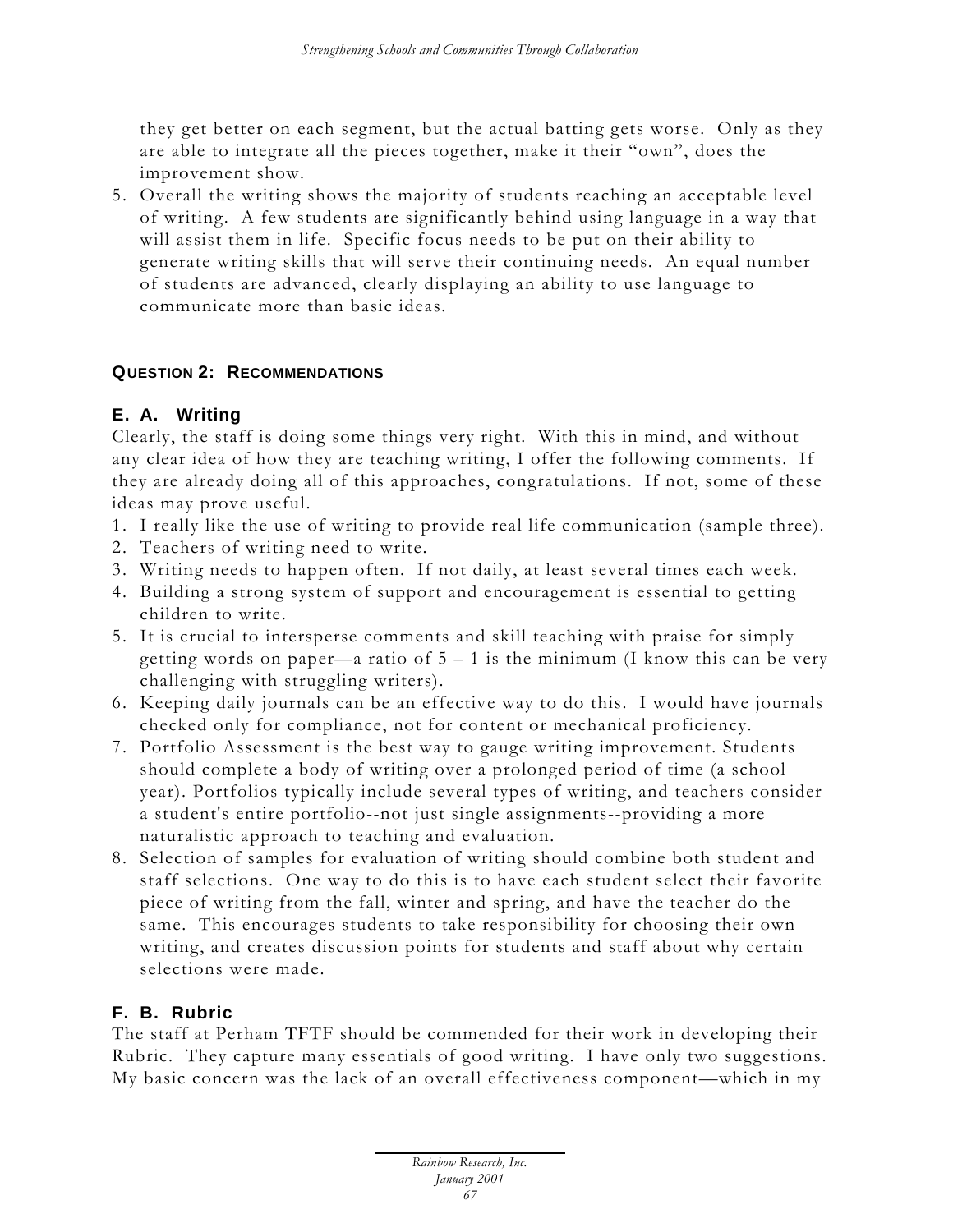belief is what makes writing more than a collection of correct parts. It is entirely possible that the Overall score will be higher than the collection of individual scores.

I have some basic beliefs about the use of Rubrics:

- 1. A Rubric needs to clearly state its intended outcome at the beginning.
- 2. Rubrics should speak directly to the student, including having "student friendly" language, or at least a "student friendly" version.
- 3. I believe an Overall Effectiveness scale (often called a "holistic" scale in the literature is a valuable part of a writing Rubric.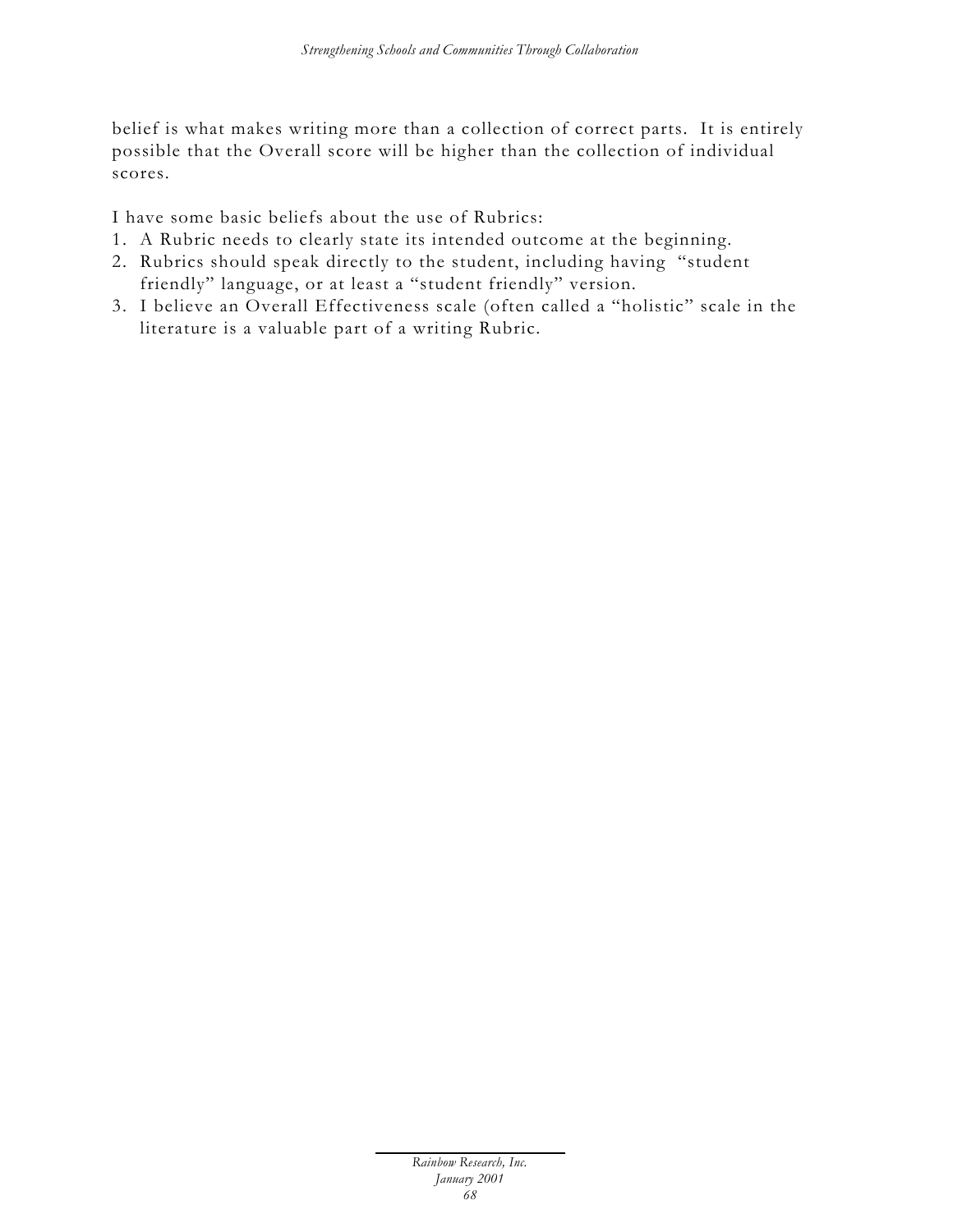| #              |                      |                  | <b>FALL</b>             | MID-YEAR                | <b>SPRING</b>           | Avg. Score              |
|----------------|----------------------|------------------|-------------------------|-------------------------|-------------------------|-------------------------|
| <b>First</b>   |                      | <b>Last Name</b> |                         |                         |                         |                         |
|                | <b>Name</b>          |                  |                         |                         |                         |                         |
|                |                      |                  |                         |                         |                         |                         |
| $\mathbf{1}$   |                      |                  | $\overline{2}$          | $\sqrt{2}$              | $\sqrt{2}$              | $\overline{2}$          |
| $\overline{2}$ |                      |                  | $\overline{2}$          | $\overline{2}$          | $\overline{3}$          | 2.333                   |
| $\mathfrak{Z}$ |                      |                  | $\mathbf{2}$            | 2                       | 2                       | $\overline{2}$          |
| $\overline{4}$ |                      |                  | $\overline{2}$          | $\overline{2}$          | $\overline{2}$          | $\overline{2}$          |
| $\overline{5}$ |                      |                  | $\overline{2}$          | $\overline{2}$          | $\overline{2}$          | $\overline{2}$          |
| $\sqrt{6}$     |                      |                  | $\overline{2}$          | $\overline{2}$          | $\overline{2}$          | $\overline{2}$          |
| $\overline{7}$ |                      |                  | $\overline{\mathbf{3}}$ | $\mathfrak{Z}$          | $\overline{\mathbf{X}}$ | $\overline{\mathbf{3}}$ |
| $8\,$          |                      |                  | $\sqrt{2}$              | $\overline{2}$          | $\overline{2}$          | $\overline{2}$          |
| 9              |                      |                  | $\overline{2}$          | $\overline{2}$          | $\overline{\mathbf{X}}$ | $\overline{2}$          |
| 10             |                      |                  | $\overline{3}$          | $\overline{3}$          | $\overline{4}$          | 3.333                   |
| 11             |                      |                  | $\sqrt{2}$              | $\mathfrak{Z}$          | 3                       | 2.666                   |
| 12             |                      |                  | $\overline{2}$          | $\overline{2}$          | $\overline{2}$          | $\overline{2}$          |
| 13             |                      |                  | $\overline{2}$          | $\overline{2}$          | $\mathbf{1}$            | 1.667                   |
| 14             |                      |                  | $\overline{2}$          | $\overline{2}$          | $\overline{2}$          | $\overline{2}$          |
| 15             |                      |                  | $\overline{2}$          | $\overline{\mathbf{3}}$ | $\overline{\mathbf{3}}$ | 2.667                   |
| 16             |                      |                  | $\overline{2}$          | $\overline{\mathrm{X}}$ | $\overline{2}$          | $\overline{2}$          |
| 17             |                      |                  | $\overline{1}$          | $\overline{2}$          | $\overline{2}$          | 1.667                   |
| 18             |                      |                  | $\overline{2}$          | $\overline{2}$          | $\overline{2}$          | $\overline{2}$          |
| 19             |                      |                  | $\overline{2}$          | 2                       | $\overline{\mathbf{X}}$ | $\overline{2}$          |
| 20             |                      |                  | $\overline{2}$          | $\overline{3}$          | $\overline{2}$          | 2.333                   |
| 21             |                      |                  | $\overline{2}$          | $\overline{2}$          | $\overline{2}$          | $\overline{2}$          |
|                |                      |                  | $\overline{2}$          | $\overline{3}$          | $\overline{3}$          | 2.667                   |
|                |                      |                  | $\overline{\mathbf{3}}$ | $\overline{2}$          | 2                       | 2.333                   |
|                |                      |                  | $\overline{2}$          | $\overline{4}$          | $\overline{4}$          | 3.333                   |
|                |                      |                  | $\overline{2}$          | $\mathfrak{Z}$          | $\mathfrak{Z}$          | 2.667                   |
|                |                      |                  | $\overline{3}$          | $\overline{3}$          | $\overline{2}$          | 2.667                   |
|                |                      |                  | $\overline{\mathbf{3}}$ | $\mathfrak{Z}$          | $\mathfrak{Z}$          | $\overline{3}$          |
|                |                      |                  | $\overline{2}$          | $\overline{2}$          | $\overline{3}$          | 2.333                   |
|                |                      |                  | $\overline{2}$          | $\overline{2}$          | $\overline{\mathbf{3}}$ | 2.333                   |
|                |                      |                  | $\overline{3}$          | $\overline{3}$          | $\overline{3}$          | $\overline{3}$          |
|                |                      |                  | $\overline{2}$          | $\overline{2}$          | $\overline{2}$          | $\overline{2}$          |
|                |                      |                  | $\overline{2}$          | $\overline{2}$          | $\overline{2}$          | $\overline{2}$          |
|                |                      |                  | $\overline{2}$          | $\mathbf{1}$            | $\overline{\mathbf{X}}$ | 1.5                     |
|                |                      |                  | $\overline{3}$          | $\overline{3}$          | $\mathbf X$             | $\overline{3}$          |
|                |                      |                  | $\mathbf{2}$            | $\overline{2}$          | $\overline{c}$          | $\overline{c}$          |
|                |                      |                  | $\overline{2}$          | $\overline{2}$          | $\overline{2}$          | $\overline{2}$          |
|                | <b>Total Samples</b> |                  | $\overline{18}$         | $\overline{20}$         | 16                      |                         |
|                | <b>AVERAGE</b>       |                  | 1.944                   | 1.950                   | 2.563                   |                         |
|                | <b>SCORES</b>        |                  |                         |                         |                         |                         |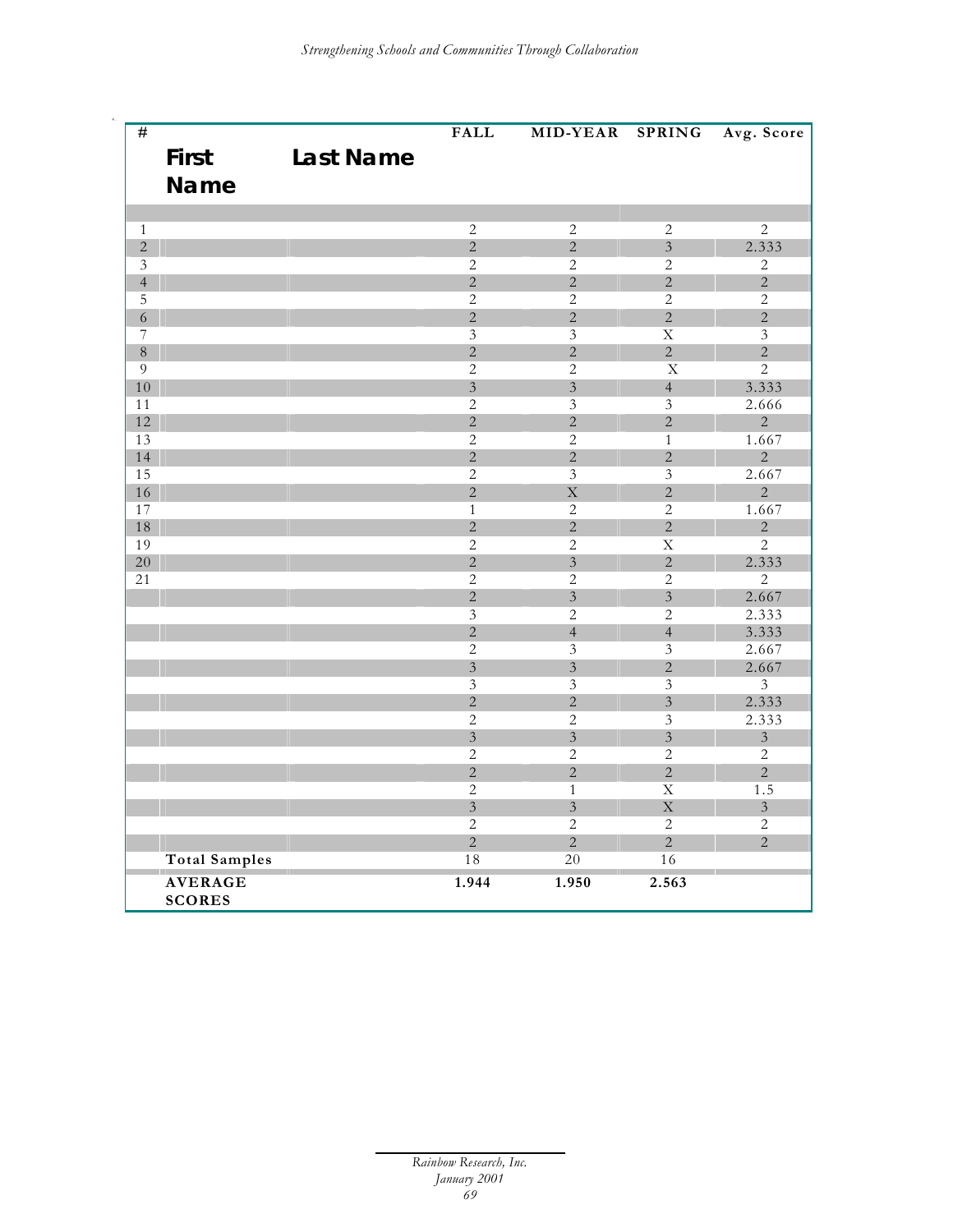# **APPENDIX C: ACADEMIC ASSESSMENT SUMMARIES**

This appendix describes the results of various standardized tests in communities which used such tests to help measure progress. It was written by independent evaluation consultant Ron Newell (on the education faculty of MSU-Mankato).

# **Brainerd Mississippi Horizons 1999-2000 Standardized Test Analysis**

# **The Study**

The students at Mississippi Horizons Middle School in the sixth, seventh and ninth grades are tested by the Iowa Basic Skills Test (ITBS) Reading, Language Usage, and Math. Eighth graders are tested in the Minnesota Comprehensive Achievement Tests (MCA) for Reading and Math. The tests in this year represent the first time scores could be reported for the same classes or group for comparison. That class is the 1999-2000 seventh graders who came into the program as sixth graders and were tested first in October of the year 1998.

# **Limitations**

Mississippi Horizons has the advantage of having a larger sample from which to aggregate scores (there are over 100 students in each grade). Therefore there is no sample size limitation. The only limitations are only one class that has pre -test and post-test data, and that over the course of a year and a half; and that standardized tests do not measure all the gains expected of students in the program.

# **Report of the Data**

The MCA data on the Mississippi Horizons eighth graders shows that 87% of the students passed the Reading test at or above scale score 600. This is in contrast to the district-wide score of 79% and the statewide score of 80%. In Mathematics, the Mississippi Horizons students had 79% pass the test at or above the scale, while the district-wide score was 75% and the statewide score was 71%. Results from the past year (with this year's ninth grade) were 80% in Reading and 78% in Math. Both last year's group and this year's group were above the state and district percentages.

As mentioned above, one group or class has two sets of ITBS scores to compare. The present seventh grade took the battery of tests in October of 1998 as sixth graders, and again in March of 2000 as seventh graders. Following are the results, given in GE (grade equivalency) and PR (national percentile rank):

|           | Reading    | Language   | Math       | Battery Total |
|-----------|------------|------------|------------|---------------|
| Oct. 98   | $6.6/57\%$ | $6.1/48\%$ | $7.1/64\%$ | $6.5/56\%$    |
| Mar. $00$ | $8.4/57\%$ | $7.7/49\%$ | $9.2/65\%$ | $8.4/56\%$    |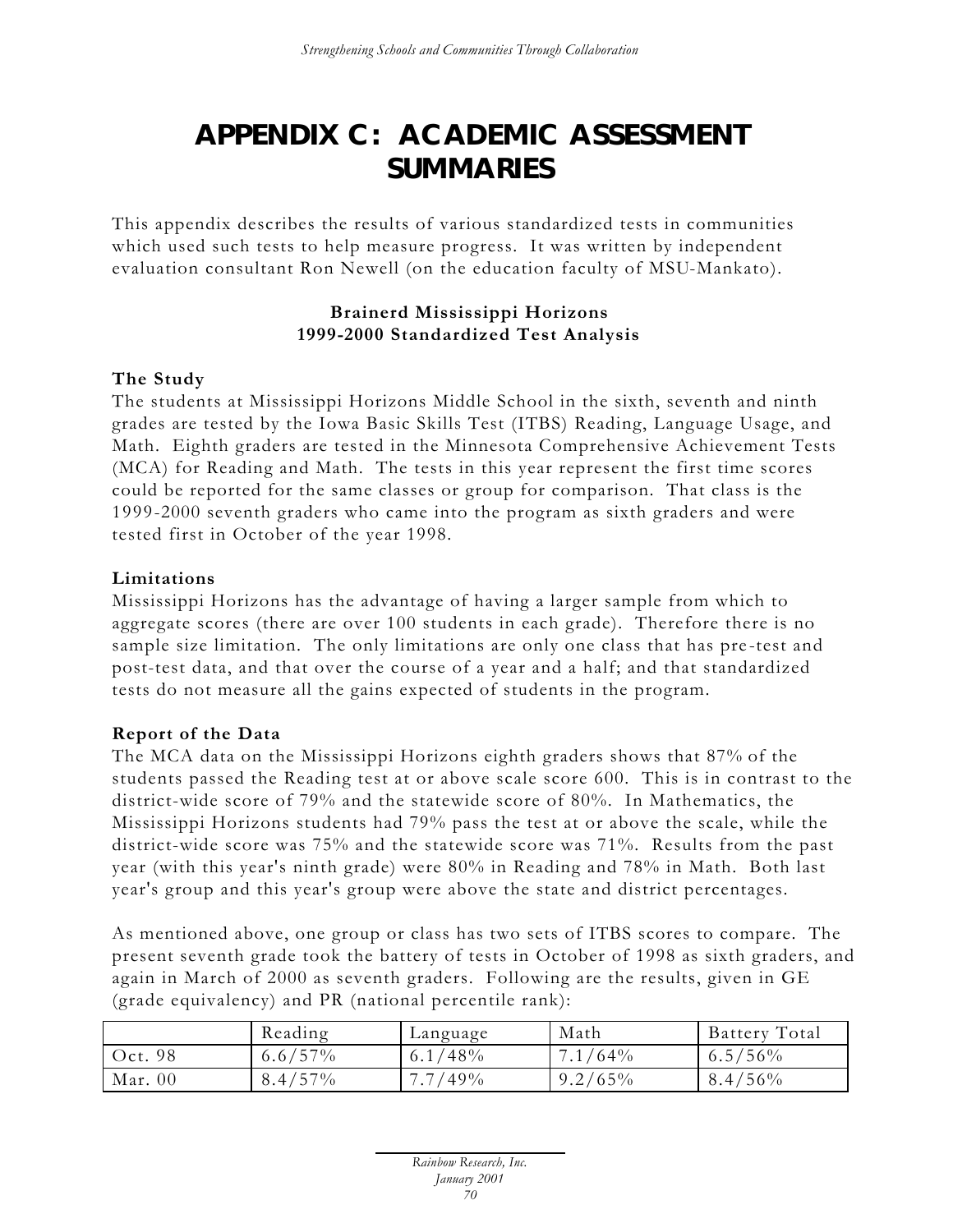Other scores reported included the scores for the ninth graders who were in the program for two years and who are no longer at Mississippi Horizons, but are included for comparison; and the 2000 ninth graders, who have been in the program for three years.

|         | Reading     | Language    | Math        | Battery Total |
|---------|-------------|-------------|-------------|---------------|
| 2 Years | $12.1/69\%$ | $12.5/66\%$ | $12.8/72\%$ | $12.5/71\%$   |
| 3 Years | $12.1/69\%$ | $PHS/73\%$  | PHS/84%     | PHS/78%       |

(PHS = Post High School)

# **Analysis of Results**

As pointed out in the 1999 report, the Mississippi Horizons middle school students are an outstanding group. The eighth grade scores on the Minnesota Comprehensive Achievement tests for two years in a row have been slightly higher than the district and state averages. This coupled with the outstanding scores on the ITBS, where in all cases except one the groups are ranked in percentile scores much ahead of national peers, are evidence enough of the good work that is done at the school. And, the fact that the 2000 ninth graders had national grade equivalencies of post high school in three categories, and 12.1 in the other, indicates an outstanding group of students who have had an outstanding opportunity to learn the skills and knowledge measured on these tests.

The one class that has two scores to compare, the 2000 seventh graders, who had 14 months between tests (Oct. 1998-Mar. 2000), can be used to show if the program is making dramatic differences in students. As can be seen by the table above, no dramatic gains can be seen. However, there have been percentile gains in two areas; from 48-49% in language, and 64-65% in math.

If fourteen months of school equal 1.5 in grade equivalency, then it can be said that their was an aggregate rise in each of the batteries above expectation; 1.8 GE in Reading, 1.6 GE in Language, 2.1 GE in Math, and 1.9 GE in the overall battery. These are small gains, but gains nonetheless.

One factor stands out year after year; the Mississippi Horizons students consistently have higher than average aggregate scores in Mathematics tests of skill. This obviously speaks well of the teachers and the program that these scores are maintained for at least three years of testing. The Reading test scores are also quite good in relation to national norms. Mississippi Horizons Middle School's standardized test scores exhibit an excellent program.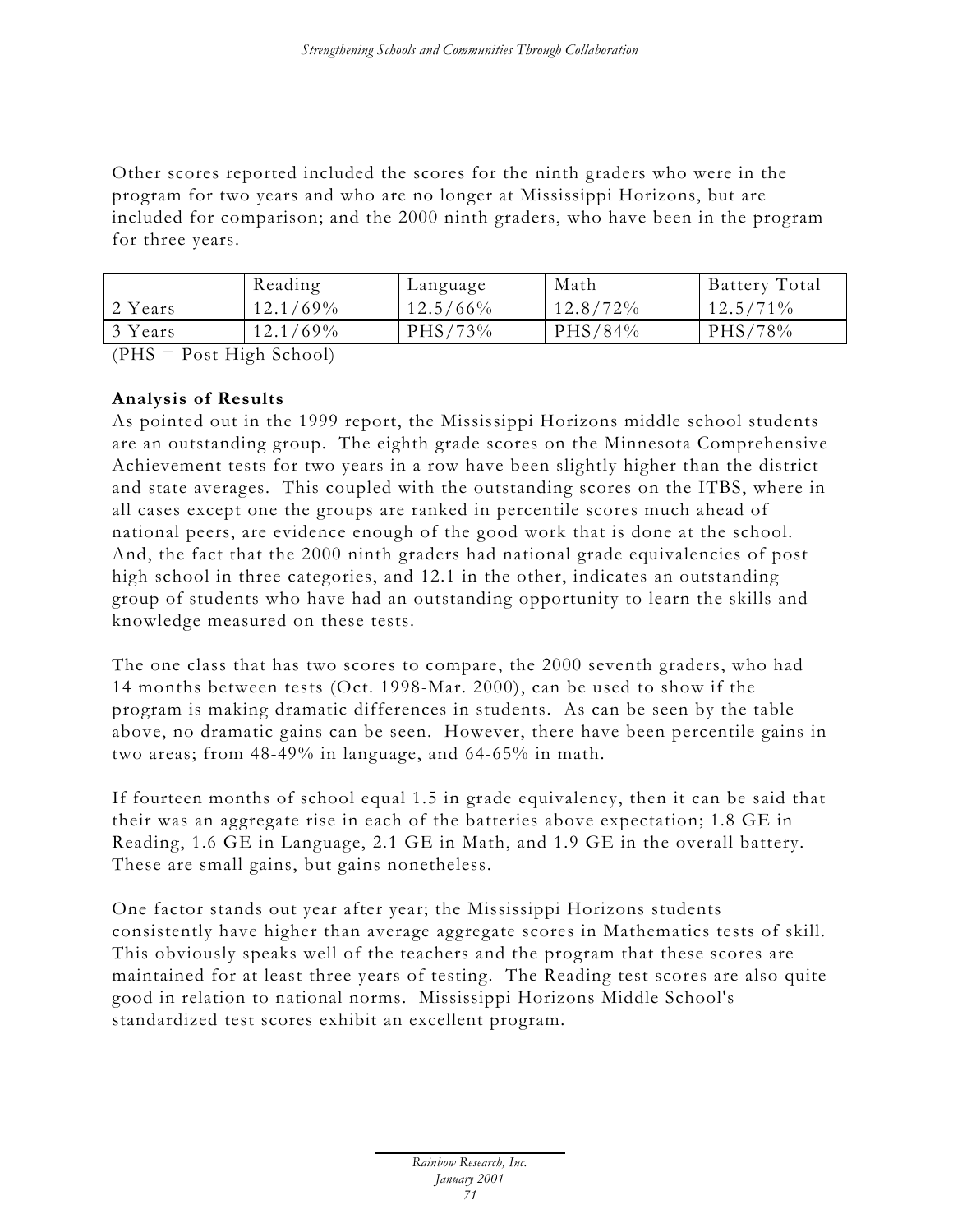# **Mankato Bridges Elementary Standardized Test Analysis, 2000**

# **The Study**

The Bridges Elementary staff opted to give the Terra Nova Achievement and Cognitive Abilities test to second and fourth graders, and the Minnesota Comprehensive Assessment tests to the third and fifth graders. The batteries taken in the Terra Nova are Reading, Language and Mathematics; the areas covered by the MCA's are Reading, Mathematics and Writing (fifth grade only). From the tests, individual and group percentiles and average scores can be compared with other state or nationwide students, as well as be used for individual comparisons to document growth of basic skills.

The tests were administered once each, so there is no pre -test and post-test data for the year 2000-2001. However, the Terra Nova scores can be compared on each of the batteries over the next few years so that longitudinal data can be kept on each child. There will be no reporting of the Cognitive Abilities scores at this time. When longitudinal data is used in the future, then more comparisons can be done.

For the purposes of this report, the average national percentile and grade equivalency averages for second and fourth graders are reported to give a sense or feel for the effects of the program. And, the MCA average score and percentage of students in each of four levels will be reported for both the third and fifth grades. In future reports, individual student growth can be monitored.

# **Limitations**

The extremely small sample size in this case makes judgments about program very difficult. There are only 6, 8, 11 and 13 students in the four groups tested. As will be shown, a large number of extremely gifted students has created a very high average national percentile and grade equivalency average for the second grade group. The fourth grade group has eight students, and three of them are as high functioning as the six second graders. However, with just the affect of a few students with academic deficiencies, there is a considerable difference in the averages.

This should not be interpreted as a failure on the part of the staff or program. When individual growth can be documented, then a more realistic estimate of program affects may be made.

# **The Results**

The second grade group is indeed a special group of (6) students. In the Terra Nova test of achievement, the group averaged 90.3% in Reading, 87.3% in Language, 93.8% in Mathematics, with a total battery percentile of 93.3. In grade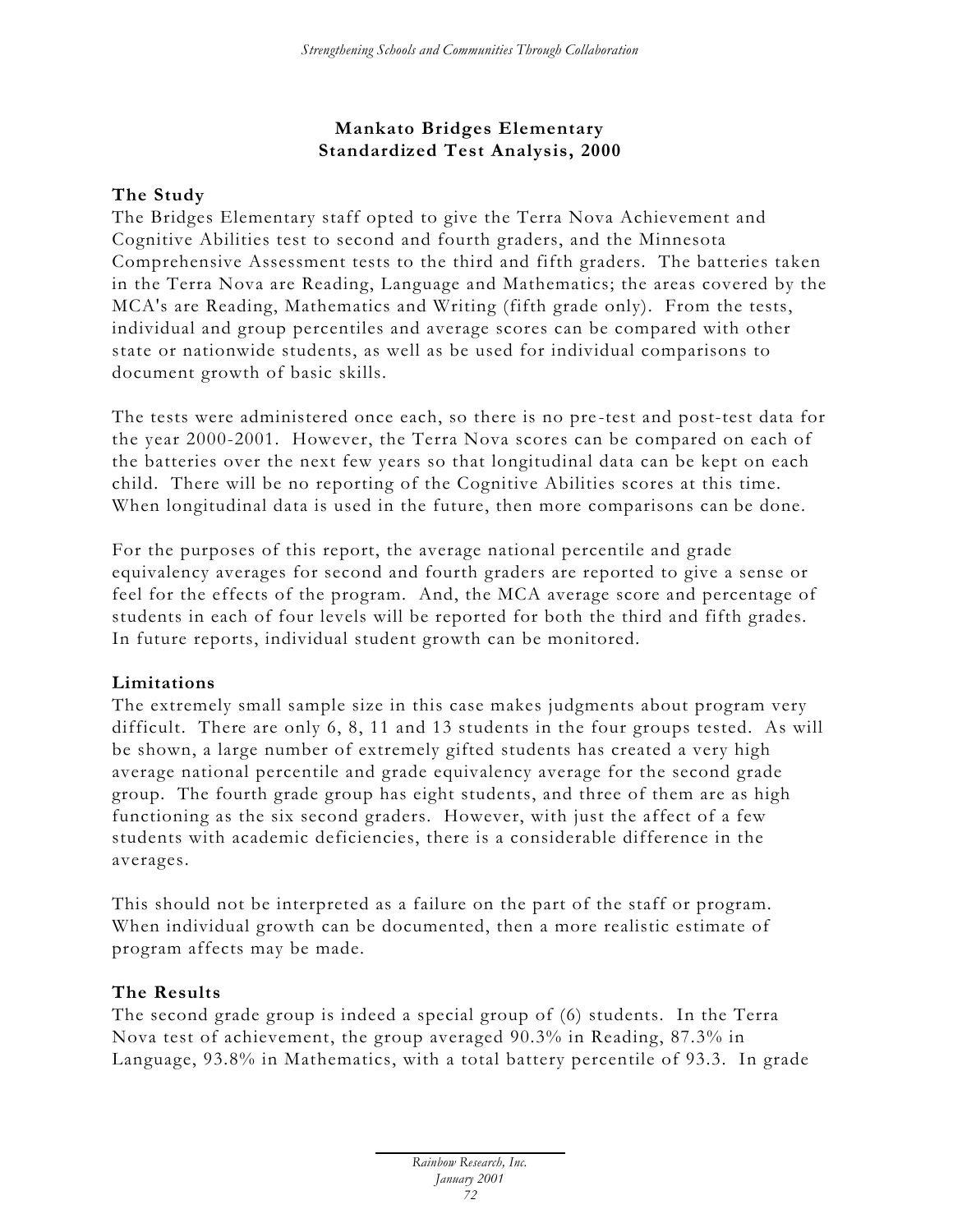equivalencies, the second graders have, as an average, a GE of 5.9 in Reading, 6.8 in Language, 5.4 in Mathematics and a Total of 5.6 GE.

The fourth grader percentile ranks, as an average of the whole group (8), are 48.6% in Reading, 50.9% in Language, 62.8% in Mathematics, with a Total of 53.6%. Two of these fourth graders have total battery percentiles in excess of 90%, one is at 75%, two are about average, two with percentiles in the 30's, and one at 4%. Obviously, this is quite a mixed group. On grade equivalencies, this group averages 4.3 in Reading, 5.2 in Language, and 5.5 in Mathematics, with a Total GE of 4.9 (average for this age group).

As for the groups that took the MCA tests, the third graders, in Math, had none in Level I, 8% in Level II, 72% in Level III and 15% in Level IV. This means that 87% have better than average math skills. The a verage score for this group in Math was 1624, whereas the state average score was 1478 and the district (Mankato) average score was 1503. In Reading, the third graders had none in Level I, 8% in Level II, 42% in Level III and 50% in Level IV. Ninety two percent of the third graders have better than average reading skills. The Reading average score for Bridges Elementary third graders was 1668, while the state average was 1461 and the district average was 1512.

The fifth graders had 11% in Level I, 22% in Level II, 33% in Level III and 35% in Level IV in the Math assessment. Sixty eight percent of the students have better than average Math skills as assessed by this test. Their average score was 1558, the state's 1470 and the district's 1482. In Reading, the fifth grade had 30% in Level I, none in Level II, 40% in Level III and 30% in Level IV. Seventy percent of these students have better than average skills in reading. The school average score for the Bridges group was 1547, for the state 1493, and for the district 1546. In Writing, the Bridges group had none in Level I, 70% in Level II, 30% in Level III and none in Level IV. There was no average scores given in Writing.

# **Analysis of the Results**

It is obvious by the scores reported that the second grade students at Bridges Elementary are a very high functioning group. Is this due to Nature, or Nurture? As this test was given in October of 2000, after these students just started school at Bridges, the school program cannot take credit for them. In fact, they will be challenged mightily to keep these precocious youngsters at their already high peak of achievement. That test data cannot be used to assess the program. In the future it will be of value to see what does happen to this group of six students. They cannot very well improve much in relation to national percentiles, as they are already near the ceiling, but they should be able to maintain these high profiles.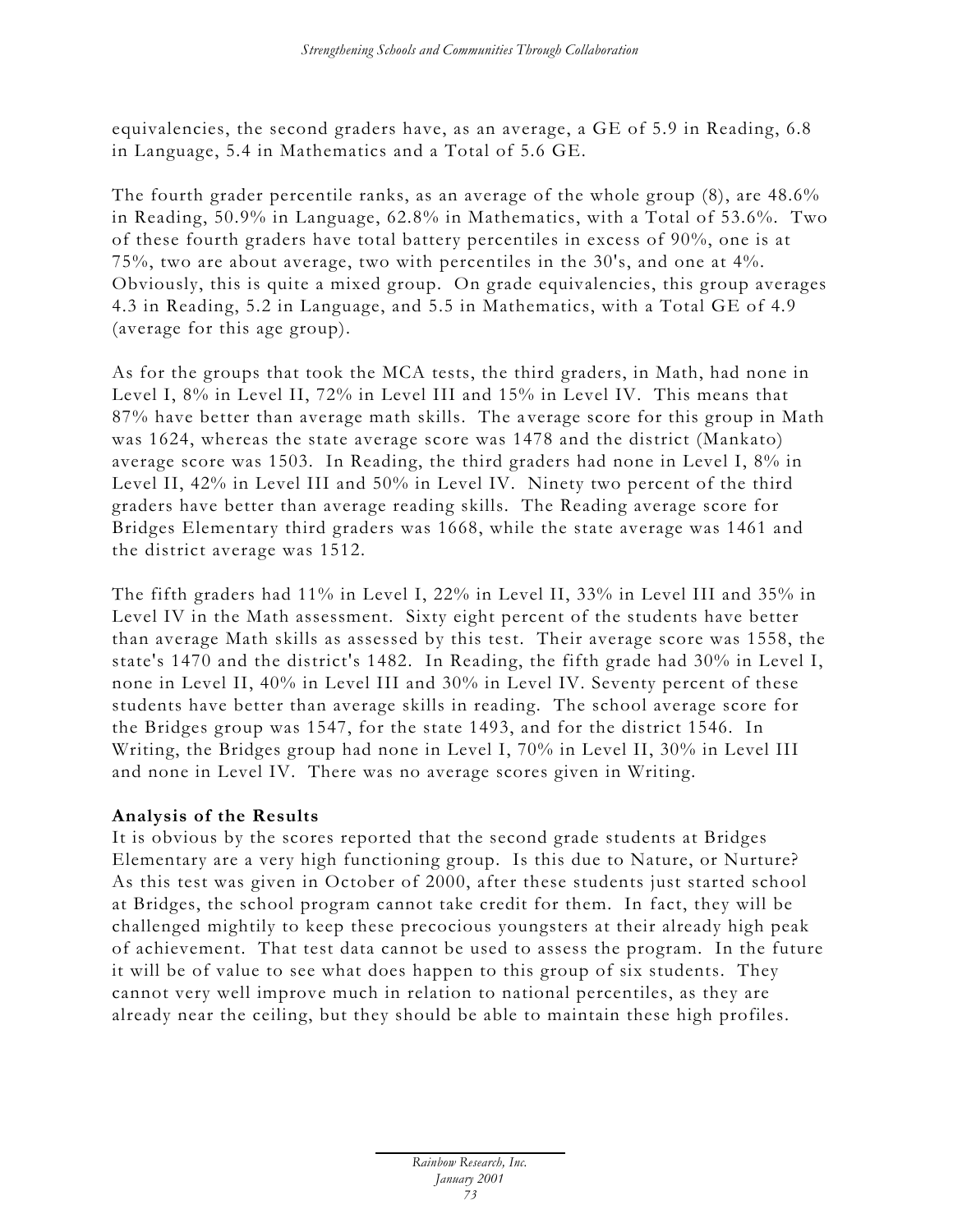The fourth grade group appears to offer more challenges, especially in the four students who are below national average percentiles. Again, if these four can show gains in percentiles and grade equivalencies over the years, then one can say the program is doing an excellent job of helping children gain basic skills. At this time the Terra Nova results can only set a baseline for recording future individual and group gains.

The MCA tests, on the other hand, were given in March of 2000, after students had been at Bridges school for seven months. The fact that the third and fifth graders scored exceedingly well on the Minnesota Comprehensive Assessment test show that the Bridges staff did very well to help students either gain or maintain basic skills in reading and math. The fact that the Bridges third grade group outperformed the state and other district elementary school groups by almost 100- 150 points, and the fifth grade group outperformed their counterparts by 50-75 points, is indicative of a well functioning program.

The fifth grade writing assessment shows, though, that the Bridges school staff does have some work to do. This is the same group that outperformed their peers by large margins in reading, yet they are fairly average in writing skills.

From what data has been given, the Bridges Elementary program has drawn many outstanding students, and appears to be able to help those students maintain and develop basic skills beyond the average. There may very well be other positive gains in other than standardized test scores to also be used to judge the program, in which case much can be said for the accomplishments of the staff and students in the their first year.

# **Buffalo Discovery Elementary Analysis of Standardized Scores 1999-2000**

# **The Study**

The staff at Discovery Elementary in Buffalo has chosen to utilize three separate standardized measures of student learning. Those measures are: the Degree of Reading Power, administered at each grade level beginning with second; the Minnesota Comprehensive Achievement Tests, administered to third and fifth graders; and the Iowa Basic Skills Test, administered to second and fourth graders. The Buffalo district uses all three of the measures, and has comparisons for each of the elementary schools in the district. Therefore, Discovery Elementary has a good account of where their students stand in relation to other students in the district, the state and the nation.

The staff at Discovery has done well in keeping individual records for the purpose of tracking individual progress throughout the program. However, even though scores on the DRP are available for each of the last three years, it cannot be used as a direct comparison using raw scores as each of the examinations test for different items. But,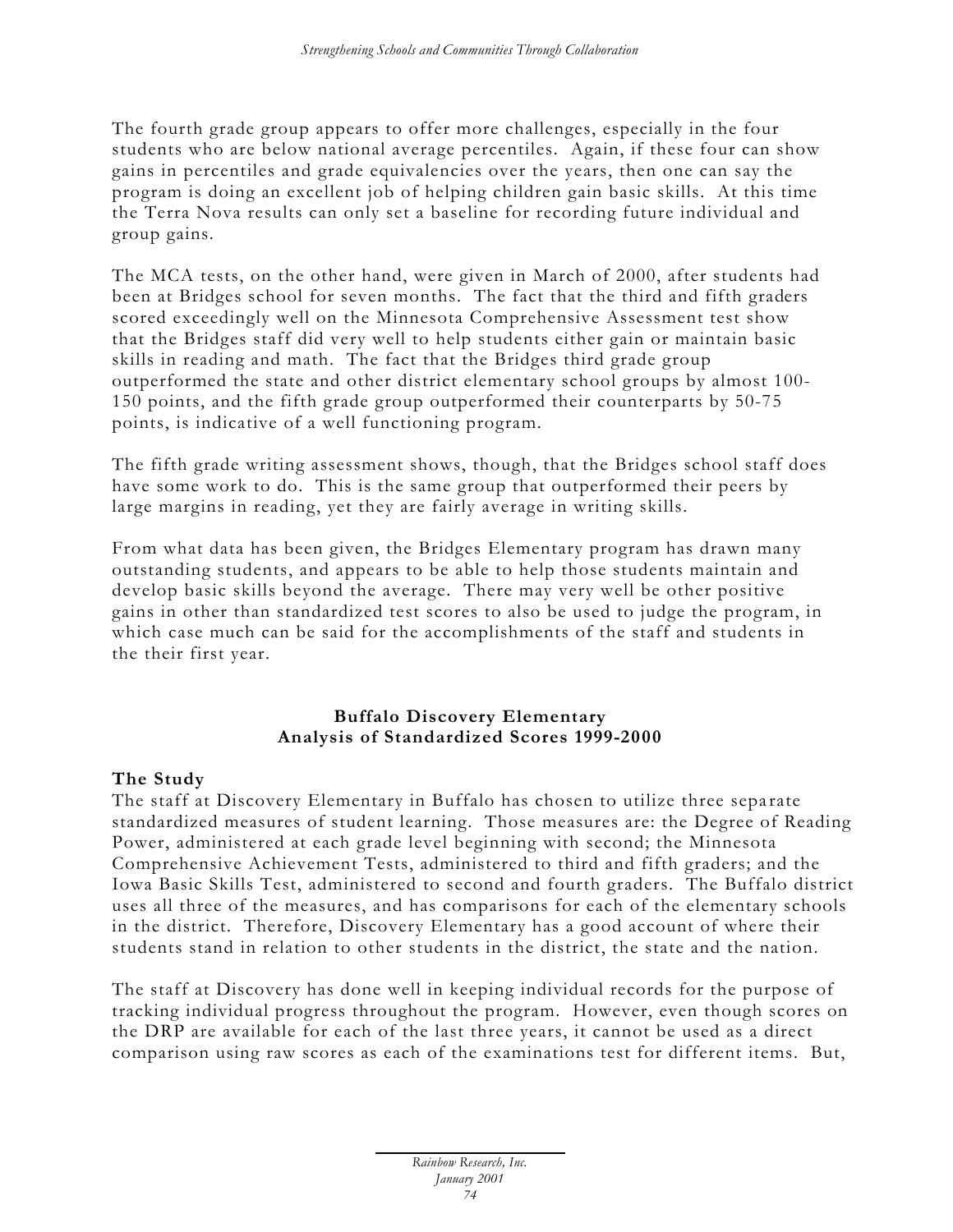it is possible to see changes in national percentile ranks on the DRP among individual students.

It will be possible to track individual growth in the ITBS in another two years when the 2000-second graders take it as fourth graders. This year's fourth graders did not take the ITBS as second graders, so such a comparison will have to wait another two years.

# **Limitations**

As always, when the numbers are low for any class, students who have a higher or lower than usual score can make a huge difference in the aggregate raw score mean and percentiles. However, this limitation can be overcome with individual percentile comparisons from year to year. Then a particular student's growth can be seen, not just in raw score (all scores generally go up, as there are more items in later tests), but in how the individuals grew in comparison to their counterparts across the country.

The individual growth on the ITBS and MCA tests cannot be measured as of yet, but comparisons can be done from one grade to another to see how the general school population is doing. This kind of comparison has the limitation of not taking into account the different types of students that may typically inhabit a particular class. For example, the 1998-1999 fifth grade at Discovery scored extremely high on the MCA's. This year's fifth grade, however, has five more special needs children. Therefore, their aggregate scores are down. This should not reflect upon the teachers or the program. When it can be shown that a number of special needs children either improve or not improve their scores over time, then perhaps a judgment can be made.

#### **Report of the Data**

The second grade at Discovery took the Degree of Reading Power (DRP) test for the first time in October of 2000. Of the 27 students, 24 (88.9%) scored at or higher than national norms. Only three (11.1%) scored below national norms.

The third grade has scores from the last two years. Therefore, an analysis of individual student's percentile rank scores for the past two years was carried out. Of the 18 students who had scores for both years, 12 had positive gains in percentile rank, with an average gain of 15.3%! Only six students saw their percentile rank go down, with an average of 9.6%. Three of the students who lost percentile points were still in the 94<sup>th</sup> percentile or higher. The class as a whole, counting only those who were in both groups, showed an overall gain in aggregate DRP percentile rank from 64.7% to 68.0%.

The same analysis of the fourth grade was also carried out. Twenty students had scores from the past two years. Of the twenty, 10 had positive gains in percentile rank, 10 had losses of percentile rank. The average loss was 17.1%, the average gain was 17.3%. One student went from a 96% to a 55%, while another went from a 64% to a 98%. There is no explanation as to why so many exhibited gains or losses of such magnitude. The fourth grade aggregate percentile rank for 1999 was 62.5%, and the 2000 percentile rank was 64.1%.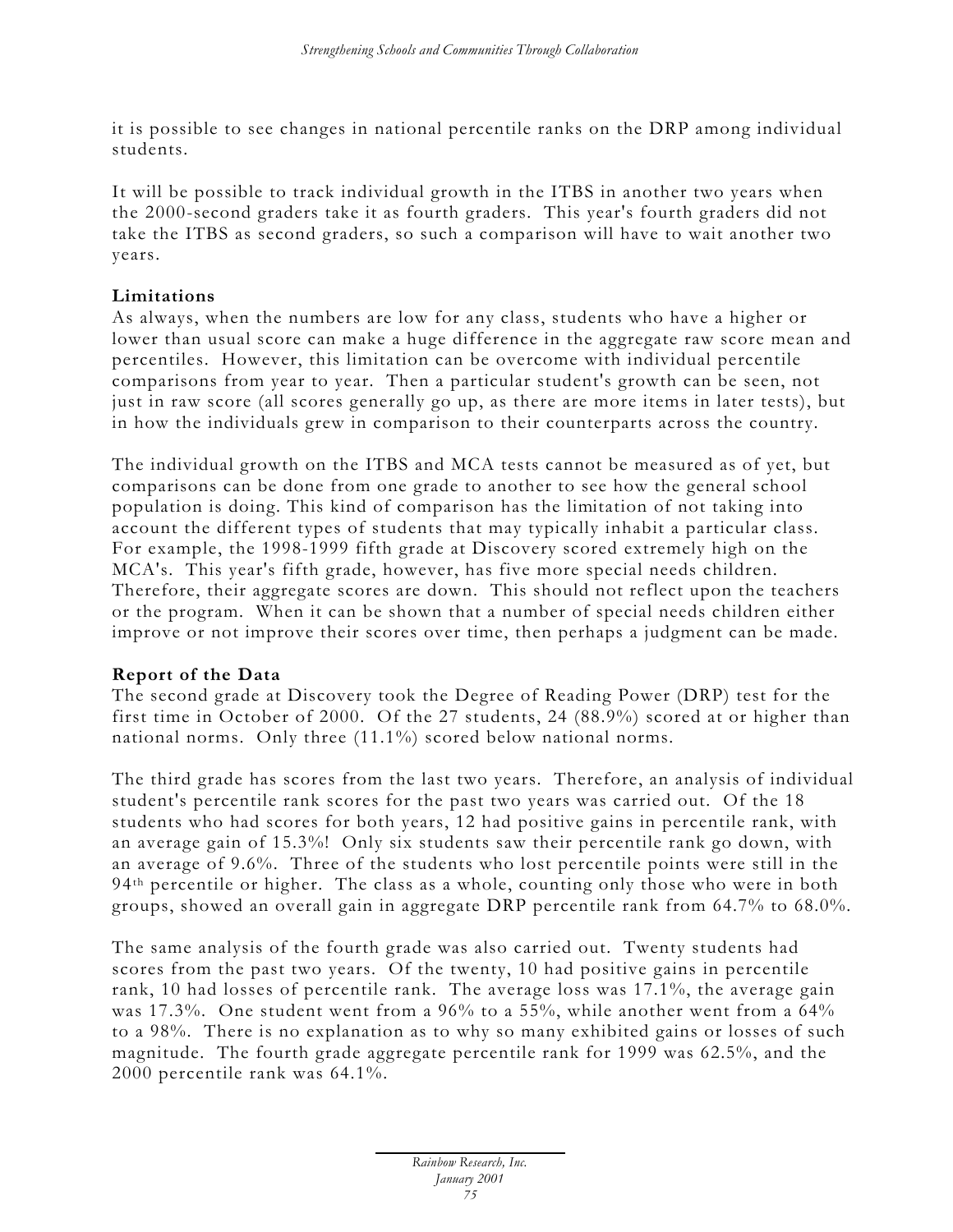The same procedure was used for the 2000 fifth graders. Of 22 students, 13 showed a positive gain in percentile rank, 9 loss of percentile rank. The average gain was 8.5%, the average loss was 11.0%. Overall, the aggregate percentile rank for the fifth grade (68.1%) stayed the same from 1999 to 2000.

All of the Discovery Elementary grades except the fourth scored higher in raw scores than their district counterparts in other elementary schools. The fourth grade raw score equaled the rest of the district schools. Also, the raw scores at Discovery Elementary have been going up each year. In 1999 the second grade scored an average score of 36 on the DRP. The second graders of 2000 scored an average of 47. The third grade scores went from 49-51, the fourth grade scores from 58-59.

The third and fifth grades also took the Minnesota Comprehensive Achievement Test. The third grade had 77% score at level 3-4 in Math, and 52% score at level 3-4 in Reading. All of the third graders scored in level 2-4 in Math, while 87% scored in level 2-4 in Reading. The average Math score for the third grade was 1564. The district Math score was 1522, and the state was 1478. The Reading score for Discovery was 1491, the district score was 1485, and the state average was 1461.

The fifth grade had 56% score at level 3-4 in Math, 64% at level 3-4 in Reading, but only 33% at level 3-4 in Writing. However, 92% scored at levels 2-4 in both Math and Reading, and 96% scored at levels 2-4 in Writing. The Math score for Discovery was 1507, the district was 1509 and the state was 1470. The Reading score for Discovery was 1522, the district 1505 and the state was 1493. No scores are given on the Writing portion.

The second graders and the fourth graders took the Iowa Basic Skills Test in October of 1999. The Second grade took the Reading, Language Usage and Math portions, with totals in those three areas and general battery totals given in national percentile ranks and grade equivalents. As the whole district took the batteries, a comparison can be shown.

| Second Grade | Reading Language Math |                                     | Total                               |
|--------------|-----------------------|-------------------------------------|-------------------------------------|
| Discovery    |                       | $67/2.7$ $59/2.4$ $55/2.3$ $58/2.4$ |                                     |
| District     |                       |                                     | $59/2.4$ $59/2.4$ $55/2.3$ $55/2.3$ |

| Fourth Grade Rdg. Lang Math Social Science Inform. Core Total |  |  |                                                    |                                                    |
|---------------------------------------------------------------|--|--|----------------------------------------------------|----------------------------------------------------|
| Discovery                                                     |  |  | $68/5.0$ 58/4.5 81/5.5 61/4.7 71/5.2 70/5.0 67/4.8 |                                                    |
| District                                                      |  |  |                                                    | $62/4.6$ 58/4.5 72/4.9 53/4.3 65/4.9 60/4.5 61/4.6 |

As can be seen in the above chart, both the Buffalo district as a whole and Discovery Elementary students do extremely well on the national tests. And, equally as obvious, Discovery Elementary students outperform their counterparts in the rest of the district on almost all batteries. As these tests were taken in October of 1999, the second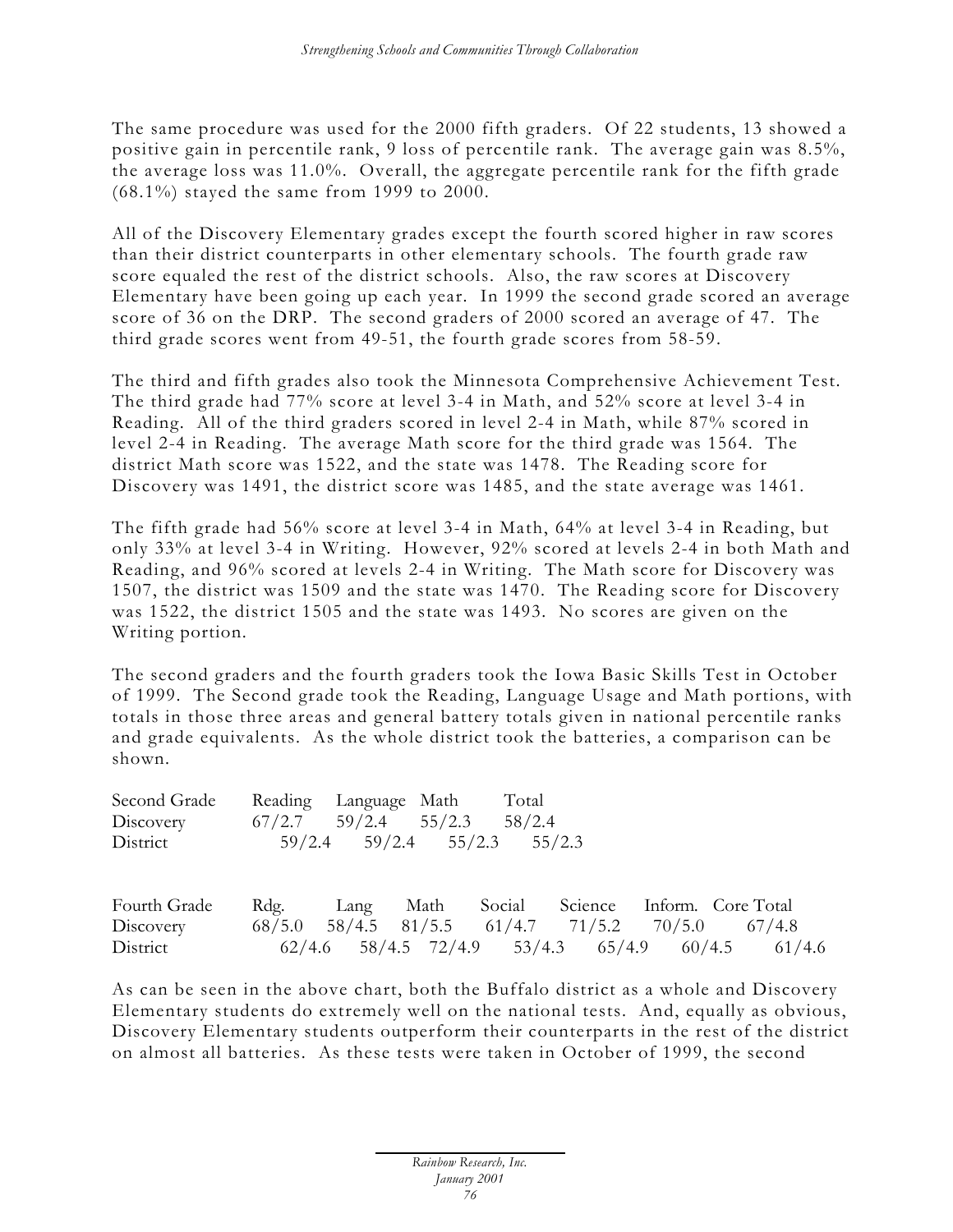grade average GE for the nationally normed group would be 2.2, and the fourth grade average would be 4.2.

As the fourth grade did not take the ITBS as second graders, there is no longitudinal data for comparison of individuals at this time.

# **Analysis of the Data**

When considering the Degree of Reading Power statistics, one thing should clearly jump out at the reader: the fact that all of the Discovery Elementary groups are far above the national norm. The second graders, who have been in the program from kindergarten, as a group were at the 81st percentile on the DRP. This is phenomenal, when considering there are 27 children in the group. The third grade percentile rank as a group was at 68%, the fourth was at 64.1% and the fifth was at 68.1%. Also, the Discovery classes outperformed the other district elementary schools in the DRP. And, it appears as if most students are gaining ground on their national peers, as the third and fourth graders improved in percentile rank for the past year. By staying even, one could assume the reading program is working. If the group is gaining in percentile rank, they are increasing their skills at a greater ate than other students taking the test. As a whole, the reading program at Discovery Elementary would have to be considered exemplary.

The Minnesota Comprehensive Achievement scores for the third and fifth grades bear out that fact the reading program is creating good readers, as the scores were above statewide and district-wide averages. The third grade also scored well in Math. The fifth grade did not do as well in Math, but still scored higher than the state average. The fifth grade scores in Writing may bear some scrutiny, as only one-third of the students scored in the highest two categories. A large percentage were in level two (63%), perhaps giving the staff at Discovery something to consider.

Iowa Basic Skills Tests also bear out the good reading skills of the Discovery students, as the second and fourth grades also were in the 67th and 68th percentile of the nation's students in Reading. Again, these students, for the most part, have been in the program for two years. The fourth grade group scored extremely well in all phases of the ITBS, with the possible exception of Language Usage (58%). The fact that Language Usage skills are the lowest, and the fifth grade lowest scoring on the MCA's was in writing, may be indicative of a need for the school to consider. However, there should be no panic, as in both cases large number of students are doing very well, and they are still above national norms. And, the Discovery staff can be proud of the high scores on the other batteries on the ITBS, especially in Math, Science and Information skills. Both the third and fourth grades show tremendous overall rankings in Math skills.

Both individual and group growth in reading and other batteries can be shown by the data collected. The program at Discovery Elementary appears to be working for most students. Clearly, as far as standardized tests are concerned, students are getting a very good basic education in this program.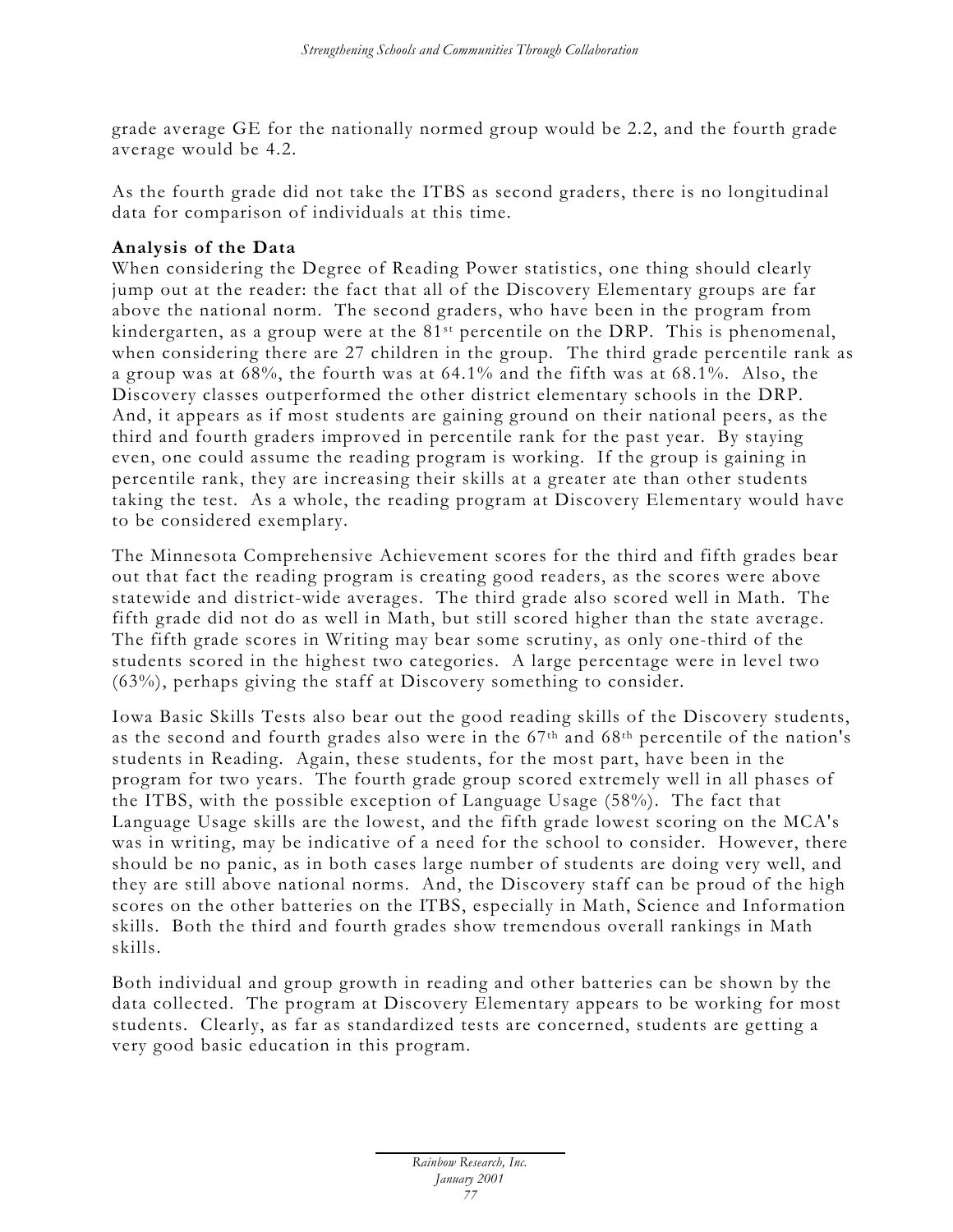# **Eci' Nompa Woonspe' Second Chance Learning Center Standardized Test Analy sis 2000**

# **The Study**

The leadership of the Eci' Nompa Woonspe' Second Chance Learning Center Charter School used the California Achievement Test to test basic skills of their students. No test was given in the fall of 98, when the school started. The first testing of students took place in the spring of 1999. In this last school year, 1999- 2000, both fall and spring tests were given. The number of students who took all three tests is very small, only three students. There were three others who took tests in both the spring of 1999 and the spring of 2000; therefore, there are six students whose scores could be diagnosed for one-year gains. There were 20 students who took both the fall 1999 test and the spring 2000 test.

For the purposes of this report, grade equivalencies in the total batteries of Reading, Language Usage, and Mathematics were chosen as the primary reportable tool. The rationale is that raw score changes are difficult to compare and the test reports, except for a few, do not give percentiles scores. And, giving all the grade equivalencies for all the batteries would be unmanageable. However, the faculty of the school ought to utilize the full reports in order to diagnose individual student needs.

No Minnesota Comprehensive Achievement Test scores were available for analysis as of October 2000.

# **Limitations**

The most obvious limitation is the very small population of the school. Although some attempt is made to compare gains among classes of students, the small size of each group makes it difficult to make judgment on aggregate scores, percentiles or grade equivalents. For the purpose of this report, the analysis was limited to the raising or lowering of grade equivalencies on the part of individual students over time, and an analysis of the grade equivalency changes in small class groups over the course of one single school season. As it is possible for student scores to fluctuate widely due to a number of factors, one or two students' scores make a huge difference in whether or not a verage gains are legitimate. Some examples of this sort will be explained in the report.

Also, there are scores from only one type of test, with nothing else to compare. If a student did not do his or her best on this test, the results may not be show a true picture of the school program.

# **The Results**

Six students took the CAT test two or three times, and at least once in two different school years. Therefore, these six can give somewhat of an idea of growth in the three areas of Reading, Language Usage and Mathematics from the spring of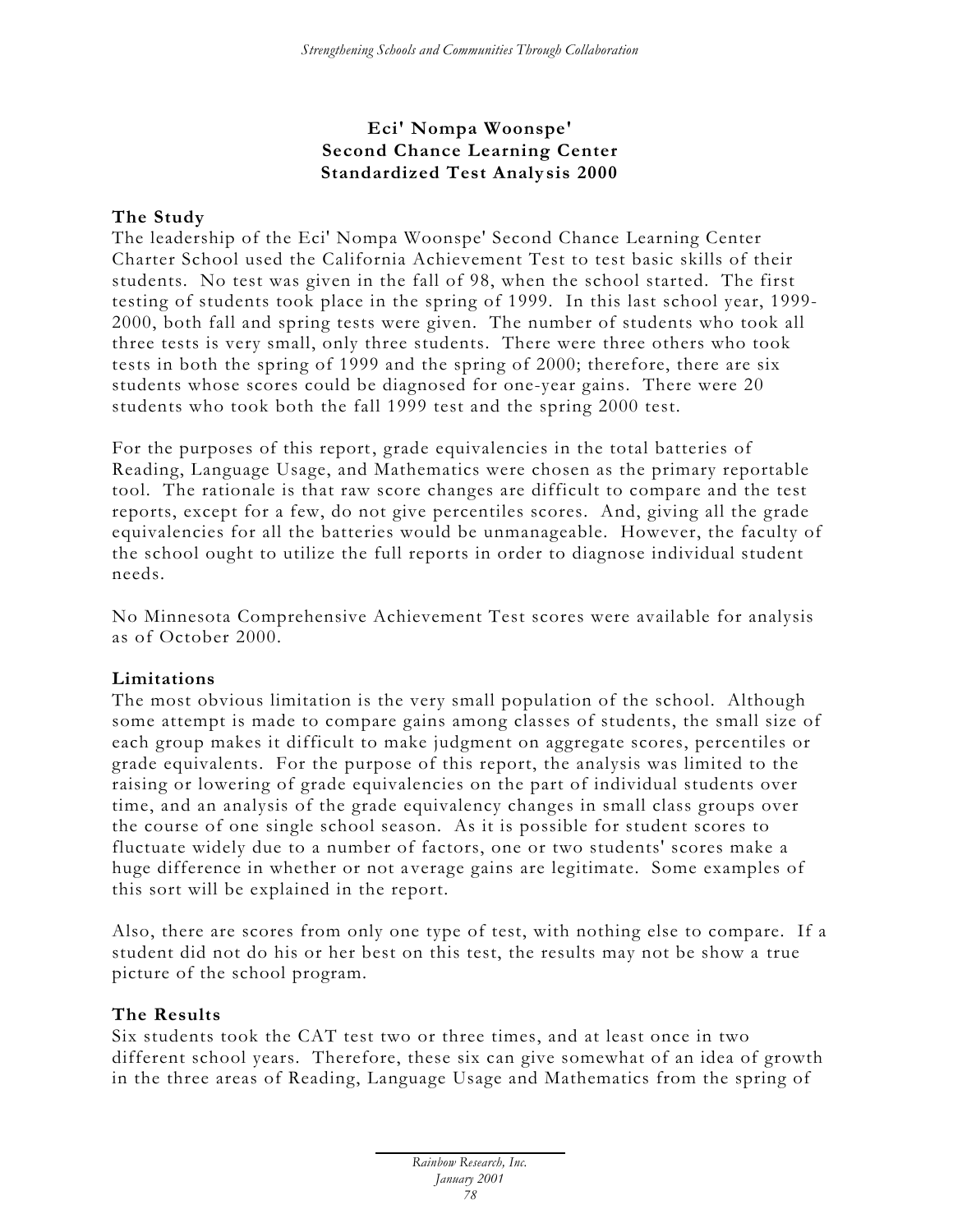1999 to the spring of 2000. Numbers are Grade Equivalency gains or losses over the year.

| Student       | Reading | <u>Language Math</u> |        |
|---------------|---------|----------------------|--------|
| 1             | $-1.3$  | $-2.1$               | $+3.5$ |
| 2             | $+1.0$  | $+3.6$               | $+1.0$ |
| $\mathcal{E}$ | $-2.4$  | $-3.6$               | $+0.6$ |
| 4             | $+2.0$  | $+1.1$               | $+4.9$ |
| .5            | $+1.4$  | $+3.4$               | $+1.5$ |
| 6             | $+3.5$  | $+1.5$               | $-0.2$ |
| Ave.          | $+0.8$  | $+0.5$               | $+1.9$ |

Less than one-year growth, as an average, is shown in all but Math, where the gain is more than what may be expected. However, there are only two of the six students who did not gain in Reading and Language, and only one in Math. Positive gains were made by students 2, 4 and especially 5. Student 6 showed very positive gains in Reading and Language.

There were three students who had taken the CAT in the spring of 1999 and then again the next school year, but only in the fall of 1999. Their results are shown in the following chart:

| Student                     | <u>Reading Language Math</u> |        |        |
|-----------------------------|------------------------------|--------|--------|
|                             | $+1.0$                       | $-4.9$ | $+1.5$ |
| $\mathcal{D}_{\mathcal{L}}$ |                              | $-0.2$ | $+1.6$ |
| $\mathcal{E}$               | $+1.0$                       | $+1.1$ | $-1.6$ |
| Ave.                        | $+0.7$                       | $-2.1$ | $+0.5$ |

The Reading and Math positive gains appear to be about what one would expect for the turn around time involved. The loss of 4.9 grade equivalencies in Language on the part of one student over that period of time is inexplicable unless it was a "bad day" for test taking. However, that one person also gained 1.5 GE on the Math portion. Because of the small sample involved, not much should be made of these scores. They took place with a summer session in between, as well.

An analysis of the twenty students who took the CAT in the fall of 1999 and again in the spring of 2000 was also undertaken. Again, grade equivalencies are used to see whether or not gains were made. Rather than give all twenty in a chart, only the final tally is given. For the twenty students in aggregate, the Reading GE's saw an average gain of 1.14 over the school year. The Language GE's were raised an average of 1.07, and the Math GE's were raised a mere 0.4 GE's. Of the twenty students, 15 saw a raise in GE in the Reading portion, 12 gained in Language, and 11 gained in Math, with three staying even. Two of those who stayed even in Math had a 12.9 GE on both tests, so obviously could not raise their grade equivalency any further.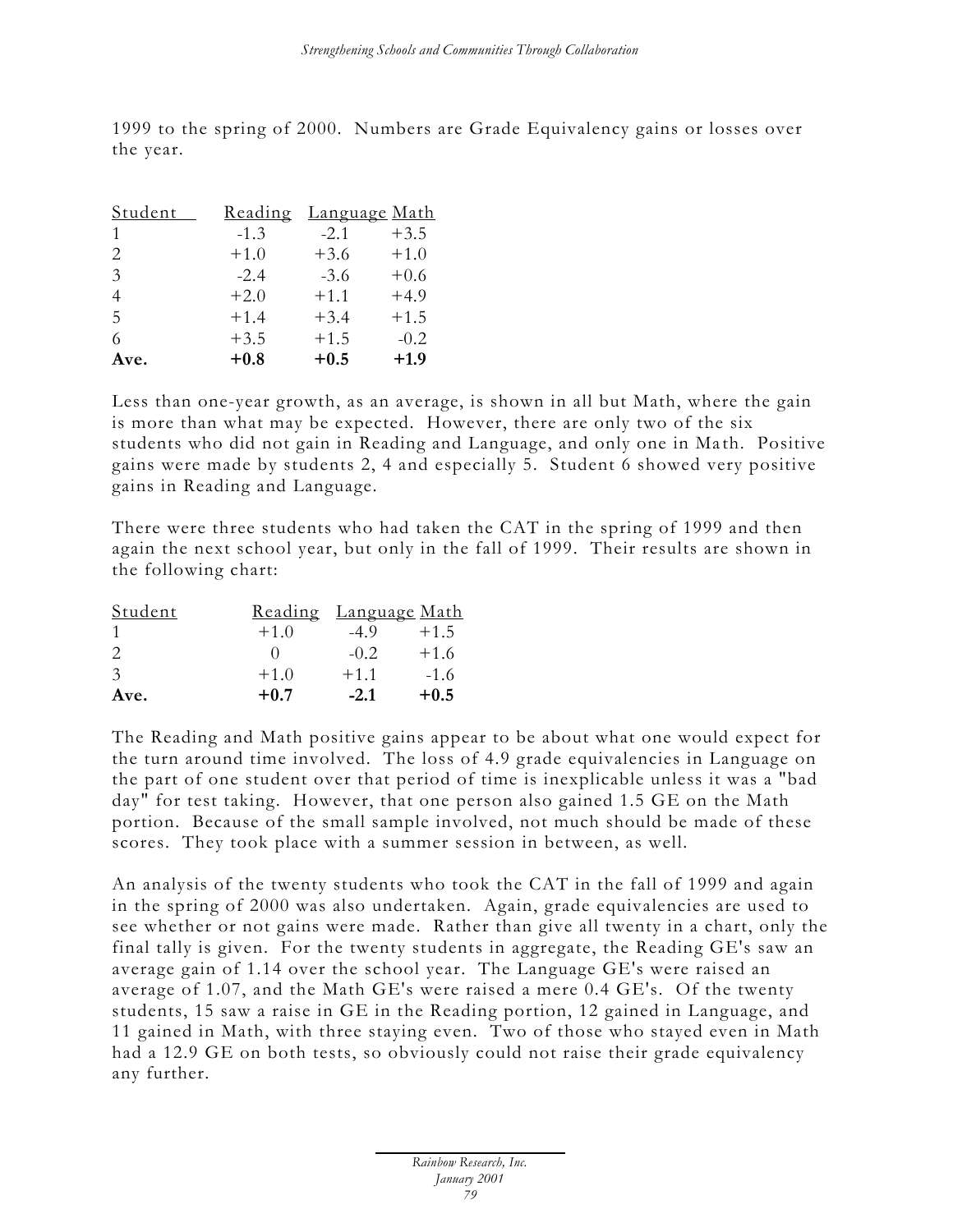Also analyzed were students in the various grade levels who took the CAT in the fall of 1999 and the spring of 2000. The following are grade equivalencies of the classes:

| Seventh $N = 3$ |        |                              |     |
|-----------------|--------|------------------------------|-----|
|                 |        | Reading Language Math        |     |
| Fall            | 3.5    | 3.2                          | 5.3 |
| Spring 4.6      |        | 3.7 6.6                      |     |
| $+$ or $-$      | $+0.9$ | $+0.5 +1.3$                  |     |
| Eighth $N = 3$  |        |                              |     |
|                 |        | Reading Language Math        |     |
| Fall            | 4.0    | 2.0                          | 3.6 |
| Spring 5.2      |        | 2.7 5.2                      |     |
| $+$ or $ +1.2$  |        | $+0.7 +1.6$                  |     |
| Ninth $N = 5$   |        |                              |     |
|                 |        | <u>Reading Language Math</u> |     |
| Fall            | 5.0    | 3.0                          | 8.0 |
| Spring 7.1      |        | 6.7 8.6                      |     |
| $+$ or $-$      | $+2.1$ | $+3.7 +0.6$                  |     |
| Twelfth $N = 2$ |        |                              |     |
|                 |        | Reading Language Math        |     |
| Fall            | 4.5    | 4.6                          | 7.4 |
| Spring 6.5      |        | 4.5 5.7                      |     |
| $+$ or - $+2.0$ |        | $-0.1 - 1.7$                 |     |
|                 |        | No Grade Designated $N = 7$  |     |
|                 |        | Reading Language Math        |     |
| Fall            | 2.9    | 2.0                          | 3.1 |
| Spring 3.1      |        | 2.3 3.6                      |     |
| $+$ or - $+0.2$ |        | $+0.3 +0.5$                  |     |

The seventh through ninth grades appear to be making some nice gains in all three areas. The twelfth graders fell considerably in their Math test scores, but gained in Reading. The non-designated students, who are first year students, all appear to have a basic lack of skills. As they are at least the age of seventh graders, and some more than likely older, the grade equivalencies are very low. Many may be considered special education students, or Title I students, as their grade equivalencies are quite low overall. Nonetheless, they made some gains.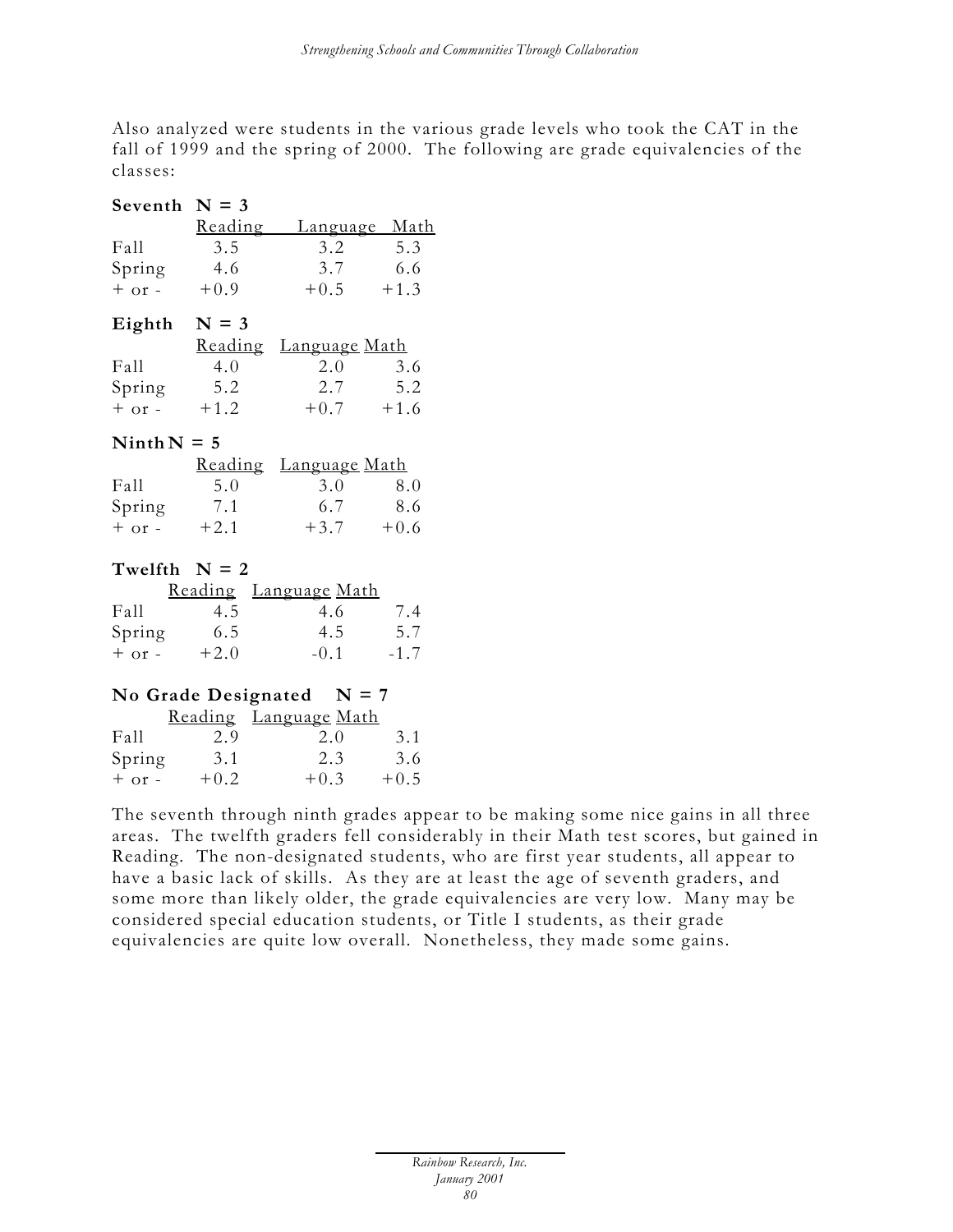# **Analysis of the Results**

Although there are students at the Second Chance Learning Center who did not make gains in Reading, Language and Math, there were more that did, as measured on the California Achievement Test. Positive grade equivalency gains of 2.0 to 3.5 were made by eight students in Reading; positive gains of 2.0 to 5.7 in grade equivalencies were made by five students in the area of Language Usage; and, positive gains of 2.0 to 4.9 were made by six students in Mathematics. The fact that those students who were in the program for the two years of operation appeared to not make much gain in any other than Math is due to a few people who appeared to have done much worse in one area of the test. There were not losses across the board. In fact, more students gained than lost. It certainly can be encouraging to see one student raise the grade equivalency in Math from a 4.6 grade level to a 10.5 grade level over the course of a year. And, similar gains are shown by students in other areas.

There does not appear to be any real patterns of significance. The group that took tests in the 98-99 school year and again in 99-00 appeared to have made most of their gains in math skills. Some students had very high scores in math.

Language usage appears to be an area that students lost ground on the most often, yet there was one student who raised their grade level 5.7 grade equivalencies in one year, and another who raised the GE 4.4 grade levels. Language usage remains the lowest in comparison to the rest of their peers across the nation. It is obviously an area that the school staff needs to address.

There were some very nice reading gains. More students made average grade level gains in reading than any other area. Overall, the test results do not point out any glaring weaknesses or strengths of the program.

It is obvious from the grade equivalencies for the age groups that there are many students who have come to this school with very few basic skills. When the reading, language and math skills are very low to begin with, major gains cannot be expected in short periods of time. So many students have to be dealt with individually, as there are wide gaps between students in the same age groups.

There are also a few students who have come with very good skills and have achieved high levels. There were some underclassmen that are on the level with the best seniors who have taken this test. It appears as though Eci' Nompa Woonspe' is in actuality giving students a second chance to succeed by providing them the opportunity to increase basic skills.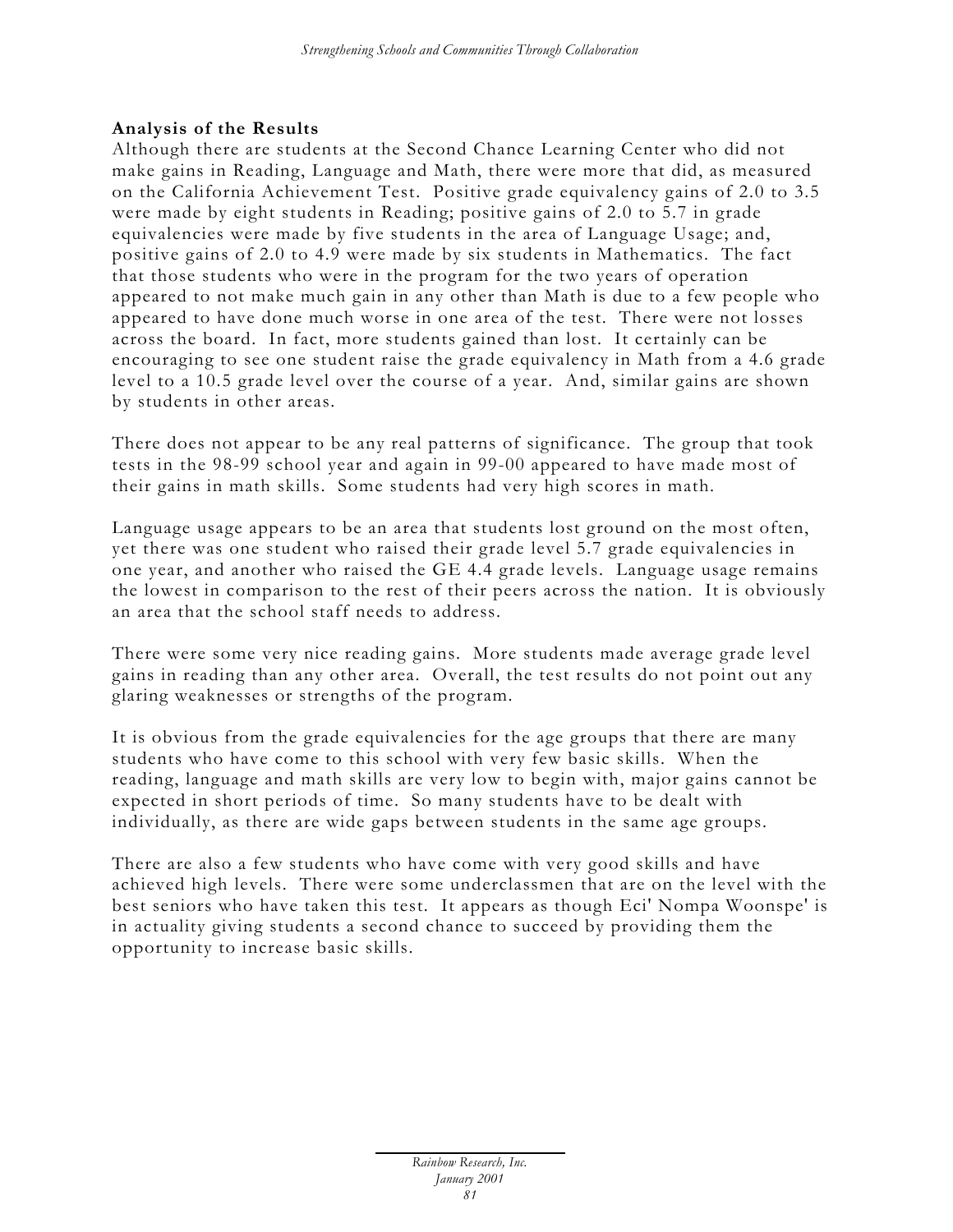# **Fertile -Beltrami Elementary School Standardized Test Analysis, 2000**

# **The Study**

The leadership at Fertile-Beltrami Elementary school chose to use the Iowa Test of Basic Skills for grades 2, 4 and 6. The Minnesota Comprehensive Assessment was used to analyze the third and fifth grade. Both tests were administered in the spring of 2000. As there was no pre -test and post-test results reported, this analysis is only of comparisons with national norms.

Also, the scores that were reported only included raw scores and national percentiles. Grade equivalencies were not given in this particular report; therefore analysis is extremely limited.

# **Limitations**

The most obvious limitation is that there is no pre -test - post-test results to compare growth in the one year in the program. However, as it is a new program, perhaps it is not possible to see much gain in the first year after only 7 to 8 months. The size of the samples are adequate, but not large enough to overcome any great number of "outliers," or students who may have skewed the results by being either extremely low or extremely high. In all cases the percentage of students who are in Title I and who took the ITBS batteries are noted.

# **The Results**

The Fertile-Beltrami sixth grade ITBS national percentiles for the Reading Total were at 68%, as opposed to the national percentile of 62%. In language Usage, the Fertile-Beltrami sixth graders were at 64%, while the national percentile was 54%. In Math (Problem Solving, Estimation, Concepts and Data Interpretation) they scored at 63%, while the national norm was at 59%. In Math Computation, the sixth grade was at 70% and the national norm was 63%. The number of students scored was 46, with 17% being indicated as eligible for Title I.

The fourth grade ITBS national percentile in Reading was 59% and the national norm was  $61\%$ . The fourth grade Language Usage Total percentile was 57%; the national norm was 63%. In Math, the fourth graders percentile was at 65% and the national norm was at 63%. In Math Computation, the Fertile-Beltrami students were at a percentile of 64%, and the national norm was at 65%. The number tested was 48 and 21% were designated Title I eligible.

The second grade had a national percentile of 73% in Reading, 71% in Language Usage, 78% in Math, and 74% in Math Computation. The national norms in each category were Reading 65%, Language 68%, Math 58% and Math Computation 66%. The second graders were higher than the national norms in all categories. Nineteen percent of the second graders were designated as eligible for Title I.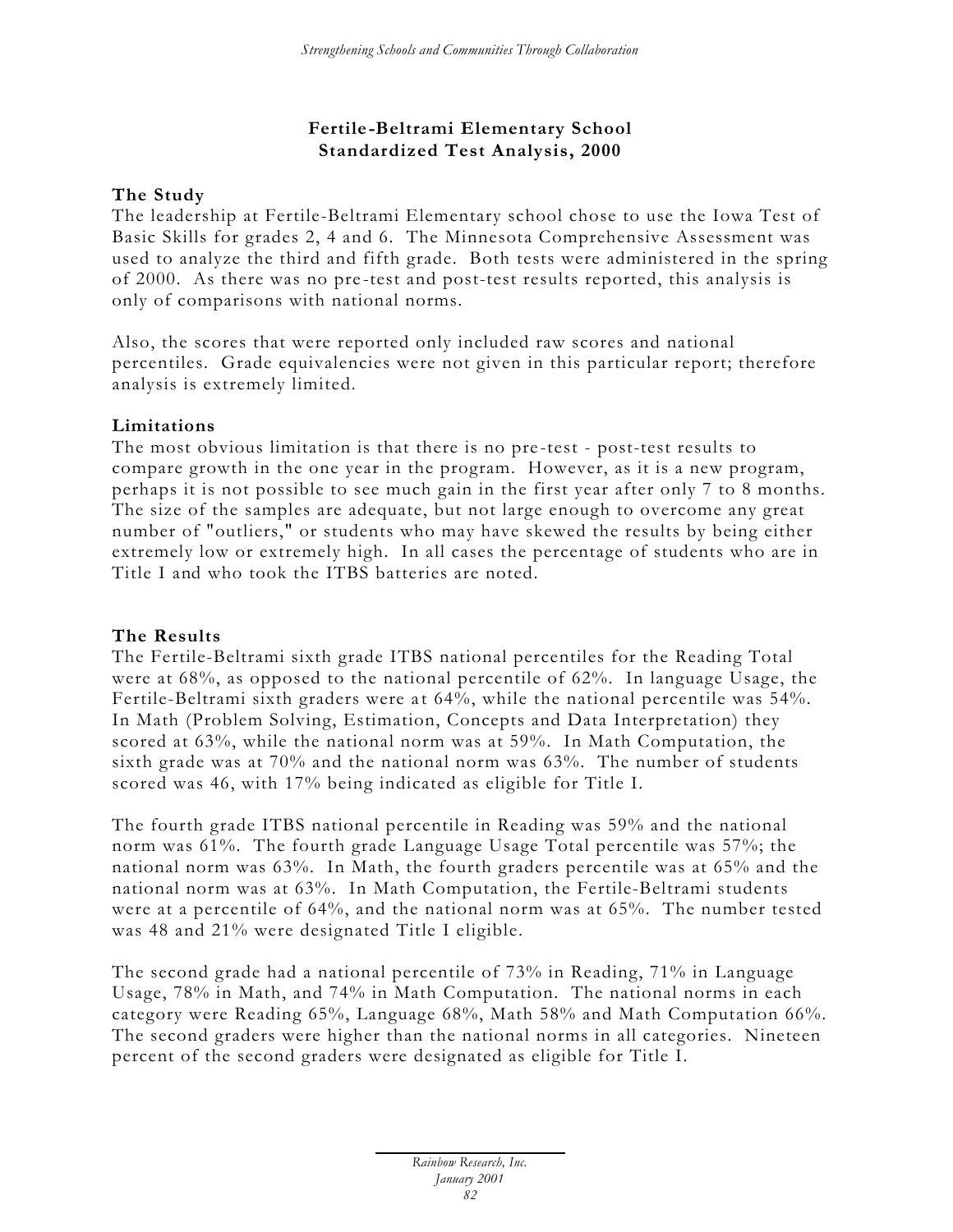The third grade were administered the Minnesota Comprehensive Assessment in Reading and Mathematics. The third graders average scale score for all students tested in Reading was 1383, as opposed to the statewide average scale score of 1461. Thirty-three percent of the third grade students were scored in Level I, 39% in Level II, 25% in Level III and 3% in Level IV. In Mathematics, the third graders scored an average scaled score of 1407, while the state average was 1478. Fourteen percent were scored at Level I, 58% Level II, 22% Level III and 6% Level IV.

The fifth grade also took the MCA tests, in Reading, Math and Writing. In Reading, the fifth graders average scaled score was 1475 and the statewide average was 1493. In Mathematics, the F-B fifth graders scored 1422, while statewide the average was 1470. Seventeen percent scored at Level I, 36% in Level II, 45% in Level III and 2% Level IV. The fifth grade also must take a Writing assessment, which is scored in four categories; in the Descriptive Writing category, F-B fifth graders scored 1543, in Narrative 1415, in Problem Solution 1405 and in Clarification 1386. Statewide scores for those categories were descriptive, 1494; Narrative, 1421; Problem Solution, 1517; and Clarification, 1381.

# **Analysis of Results**

The Fertile-Beltrami sixth grade students scored higher than the national norms on all four total batteries for which results were given. This shows that they are certainly capable students, and the staff has done the necessary curricular and instructional methods to prepare these students well. Whether or not the present program had anything to do with the sixth graders positive results is not possible to say. Only if a comparison of individual students' scores from their fourth grade ITBS and their sixth grade ITBS were done could one say. That may be able to be done by the teachers or leaders at the school, but cannot be done with what data was given for this report.

It appears that the fourth grade compared fairly well with those tested by the ITBS nationwide. They were a few percentage points lower, but within range of the national norms. Considering that 21% were eligible for Title I may indicate there were a few outliers that may have caused the percentages to be a bit lower. It is difficult to say what these scores say about the most recent program. Again, no comparison data is available.

As for the second grade, they show a great ability and rank very favorably with their peers across the nation. They scored higher in all four batteries reported by good margins, especially in Math (78% to 58%). The first and second grade teachers have done a good job of preparing these students for future endeavors. Whether or not the present program can maintain and build upon this foundation remains to be seen.

The Minnesota Comprehensive Assessment results for the third graders show some disturbing results. That 33% of these students scored at Level I in Reading means that the school staff needs to work hard with these students. The average score of 1383 is eighty points lower than the state average. A good result for the program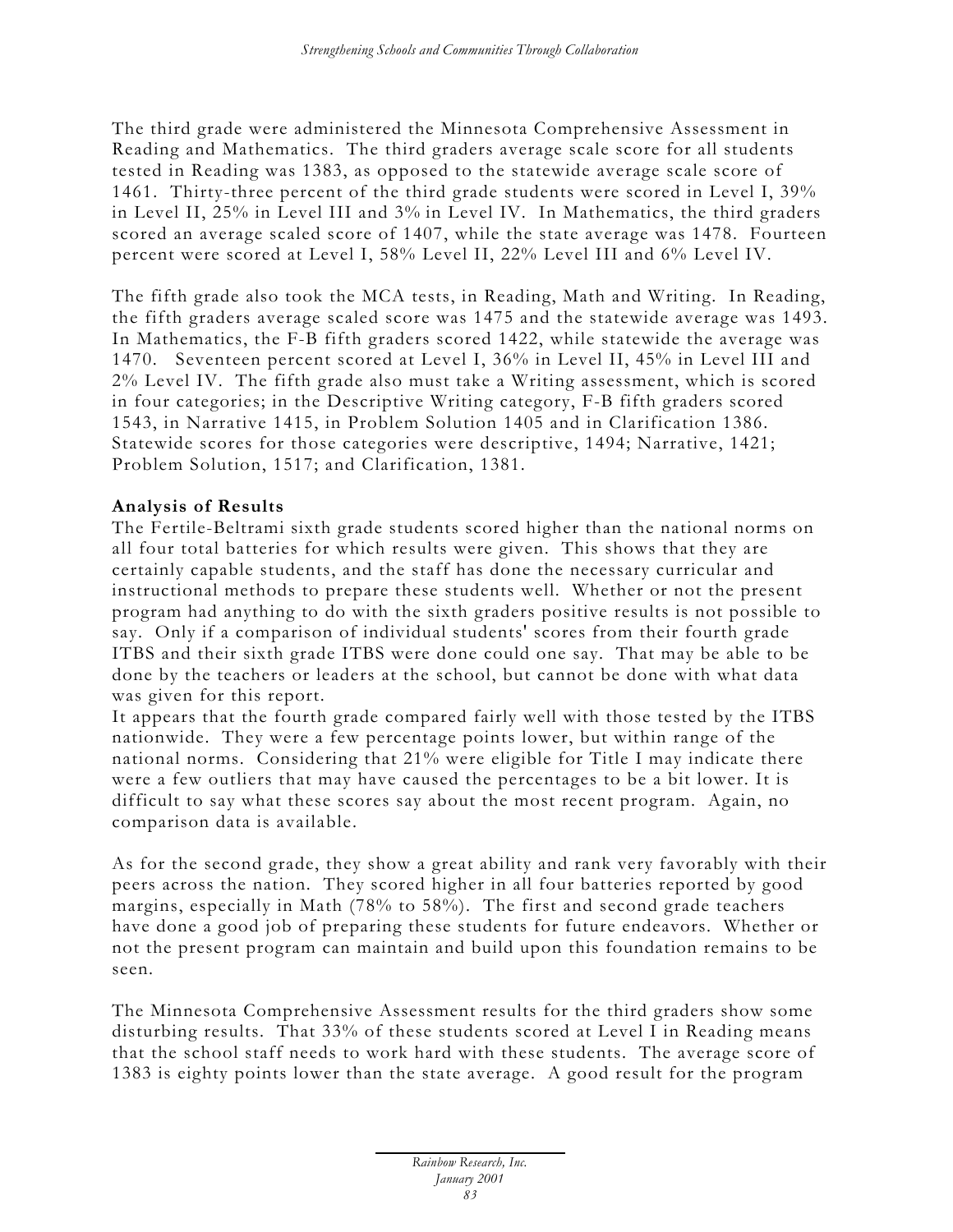would be having these same students score much higher on their fifth grade Reading assessment, and would be a good gauge of the program's capabilities to increase reading skills, if indeed that is a goal of the program. And, the fact that the Mathematics average score of these third graders is lower than the state average means that some extra curricular time may be needed to increase basic skills of many of the students. The average score was seventy points lower than the state average.

The fifth grade MCA results are not as alarming, although they again are lower than state averages in Reading by approximately 20 points and approximately 50 points in Math. Still, having 44% in Level III-IV in Reading is not a bad statistic. Having only 29% in Level III-IV in Math is perhaps a reason to be concerned. There are some good results in the writing assessment, with the F-B fifth grade students scoring better in descriptive writing and nearly the same in narrative writing and clarification. The only area of concern was the area of problem solution writing. Overall, one could say that these fifth grade students write about on average with the state's fifth graders.

Overall, as pointed out in the section on limitations above, these scores reported are of little value for an assessment of this first year in the present program. There is not any comparable data at the present time. If and when these same students are assessed with the same or similar batteries of tests in the future, then a comparison may be done. If groups and individuals show marked improvements, then it could be said that the program is working to improve basic skills.

# **Fertile -Beltrami High School Standardized Test Analysis 2000**

# **The Study**

Fertile- Beltrami High School has instituted a program, called Links to Learning, as an effort to revitalize the rural school district and community. Links to Learning attempts to builds connections between students, local residents and businesses through the use of technology. One project involves students in an effort to create and maintain web sites for local businesses. Other efforts include mini-sessions led by community volunteers, student entrepreneurial projects, students teaching community members how to use technology and a laptop check out program for the public.

The standardized test chosen by the leaders of the project was the PLAN student report of the national ACT test, given to tenth graders only. This test gives students an idea of how they rank with other non-college bound or college bound students and gives indications of what fields for which their skills are best suited. The batteries of the test chosen for this report are the English Usage, Reading and Mathematics portions, and the basic skills necessary for ongoing learning. The test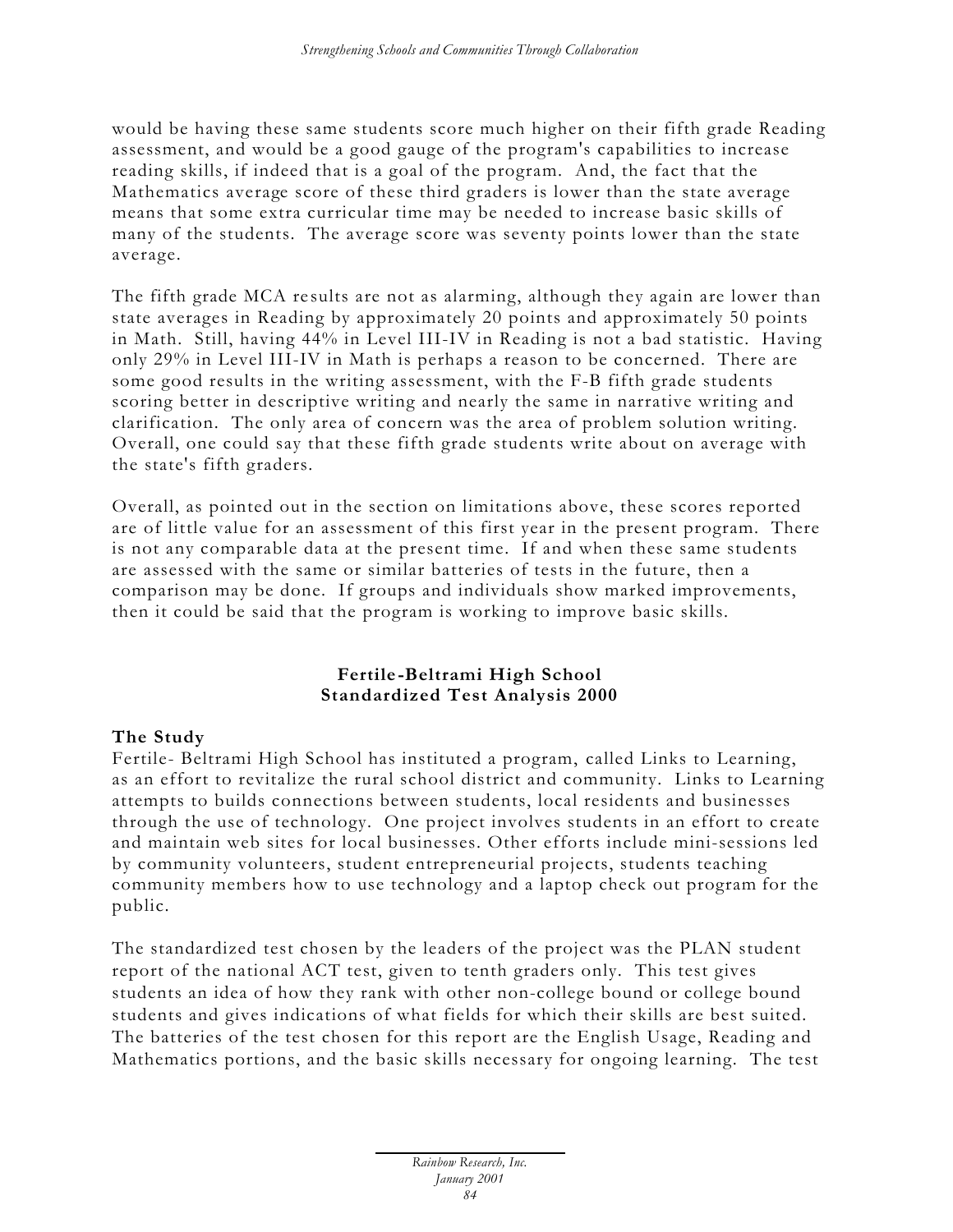was administered in September of 1999 and again to the same group of students in May of 2000.

### **Limitations**

The primary limitation is that the test has very little to do with the project program, therefore reveals very little as to whether or not the program is successful. Criterion and performance based tests would be a much better indicator of technology development, and surveys of students and community members would indicate if the technology component and community building aspects were, indeed, working. The standardized tests given should primarily be used to indicate whether or not the students are maintaining basic skills as they build upon new skills. And, the purpose of the test administered is to determine student vocational skills and college-bound readiness more so than to indicate skill maintenance or growth.

Also, the fact that the tests were only administered to the tenth graders and no other grades is a weakness in regard to determining effect of the program. It is understood that the program included students in other grades, but they were not tested.

The number of students who took the pre -test and post-test was large enough to give a good statistical indication of growth, or lack thereof. The number of students is not a limitation.

# **The Results**

There were 44 students who took both the pre -test and post-test in Reading and Math, while 43 took both of the English Usage portions. Because raw scores were available on all three, a paired sample t-test was administered to determine if there was a statistical difference in pre and post scores.

In the English Usage portion, 21 students increased their scores, and 21 scores declined, with one staying even. The pre -test mean was 17.07 and the post-test mean was 17.37. This 0.3 difference was not a significant difference, as it rendered a t-statistic of 0.82. There were eight students who scored at the 90<sup>th</sup> percentile or higher. The score of 17 indicates a national percentile of 58, and a score of 18 indicates a national percentile of 67. Therefore, it could be said that the group, in May, would be approximately at the 61<sup>st</sup> percentile on the PLAN test.

In the Mathematics portion of the test, 22 students increased their scores, 13 had their scores decline, and 9 had the same score. The pre-test mean was 15.59 and the posttest mean was 16.16. The difference in means was 0.57. Though this is a larger difference than in English Usage, it is still not a statistically significant difference, as the t-statistic was 1.52. There were three students who scored at the  $90<sup>th</sup>$  percentile or higher in math. A score of 15 would be at the national percentile of 42, while a score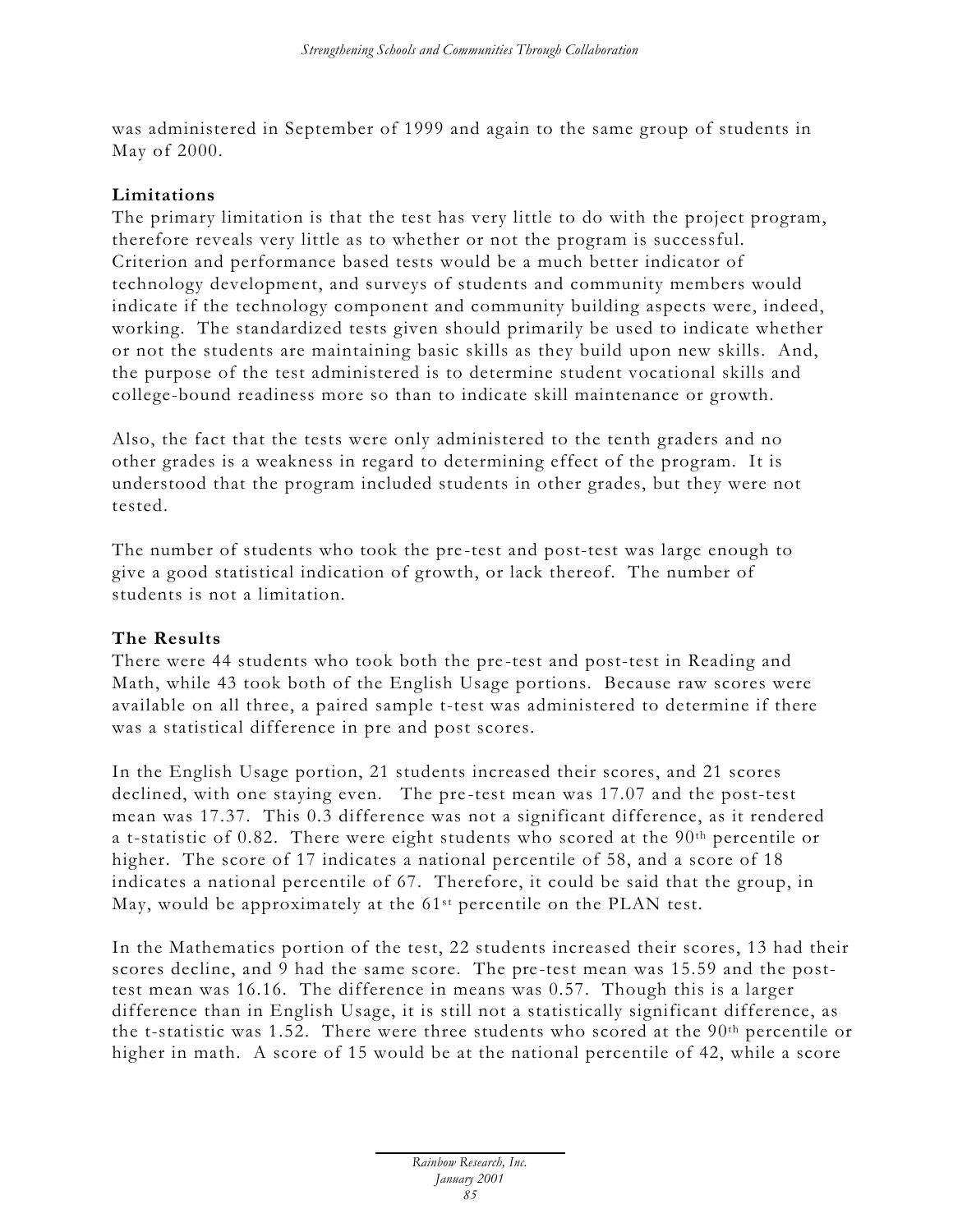of 16 would be at the 55th percentile nationally. This group could be said to be at the 56th percentile in May of 2000.

In the Reading portion, 16 students' scores increased, and 26 students' scores declined, with 2 remaining the same. The pre -test mean was 16.86 and the post-test mean was 15.93. Obviously, this represents a loss, although not a statistically significant one (with a t-statistic of 1.39).

On closer inspection, the reading scores saw some significant losses, one dropping from 21 to 11 in raw score (from 85th percentile to 18th percentile) and another from 20 to 11 (79<sup>th</sup> to 18<sup>th</sup>). Another two dropped from 18 to 13, two others from 19 to 14, and another student from 18 to 10. There seems to be no explanation for why the reading scores saw some dramatic drops and had more students show losses than gains.

The national percentile for the mean of 17 is 64, while the national percentile for the mean of 16 is 58. This group fell approximately from the  $62<sup>nd</sup>$  percentile to the  $57<sup>th</sup>$ percentile. There were, however, more students at the 90th percentile or higher in reading in May than there were in September - four as opposed to two.

# **Analysis of the Results**

As was mentioned previously, the test that was given to the tenth grade students is not a true indication of what was gained or lost by the project program. Other measures will have to be used to make those judgments. However, the faculty and administration, to determine if some curricular means will be necessary to maintain growth of basic skills, should use the PLAN test results.

From the results it can be seen that mathematics skills improved to an almost significant level. The English scores indicate that most students improved, but to a very little degree. The reading scores indicate that most student's scores had actually gone down in the intervening eight months between tests. Although there were some losses, the overall percentiles for each battery remained higher than the national average.

On the face of it, it would appear that a raise in percentile from 49 to 56 in math is significant and perhaps should be touted as such, even though the raw score paired sample t-test fell short of being designated a significant difference. And, the raise of the group percentile from  $58<sup>th</sup>$  to  $61<sup>st</sup>$  in English is positive to note. The loss of reading, on the part of 26 students and a loss from the  $62<sup>nd</sup>$  to the  $57<sup>th</sup>$  percentile is alarming, however.

There may very well be explanations for the test results. Many other pre -test/post-test scores, when tests are given twice in one school year, indicate irrational results. But because the other two batteries did not indicate such major fluctuations as did the reading portion, it behooves the faculty to take a good look at the students whose reading scores went down, at the reading curriculum expectations, and perhaps at the test itself.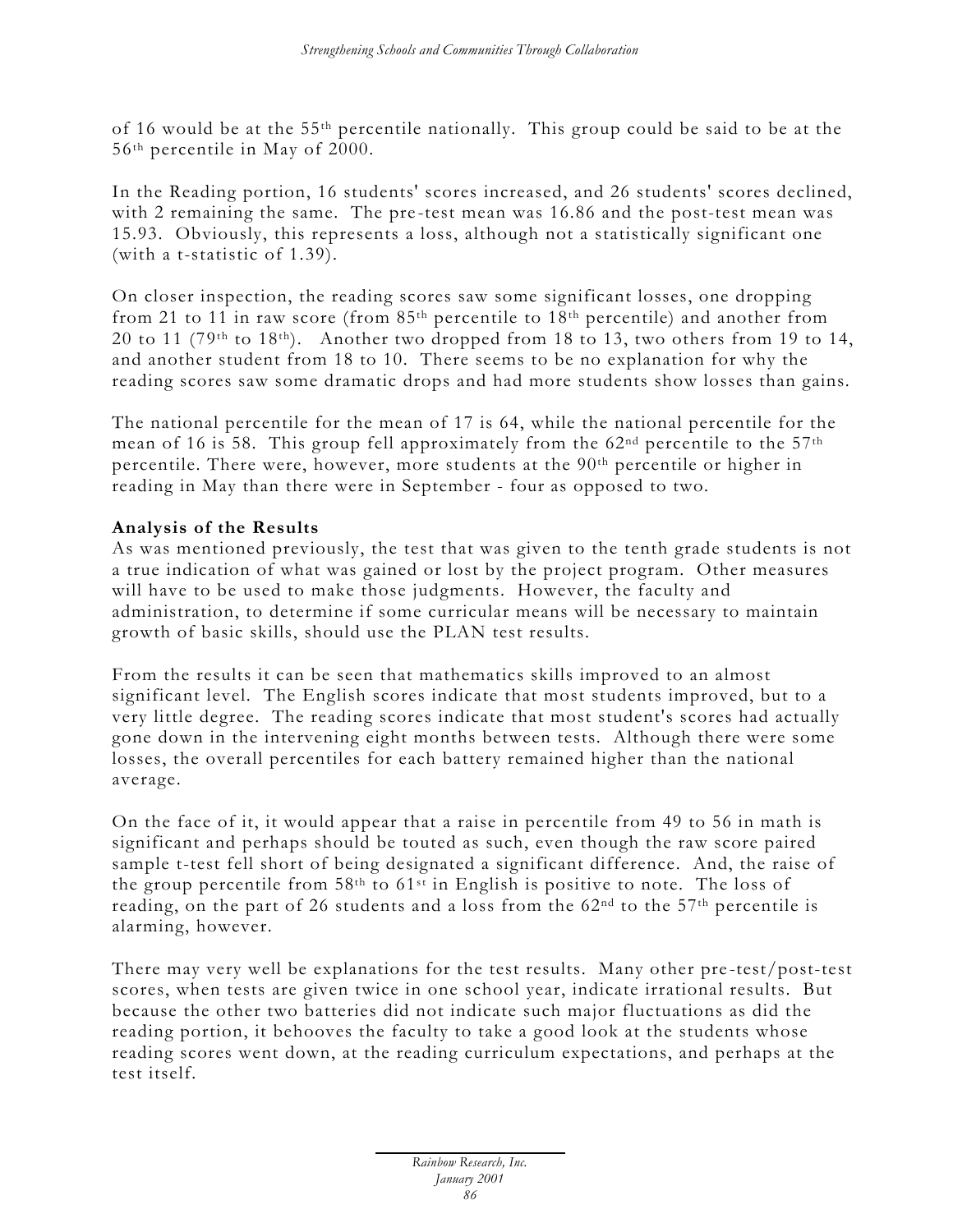# **Fertile -Beltrami High School**

The Fertile-Beltrami Links to Learning Program attempts to link the community and the school through hands-on technology training. Students are involved with helping elementary students, local businesses and community members learn to use technology, while maintaining basic skills.

The Fertile-Beltrami tenth grade was administered the ACT PLAN test to indicate both future planning and growth of basic skills. Slight growth was shown in English usage (58<sup>th</sup> percentile to 61<sup>st</sup> percentile) and in mathematics (49<sup>th</sup> percentile to 56<sup>th</sup> percentile), but overall losses were indicated in reading skills. The group that was tested still ranked in the 57th percentile nationally in reading.

# **Hanska Community Elementary School Analysis of Standardized Test Scores, 2000**

# **The Study**

The Hanska Community School staff utilized the Iowa Test of Basic Skills test for the second, fourth and sixth graders, and the Minnesota Comprehensive Assessment for third and fifth graders to assess basic skill development. Due to problems instituting the school's program (Hanska Community School is a new charter school), and with the ITBS scoring and norming system, the ITBS pre -test and posttest scores are not reported at this time. The primary reason is that the ITBS batteries taken in the fall of 1999 were normed differently than the spring ITBS batteries taken by the same students in the spring. The school staff is waiting until the testing service employed has re -normed the tests, and may wait until next year to get scores that can be compared.

However, there are scores for the MCA for third and fifth graders. There are no pre-test and post-test scores for this assessment.

#### **Limitations**

As noted above, the primary limitation is that there is very little information to go on at this time. With the ITBS results still pending, this report is incomplete. Another major limitation to any standardized test analysis of the Hanska school students is the very small size of each group. Hanska had only 4 third graders and 7 fifth graders to report scores on. Therefore, one or two "outliers" skew the average results to a great extent.

#### **The Results**

The only test results that can be reported at this time is the Minnesota Comprehensive Assessment average scores for the third grade (four of them), and the fifth grade (seven of them). The average scores can be compared to state scores in the batteries of Math, Reading and Writing (for fifth only).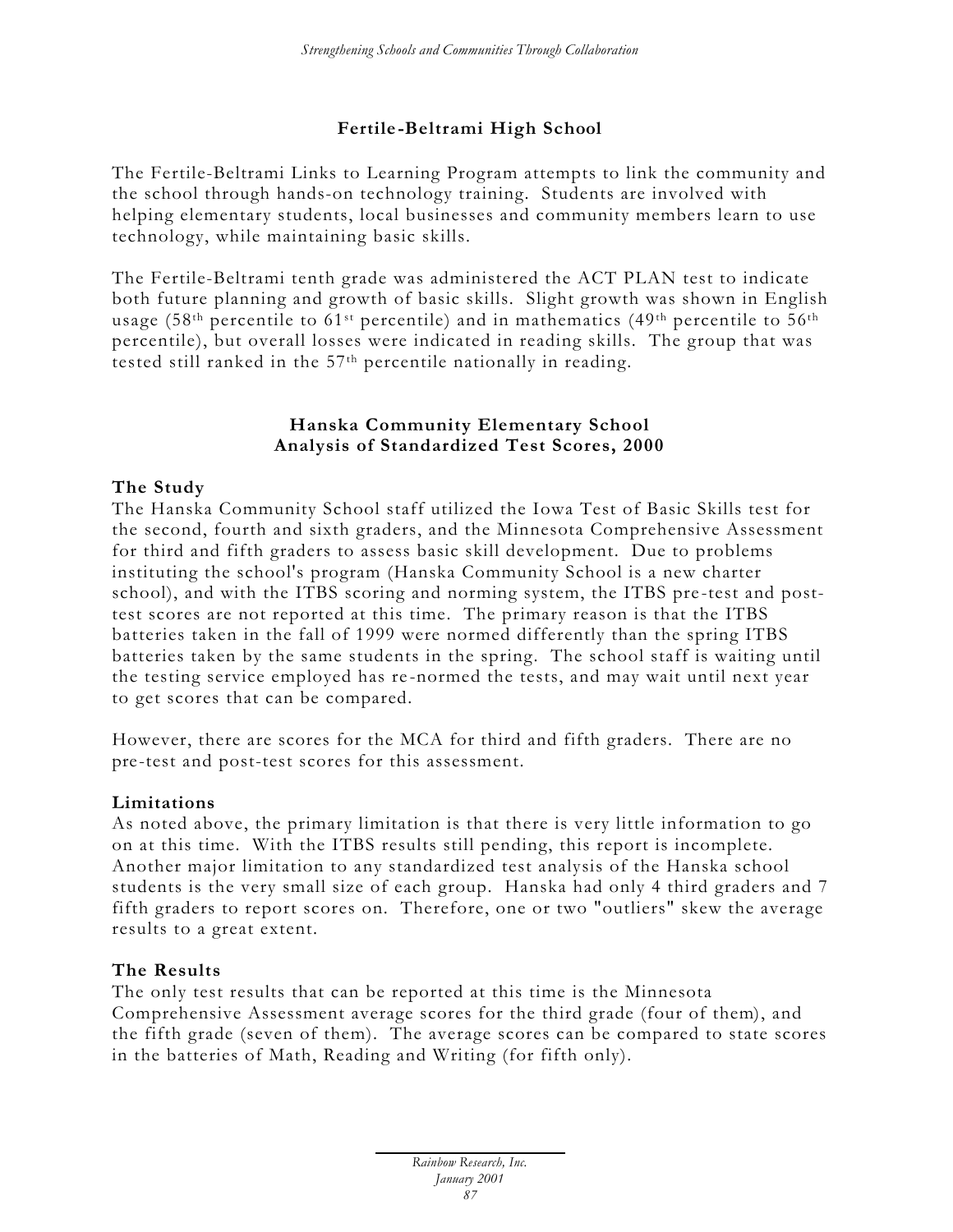The third graders at Hanska had 25% (one) perform in Math at Level I, and 75% (three) at Level II. There were none at Level III or IV. The average score for Hanska was 1335 and the state average was 1478. The Reading analysis showed 75% of the students (three) were at Level II, and 25% (one) was at Level III. The Hanska average score was 1455, while the state average was 1461.

The fifth grade had 29% at Level I in Math, 43% in Level II, 14% in Level III, and 14% in Level IV. Their average score was 1453 as compared to the state average of 1470. In reading, Hanska fifth graders had none in Level I, 71% in Level II, 29% in Level III and none in Level IV. The Hanska average score was 1416 and the state average was 1493. In writing, the only statistic that was given was the percentage in Level I (29%) and in Level II (71%). The Minnesota state web site did not have any further information on Hanska students.

#### **Analysis of the Results**

There is very little to analyze due to the ITBS scores being in limbo. And, because the sample size is so small, one would have to hesitate making any judgements about the Hanska program and the ability of the program to affect basic skills. The data may be used by the staff to make preparation for the 2000-2001 year. Obviously, there are some students who will need to increase their skill levels in math. The reading results appear to be more favorable. The fifth grade writing scores are low, and there should be some improvement looked for in that area by the staff.

If the ITBS scores become available for this past school year, they can be compared with the 2000-20001 year scores. Then it may be possible to see increases in students' basic skills.

# **International Falls Elementary 1999-2000 Standardized Test Scores Analysis**

# **The Study**

The teachers and administration of the International Falls Elementary chose to report the Iowa Test of Basic Skills for grades 3-6. Batteries in Reading, Language, Mathematics, Social, Science, and Information Processing where utilized to determine student learning. This differs slightly from the 1998-1999 year in that the school is not reporting two tests in the same year, but measuring the students after one year, from spring to spring.

#### **Limitations**

There are few limitations on this study beyond the small number of students in each class. The class sizes ranged from 22-26, so it is possible that two-three outliers may prove to increase or decrease aggregate scores out of proportion. The scores of individual students were not given for analysis. Therefore, it is not possible to determine if the aggregate scores are due to a few individuals. And, it is not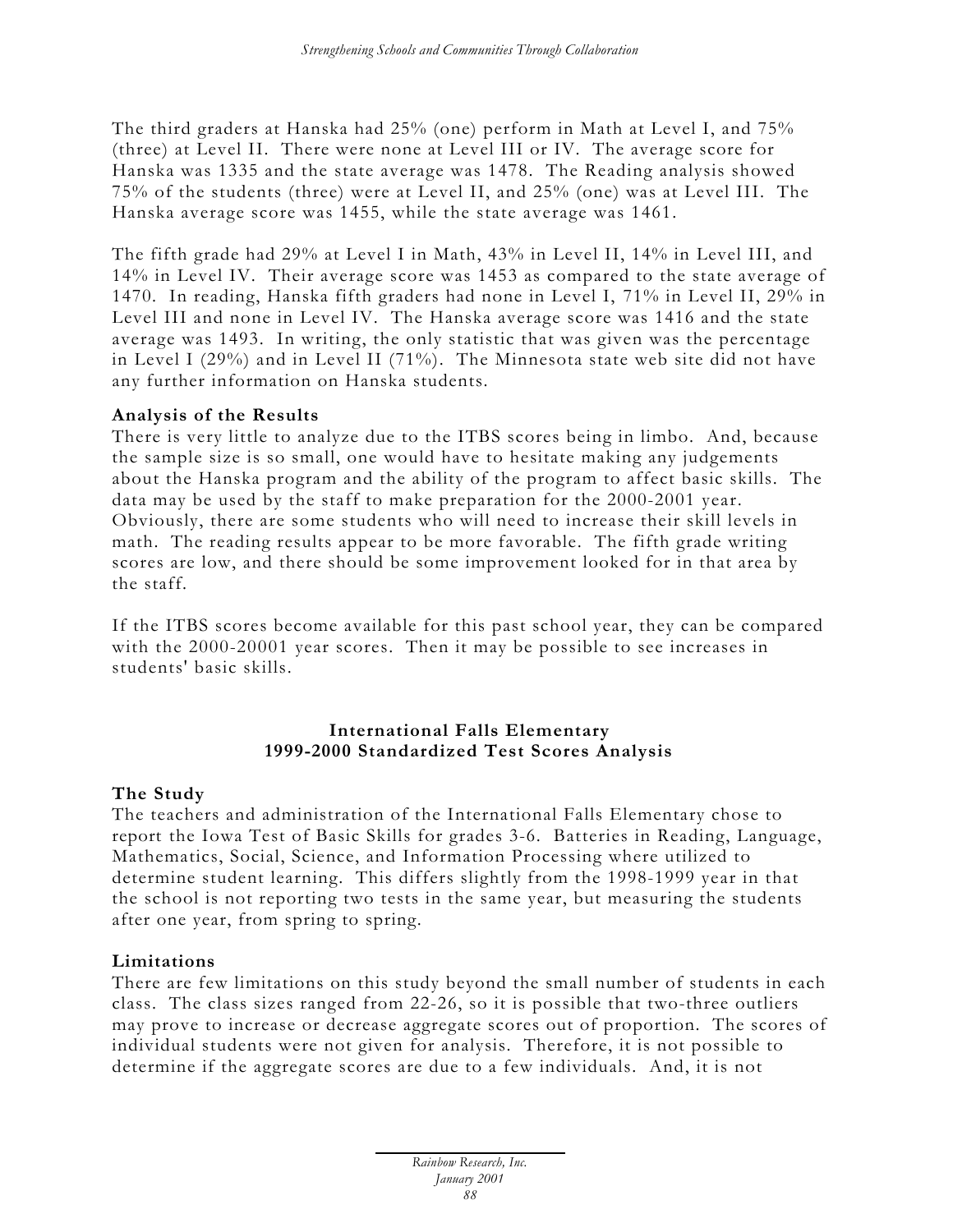possible to see if individuals were able to increase or decrease their scores dramatically.

Also, the scores reported this year were only aggregate for each class, so that a detailed analysis of individuals could not take place. However, the fact that there are four classes of students, and the test was given to each of those classes, it is possible to get a good indication of a full year's growth for the fourth, fifth and sixth grade classes.

# **Report of the Data**

The following table shows the results of the ITBS in Grade Equivalency (GE) and National Percentile Rank (PR):

| гин<br>L٦ | ٣<br>ш |  |
|-----------|--------|--|
|           |        |  |

|     |     | <u>Math</u>   |          | Science |        | Composite |
|-----|-----|---------------|----------|---------|--------|-----------|
| 5.0 | 4.5 | 5.2           | 4.5      | 4.9     | 4.5    | 4.6       |
| 73  | 68  | 80            | 67       | 74      | 70     | 72        |
|     |     |               |          |         |        |           |
|     |     |               |          |         |        |           |
| 5.4 | 5.7 | 5.9           | 5.0      | 5.4     | 5.8    | 5.4       |
|     |     |               | 54       | 62      | 69     | 64        |
|     | 61  | Reading Lang. | 68<br>66 |         | Social | Inform.   |

| Grade 5 |               |     |      |        |         |         |           |
|---------|---------------|-----|------|--------|---------|---------|-----------|
|         | Reading Lang. |     | Math | Social | Science | Inform. | Composite |
| GE      | 7.0           | 6.3 | 6.6  | 5.8    | 7.0     | 6.9     | 6.5       |
| PR      | 69            | 54  | 62   | 50     | 6.5     | 65      | 61        |
| Grade 6 |               |     |      |        |         |         |           |
| GE      | 7.6           | 8.7 | 8.5  | 8.2    | 9.0     | 8.3     | 8.4       |
| PR      | 62.           | 68  |      | 64     |         | 64      | 68        |

From the report of a year ago it is possible to look at aggregate changes in composite grade equivalencies for the fourth, fifth and sixth graders.

The composite on the ITBS batteries for the 2000 fourth graders as third graders in 1999 was a 4.2 grade equivalency. As fourth graders, that composite grade equivalency is 5.4, showing a gain of  $+1.2$  grades as measured on a nationally normed test.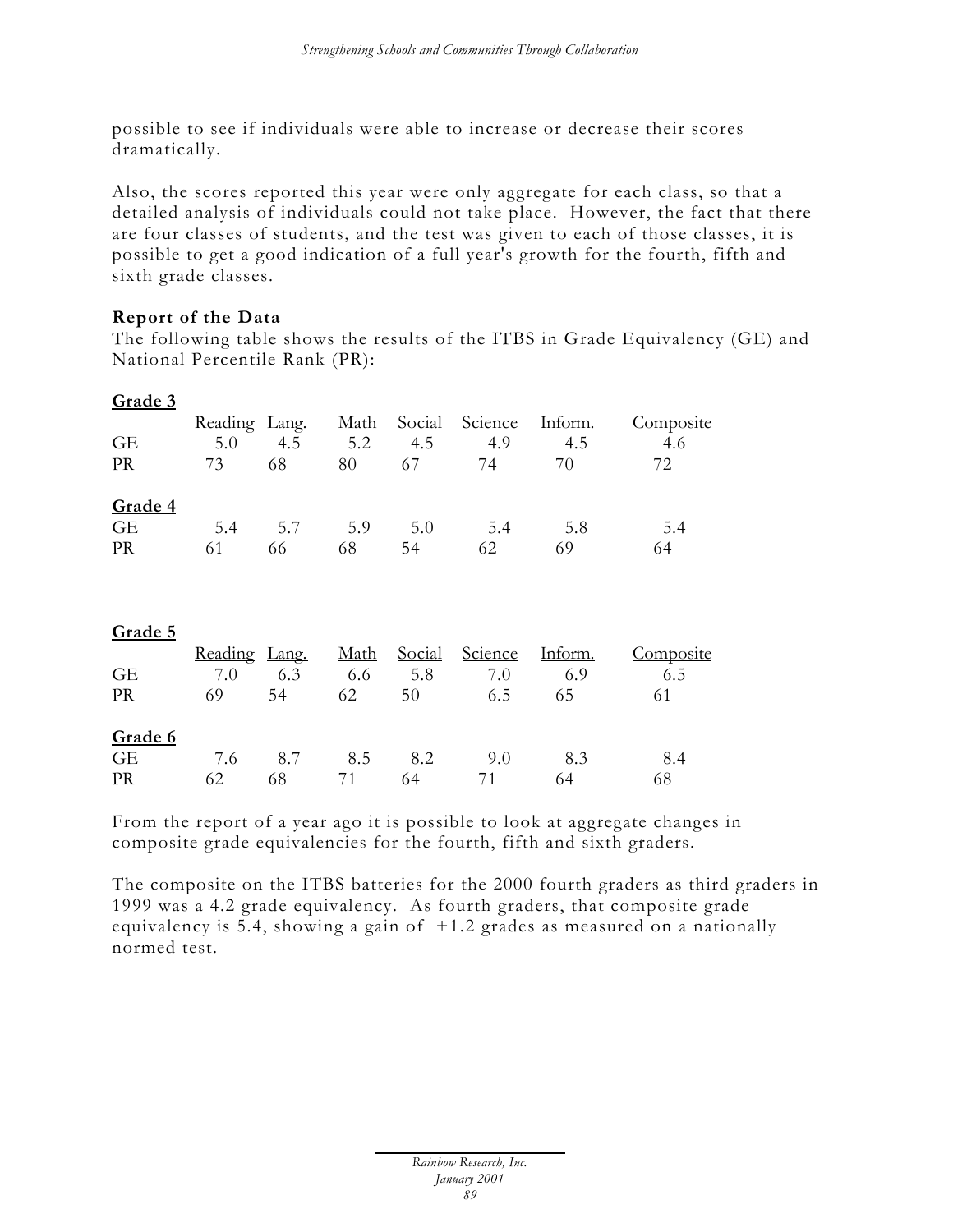The composite on the ITBS batteries for the 2000 fifth graders as fourth graders was a 5.2 GE. As fifth graders, the composite GE was 6.5, showing a gain of  $+1.3$ . The 2000 sixth graders as fifth graders a year ago had a composite GE of 6.4 and a GE of 8.4 as sixth graders, representing  $a + 2.0$  rise in one year!

#### **Analysis of the Results**

By any indication, the ITBS scores of the four classes at International Falls Elementary are phenomenal. Rare is it to see a school exhibit grade equivalencies and percentile ranks far above the norm across the board. Clearly there are many excellent students in these classes. And, the rise in composite scores on the ITBS from year to year indicates that the students are gaining at a faster rate than peers are across the nation. The fact that the sixth grade increased the composite grade equivalency from 6.4 to 8.4 in one year indicates that the longer students are in the program, the better they become. Last year's sixth grade also posted phenomenal scores.

What cannot be determined is what is the cause of these scores. Is it nature, or nurture? No individual scores were reported, hence it is difficult to see individual growth. However, composite grade equivalencies were raised by more than one year in all three cases where they could be compared. And, when there are so many high percentile ranks for individual classes, it generally means that there are quite a large number who rank in the 90-99th percentiles. These students would have a hard time increasing those percentiles due to the ceiling effect. Therefore, if indeed most of the students tested are the same persons, one would have to say that the International Falls Elementary teachers are doing an excellent job with their students in all areas tested on the Iowa Basic Skills Tests. Certainly their methodology ought to be considered as playing a large part in the outcomes of the students.

# **Janesville -Waldorf-Pemberton Elementary Standardized Test Analysis, 2000**

# **The Study**

The study done by the leadership at JWP Elementary used the Iowa Test of Basic Skills to test students in first, second and fourth grades, and the Minnesota Comprehensive Achievement Tests for grades 3 and 5. Because they have three years of ITBS scores and have reported results, this study can determine group growth for the same groups of students as they moved through the three years. Therefore, there are a number of direct comparisons for groups, when using the percentiles and grade equivalencies for selected groups. The 98-99 second graders took the ITBS as first graders in 97-98, so growth can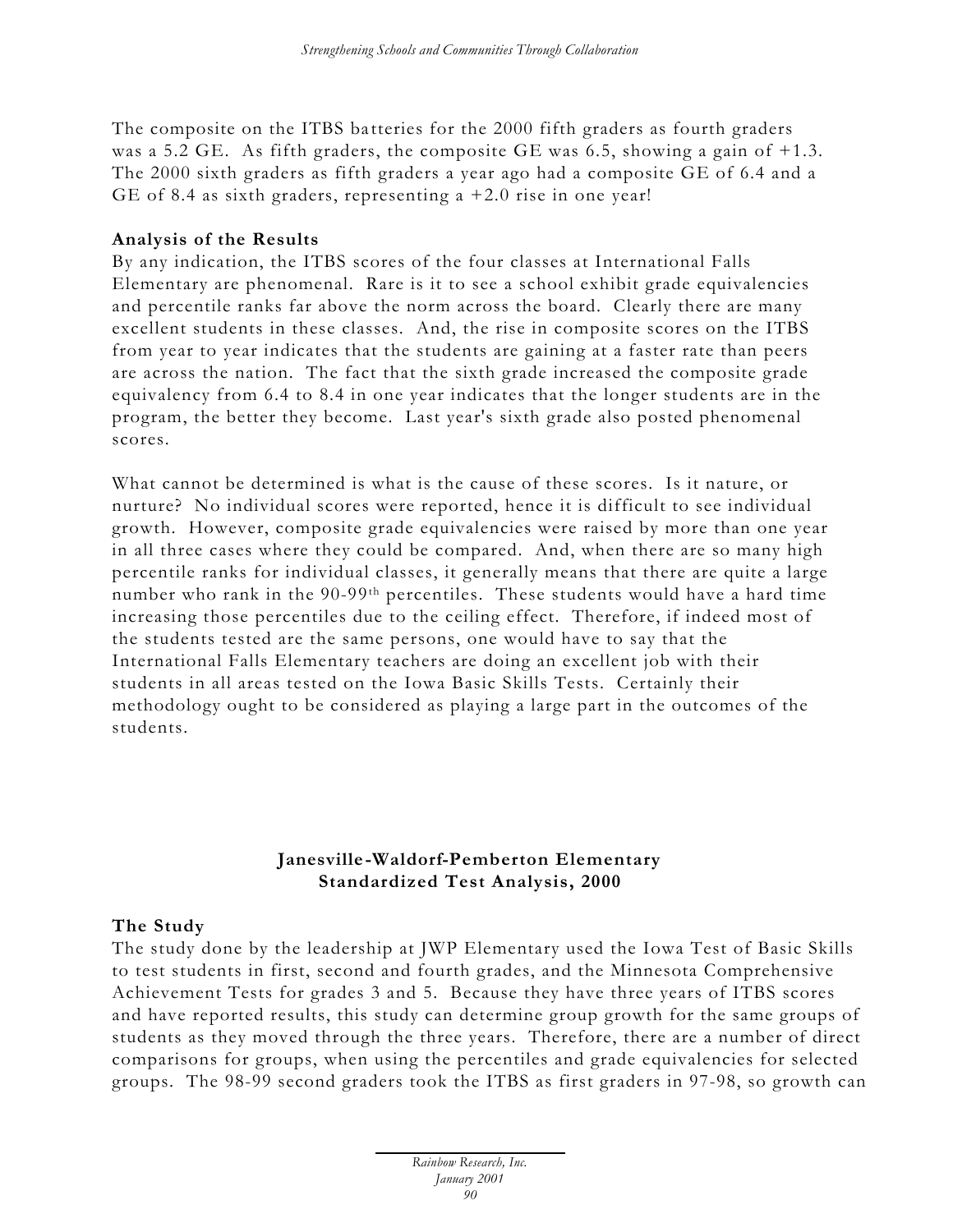be shown over that one year. Also, the fourth grade of 99-00 can be measured against their ITBS scores for second grade in 97-98 (no first grade scores were taken three years ago). Although the batteries change, if the Reading Total, Language Total, Math Total, Core Total and Composite Totals are used, change in national percentiles and grade equivalencies can be analyzed.

There is one group that did not have more than one ITBS score that can be measured against another (the first grade in 2000). And, the third and fifth grade scores on the MCA are reported, but with no comparison scores. In these cases, those groups will be compared to national and state norms.

# **Limitations**

This study does not include a specific program change prior to the 99-00 year; therefore the growth between the 97-98 and 98-99 years cannot be determined to have been due to the changes in program. It is still difficult to prove that program changes had any major affect on student individual or aggregate growth. The scores for each group of students are also split between those students on IEP's or in the Title One program and the rest of the students. Also, the special education groups are very small, and there may have been changes in personnel from year to year. Therefore, the changes that appear in grade equivalencies and percentiles may be influenced greatly by one or two individuals and it may be that the same individuals are not represented.

Otherwise, the fact that the staff at JWP has reported a large amount of data allows for a much more in depth report, with comparisons possible as long as the limitations mentioned above are taken into consideration.

# **Test Results**

The groups of students that were in first grade in 1998-1999 were tested with the ITBS in April of 1999, and again as second graders in April of 2000. Following are the results of the national percentiles and grade equivalencies in battery totals:

| Reading Total          | Language Total Math Total | Core Total                          |  |
|------------------------|---------------------------|-------------------------------------|--|
| Composite              |                           |                                     |  |
| Grade 1, 99 54%; 1.9GE | 57%; 1.9GE                | 62\%; 2.0GE 57\%; 1.9GE 58\%; 2.0GE |  |
| Grade 2, 00 54%; 2.9GE | 49%; 2.8GE                | 53\%; 2.8GE 51\%; 2.8GE 50\%; 2.8GE |  |

In the first grade year, there were 28 students tested, and in the second grade year 25 were tested. As can be seen, the group gained in grade equivalency by 1.0 in reading, .8 in language, .8 in math, .9 in core total, and .8 in the composite. Expected growth would be 1.0 or better. (Actually, the nationally normed group raised grade equivalencies by 1.1 to 1.3 on all the batteries mentioned).

The data on the small group of students identified as in special education, the following changes were noted: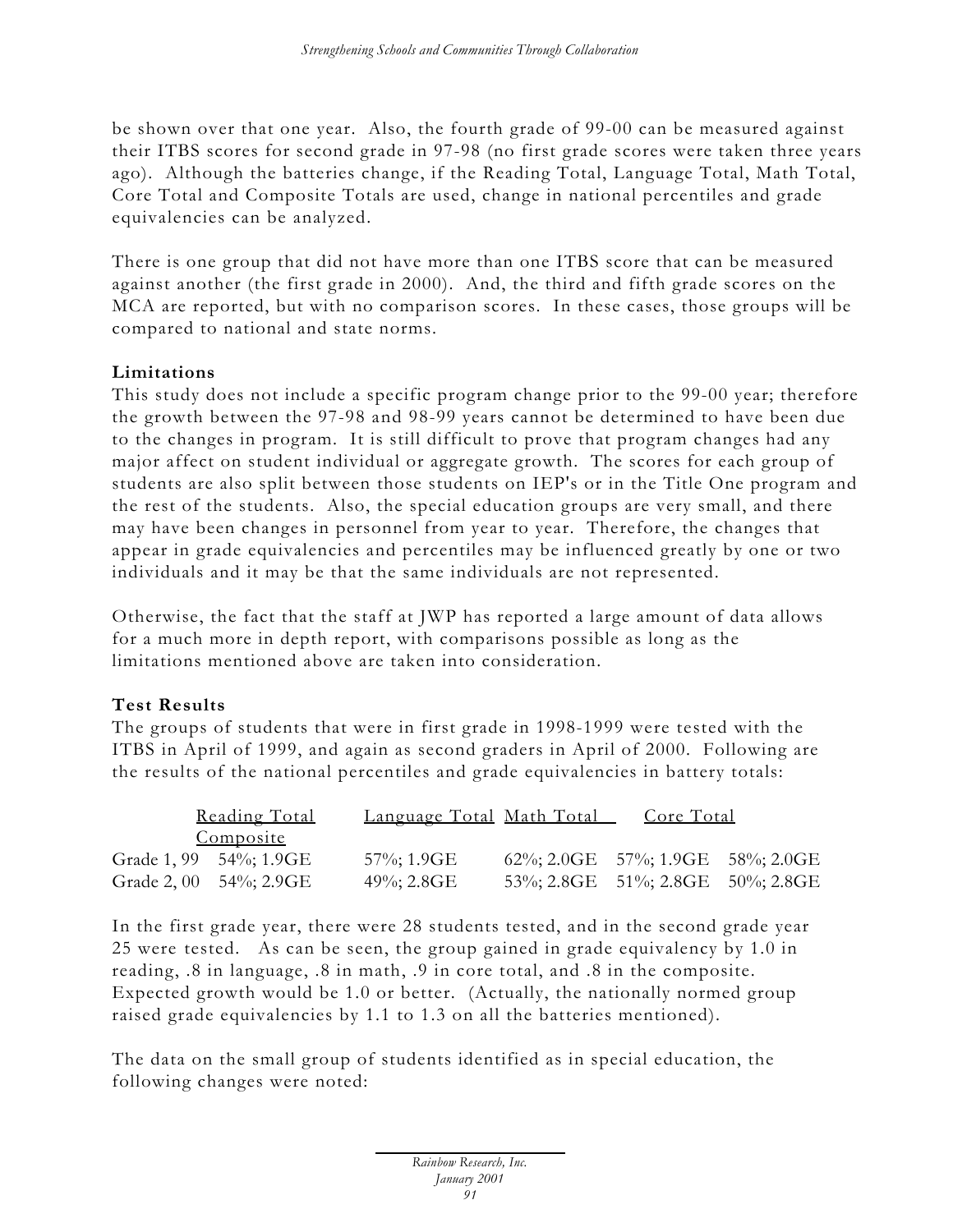|             | Reading Total          | Language Total | <u>Math Total Core Total Composite</u> |                                              |
|-------------|------------------------|----------------|----------------------------------------|----------------------------------------------|
| Grade 1, 99 | 4%; K8GE               | 4%; K7GE       |                                        | 1\%; K6GE 2\%; K8GE 3\%; K8GE                |
|             | Grade 2, 00 18%; 1.9GE | $11\%$ ; 1.7GE |                                        | $13\%$ ; 1.9GE $11\%$ ; 1.8GE $11\%$ ; 1.9GE |

The group was made up of three students in 1999 and five in 2000. The fact that there was significant growth in percentiles and grade equivalencies may be due to the addition of the two students, or to the program.

Another grade grouping that could be compared are the second graders from 1998 who were the fourth graders in 2000. Again, this grade level group was broken into two categories. Comparisons will be made on the same batteries:

| <u>Reading Total</u>       | <u>Language Total</u> | Math Total Core Total Composite |                                              |                                      |
|----------------------------|-----------------------|---------------------------------|----------------------------------------------|--------------------------------------|
| Grade 2, 98 66%; 3.2GE     | $61\%$ ; 3.1GE        |                                 |                                              | $60\%$ ; 3.1GE 64%; 3.1GE 58%; 3.0GE |
| Grade 4, 00 $60\%$ ; 5.3GE | 51%; 5.3GE            |                                 | $53\%$ ; 4.9GE $54\%$ ; 4.9GE $54\%$ ; 4.9GE |                                      |

As can be seen, the percentiles dropped in all cases, and grade equivalencies were raised from 2.2 to 1.8 in the battery totals. As a raise of 2.0 would have been expected, the group seemed to stay even with peers across the country only in Reading and Language. It should be noted that the average user in these batteries raised their grade equivalencies greater than the expected average. However, percentiles of the average user of the ITBS at the fourth grade level did not stay as high as they had been, making this particular group of students pretty well near the average group across the country.

The group of special education identified students for these grade levels had the following changes:

| Reading Total              | <u>Language Total</u> | Math Total                          | Core Total Composite |  |
|----------------------------|-----------------------|-------------------------------------|----------------------|--|
| Grade 2, 98 11%; 1.7GE     | 6\%: 1.4GE            | $1\%$ : 1.1GE                       | 4%; 1.4GE 2%; 1.4GE  |  |
| Grade 4, 00 $24\%$ ; 3.6GE | $18\%$ ; 2.0GE        | 21\%; 3.7GE 16\%; 3.4GE 18\%; 3.4GE |                      |  |

Again, the same type of results as noted in the other comparison group. And, again the group grew in size from three to five. Therefore, the raises in percentiles and grade equivalencies could be a symptom of the additional members to the group, or each individual tested 1998 could have shown major improvements by 2000.

The only other group for which there were ITBS scores was the first grade of 2000. For those who were not on IEP's (N=39), the Reading Total percentile was 52% and GE of 1.9; Language Total percentile of 54% and GE of 1.9; Math Total percentile of 53% and GE of 1.8; Core Total percentile of 51% and GE of 1.8; and, a Composite percentile of 55% and GE of 1.9. For those on IEP's, (N=5), the Reading Total percentile was 49% and GE of 1.7; Language Total percentile of 14%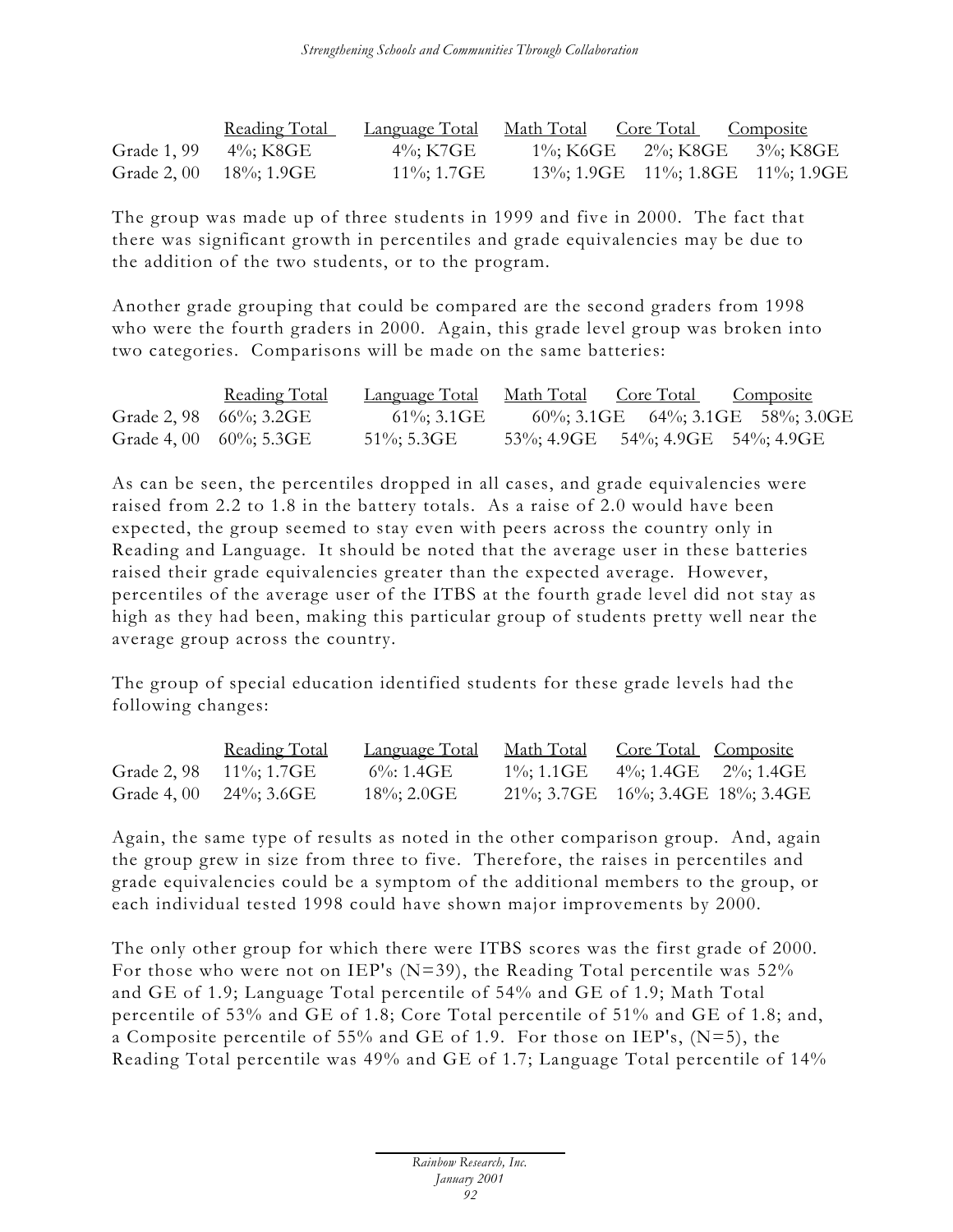and GE of 1.0; Math Total percentile of 11% and GE of 1.2; Core Total percentile of 11% and 1.1 GE; and Composite percentile of 15% and 1.2 GE.

The third and fifth grades were tested by the Minnesota Comprehensive Achievement Tests. The MCA's test for reading and mathematics for third graders; and reading, mathematics and writing for fifth graders.

The third grade had 24% score at Level I, 32% in Level II, 44% in Level III and none at Level IV in Reading. In Math, there were 15% in Level I, 47% in Level II, 35% in Level III, and 3% in Level IV. The Reading average score for JWP was 1433 as opposed to the statewide average of 1461. The JWP Math average score was 1417 as opposed to the statewide average of 1478. In general, the group is slightly below average in both areas.

The fifth grade at JWP Elementary had 6% in Level I, 53% in Level II, 31% in Level III and 10% in Level IV in the Reading battery. In the Math portion, there were 9% in Level I, 63% in Level II, 22% in Level III and 6% in Level IV. The Reading average score for JWP fifth graders was 1478 and the statewide average was 1493. The JWP average Math score was 1447 with the state fifth grade average at 1470. Again, the group scored slightly below average.

In writing, the JWP fifth grade scored an average of 1440 in descriptive writing, with the state average at 1494; 1209 in narrative writing, with the state average at 1421; 1323 in problem solution, with the state average 1517; and, 1261 in clarification, with the state average at 1381. In all cases, the fifth grade at JWP elementary scored well below the state averages in writing skills.

# **Analysis of the Results**

In the comparison cases it would appear that students at JWP have not kept pace with peers across the country that also took the ITBS batteries. The group which were first graders in 1999 and second graders in 2000 gained less than 1.0 grade equivalencies in all batteries but reading. This is also so of the fourth graders of 2000 who were second graders in 1998. Why this is the case is not clear. The staff ought to analyze individual scores on these batteries and see if the declining percentiles and the resultant grade equivalencies were due to a few students who did poorly on the tests, or if there were many who did not keep pace. In either case, the program ought to be examined to make a determination of the cause.

The students in each case did not fall behind a great deal, and for the most part they are, as a group, about average in basic skills. But, it is much more important to look at individual scores to determine what each child needs and tailor the curriculum or program around those needs.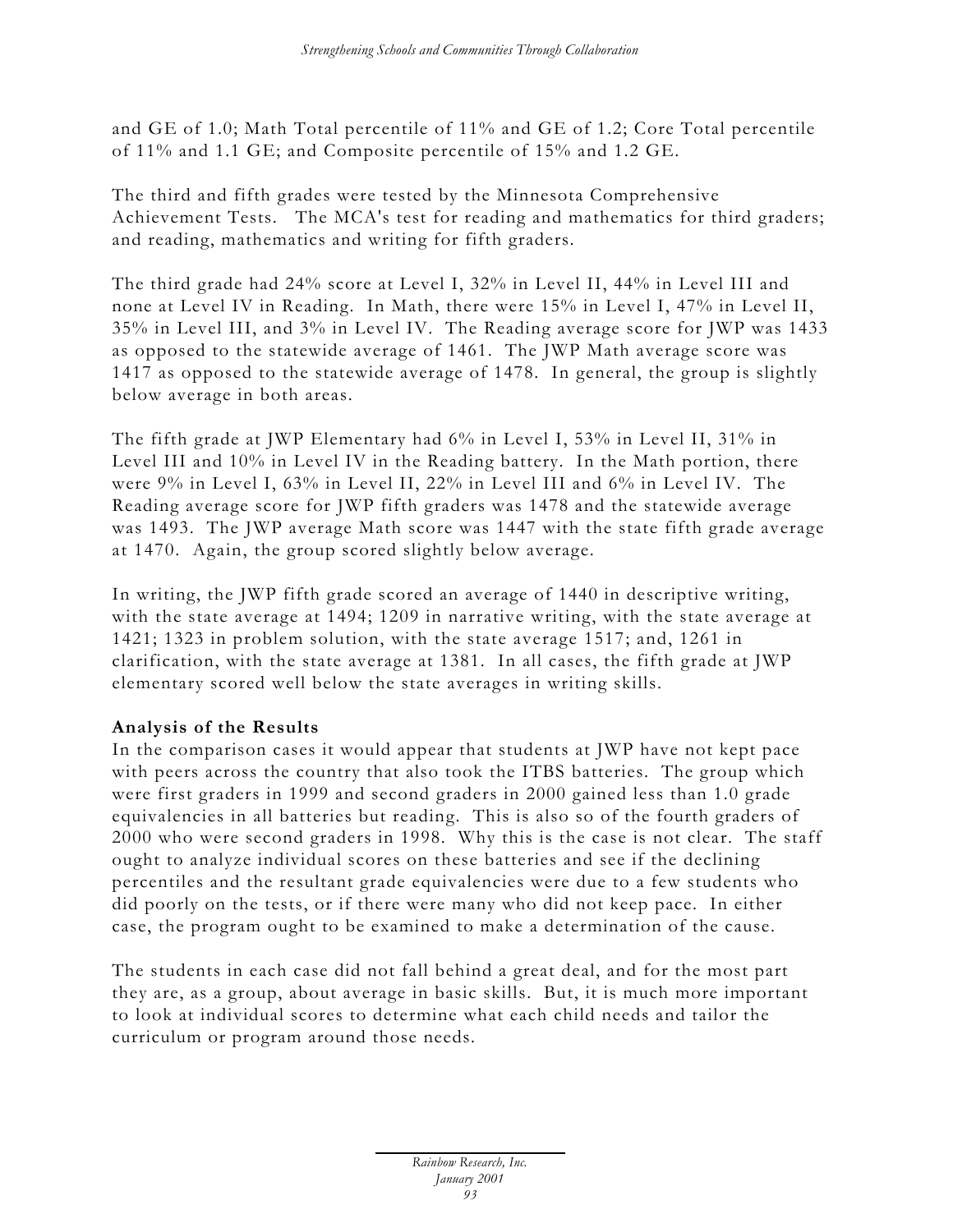The third and fifth grade reading and writing skills are also somewhat behind the level of most of the students in the state. Again, this need not be a major concern because the scores are nearly average, unless there is a similar pattern of decline in relation to the growth of peers across the state and nation. Certainly, the staff needs to work on writing skills for the group of students that was in fifth grade during the 1999-2000 calendar year.

Overall, as was mentioned previously, it is difficult to know what is a result of the current program and what is due to the previous program at Janesville-Waldorf-Pemberton Elementary School. The current program has not been in operation long enough to notice major results. Perhaps after another year or two some of the current patterns will be reversed.

# **Miltona Elementary Standardized Test Analysis, 2000**

# **The Study**

The fourth and sixth graders in the Alexandria School District, within which the Miltona Elementary School is located, are administered the Six Trait Analytic Writing Assessment. These are scored on a 1-4 scale, and the traits are taught to the elementary students early in their writing exercises. Then scores are taken at the end of their fourth and sixth grade years for district wide comparisons. Each school in the district continues to teach and build on the six traits.

Also reported was a District Level Achievement score for grades 3, 4, 5 and 6 in Math skills and Reading skills. As the Alexandria district uses it's own testing system, no comparisons to national norms are included. However, Miltona Elementary can be compared with other elementary school's scores throughout the district.

# **Limitations**

The greatest limitation for this report on Miltona Elementary is that the school is very small. For example, the sixth grade showed twenty students taking the tests, the fourth grade twenty-six. Due to the number of students, a few students on IEP's or in Title I may skew the averages very quickly. And, on the other hand, a few extremely advanced students may skew the results higher than normal very easily.

Also limiting is the nature of the Six Trait Writing Assessments. Because a scale of 1-4 is used, and incremental change is minute, it is difficult to show statistically significant change from one group to another or one year to another.

Another limitation to this study is that the assessments administered do not give national norms to compare either Miltona Elementary or Alexandria District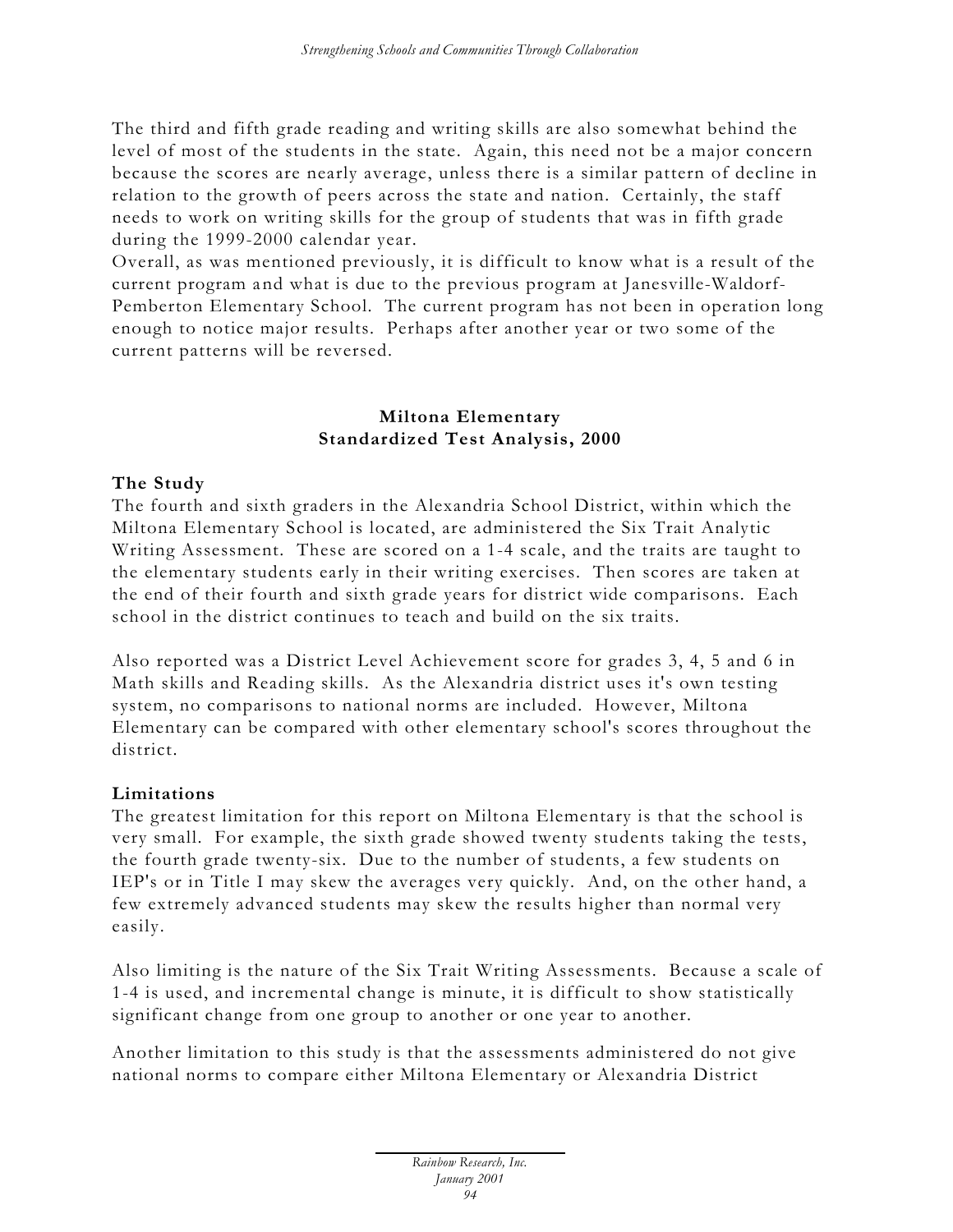students with peers across the country. The comparisons between Miltona and their sister schools do not tell us how much either of them may be preparing students for basic skills in regard to national norms.

# **The Results**

For the Six Trait Analytic Writing Assessments, the six traits are identified and the fourth and sixth grade students from Miltona will be compared with Alexandria district results. There are no national normed results reported. The results were broken down between females and males, but for the purposes of this report, the two were averaged. Results are in the chart below:

| Trait      | Ideas/Content | Organization | Voice Word Choice |      | Sentence Convention |      |
|------------|---------------|--------------|-------------------|------|---------------------|------|
| Miltona 4  | 2.55          | 2.30         | 2.25              | 2.25 | 2.35                | 2.25 |
| District 4 | 2.50          | 2.35         | 2.35              | 2.45 | 2.40                | 2.65 |
| Miltona 6  | 2.95          | 2.90         | 2.75              | 2.80 | 2.85                | 3.15 |
| District 6 | 2.75          | 2.60         | 2.70              | 2.80 | 2.80                | 3.15 |

Another assessment that is used by the Miltona School to compare with the district is the District Level Achievement Tests. The numbers given are raw scores averaged by grade? The results are as follows:

| <b>Battery</b> | Mathematics | Reading |
|----------------|-------------|---------|
| Miltona 3      | 200         | 197     |
| District 3     | 208         | 204     |
| Miltona 4      | 213         | 208     |
| District 4     | 214         | 210     |
| Miltona 5      | 224         | 215     |
| District 5     | 214         | 217     |
| Miltona 6      | 228         | 227     |
| District 6     | 220         | 222     |

# **Analysis of the Results**

The Miltona fourth graders averaged slightly under the district in almost all of the writing traits as can be seen by the figures in the chart above. However, they are so close as to be practically identical, except in the trait of conventional usage, where they are significantly behind. On the other hand, the sixth graders at Miltona are slightly better than their counterparts in the district. Overall, it is difficult to say which is more affective; the district program, or the Miltona program in regard to developing writing traits. And, due to the fact that no national norms are given, it cannot be said the Miltona or district students are better or worse than their counterparts elsewhere.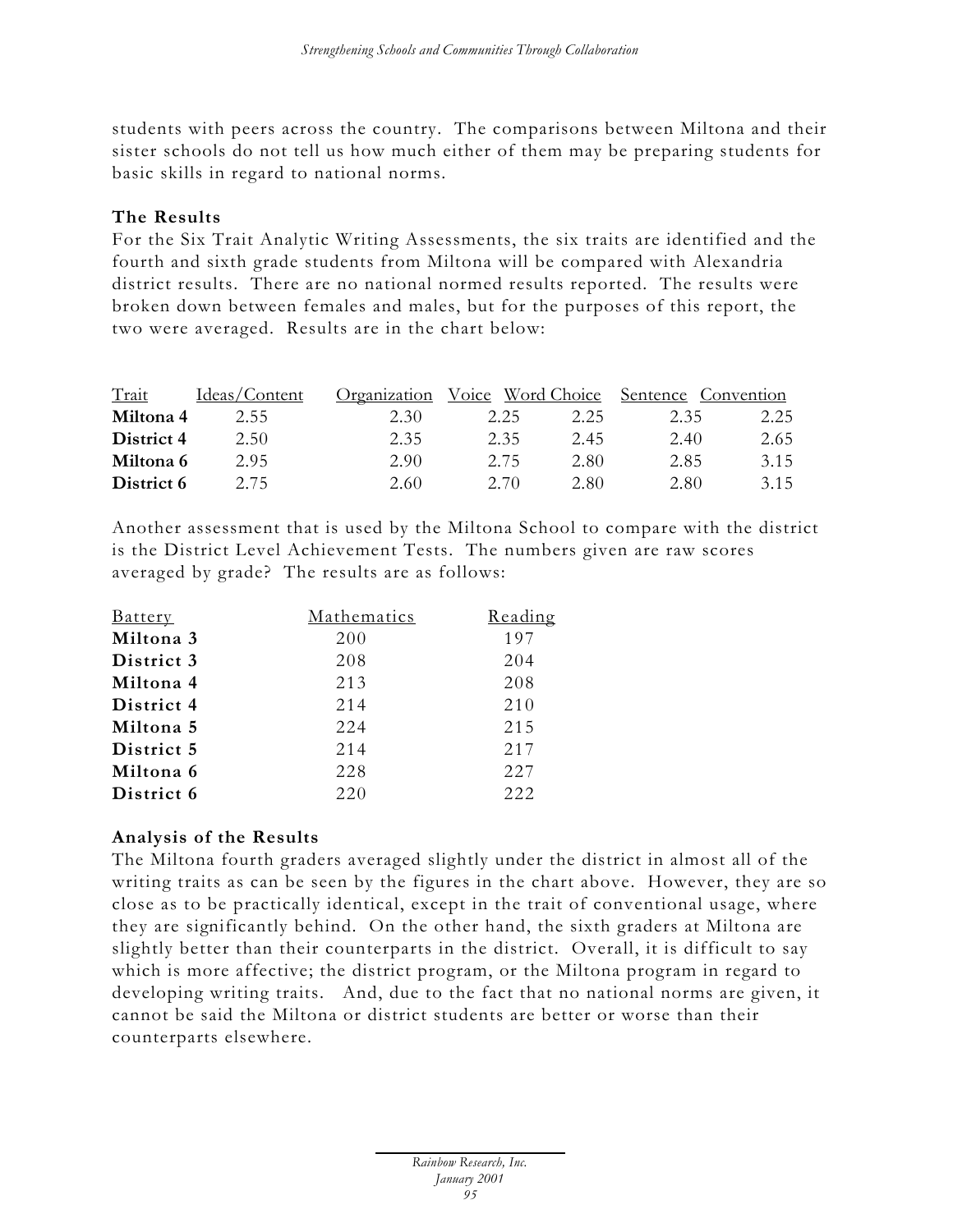However, it is possible to compare the district fifth grade students with statewide students on the Minnesota Comprehensive Assessments in writing to see if the writing program used by the district does prepare students well. (No breakdown by school was provided to see how Miltona Elementary compared). In the area of descriptive writing, the Alexandria district outperformed the average student in the state by an average score of 1588 to 1494, in narrative writing 1571 to 1421, in problem solutions 1570 to 1517. But, in the area of clarification, the Alexandria students were slightly lower than the state average, 1379 to 1381. None-the-less, the district does a good job of preparing students to write well. It can only be presumed, due to the fact that Miltona students are about the same or a little better than district-wide students, that the Miltona program is doing a very good job in the area of writing skills.

The Miltona third grade students are slightly behind the average district student in math skills, and slightly behind in reading skills. But, again, in comparing the district MCA averages to the Alexandria district scores, one can see that this difference does not mean that Miltona students are behind state standards. The Alexandria third graders scored an average score of 1583 while the state average was 1478. Consequently, even if the district achievement tests show Miltona students slightly behind their counterparts in the district, one could say they, as a group, are still well above average. This could be said for reading skills as well, as the Alexandria district average was 1510 and the state average was 1461.

The Miltona fourth graders also showed slightly lower scores in the district-wide tests, but by a very small percentage. There are no statewide tests to compare this to. The fifth graders at Miltona outperformed the district fifth graders by ten points in math skills, but were a few points lower in reading. A statewide comparison is possible by utilizing Minnesota Comprehensive Assessment average scores. The Alexandria fifth graders outperformed the state students in math 1509 to 1470, and in reading 1539 to 1493. Again, it may be said that Miltona students are above state averages, as a group, in reading and math skills.

The Miltona sixth graders performed almost on par with district wide sixth graders. There is no way to compare to state or national norms.

In any case, it would appear as if the Miltona program is keeping students on par or above average in basic skills while it may be supplying them with other skills not noted in standardized tests.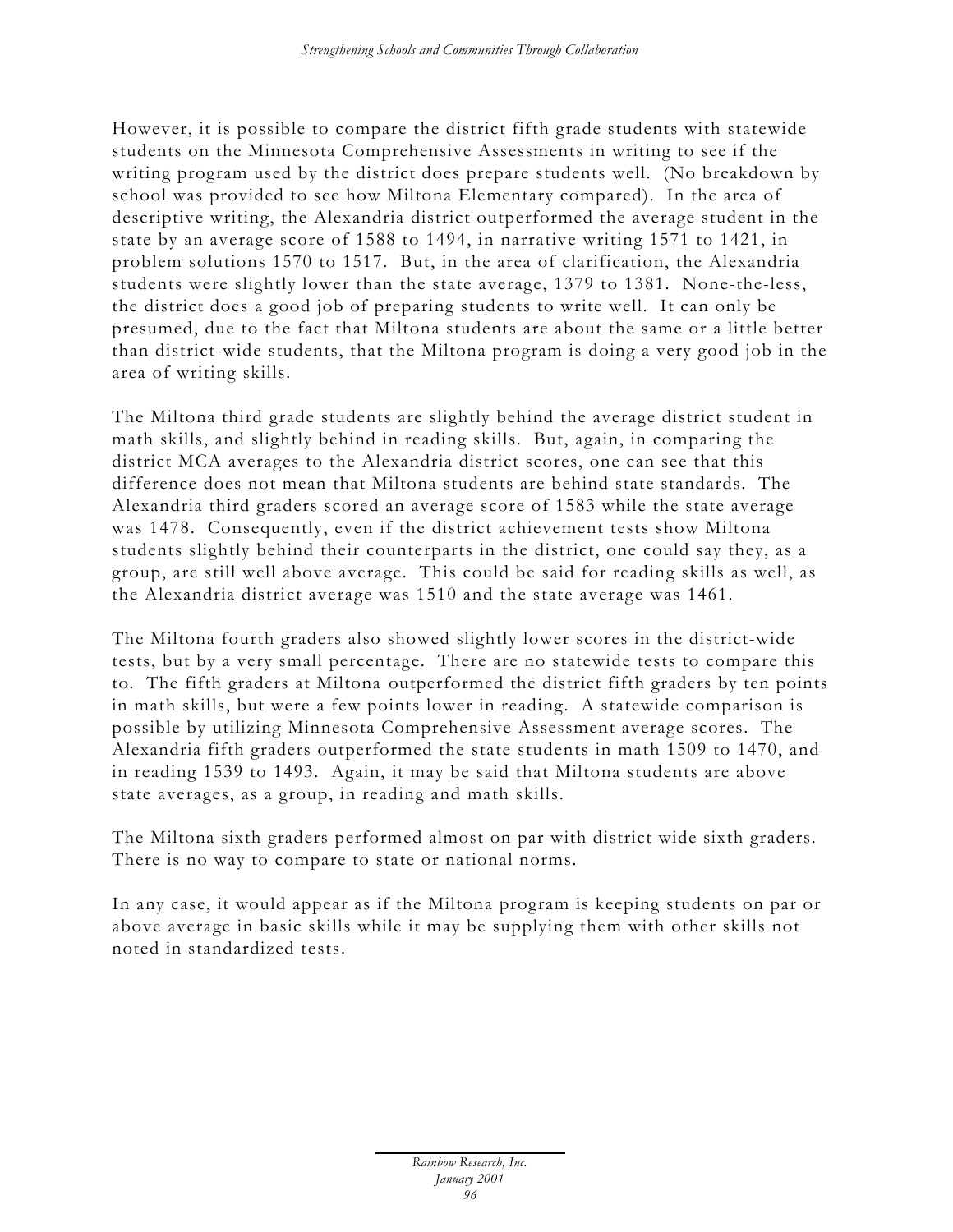# **Perham High School "Together For the Future" Class ACT Test Results and Analysis**

# **The Study**

The Perham High School "Together for the Future" teachers chose to use the American College Test, the ACT, as the standardized test. They did so because they thought it most relevant to the young people who would be interested in the "Together for the Future" class. The tests that were administered were practice tests, except in the case of the junior class spring edition.

The students in the program took three batteries from the ACT; the Reading portion, the English Usage portion; and, the Science portion. The goals and objectives of the program were to give students the opportunity to retain more of what they learned by process oriented techniques. The program hoped to show gains in student learning in the areas of Science, English, and Computer Technology. There is no Computer Technology portion in the ACT test.

Raw scores were reported for both the pre -test administered in January of 1999, and for the post-test administered in the May 2000. From the raw scores a scaled score was determined in order to see if progress was made in each of the areas. Not all students had pre -test and post-test scores, but a large majority did. Students ranged from Ninth Graders to Eleventh Graders. Hence, many of the students, in fact a majority, took an ACT test equivalent to what a typical junior in high school would be expected to take. Composite scores reflect the fact that a number of the students in this program did not score highly, but they should not expect to have very high scores when they are compared nationally to all juniors who take the ACT test. For the purposes of this report and for evaluating the effect of the program, only the difference between pre -test and post-test scores should be considered.

An addition for the year 2000 is a more longitudinal study of ACT scores in the three areas for those students who took tests both in the 98-99 school year and the 99-00 school year. The scaled scores compared were the highest recorded score in 98-99 and the highest reported score in 99-00. This would give the reader the opportunity to see if gains were made over a two-year period rather than over a few months of a given school year.

# **Limitations**

As noted above, the scores on the ACT portions chosen are not to be compared with national norms, but only used in comparison to each other. There is no attempt to use the ACT scores from these tests for college admission (with the possible exception of the juniors). One of the major limitations, therefore, is the small sample of students.

It appears as if the pre -test was administered late in the year, as they were dated January 27, 2000. Therefore, the students had only from January to May to show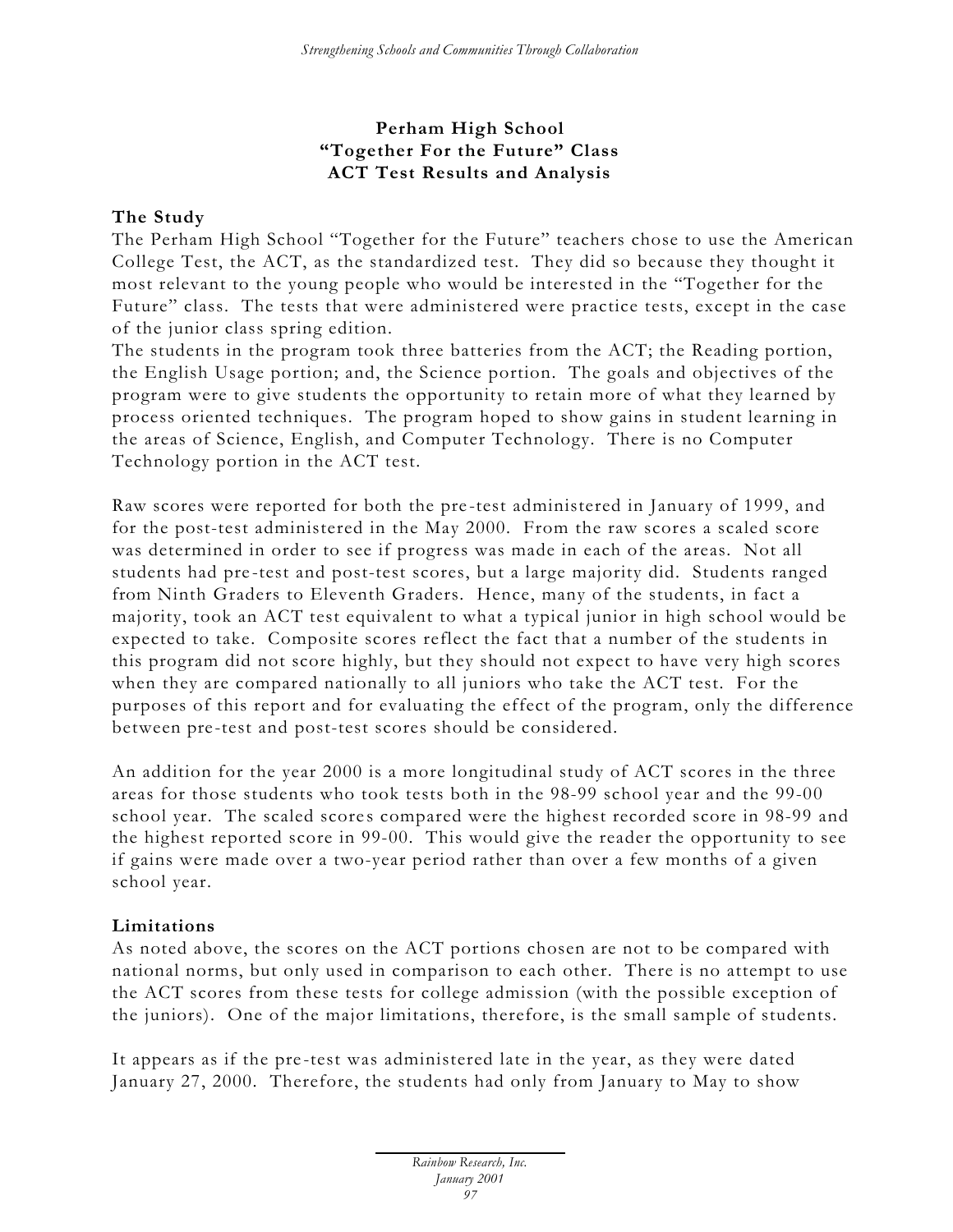progre ss. This is very little time to reflect changes in ability or skill. This is a severe limitation to the validity of the scores reported.

Another limitation is that the raw scores are converted to scaled scores, which scale from 1-36. Hence, changes are by nature in small increments (i.e., from 10 to 11, for example). Consequently, statistical analysis of paired samples will show only small differentials at best.

# **Results**

Results of the ACT raw scores in Reading, English Usage, and Science were turned into scaled scores. The scores of the students who took both pre -tests and posttests were then statistically analyzed in a paired sample t-test.

The results of the paired sample test of Reading scores showed a pre -test Mean of 11.471 and SD of 1.988, and a post-test Mean of 13.588 and SD of 3.006, with N=34. This represents a significant positive gain with the difference between means at 2.118 and a t-statistic of 3.80 (a t-value of 2.10 represents a significant difference). Twenty-four students showed a positive gain, nine showed a loss, with one staying even.

The results of the paired sample test on English scores showed a pre -test Mean of 12.382 and a SD of 2.640, and a post-test Mean of 13.412 and a SD of 3.056, with N=34. Although this represents an aggregate gain, it is not a statistically significant gain in that the t-statistic is 1.43, lower than the 2.10 necessary to report with confidence that the scores are not due to chance. Eighteen students showed a positive gain, twelve showed a loss, with four staying even.

The results of the paired sample test on Science scores showed a pre -test Mean of 16.212 and a SD of 2.997. and a post-test Mean of 14.788 and SD of 3.286, with N=33. This represents a significant difference with a t-statistic of 1.424, but represents a loss of knowledge and skills on part of the students. Twenty students showed a loss of scaled scores in Science, with only ten showing a gain. Two stayed at the same score.

When analyzing scores from both the 98-99 school year and the 99-00 school year, 18 students were found to have pre -test and post-test data for both years. These were analyzed to see if gains were made over the two years.

In the Reading scores, the paired sample t-test showed a pre -test Mean of 12.778 and SD of 2.390, and a post-test Mean of 13.944 and SD of 2.879, with N=18. The difference in means was 1.167. Although representing a positive change, this does not represent a significant difference, as the t-statistic was 1.45. Nine students showed positive gains, five exhibited losses, and four stayed at the same score.

In the English scores, the paired sample t-test showed a pre -test Mean of 13.412 and SD of 1.938, and a post-test Mean of 14.529 and SD of 2.625, with N=17. The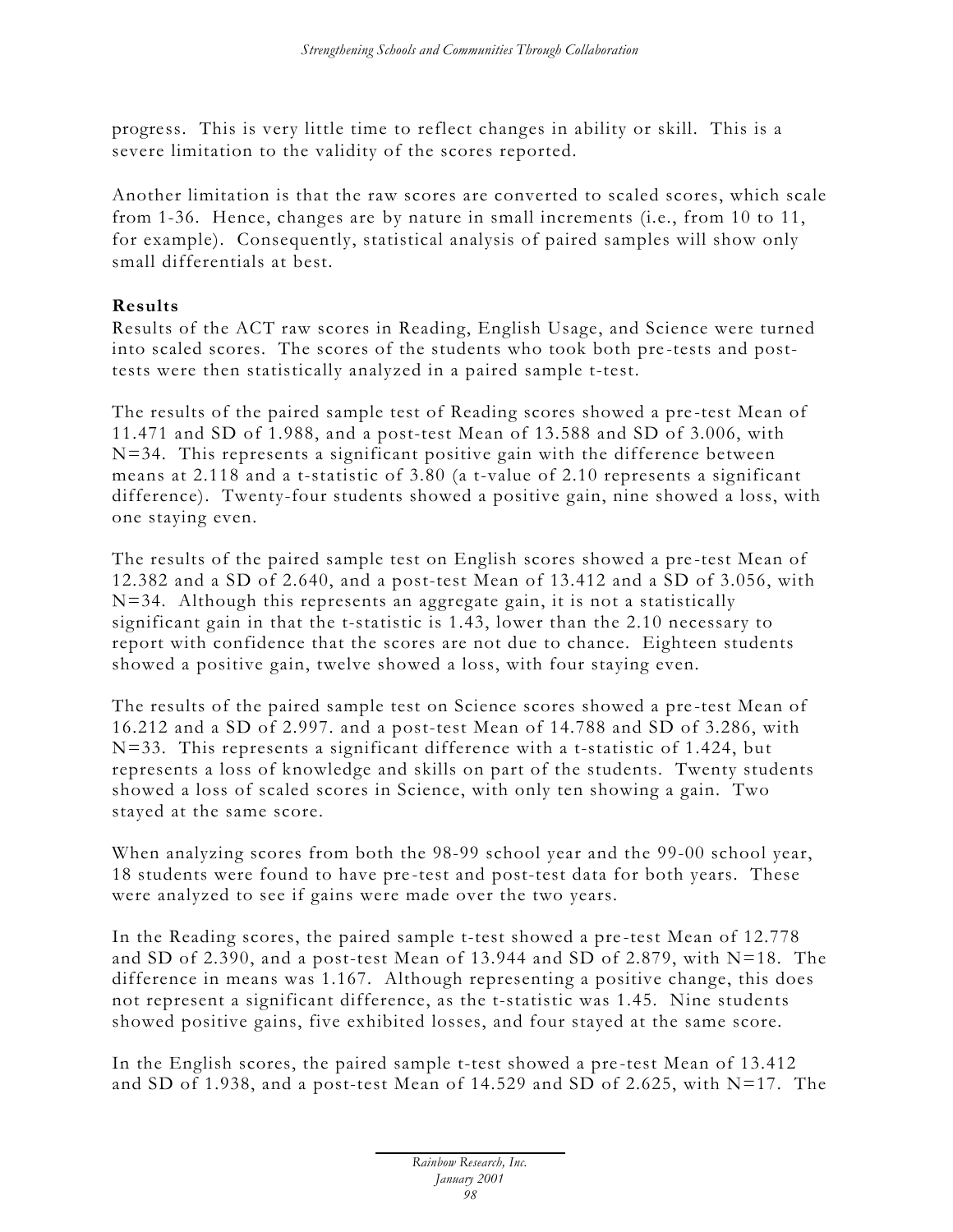difference between means was 1.118. Again, the t-statistic of 1.58 was lower than the 2.10 needed to show a significant difference. However, eleven students exhibited a positive gain, while three showed a loss and three stayed even.

The Science paired t-test showed a pre -test Mean of 14.444 and SD of 1.917, and a post-test Mean of 17.222 and SD of 2.602, with N=18. The difference between means was 2.778. This does represent a significant difference in that the t-statistic was 2.778. Sixteen students showed positive gains in Science scores on the ACT, while only two exhibited losses.

#### **Analysis of Results**

The rationale for including the Reading, English and Science batteries of the ACT test were to see if students indeed were gaining in communication skills and science reasoning as a result of the program. There are limitations, as noted above, and they need to be considered when analyzing the results. It is extremely difficult to show major gains in a test of the nature of the ACT in a short period of time, especially when the pre-test is given in January and the post-test in May. The results of the three batteries for the tests given in 2000 reflect this.

The only paired sample test to show a significant difference was the Reading test. The results for last year also exhibited a gain in Reading scores. However, when looking at the sample of paired tests for the two-year comparison, there was no significant difference. The number of students who had scores for both years was low, however (18). Therefore the particular students who had such scores may not represent the whole program, especially only over a two year period. Because a large number of students did raise their scores, and the mean was raised in both samples (within 2000 and comparing 1999 and 2000), it could be said that the program is raising reading abilities of the students in general. Whether this is due to the program or not is difficult to say, as these scores are not compared to a control group in another program.

In the English usage category, neither the one-year sample nor the two-year sample exhibited a significant difference as measured by the paired sample t-test. However, again, the majority of students did raise their raw and scaled scores. The t-test value of 1.43 was not far from the 2.10 needed to show a significant difference. Gains are being made, although modest. The fact that a number of students have not shown gains, but losses, is a concern. Perhaps the losses can be attributed to test anxiety, differences between what is taught and what is tested, or the time of year the tests are taken. (It is significant that the Standard Deviations are all higher in the spring tests, meaning that the variation between student scores is greater; this could be attributed to students' lack of concern or interest in the spring tests, especially when they are taken so close together in time).

The Science test results create quite a quandary. The tests taken in 2000 showed a definite loss on the part of most students, going from a mean of 16.2 to 14.8, and with twenty of thirty-three students exhibiting losses. It may be that Science skills were not stressed in the months between the pre -test and the post-test. If so, then what may have led to the positive change of the 18 samples from 98-99 to 99-00?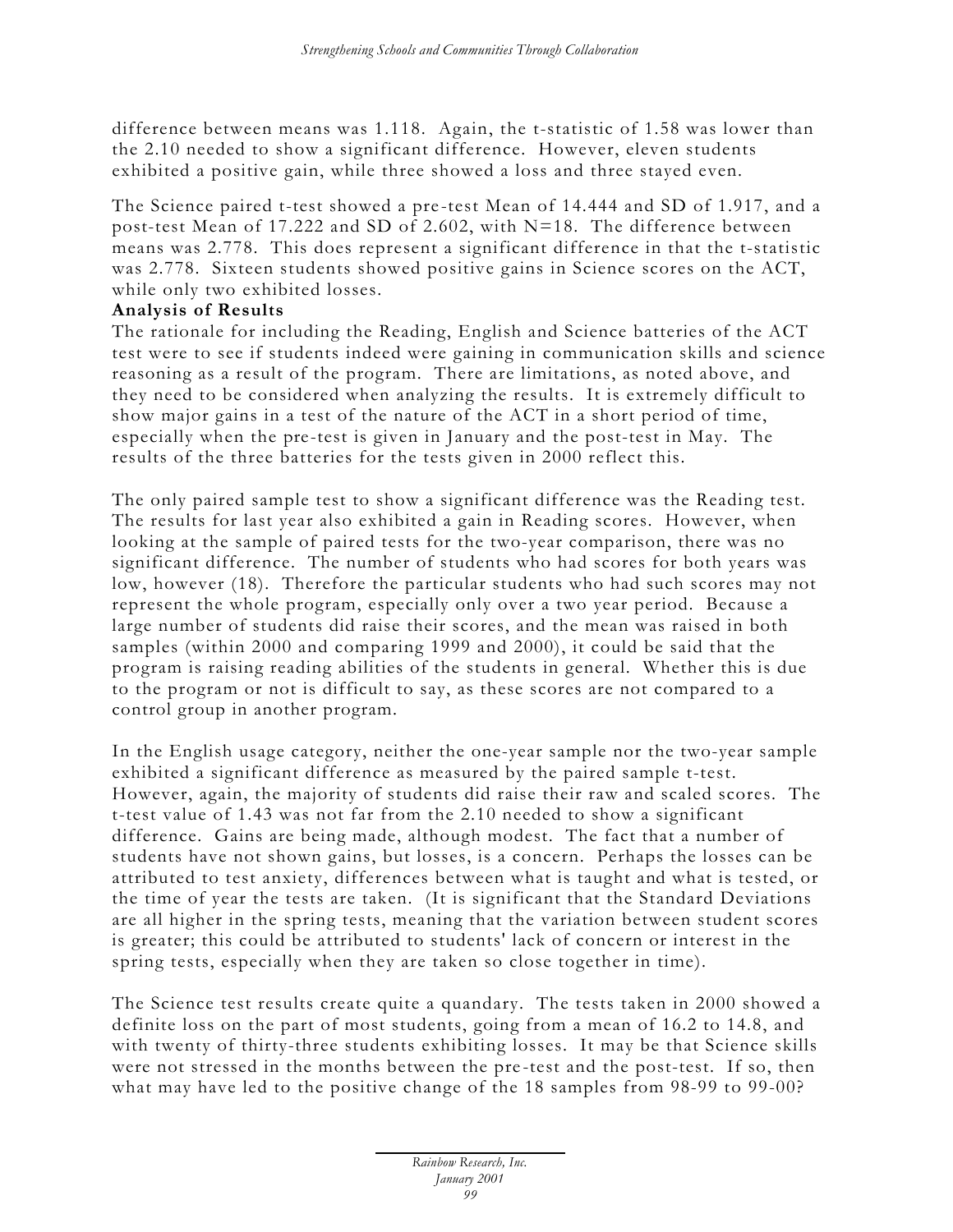The samples who had scores from both years had a Mean of 17.2, which is higher than the Mean of the 16.2 the January 2000 battery exhibited, and certainly higher than the Mean of the May 2000 test (14.8). It may be that the eighteen students who had scores from both years were the exception, and the others have not been in the program long enough to show gains. Whichever the case, the teachers need to examine their methodologies to see where the breakdown may have occurred. It may simply be the choice to test in January and then again in May. Overall, the Perham program appears to be helping some students make gains in ACT scores in the batteries chosen. However, it may be that other sorts of assessments (performances, demonstrations, survey data) will indicate that students are making the kind of gains the supporters hope to see. The standardized test score data is not enough to make any judgements for or against the methods chosen.

### **Southwest Star Concept School Analysis of Standardized Test Scores, 2000**

#### **The Study**

The program at Southwest Star Concept School have utilized the Iowa Test of Basic Skills for the second, fourth, sixth grades; and have utilized the Minnesota Comprehensive Achievement Tests for third, fifth, eighth and tenth grades. As this is the second year of reporting, there are no test scores using the same test batteries two years in a row, so there are no direct comparisons between individual students or individual grades as clusters. However, there may be some indication of growth by looking at the ITBS and the MCA test results to see if students, in aggregate clusters of grades, are indeed showing growth in basic skills.

#### **Limitations**

The most obvious limitation is that there are no direct comparisons on the same test batteries at this time. The only data reported is aggregate data, which may be skewed by outliers in each of the grades. The number of students in each of the grades taking the ITBS is 18, 31, and 27. The presumption is that the numbers taking the third and fifth grade MCA's is similar. Small numbers of individuals taking standardized tests, and having aggregate scores reported, always must be taken with the consideration that one or two students, either on the lower or higher end, can skew the results.

The comparisons of growth in each case, such as in Reading or Math, can only be done in some general way. No direct comparison between each year is possible at this time.

# **Test Results**

The second grade at Southwest Star took the ITBS for the first time in April of 2000. Reported are the Reading, Language, Mathematics Totals, and the Total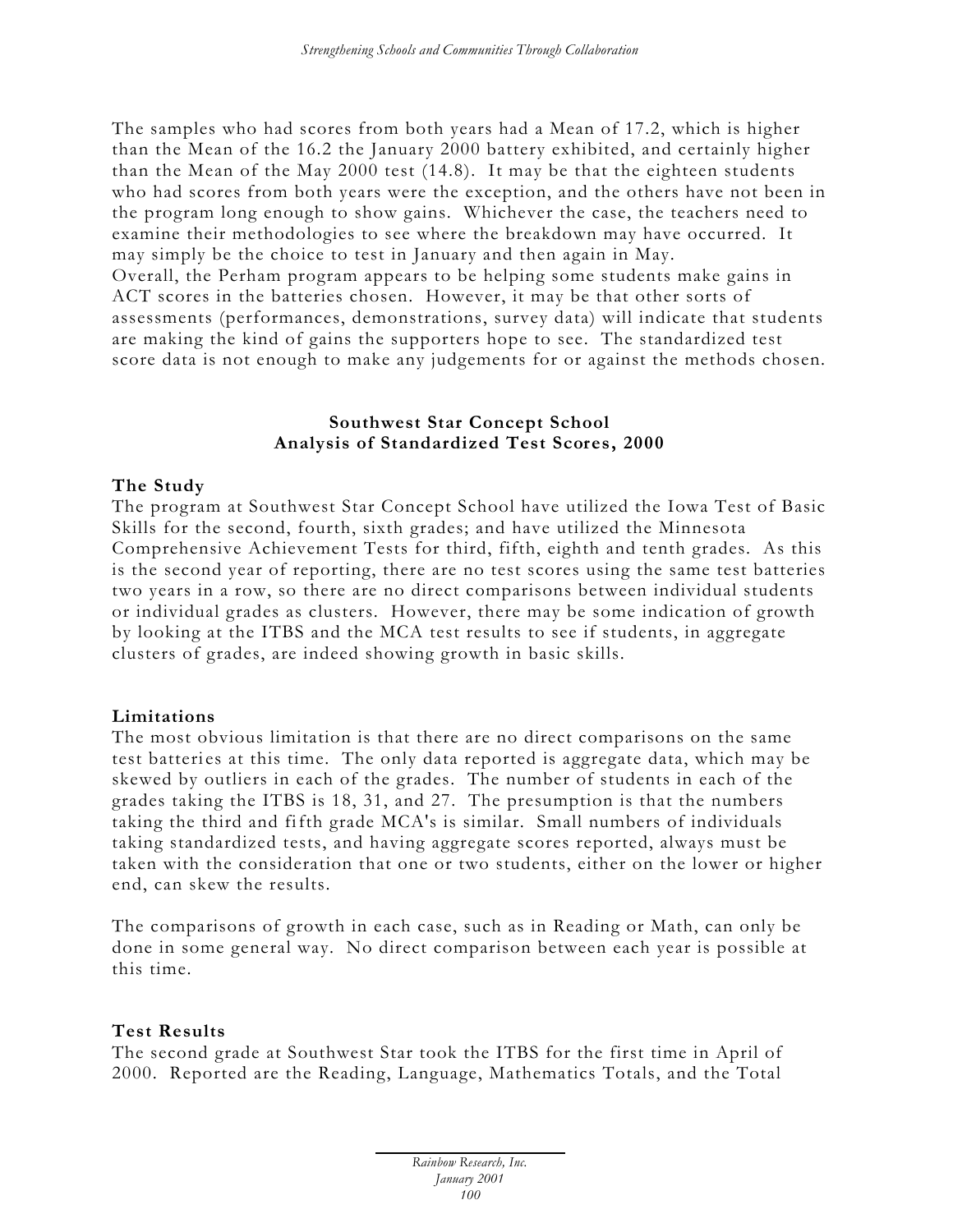Battery Composite in both aggregate National Percentile and Grade Equivalency. The second grade group scored at the percentile of 60% and had a GE of 3.1 in Reading; scored at 54% and GE of 2.9 in Language; 80% and GE of 3.7 in Math; and, a composite of 65% and 3.1 GE. There are no other tests taken by this group to compare data.

The third grade group at Southwest Star took the Minnesota Comprehensive Achievement Test in Reading and Mathematics. In Reading, the group as an aggregate had 29% in Level I, 57% in Level II, 14% in Level III and none in Level IV. The Reading score for the third grade was 1367, while the statewide average score was 1461. In Math, the third graders had 10% in Level I, 65% in Level II, 24% in Level III and none in Level IV. The average score for the third grade was 1392 and the statewide average was 1478.

The fourth grade at Southwest Star took the ITBS batteries in Reading, Language and Mathema tics. As with the second graders, the fourth grade aggregate totals in percentiles and grade equivalencies, along with the composite, are reported. In Reading, the percentile was 50% and GE of 4.8; in Language, 55% and GE of 5.2; in Math 70% and GE of 5.8; and composite, 56% and GE of 5.2. When this group was in the third grade in 1999, their Minnesota Achievement score in Reading was 1397 as opposed to the statewide average of 1428; and, their Math score was 1510 as opposed to the statewide average of 1460.

The fifth grade took the Minnesota Comprehensive Achievement Test in 2000. The grade as a group in Reading had 7% in Level I, 40% in Level II, 43% in Level III and 10% in Level IV. Their overall average score was 1486 and the statewide average was 1493. In Math, the fifth graders had 10% in Level I, 43% in Level II, 37% in Level III and 10% in Level IV. The composite average for the fifth graders was 1482 and the statewide average for fifth graders was 1470. In Writing, there were 17% in Level I, 37% in Level II, 46% in Level III and none in Level IV. The average score was 1520 as opposed to the statewide average of 1493. The fifth graders as fourth graders in 1999 had an aggregate percentile of 56% and GE of 5.4 in Reading; a percentile of 52% and GE of 5.3 in Language; a percentile of 63% and GE of 6.2 in Math; and, a composite percentile of 57% and 5.6 GE.

The sixth grade at Southwest Star recorded a percentile of 61% and GE of 7.6 in Reading on the ITBS in 2000; a percentile of 61% and GE of 7.8 in Language; a percentile of 67% and 8.2 GE in Math; and, a composite percentile of 64% and GE of 7.9 in the ITBS. This same group as fifth graders in 1999 had an average score of 1440 in the MCA Reading test, while the state average was 1457. They had an average of 1445 in Math as opposed to the statewide average of 1417, and a writing average score of 1501 as opposed to the statewide average of 1475.

# **Analysis of the Results**

In all cases, from the second grade through the sixth grade, the average composite of any battery, whether on the ITBS or the MCA, the Southwest Star students have